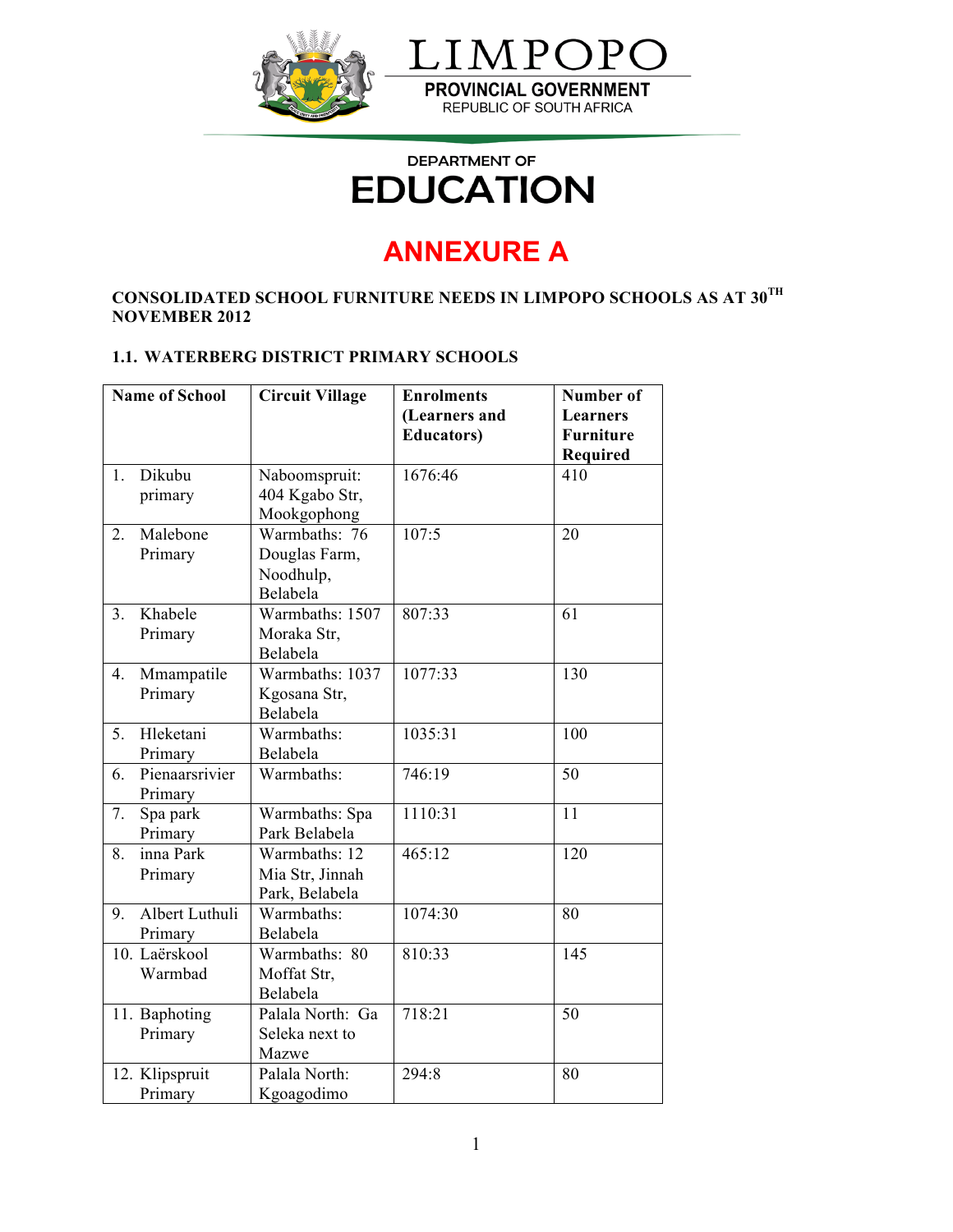| 13. Letlamoreng | Palala North:               | 203:7    | 20  |
|-----------------|-----------------------------|----------|-----|
| Primary         | Kopanong                    |          |     |
| 14. Mfake       | Palala North:               | 325:9    | 50  |
| Primary         | Botshabelo                  |          |     |
| 15. Motlhasedi  | Palala North:               | 687:16   | 180 |
| Primary         | Motlhasedi                  |          |     |
| 16. Seleka      | Palala North:               | 329:11   | 150 |
| Primary         | Beauty Ga Seleka            |          |     |
| 17. Chrome Mine | Dwaalboom:                  | 563:12   | 300 |
| Primary         | Chromite                    |          |     |
|                 | Swartkop                    |          |     |
| 18. Fairfield   | Dwaalboom:                  | 61::2    | 20  |
| Primary         | Fairfield Farm              |          |     |
|                 | Makoppa Road,               |          |     |
|                 | Kaaldraai                   |          |     |
| 19. Krause      | Dwaalboom:                  | 868:25   | 50  |
| Primary         | 3106Northam Str,            |          |     |
|                 | Ext 5 Northam               |          |     |
| 20. Northam     | Dwaalboom:                  | 530:18   | 20  |
| Primary         | Northam                     |          |     |
| 21. Rabugale    | Dwaalboom                   | 14:1     | 10  |
| Primary         | Bethanie Farm,              |          |     |
|                 | Van Wykskraal,              |          |     |
|                 | Makoppa                     |          |     |
| 22. Nelsonskop  | Ellisras: 522               | 1262::28 | 220 |
| Primary         | Mohwiliri Str,              |          |     |
|                 | Marapong                    |          |     |
| 23. Ditheku     | Ellisras: Mosetlha          | 981:14   | 180 |
| Primary         | Str, Marapong               |          |     |
| 24. Laerskool   | Ellisras:                   | 910:44   | 70  |
| Bosveld         | Rietspruit Str,             |          |     |
|                 | Onverwacht                  |          |     |
| 25. Laerskool   | Ellisras: OR                | 786:45   | 40  |
| Ellisras        | Thambo Drive,               |          |     |
|                 | Ellisras                    |          |     |
| 26. Lephalale   | Ellisras:                   | 147:6    | 60  |
| Primary         | Onverwacht                  |          |     |
| 27. Mpepule     | Ellisras: Caledon           | 122:3    | 52  |
| Primary         | Farm, Overysel              |          |     |
| 28. Skuinskloof | Road Lephalale<br>Ellisras: | 86:4     | 30  |
| Primary         | Skuinskloof Farm            |          |     |
|                 | <b>Ellisras Road</b>        |          |     |
|                 | from Vaalwater              |          |     |
| 29. Tshukudu 1  | Ellisras:                   | 49:2     | 20  |
| Primary         | Rhenosterfontein            |          |     |
|                 | Farm, Vaalwater             |          |     |
| 30. Sedibeng    | Ellisras: 22                | 90:6     | 60  |
| Special         | Wildevye Str,               |          |     |
|                 | Onverwacht                  |          |     |
|                 |                             |          |     |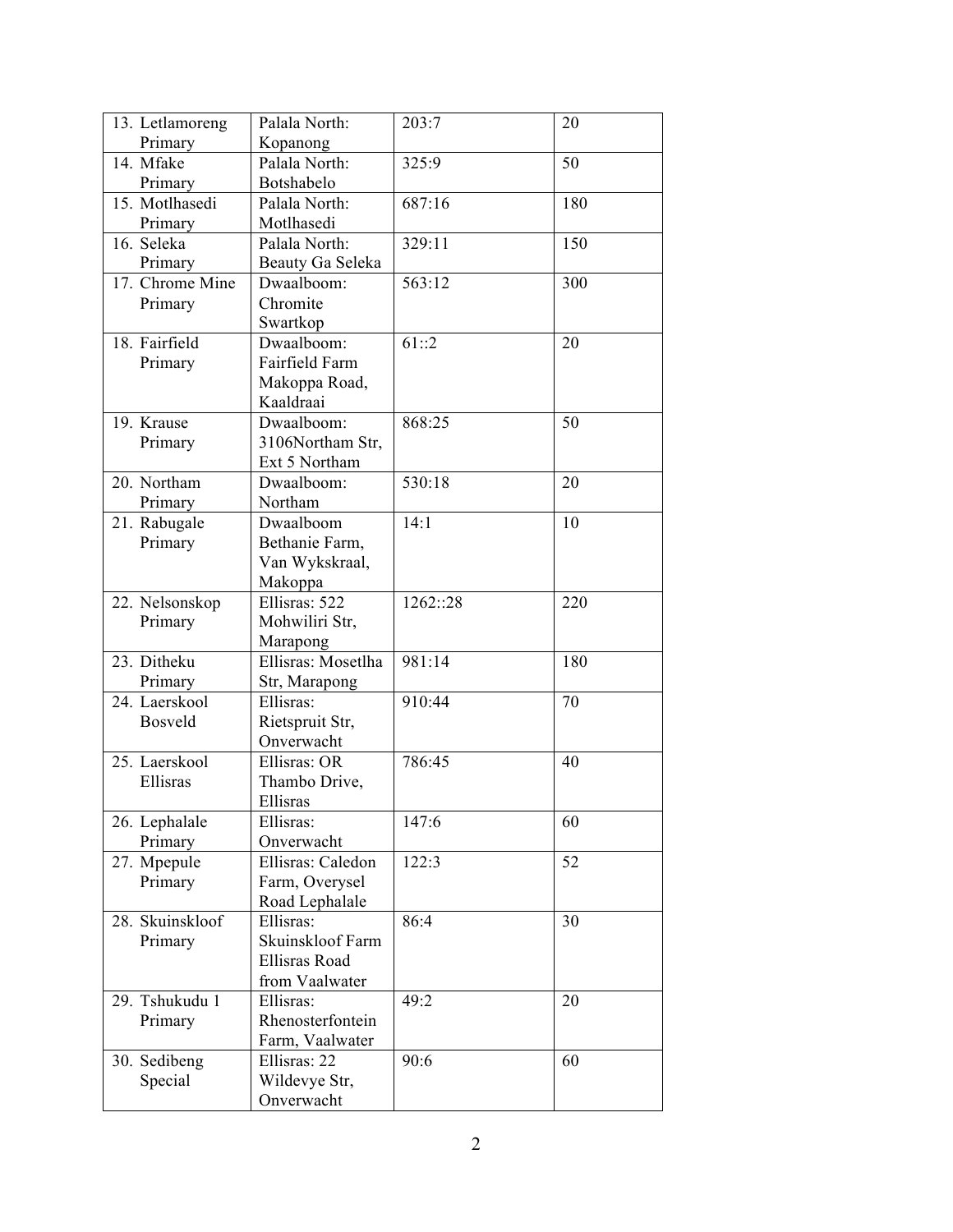| 31. Deo Gloria      | Thabazimbi:                  | 1090:23  | 50  |
|---------------------|------------------------------|----------|-----|
| primary             | Regorogile                   |          |     |
| 32. Reenpan         | Thabazimbi:                  | 76:2     | 40  |
| primary             | Reenpan Farm                 |          |     |
| 33. Tswelapele      | Thabazimbi:                  |          | 60  |
| primary             | Ysterberg Farm,              | 124::2   |     |
|                     | Sentrum                      |          |     |
| 34. Kesarona        | Thabazimbi:                  |          | 130 |
| primary             | <b>Stratford Farm</b>        | 142:2    |     |
|                     | Thabazimbi                   |          |     |
| 35. Vaalpenskraal   | Thabazimbi:                  |          | 20  |
| primary             | Vaalpensvlei                 | 46:2     |     |
|                     | Farm, Thabazimbi             |          |     |
| 36. Hoopdal         | Thabazimbi:                  |          | 10  |
| primary             | Groenrivier Farm             |          |     |
|                     | Thabazimbi-                  | 32::2    |     |
|                     | Groenrivier                  |          |     |
| 37. Ysterberg       | Thabazimbi:                  |          | 240 |
| primary             | <b>Station Road</b>          | 1157:35  |     |
|                     | Thabazimbi                   |          |     |
| 38. L/S             | Thabazimbi:                  |          | 144 |
| Thabazimbi          | Deena Str,                   | 1025::29 |     |
|                     | Thabazimbi                   |          |     |
| 39. $L/S$           | Thabazimbi:                  |          | 80  |
| Koedoeskop          | Doornfontein                 | 293:11   |     |
|                     | Farm Koedoeskop              |          |     |
| 40. Heuningvlei     | Thabazimbi:                  |          | 40  |
| primary             | Heuningvlei                  |          |     |
|                     | Farm, Sentrum                | 114:3    |     |
|                     | Road                         |          |     |
| 41. Istores primary | Thabazimbi:                  |          | 20  |
|                     | Ferroland, Kumba             |          |     |
|                     |                              | 50:2     |     |
|                     |                              |          |     |
|                     | Resource Farm,<br>Thabazimbi |          |     |

#### **1.2. WATERBERG DISTRICT SECONDARY SCHOOLS**

| <b>Name of School</b> |                          | <b>Circuit Village</b>                              | <b>Enrolments</b><br>(Learners and<br><b>Educators</b> ) | Number of<br>Learners<br><b>Furniture</b><br>Required |  |
|-----------------------|--------------------------|-----------------------------------------------------|----------------------------------------------------------|-------------------------------------------------------|--|
| 1.                    | Roedtan<br>Combined      | Naboomspruit:<br>Monama Str,<br>Thusang,<br>Roedtan | 326:13                                                   | 58                                                    |  |
| 2.                    | Makhutjisha<br>Secondary | Naboomspruit<br>506 Mamabolo<br>Str,<br>Mookgophong | 1351:44                                                  | 350                                                   |  |
| 3.                    | <b>Bathopele</b>         | Warmbaths:                                          | 410:9                                                    | 80                                                    |  |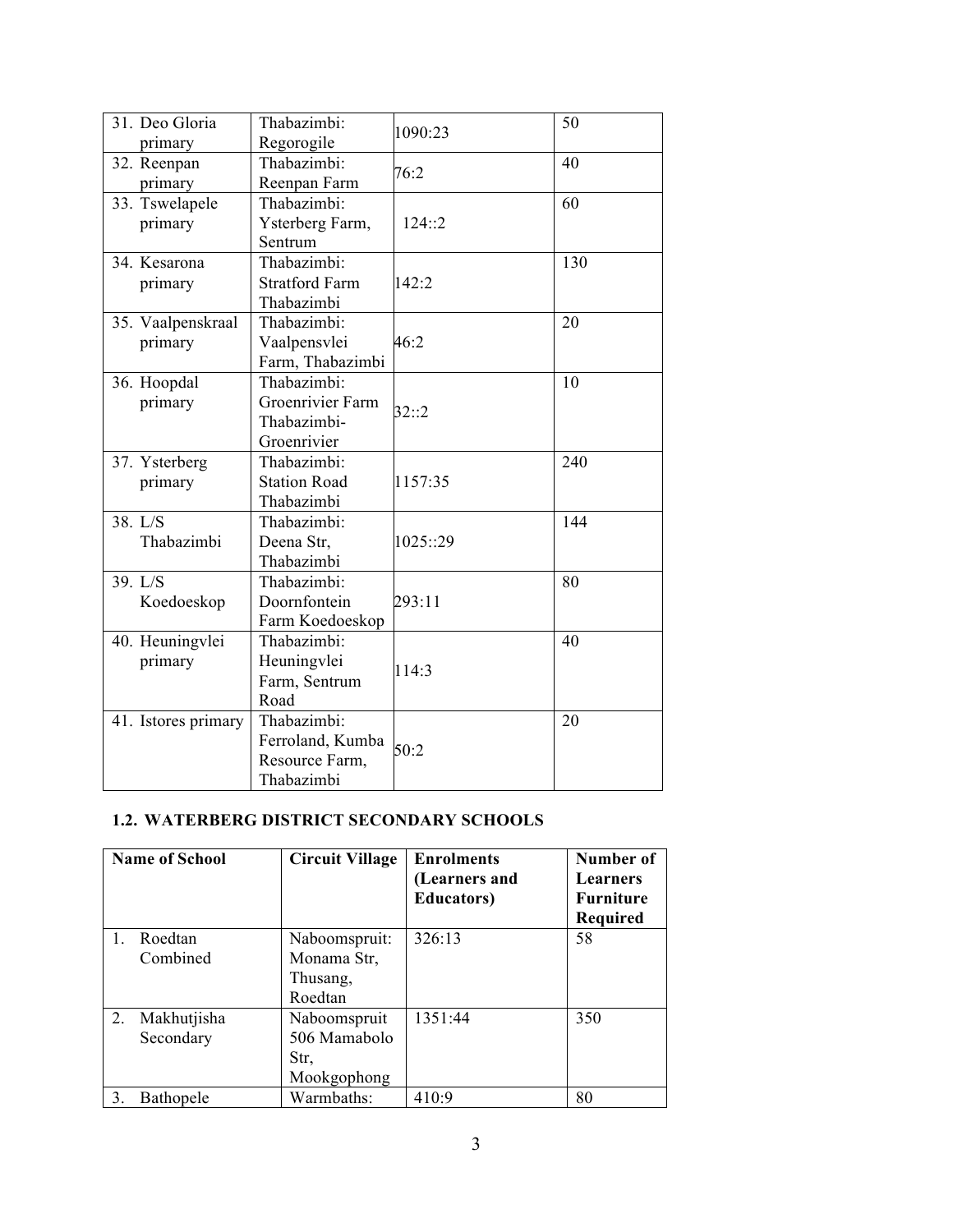|    | Secondary             | 607 Bothlake               |         |                |
|----|-----------------------|----------------------------|---------|----------------|
|    |                       | Ave,                       |         |                |
|    |                       | Pienaarsrivier             |         |                |
| 4. | Maope Secondary       | Warmbaths:                 | 1368:39 | 120            |
|    |                       | 1154                       |         |                |
|    |                       | Mothokwa Str,              |         |                |
|    |                       | Belabala                   |         |                |
| 5. | Solomon               | Nylstroom:                 | 767:18  | 150            |
|    | Mahlangu              | 4519                       |         |                |
|    | Secondary             | Monatong Str,              |         |                |
|    |                       | Phagameng,                 |         |                |
|    |                       | Modimolle                  |         |                |
| 6. | Letupu Secondary      | Palala North:              | 420:13  | 100            |
|    |                       | Rob Roy                    |         |                |
| 7. | Kodupo Secondary      | Palala North:              | 176:6   | 20             |
|    |                       | Madibaneng                 |         |                |
|    |                       | Village                    |         |                |
| 8. | Raserite              | Palala North:              | 495:10  | 370            |
|    | Secondary             | Wyk 2 Seleka               |         |                |
| 9. | Matsiababa            | Palala North:              | 250:9   | 200            |
|    | Secondary             | Lerupurupung               |         |                |
|    | 10. Mananye           | Palala North:              | 510:16  | 400            |
|    | Secondary             | Kopanong                   |         |                |
|    |                       | Seleka                     |         |                |
|    | 11. Diammona          | Palala North               | 161:5   | 180            |
|    | Secondary             | Mongalo                    |         |                |
|    | 12. Motlhajwa         | Palala North:              | 304:11  | 50             |
|    | Secondary             | Rietfontein                |         |                |
|    | 13. Mazwe Secondary   | Palala North:              | 285:10  | 100            |
|    |                       | Ga Seleka                  |         |                |
|    | 14. Radinong          | Palala North:              | 371:13  | 200            |
|    | Secondary             | Kauletsi                   |         |                |
|    | 15. Mokonenkwenoko    | Palala South:              | 494:15  | 286            |
|    | Secondary             | Ditloung                   |         |                |
|    | 16. Sethula Secondary | Palala South:              | 99:3    | 59             |
|    |                       | Bangalong                  |         |                |
|    | 17. Thabang Seconary  | Palala South<br>Maeteletja | 180:6   | 80             |
|    | 18. Morakolo          | Palala South:              | 617:20  | 150            |
|    | Secondary             | Shongoane 2                |         |                |
|    | 19. Seoketseng        | Palala South:              | 188:7   | $\overline{0}$ |
|    | Secondary             | Mmaletwai                  |         |                |
|    | 20. Mmay Secondary    | Palala South:              | 188:6   | 100            |
|    |                       | Motsweding                 |         |                |
|    | 21. Dimpe Secondary   | Palala South:              | 316:9   | 30             |
|    |                       | Kitty                      |         |                |
|    | 22. Majadibodu        | Palala South:              | 684:22  | 240            |
|    | Secondary             | Digopeng                   |         |                |
|    |                       | Mokuruanyane               |         |                |
|    | 23. Batlhalerwa       | Palala South:              | 648:22  | 112            |
|    |                       |                            |         |                |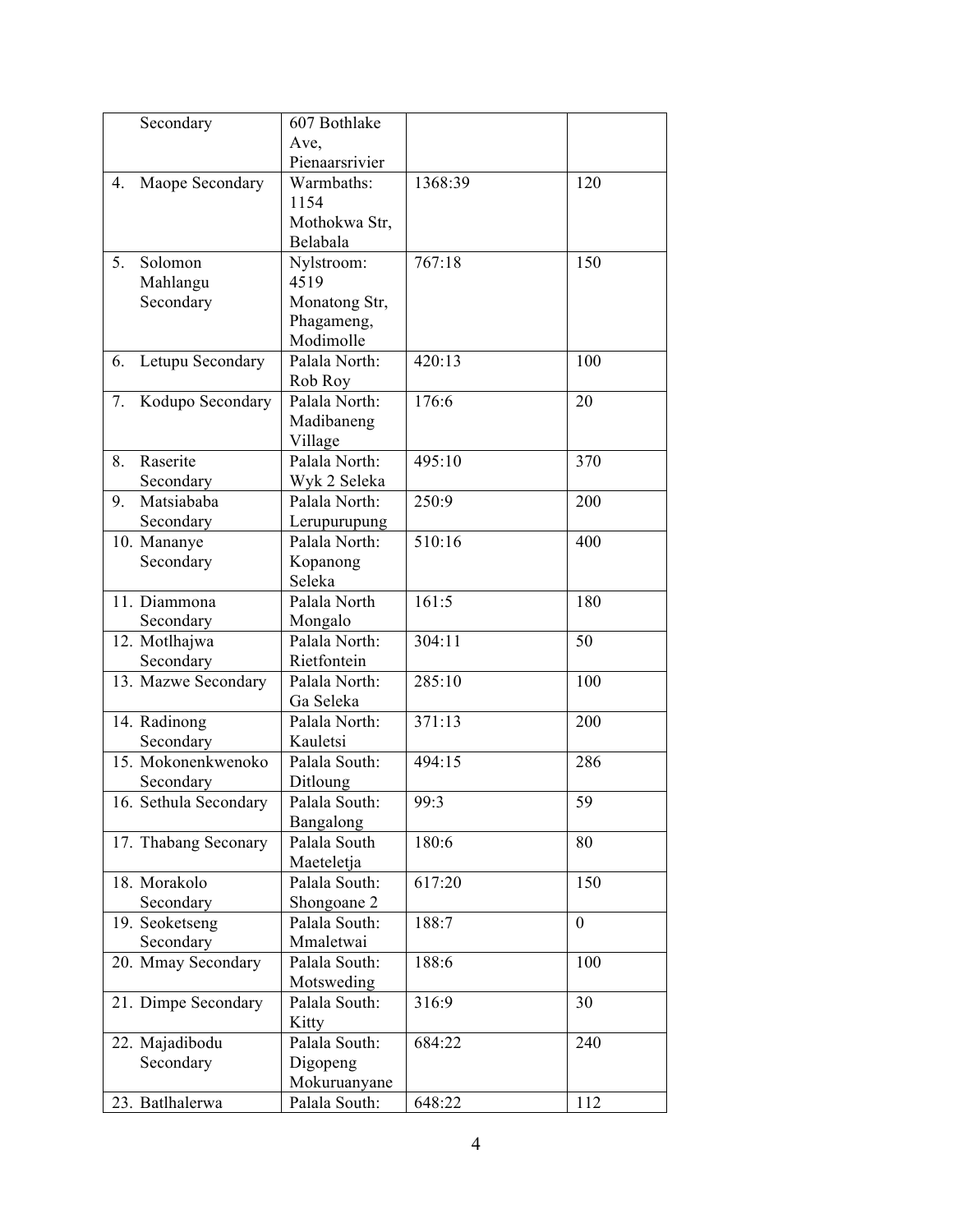| Secondary              | Ga Monyeki                |         |                  |
|------------------------|---------------------------|---------|------------------|
|                        | Shongoane 3               |         |                  |
| 24. Raboditse          | Palala South:             | 112:6   | $\boldsymbol{0}$ |
| Secondary              | Reabetswe                 |         |                  |
| 25. Thekganang         | Dwaalboom:                | 128:5   | 200              |
| Technical high         | Rethabile                 |         |                  |
|                        | Township                  |         |                  |
| 26. Northam            | Dwaalboom                 | 459:21  | $\overline{0}$   |
| Comprensive            | Northam                   |         |                  |
| 27. Tielelo Seconary   | Ellisras: 27              | 700:19  | 300              |
|                        | Motswiri Str,             |         |                  |
|                        | Marapong                  |         |                  |
| 28. Phegelelo          | Ellisras: 1               | 394:20  | 150              |
| Seconary               | Mosetlha Str,             |         |                  |
|                        | Marapong                  |         |                  |
| 29. Hoerskool Ellisras | Ellisras: OR              | 786:45  | 240              |
|                        |                           |         |                  |
|                        | Thambo Drive,<br>Ellisras |         |                  |
|                        |                           |         |                  |
| 30. Mabalane Seleka    | Ellisras;                 | 168:4   | 130              |
| Tech. High             | Onverwacht                |         |                  |
|                        | Ellisras                  |         |                  |
| 31. Lerekhureng        | Ellisras:                 | 252:6   | 50               |
| Combined               | Steenbokpan,              |         |                  |
|                        | Lephalale                 |         |                  |
| 32. Mabogopedi         | Thabazimbi: 1             | 1049:35 | 350              |
| secondary              | Shai Str,                 |         |                  |
|                        | Regorogile,               |         |                  |
|                        | Thabazimbi                |         |                  |
| 33. Groenvlei          | Thabazimbi:               |         | 180              |
| secondary              | Sentrum Road,             |         |                  |
|                        | Sentrum,                  | 169:8   |                  |
|                        | Thabazimbi                |         |                  |
| 34. H/S Frikkie Meyer  | Thabazimbi:               |         | 105              |
|                        | Tambotie Str,             | 962:51  |                  |
|                        | Thabazimbi                |         |                  |
| 35. Naletsana Combine  | Thabazimbi:               |         | 300              |
|                        | Doornfontein              |         |                  |
|                        |                           | 497:16  |                  |
|                        | farm,                     |         |                  |
|                        | Koedoeskop                |         |                  |
| 36. Sekgweng           | Thabazimbi:               |         | 50               |
| Combined               | Rooibokkraal              | 84:4    |                  |

## **2.1. MOGALAKWENA DISTRICT PRIMARY SCHOOLS**

| <b>Name of School</b> | Circuit Village   Enrolments   Number of |           |                              | Number of   Contact |                   |
|-----------------------|------------------------------------------|-----------|------------------------------|---------------------|-------------------|
|                       |                                          | (Learners | <b>Learners</b>              | Educators           | <b>Details of</b> |
|                       |                                          | and       | Double                       | Furniture           | <b>Principal</b>  |
|                       |                                          |           | <b>Educators Combination</b> | required            |                   |
|                       |                                          |           | <b>Desks</b>                 |                     |                   |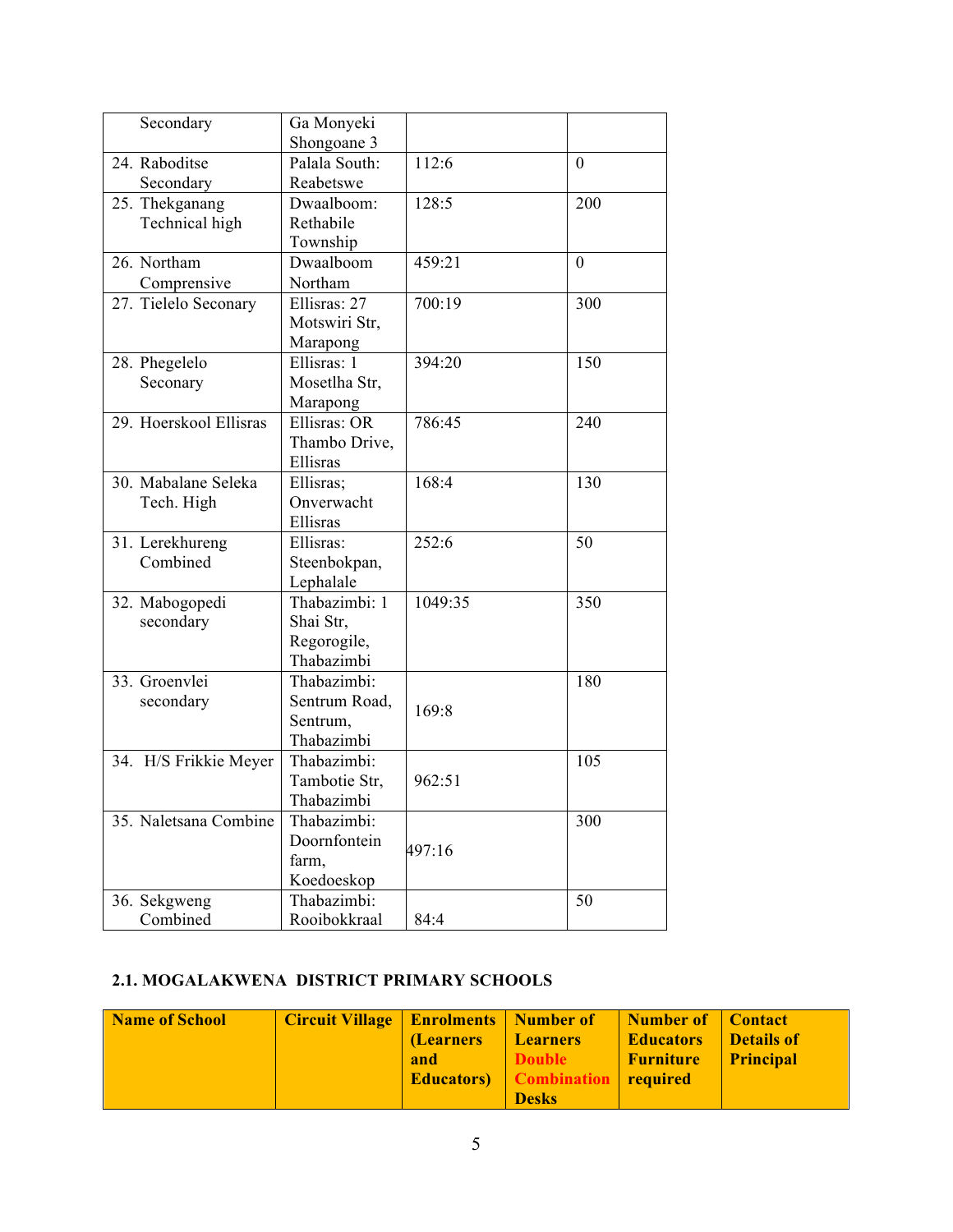|    |                                |                                       |                 | <b>Required</b>          |                                                      |                             |
|----|--------------------------------|---------------------------------------|-----------------|--------------------------|------------------------------------------------------|-----------------------------|
| 1. | Chris Hani<br>Primary          | Potgietersrus/<br>Mokopane ext<br>17  | 1005/25         | 100                      | 06 tables $\&$<br>06 chairs                          | Masubelelele:<br>0825098905 |
| 2. | Kgamanyana<br>Preimary         | Potgietersrus /<br>Polar Park         | 854/21          | 65                       | $\bf{0}$                                             | Mokgesi:<br>0820604542      |
| 3. | Mokopane South<br>Pr           | Potgietersrus /<br>Sekgakgapeng       | 1050/21         | 75                       | $\bf{0}$                                             | Lamola:<br>0765313547       |
| 4. | Potgietersrus<br>primary       | Potgietersrus/<br>Mokopane            | 510/11          | 60                       | 04 chairs,<br>04 tables $\&$<br>03 Steel<br>Cabinets | Lahri:<br>0154912310        |
| 5. | Eiland Prima                   | Potgietersrus/<br>Makapan's<br>Valley | 71/01           | 20                       | $\bf{0}$                                             | Ramohlale:<br>0839534841    |
| 6. | Laerskool<br>Krugerpark        | Potgietersrus /<br>Mokopane<br>Town   | 920/24          | 130                      | $\bf{0}$                                             | Vantongen:<br>0824308470    |
| 7. | Laerskool<br>Potgietersrus     | Potgietersrus /<br>Mokopane<br>Town   | 1038/28         | 80                       | $\bf{0}$                                             | Groenevaalt:<br>082954 137  |
| 8. | Mageme Prima                   | Potgietersrus /<br>Sekgakgapeng       | 985/35          | 145                      | $\boldsymbol{0}$                                     | Mokonyama:<br>0829368996    |
| 9. | Sokgedlwa Prima                | Potgietersrus /<br>Sekgakgapeng       | 886/26          | 110                      | $\bf{0}$                                             | Mokoena:<br>0834345410      |
|    | 10. Weenen<br>Combined         | Potgietersrus /<br>Weenen Farm        | 420/15          |                          | $\bf{0}$                                             | Ledwaba:<br>0835103374      |
|    | 11. Blinkwater<br>Primary      | Potgietersrus /<br>Blinkwater         | 41/02           | 15                       | $\bf{0}$                                             | Shai:<br>0721871922         |
|    | 12. Basterspad<br>Primary      | Basterspad                            | 222             | 110                      | $\mathbf{0}$                                         | Matlwa:<br>083 9451 572     |
|    | 13. Lenkwane<br>Primary        | Skrikfontein                          | 269             | 40                       | $\mathbf{0}$                                         | Selolo:<br>072 1861 610     |
|    | 14. Ramokgakgele<br>Primary    | Hermansdaal                           | 231             | 50                       | $\boldsymbol{0}$                                     | Mpya:<br>073 1930 038       |
|    | 15. Abiot Kolobe<br>Primary    | Leyden                                | 17<br>Educators | $\mathbf{0}$             | 17 tables<br>and 17<br>chairs                        | Ramaru                      |
|    | 16. Mahloma Primary            | Wydhoek                               | 08<br>Educators | $\mathbf{0}$             | 08 tables<br>and 08<br>chairs                        | Molefe                      |
|    | 17. Bakenberg North<br>Circuit | Mogalakwena                           | ÷,              | $\overline{\phantom{a}}$ | 5 tables and<br>12 chairs                            |                             |
|    | 18. Dennis Matlhaba            | Mmotong                               | 847/20          | 300                      | 18chairs                                             | 0824353848                  |
|    | 19. George Langa               | Marulaneng                            | 411/18          | 275                      | 19 chairs                                            | 0722152891                  |
|    | 20. J.M. Gwangwa               | Sepharane                             | 128/05          | 50                       | $\boldsymbol{0}$                                     | 0725439694                  |
|    | 21. Kolobe<br>Ramasobane       | Bokwidi                               | 203/07          | 150                      | 7 chairs                                             | 0723191269                  |
|    | 22. Matsogella                 | Rooivaal                              | 295/14          | 220                      | $\boldsymbol{0}$                                     | 0728638245                  |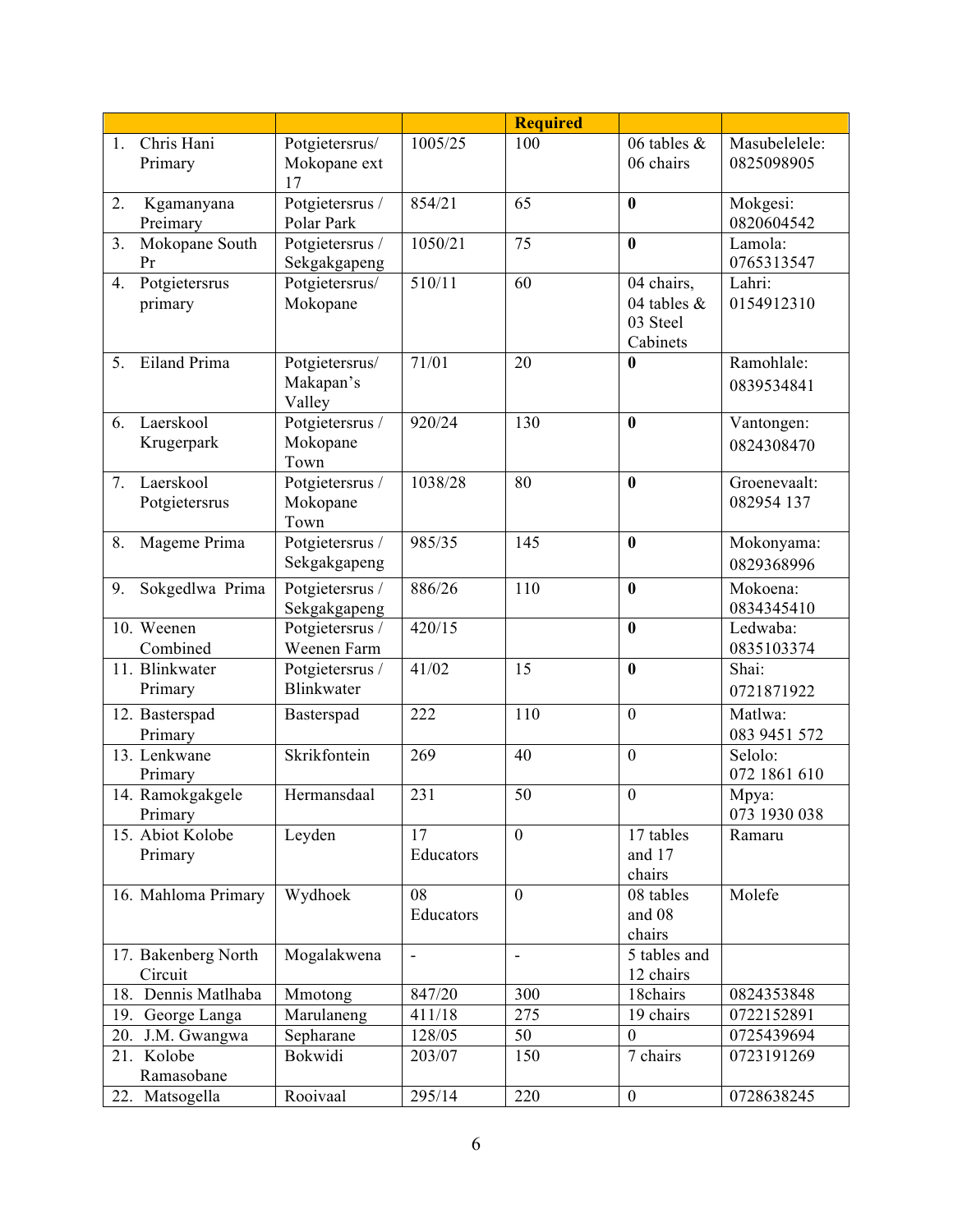| 23. Leubaneng      | Marulaneng     | 476/15 | 400chairs  | 15 chairs | 0727041613 |
|--------------------|----------------|--------|------------|-----------|------------|
| 24. Kgoka          | Matlhaba       | 502/14 | 14         | 152chairs | 0824047883 |
| 25. Mantlhakane    | Matlhaba       | 215/08 | 215 chairs | $\theta$  | 0723854142 |
| 26. Malokong       | Pudiakgopa     | 426/13 | 130        | $\Omega$  | 0729608804 |
| 27. Bokwidi        | <b>B0kwidi</b> | 250/09 | 50         | $\theta$  | 0833512321 |
| 28.<br>Kgomoshi    | Marulaneng     | 293/11 | 50         | $\Omega$  | 0715592132 |
| akwena             |                |        |            |           |            |
| 29. Malapile       | Malapile       | 135/04 | 100        | $\theta$  | 0734937069 |
| 30. Rabasotho      | Mmotong        | 290/14 | 50         | $\theta$  | 0824045920 |
| 31. Ramotlhatswane | Kroomkloof     | 258/09 | 50         | $\Omega$  | 0789298387 |
| 32. Thutlane       | Mmotong        | 450/14 | 50         | $\theta$  | 0826924267 |

#### **2.2. MOGALAKWENA DISTRICT SECONDARY SCHOOLS**

|    | <b>Name of School</b>                    | <b>Circuit Village</b>              | <b>Enrolments</b><br>(Learners<br>and<br><b>Educators</b> ) | <b>Number of</b><br><b>Learners</b><br><b>Single</b><br>combination<br><b>Desks</b><br><b>Required</b> | <b>Number of</b><br><b>Educators</b><br><b>Furniture</b><br>required | <b>Contact Details</b><br>of Principal |
|----|------------------------------------------|-------------------------------------|-------------------------------------------------------------|--------------------------------------------------------------------------------------------------------|----------------------------------------------------------------------|----------------------------------------|
| 1. | Waterberg High                           | Potgietersrus /<br>Mokopane Town    | 850/21                                                      | 730                                                                                                    | 06 chairs &<br>06 tables                                             | Horn:<br>0828734054                    |
| 2. | Nkakabidi<br>Secondary                   | Potgietersrus /<br>Sekgakgapeng     | 755/24                                                      | 505                                                                                                    | $\overline{0}$                                                       | Mokgawa:<br>082229915                  |
| 3. | Gwenane<br>Secondary                     | Potgietersrus /<br>Sekgakgapeng     | 1114/28                                                     | 664                                                                                                    | 25 chairs $\&$<br>08 tables                                          | Kgosana:<br>0727245071                 |
| 4. | Weenen<br>Combined                       | Potgietersrus /<br>Weenen Farm      | 420/15                                                      |                                                                                                        | $\overline{0}$                                                       | Ledwaba:<br>0835103374                 |
| 5. | Kgati ya<br>Moshate<br>Secondary         | Potgietersrus /<br>Moshate          | 617/17                                                      | 30                                                                                                     | $\mathbf{0}$                                                         | Monyebodi:<br>082 954 0137             |
| 6. | Hoerskool Piet<br>Potgieter              | Potgietersrus /<br>Mokopane Town    | 810/45                                                      | 110                                                                                                    | 10 chairs                                                            | Hansen:<br>0836597615                  |
| 7. | Bathokwa<br>Secondary                    | Bakenberg South /<br>Skrikfontein   | 312                                                         | 150                                                                                                    | 12 tables and<br>12 chairs                                           | Makhado:<br>072 1492 552               |
| 8. | Nkgoru<br>Secondary                      | Bakenberg South /<br>Basterspad     | 331/15                                                      | 150                                                                                                    | 15 chairs and<br>15 tables                                           | Makgamatha:<br>078 2506 835            |
| 9. | Mathulamisha<br>Secondary                | Bakenberg South /<br>Mabula dihlare | 460                                                         | 50                                                                                                     | $\overline{0}$                                                       | Makhafola:<br>072 5832 239             |
|    | 10. Senwane<br>Secondary                 | Bakenberg South /<br>Galakwinstroom | 156/09                                                      | 50                                                                                                     | $\overline{0}9$ tables and<br>09 chairs                              | Matlala:<br>079 2977 654               |
|    | 11. Rakudubane<br>Secondary              | Bakenberg South /<br>Wydhoek        | 213                                                         | 20                                                                                                     | $\theta$                                                             | Sebatjane:<br>072 7462 406             |
|    | 12. Bakenberg<br>South Circuit<br>Office | Bakenberg South /<br>Mogalakwena    | ÷,                                                          | $\bar{\phantom{a}}$                                                                                    | 6 tables and<br>6 chairs                                             | Thlako:<br>082 954 0137                |

#### **3.1. CAPRICORN DISTRICT PRIMARY SCHOOLS**

**Name of School Circuit Village Enrolments Number of**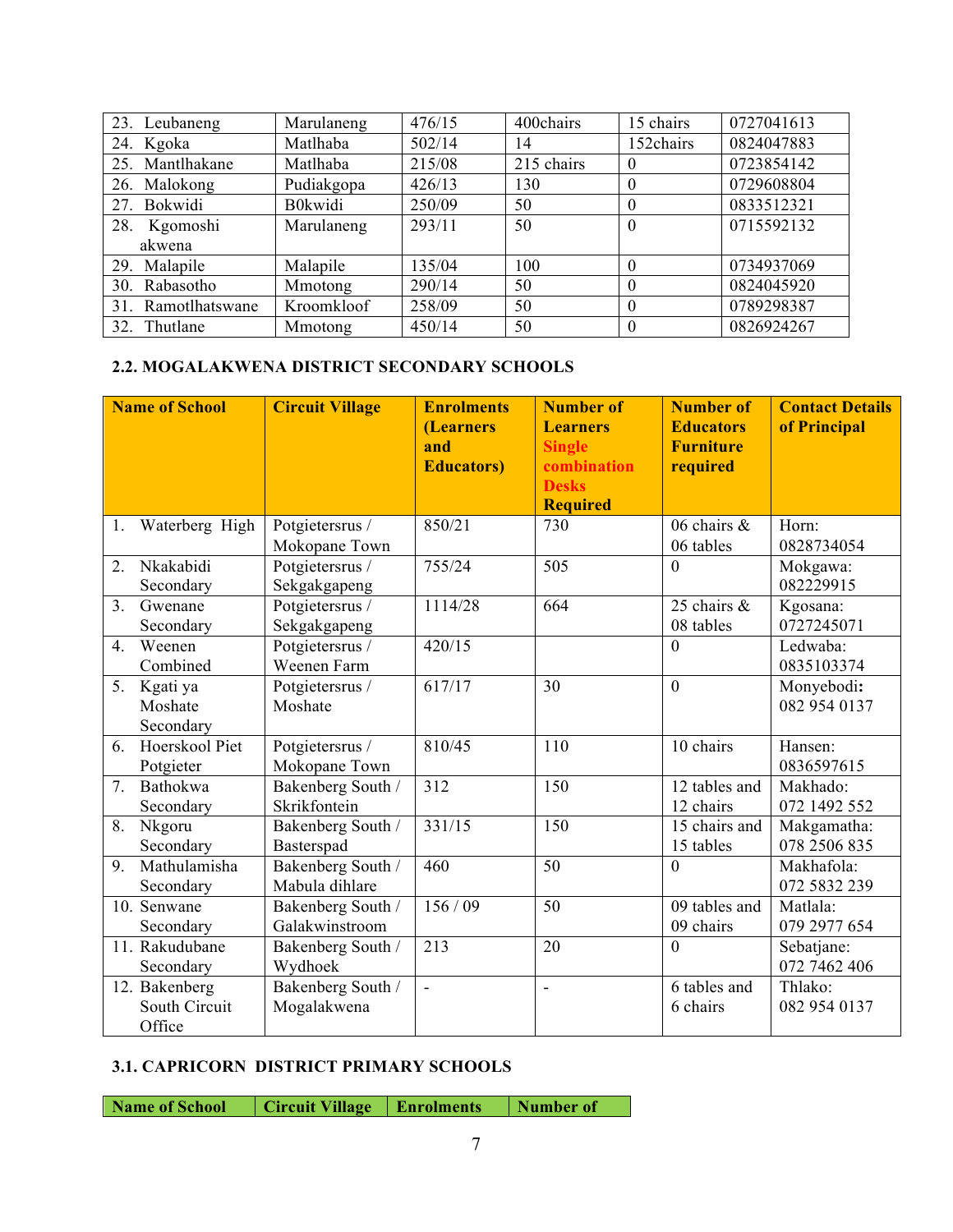|                                         |                                    | (Learners and<br><b>Educators</b> ) | <b>Learners</b><br><b>Double</b>   |
|-----------------------------------------|------------------------------------|-------------------------------------|------------------------------------|
|                                         |                                    |                                     | <b>Combination</b><br><b>Desks</b> |
|                                         |                                    |                                     | <b>Required</b>                    |
| Mokgoba<br>1.<br>Primary                | Koloti / Moletji<br>Moshate        | 655/15                              | 200                                |
| Mabokelele<br>2.<br>Primary             | Koloti / Moletji<br>Mabokelele     | 507/12                              | 150                                |
| 3 <sub>1</sub><br>Manamela<br>Primary   | Koloti / Ga<br>Manamela            | 301/                                | 15                                 |
| Abram Sibasa<br>4.<br>Primary           | Maraba /<br>Kalkspruit             | 207<br>$\boldsymbol{7}$             | 35                                 |
| 5.<br>Doornspruit<br>Primary            | Maraba /<br>Romeng                 | 308<br>11                           | 104                                |
| Hosea Ntsone<br>6.<br>Primary           | Maraba /<br>Chebeng                | 245<br>9                            | 30                                 |
| John Nrimba<br>7.<br>Primary            | Maraba /<br>Kalkspruit             | 248<br>8                            | 20                                 |
| Jonas L<br>8.<br>Ledwaba                | Maraba/<br>Christina               | 147<br>5                            | 35                                 |
| Primary<br>Mahlodumela<br>9.<br>Primary | Maraba /<br>Chebeng                | 217<br>$\overline{7}$               | 20                                 |
| 10. Makgwareng<br>Primary               | Maraba/<br>Mmamadila               | 287<br>11                           | 40                                 |
| 11. Malema<br>Primary                   | Maraba /<br>Newlands               | 196<br>08                           | 84                                 |
| 12. MankgakIsha<br>Primary              | Maraba / ga<br>makwea              | 522<br>13                           | 190                                |
| 13. Mapangula<br>Primary                | Maraba /<br>Mapangula              | 196<br>6                            | 98                                 |
| 14. Matuma<br>Primary                   | Maraba/<br>Bellingsgate            | 360<br>11                           | 115                                |
| 15. Ngwanamphah<br>lele Primary         | Maraba /<br>Lepotlako              | 214<br>7                            | 15                                 |
| 16. Nnatile<br>Primary                  | Maraba $\overline{V}$<br>Bergzicht | 207<br>$\overline{7}$               | 35                                 |
| 17. Ntsodi Bambo<br>Primary             | Maraba /<br>Waschbank              | 308<br>11                           | 105                                |
| 18. Sehlare<br>Primary                  | Maraba / Naledi                    | 248<br>8                            | 20                                 |
| 19. Solomon<br>Maraba<br>Primary        | Maraba /<br>Kalkspruit             | 147<br>5                            | 33                                 |
| 20. VENUS<br>Primary                    | Maraba / Venus                     | 217<br>7                            | 20                                 |
| 21. Sione Primary                       | Mankweng /<br>Boyne, St            | 585<br>17                           | 110                                |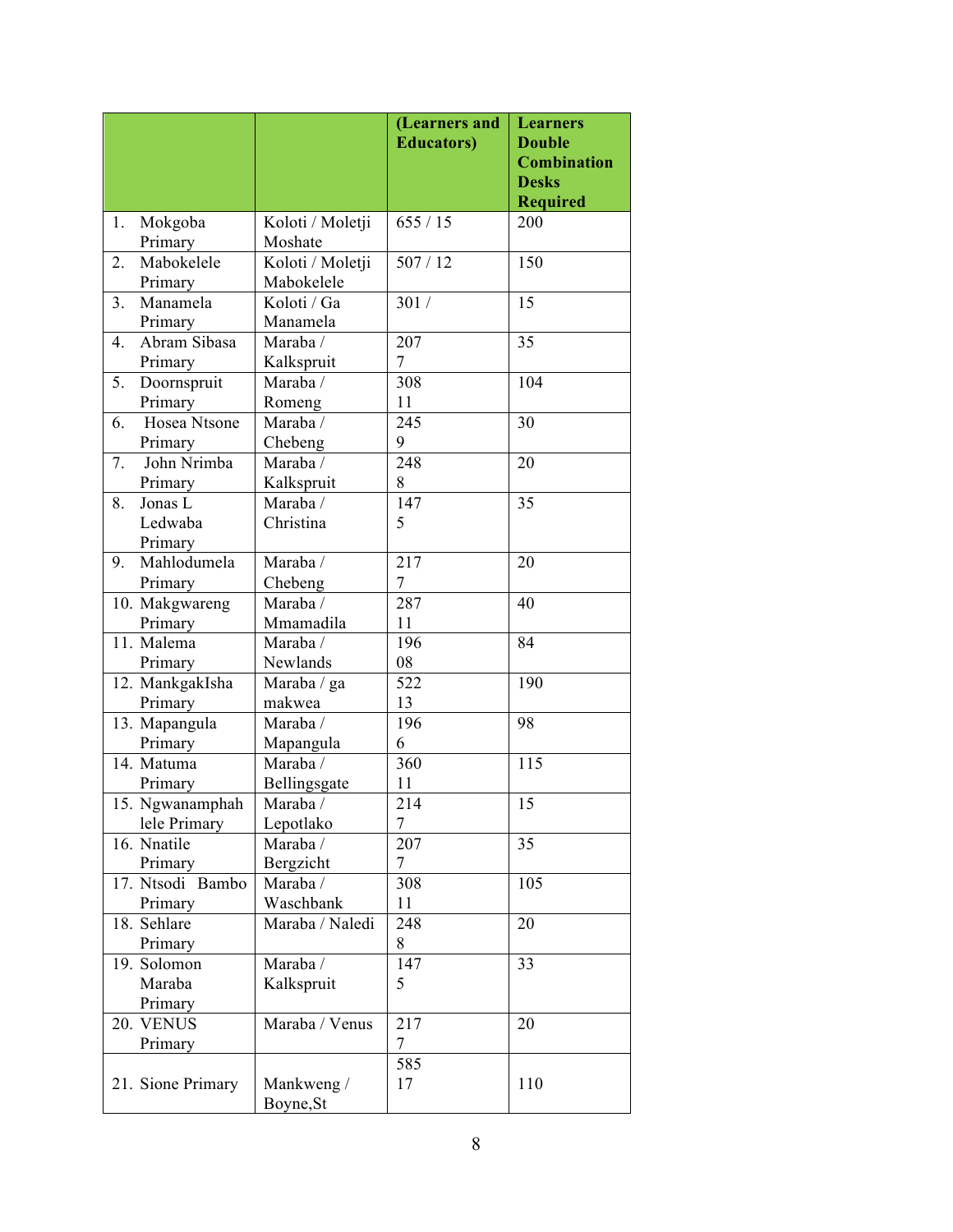|                                | Engenas                              |            |     |
|--------------------------------|--------------------------------------|------------|-----|
|                                |                                      |            |     |
| 22. Toronto Prim               | Mankweng /<br>Unit<br>B, Mankweng    | 1425<br>36 | 250 |
| 23. Megoring Prim              | Mankweng /<br>Mentz.                 | 1337<br>37 | 250 |
| 24. Makanye Prim               | Mankweng /<br>Makanye<br>Village     | 1040<br>33 | 300 |
| 25. Moriting Prim              | Mankweng /<br>Unit C.<br>Mankweng    | 1008<br>30 | 300 |
| 26. Mmaphotla<br>Prim          | Mankweng /<br>Segopye                | 371<br>11  | 51  |
| 27. Makgwadiba<br>Prim         | Mankweng /<br>Mamotintane<br>village | 382<br>14  | 150 |
| 28. Segoreng Prim              | Mankweng /<br>Mentz                  | 760<br>22  | 200 |
| 29. Kgokong Pri                | Mankweng /<br>Kgokong                | 85<br>03   | 30  |
| 30. Luthuli Park<br>Combined   | Pietersburg/<br>Seshego              | 1033/38    | 300 |
| 31. Millennium<br>Combined     | Pietersburg/<br>Seshego              | 1530/49    | 100 |
| 32. Nirvana<br>Primary         | Pietersburg/<br>Polokwane            | 1120/23    | 46  |
| 33. Papkuil<br>Primary         | Pietersburg/<br>Polokwane            | 75/3       | 21  |
| 34. Greenside<br>Primary       | Pietersburg/<br>Polokwane            | 1640/41    | 50  |
| 35. Letlotlo<br>Primary        | Pietersburg/<br>Seshego              | 465/14     | 42  |
| 36. Laerskool<br>Noord Primary | Pietersburg/<br>Polokwane            | 866/27     | 56  |
| 37. Laerskool Oos<br>Primary   | Pietersburg/<br>Polokwane            | 979/25     | 60  |
| 38. Dorothy Langa<br>Primary   | Pietersburg/<br>Polokwane            | 692/20     | 40  |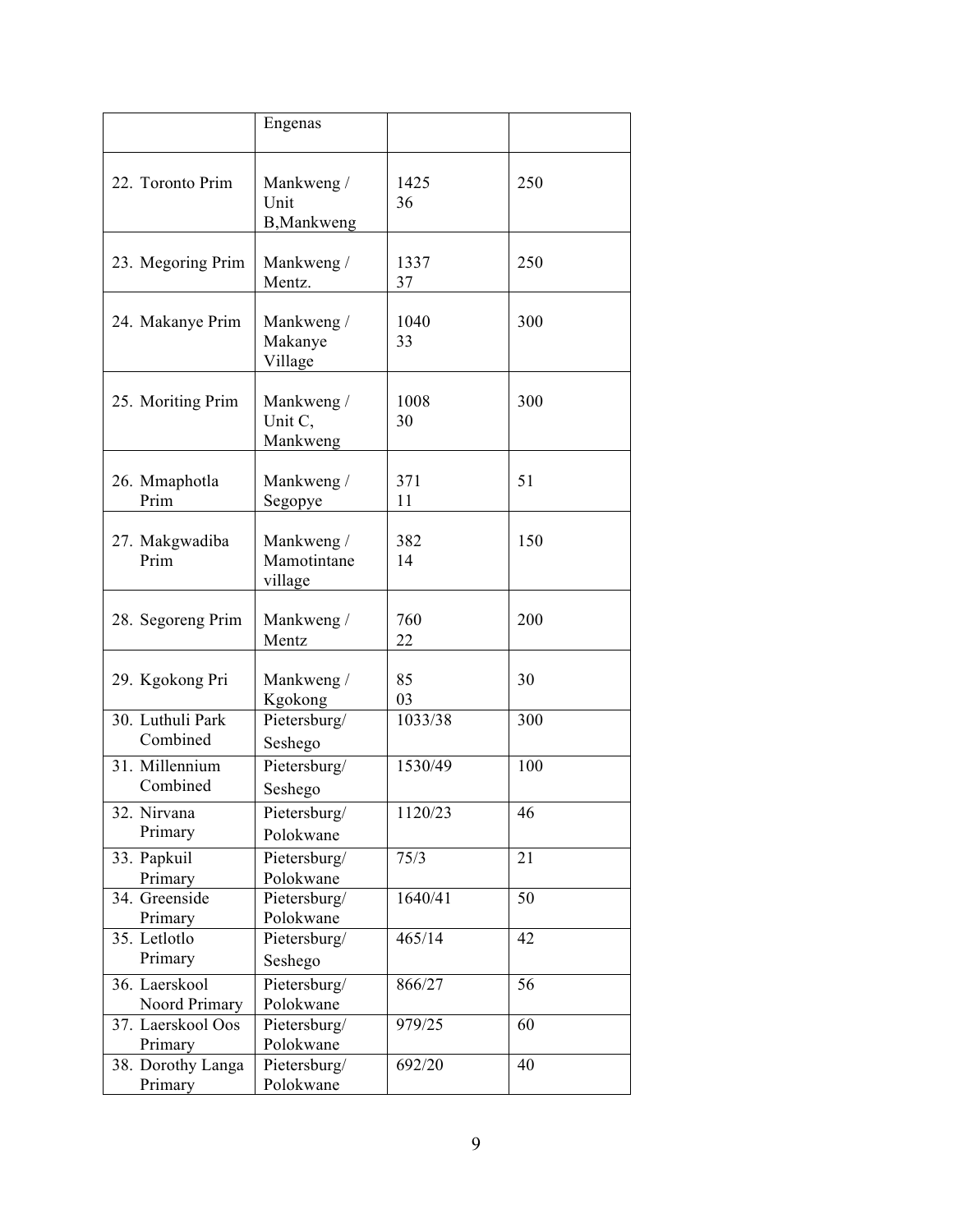| 39. Snell<br>Phoshoko    | Pietersburg/<br>Polokwane    | 691/21     | 60              |
|--------------------------|------------------------------|------------|-----------------|
| Primary                  |                              |            |                 |
| 40. Lotanang             | Pietersburg/                 | 251/8      | 25              |
| Primary                  |                              |            |                 |
|                          | Seshego                      |            |                 |
| 41. Peakanyo             | Pietersburg/                 | 410/12     | 35              |
| Primary                  | Seshego                      |            |                 |
| 42. FCPS Primary         | Pietersburg                  | 835/29     | 90              |
| 43. Good Hope<br>Primary | Pietersburg                  | 1150/35    | 104             |
| 44. Letlakana            | Mars                         | $149 + 6$  | 52              |
| 45. Madenathaga          | Mohlonong                    | $70 + 2$   | 30              |
| 46. Malopeng             | Jupiter                      | $464 + 17$ | 150             |
| 47. Mashashane           | Moshate                      | $125 + 6$  | 50              |
| 48. Mashianoke           | Monotwane                    | $297 + 9$  | 125             |
| 49. Matshelane           | Mandela                      | $423 + 11$ | 75              |
| 50. Maune                | Sebora                       | $304 + 10$ | 100             |
| 51. Moreleba             | Kgasa                        | $314 + 12$ | 50              |
| 52. Morwasethula         | Moshate                      | $167 + 6$  | 50              |
| 53. Motsiri              | Segwahleng                   | $316 + 8$  | $\overline{75}$ |
| 54. Napo                 | Ga-Madiba                    | $355 + 12$ | 130             |
| 55. Rantshu              | Diana                        | $198 + 7$  | 50              |
| 56. sebushi              | Manyapye                     | $260 + 9$  | 80              |
| 57. Seoka                | Glenrooi                     | $118 + 4$  | 40              |
| 58. Mandela              | Phatlaphadima<br><b>LSEN</b> | $112 + 10$ | 10              |
| 59. Boduma               | Mokomene                     | 587        | 90              |
| Primary                  |                              | 17         |                 |
| 60. Boshatolo            | Soekmekaar                   | 415        | 40              |
| Primary                  |                              | 13         |                 |
| 61. Deelkraal            | Ga-Mokganya                  | 62         | 30              |
| Primary                  |                              | 02         |                 |
| Itielene<br>62.          | Eisleben                     | 314        | 23              |
| Primary                  |                              | 12         |                 |
| 63. Itshomeleng          | Nthabiseng                   | 528        | 85              |
| Primary                  |                              | 17         |                 |
| 64. Mamothe              | Mokomene                     | 213        | 60              |
| Primary                  |                              | 08         |                 |
| 65. Mapaledi             | Mokomene                     | 281        | 87              |
| Primary                  |                              | 10         |                 |
| 66. Sephala              | Mokomene                     | 351        | 35              |
| Primary                  |                              | 14         |                 |

#### **3.2. CAPRICORN DISTRICT SECONDARY SCHOOLS**

| Name of School | <b>Circuit Village</b> | <b>Enrolments</b> | Number of        |
|----------------|------------------------|-------------------|------------------|
|                |                        | (Learners         | <b>Learners</b>  |
|                |                        | and               | <b>Furniture</b> |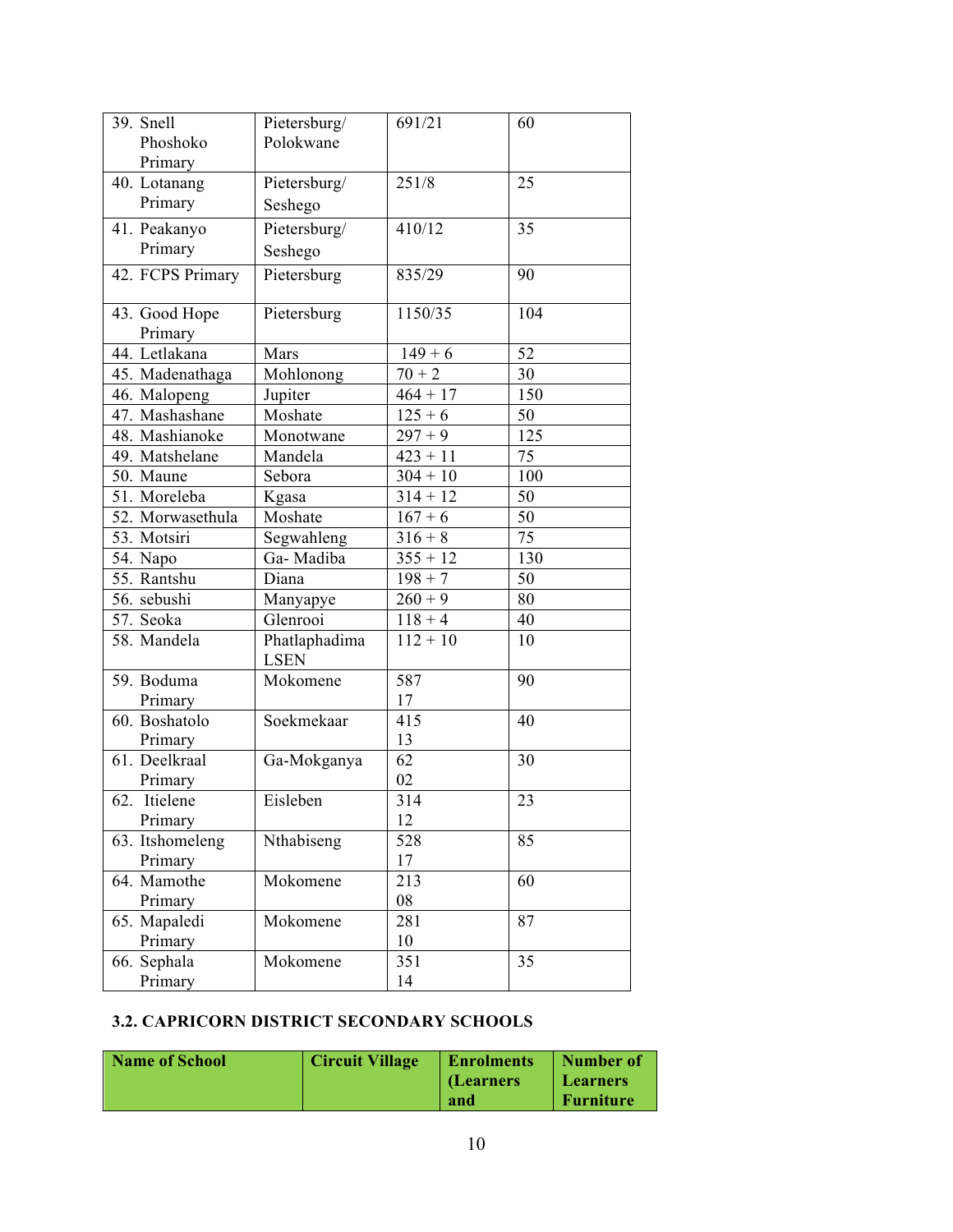|                               |                      | <b>Educators</b> ) | <b>Required</b> |
|-------------------------------|----------------------|--------------------|-----------------|
| Seshigo High<br>1.            | Koloti / Moletji     | 1224/44            | 450             |
|                               | Moshate              |                    |                 |
| <b>Boetse Secondary</b><br>2. | Koloti / Moletji     | 1008/33            | 400             |
|                               | Moshate              |                    |                 |
| Maserole<br>3.                | Koloti / Moletji     | 1027/33            | 650             |
| Secondary                     | Ga manamela          |                    |                 |
| George Moragula<br>4.         | Maraba /             | 397                | 139             |
| Secondary                     | Newlands             | 10                 |                 |
| 5.<br>Jawe-Jawe               | Maraba / Naledi      | 381                | 180             |
| Secondary                     |                      | 14                 |                 |
| Jonas Mantjiu<br>6.           | Maraba /             | 242                | 100             |
| Secondary                     | Doornspruit          | 7                  |                 |
| Mmamarama<br>7.               | Maraba /             | 366                | 40              |
| Secondary                     | Mmamadila            | 13                 |                 |
|                               | /Ramakgaphola        |                    |                 |
| Mmaphuti Secondary<br>8.      | Maraba /             | 577                | 300             |
|                               | Waschbank            | 20                 |                 |
| Motse Maria<br>9.             | Maraba /             | 713                | 387             |
| Secondary                     | Doornspruit          | 30                 |                 |
| 10. Mphatlalatsane            | Maraba /             | 255                | 57              |
| Secondary                     | Doornsruit           | 12                 |                 |
| 11. Ngwanasehlakwana          | Maraba /             | 240                | 100             |
| Secondary                     | Bellingsgate         | 9                  |                 |
| 12. Sekgopetjana              | Maraba /             | 299                | 200             |
| Secondary                     | Kalkspruit           | 12                 |                 |
|                               |                      |                    |                 |
| 13. Mphetsebe Sec             | Mankweng /<br>Mentz- | 1474<br>50         | 700             |
|                               |                      |                    |                 |
|                               | Badimong             |                    |                 |
| 14. Marobathota Sec           | Mankweng /           | 1495               | 600             |
|                               | Boyne                | 58                 |                 |
|                               |                      | 1705               |                 |
| 15. Mountainview Sec          | Mankweng /           | 61                 | 1300            |
|                               | Unit                 |                    |                 |
|                               | B, Mankweng          |                    |                 |
|                               |                      |                    |                 |
| 16. Hwiti Sec                 | Mankweng /           | 1312               | 500             |
|                               | Unit                 | 35                 |                 |
|                               | A, Mankweng          |                    |                 |
|                               |                      |                    |                 |
| 17. Bjatladi Sec              | Mankweng /           | 510                | 300             |
|                               | Segopye              | 21                 |                 |
|                               |                      |                    |                 |
| 18. Ramashobohle sec          | Mankweng /           | 515                | 300             |
|                               | Makeketela           | 20                 |                 |
|                               | village              |                    |                 |
| 19. Capricorn Secondary       | Pietersburg/         | 1250/39            | 500 scd and     |
|                               | Polokwane            |                    |                 |
|                               |                      |                    |                 |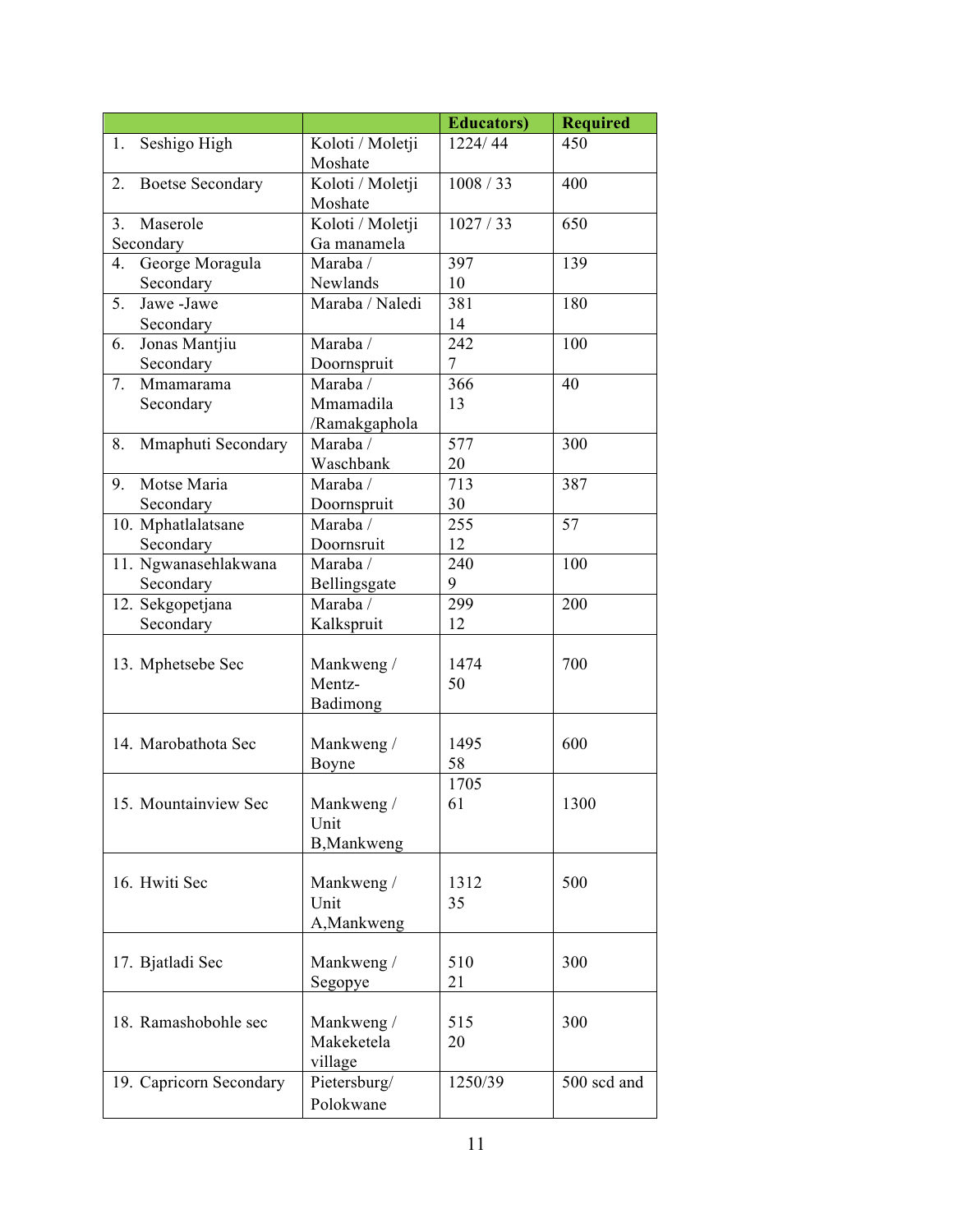|                                      |              |             | 500 chairs |
|--------------------------------------|--------------|-------------|------------|
| 20. Bokamoso Secondary               | Pietersburg/ | 818/31      | 100        |
|                                      | Seshego      |             |            |
| 21. Masedibu Secondary               | Pietersburg/ | 840/29      | 80         |
|                                      | Seshego      |             |            |
| 22. Luthuli Park                     | Pietersburg/ | 1033/38     | 420        |
| Combined                             | Seshego      |             |            |
|                                      | Pietersburg/ | 500/12      | 400        |
| 23. Moruleng Secondary               |              |             |            |
|                                      | Seshego      |             |            |
| 24. Millennium<br>Combined           | Pietersburg/ | 1530/49     | 100        |
|                                      | Seshego      |             |            |
| 25. Pietersburg Hoerskool            | Pietersburg/ | 1375/52     | 100        |
|                                      | Polokwane    |             |            |
| 26. Kabelo Secondary                 |              | 800/21      | 100        |
| 27. Taxila Secondary                 | Pietersburg/ | 897/28      | 102        |
|                                      | Polokwane    |             |            |
| 28. Botsikana Secondary              | Ga-Matlapa   | $328 + 14$  | 282        |
|                                      |              | educ        |            |
| 29. Dr M.J Madiba                    | Ga-Madiba    | $210 + 10$  | 160        |
| Secondary                            |              |             |            |
| 30. Kgolokgohla                      | Mpateng      | $387 + 9$   | 167        |
| Secondary                            |              |             |            |
| 31. Mathetha Ledwaba                 | Monotwane    | $193 + 7$   | 153        |
| 32. Milente Secondary                | Ga-kgasha    | $116 + 7$   | 56         |
| 33. Mmata Ledwaba                    | Monotwane    | $24 + 4$    | 25         |
| Secondary<br>34. Mmatshipi Secondary | Manyapye     | $510 + 15$  | 310        |
| 35. Seipone Secondary                | Jupiter      | $146 + 8$   | 100        |
| 36. Tlakale Secondary                | Mandela      | $1116 + 36$ | 316        |
| 37. Seemole Maraba                   | Glien rooi   | $137 + 7$   | 107        |
| Secondary                            |              |             |            |
| 38. Joel Sibasa Secondary            | Diana        | $387 + 12$  | 287        |
| 39. Mamokutupi                       | Mokomene     | 303         | 209        |
| Secondary                            |              | 03          |            |
| 40. Masedi Secondary                 | Mokomene     | 316         | 80         |
|                                      |              | 17          |            |
| 41. Mashaha Secondary                | Mokomene     | 189<br>08   | 150        |
| 42. Mokomene                         | Mokomene     | 520         | 260        |
| Secondary                            |              | 21          |            |
| 43. Seale Secondary                  | Eisleben     | 333         | 166        |
|                                      |              | 13          |            |
| 44. Sefoloko Secondary               | Mokomene     | 1644        | 600        |
|                                      |              | 53          |            |
| 45. Tabudi Secondary                 | Eisleben     | 319         | 120        |
|                                      |              | 13          |            |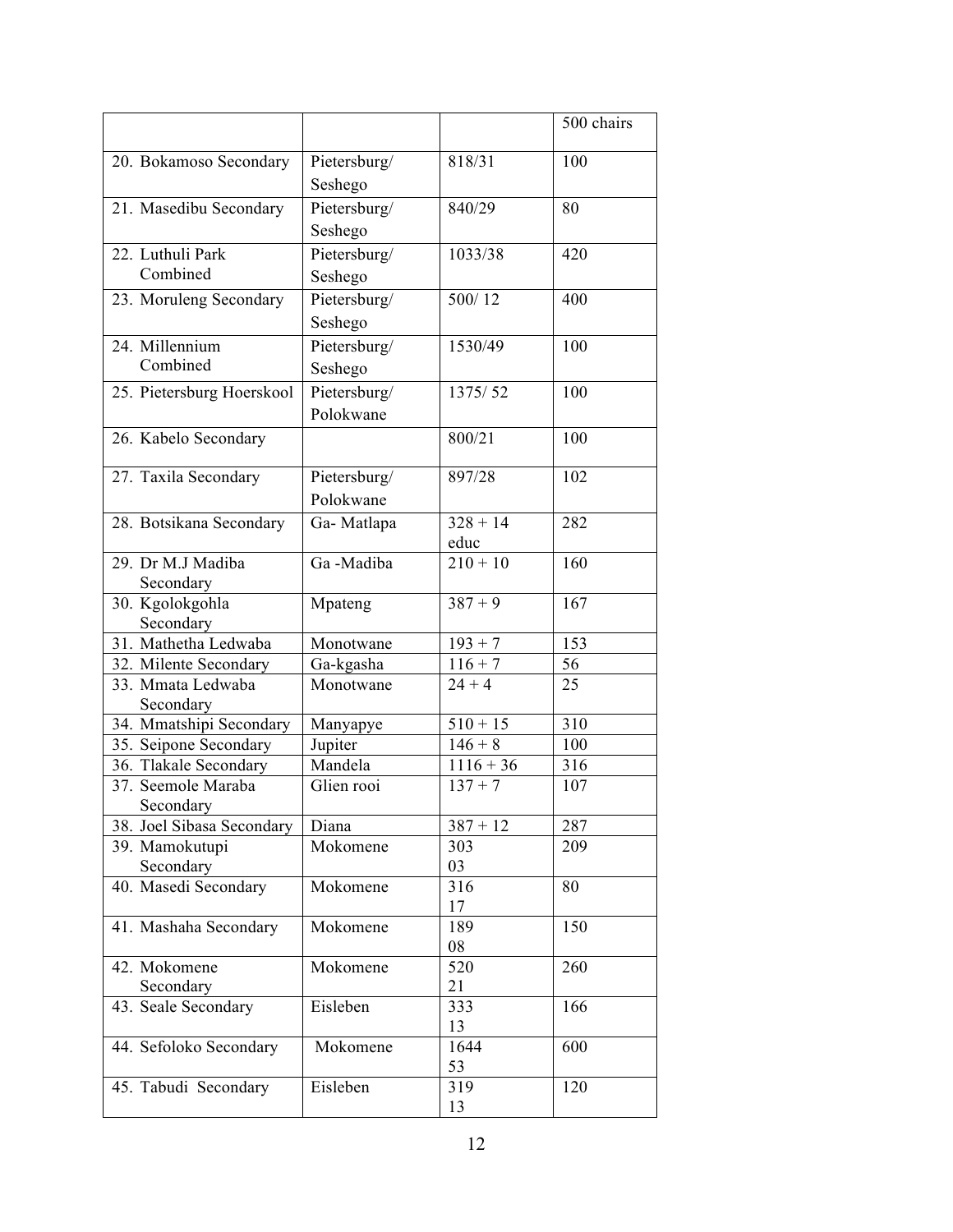| 46. Ngwanallela | Vlakfontein | 244 learners | 170 |
|-----------------|-------------|--------------|-----|
| Secondary       | (Ambergate  | 10 educators |     |
|                 | village)    |              |     |
| 47. Mmamehlabe  | Vlakfontein | 214 learners | 160 |
| Secondary       | (Mmamehlave | 12 educators |     |
|                 | village)    |              |     |
| 48. Tshukutswe  | Vlakfontein | 228 learners | 173 |
| Secondary       | (Moetagare  | 10 educators |     |
|                 | village)    |              |     |

#### **4.1. LEBOWAKGOMO EDUCATION DISTRICT PRIMARY SCHOOLS**

|    | <b>Name of School</b>    | <b>Circuit Village</b>   | <b>Enrolments</b><br>(Learners and<br><b>Educators</b> ) | <b>Number of</b><br><b>Learners</b><br><b>Furniture</b> |
|----|--------------------------|--------------------------|----------------------------------------------------------|---------------------------------------------------------|
| 1. |                          | Nokotlou /               | L-244 and E-7                                            | <b>Required</b><br>42                                   |
|    | Moleke primary           | Legwareng                |                                                          |                                                         |
| 2. | Mahlatjane primary       | Nokotlou /<br>Mahlatjane | L-476 and E-17                                           | $\overline{50}$                                         |
| 3. | <b>Bodutlulo Primary</b> | Nokotlou /<br>Susumela   | Educators-5                                              | $\overline{0}$                                          |
| 4. | <b>Scheiding Primary</b> | Nokotlou /<br>gaMakgoba  | Educators-14                                             | $\boldsymbol{0}$                                        |
| 5. | Morotse Primary          | Sepitsi / Morotse        | 274                                                      | 132                                                     |
|    |                          |                          | 10                                                       |                                                         |
| 6. | Lenting Primary          | Sepitsi / Lenting        | 398                                                      | 110                                                     |
|    |                          |                          | 12                                                       |                                                         |
| 7. | Maneeng Primary          | Sepitsi /                | 244                                                      | 50                                                      |
|    |                          | Makurung                 | 08                                                       |                                                         |
| 8. | DIthabaneng              | Sepitsi /                | 637                                                      | 200                                                     |
|    | Primary                  | Dithabaneng              | 22                                                       |                                                         |
| 9. | Bogaleng primary,        | Sepitsi /                | 253                                                      | 52                                                      |
|    |                          | Maralaleng               | 08                                                       |                                                         |
|    | 10. Bolopa Primary       | Mphahlele /              | 478                                                      | 139                                                     |
|    |                          | Hweleshaneng             | 14                                                       |                                                         |
|    | 11. Kgaganoko            | Mphahlele /              | 487                                                      | 56                                                      |
|    | Primary                  | Sahlokwe                 | 14                                                       |                                                         |
|    | 12. Lesetsi Primary      | Mphahlele /              | 232                                                      | 100                                                     |
|    |                          | Lesetsi                  | 8                                                        |                                                         |
|    | 13. Madisei Primary      | Mphahlele /<br>Madisei   | 240<br>8                                                 | 20                                                      |
|    | 14. Maijane Primary      | Mphahlele /              | 656                                                      | 128                                                     |
|    |                          | Maijane                  | 21                                                       |                                                         |
|    | 15. Mashite Primary      | Mphahlele /              | 445                                                      | 50                                                      |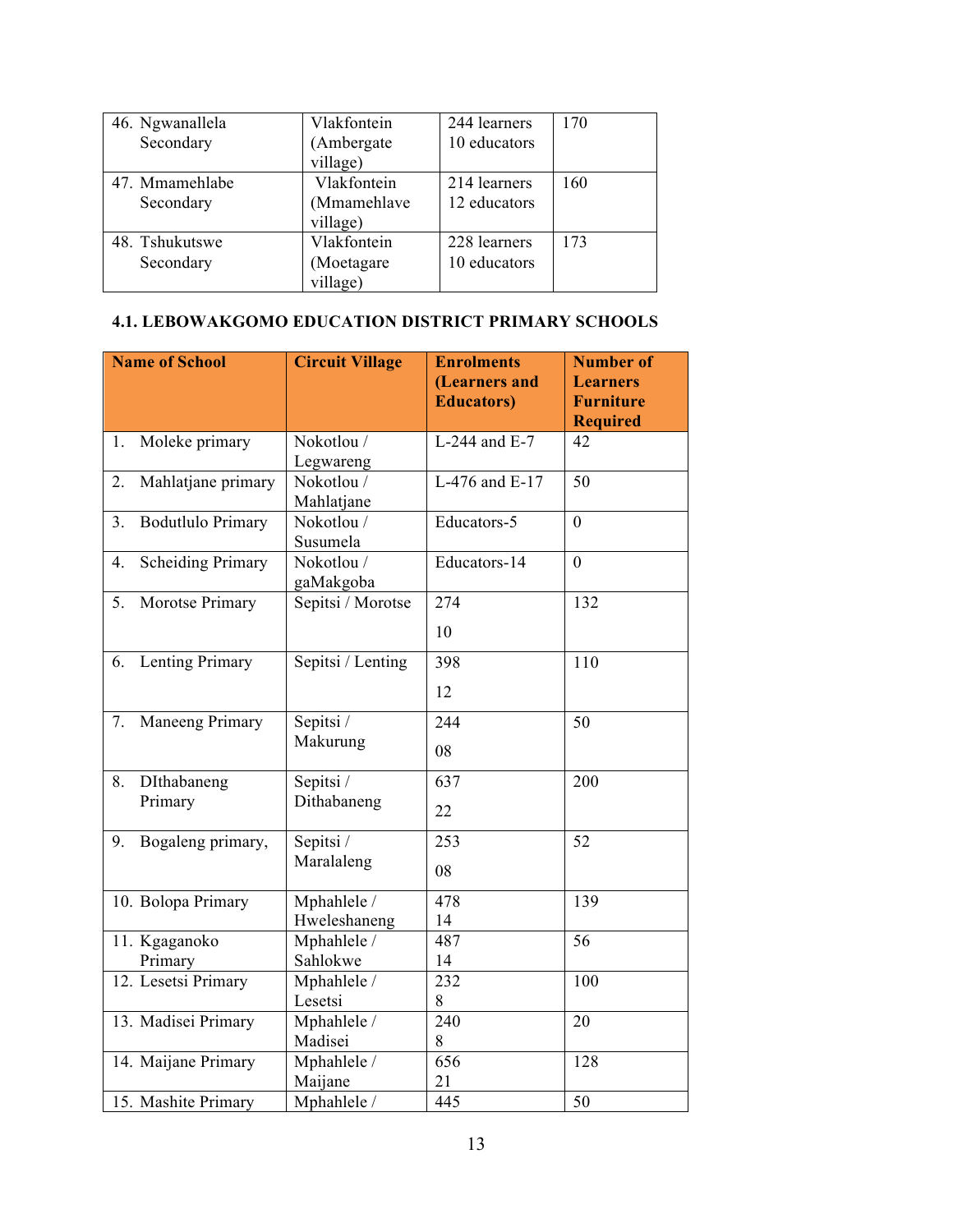|                        | Mashite         | 14             |     |
|------------------------|-----------------|----------------|-----|
| 16. Mathabe Primary    | Mphahlele / Ga- | 361            | 130 |
|                        | mashoene        | 9              |     |
| 17. Matsobane          | Mphahlele /     | 451            | 80  |
|                        | Seleteng        | 16             |     |
| 18. Mokgapaneng        | Mphahlele /     | 68             | 20  |
| Primary                | Phoshiri        | 3              |     |
| 19. Moupo Primary      | Mphahlele /     | 95             | 20  |
|                        | Phalakwane      | $\overline{4}$ |     |
| 20. Mutle Primary      | Mphahlele /     | 548            | 50  |
|                        | Seleteng        | 17             |     |
| 21. Patoga Primary     | Mphahlele / Ga- | 261            | 80  |
|                        | maleka          | 7              |     |
| 22. Pitjeng Ya Thuto   | Mphahlele /     | 525            | 113 |
| Primary                | Mashite         | 15             |     |
|                        |                 |                |     |
| 23. Sampse Primary     | Mphahlele /     | 87             | 25  |
|                        | Tsoaing         | 3              |     |
| 24. Sefalaolo Primary  | Mphahlele /     | 485            | 93  |
|                        | Sefalaolo       | 14             |     |
| 25. Serobaneng         | Mphahlele /     | 287            | 71  |
| Primary                | Serobaneng      | 14             |     |
| 26. Bokgobelo Primary  | Ga - Maja       | 193/06         | 100 |
|                        | Matobole        | 485/15         | 242 |
| 27. Kgetsa Primary     |                 |                |     |
| 28. Molapomatebele     | Staanplaas      | 400/12         | 200 |
| Primary                |                 |                |     |
| 29. Kgampi Pri         | Koppermyn       | 514/17         | 257 |
| 30. Thoka primary      | Sepanapudi      | 138/04         | 70  |
| 31. Mangakane          | Mosoaleope      | 197/07         | 100 |
| Primary                |                 |                |     |
| 32. Thokgwaneng        | Thokgwaneng     | 689/21         | 145 |
| primary                |                 |                |     |
| 33. Maratapelo Primary | Maratapelo      | 511/16         | 106 |
| 34. Gauta-Jonathan     | Moletlane /     | 737 / 19       | 100 |
| Prim                   | Sehlabeng       |                |     |
| 35. Manaileng Prim.    | Moletlane/      | 477/14         | 200 |
|                        | GaRafiri        |                |     |
| 36. Mashigoana Prim.   | Moletlane/      | 1020/31        | 200 |
|                        | Gamogotlane     |                |     |
| 37. Matshumu Prim.     | Moletlane/      | 931/21         | 300 |
|                        | Moletlane       |                |     |
| 38. Moshodo Prim.      | Moletlane/      | 364/12         | 100 |
|                        | Moletlane       |                |     |
| 39. Phalalong Prim.    | Moletlane/      | 220 / 07       | 50  |
|                        | Matome          |                |     |
| 40. Phishoana Prim.    | Moletlane/      | 882/26         | 150 |
|                        | Rakgoatha       |                |     |
| 41. Rakgoatha Prim.    | Moletlane /     | 366/13         | 75  |
|                        | Rakgoatha       |                |     |
| 42. Ramolokoane Prim.  | Moletlane/      | 583/16         | 110 |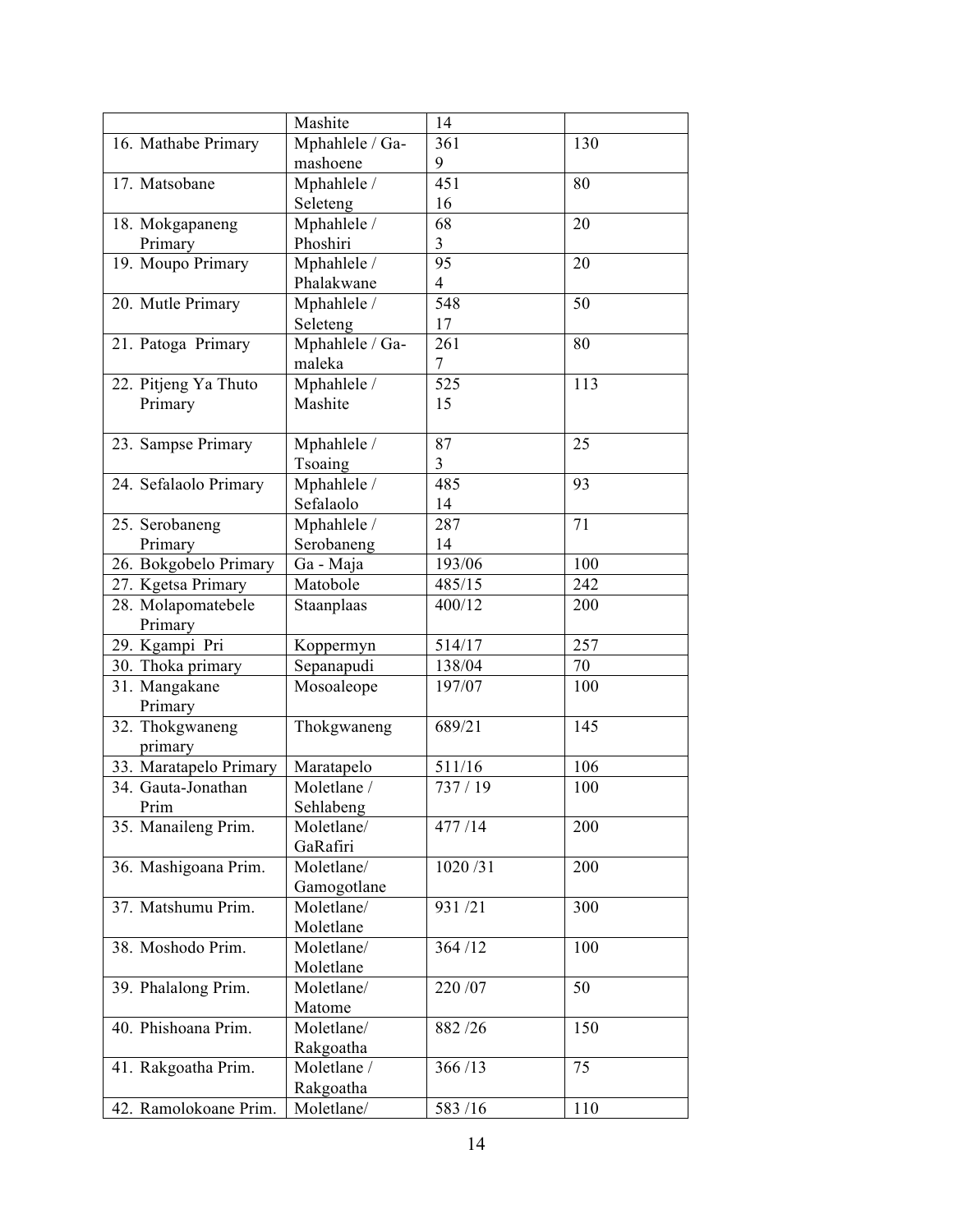|                       | Mogoto          |                  |     |
|-----------------------|-----------------|------------------|-----|
| 43. Sekutupu Prim.    | Moletlane/      | 750/23           | 75  |
|                       | Mathibela       |                  |     |
| 44. Zebediela Prim.   | Moletlane/ ZB   | 367/14           | 50  |
|                       | Estate          |                  |     |
| 45. Dr Dixon Primary  | Lebowakgomo     | Learners - 774   | 248 |
|                       | zone F          | Educators - 21   |     |
| 46. Eureka Primary    | Lebowakgomo     | Learners $-966$  | 60  |
|                       | zone B          | Educators -      |     |
| 47. Mamaolo Primary   | Lekgwareng      | Learners $-600$  | 100 |
|                       | village         | Educators - 20   |     |
| 48. Ntseekgopu        | Lebowakgomo     | Learners $-418$  | 60  |
| Primary               | zone A          | Educators $-13$  |     |
| 49. Makgoathane       | Makotse village | Learners $-466$  | 80  |
| Primary               |                 | Educators - 11   |     |
| 50. Mogodi Primary    | Mogodi village  | Learners $-614$  | 82  |
|                       |                 | Educators - 18   |     |
| 51. Huelereng Primary | Hwelereng       | Learners $-298$  | 40  |
|                       | village         | Educators -      |     |
| 52. Maretlwaneng      | Makgoathane     | Learners $-221$  | 25  |
| Primary               | village         | Educators -      |     |
| 53. Little Bedforview | Lebowakgomo     | Learners $-728$  | 30  |
| Primary               | zone A          | Educators - 23   |     |
| 54. Sekurwaneng       | Sekurwaneng     | Learners $-498$  | 40  |
| Primary               |                 | Educators -      |     |
| 55. Mahlasedi Primary | Lebowakgomo     | Learners-        | 100 |
|                       | zone A          | Educators -      |     |
| 56. Hillside Primary  | Lebowakgomo     | Learners $-174$  | 80  |
|                       | zone A          | Educators $-06$  |     |
| 57. Mogodumo          | Lebowakgomo     | Learners $-875$  | 400 |
| Primary               | zone A          | Educators $-25$  |     |
| 58. Lafata Primary    | Lebowakgomo     | Learners $-581$  | 40  |
|                       | zone S          | $Educators - 17$ |     |

#### **4.2. LEBOWAKGOMO EDUCATION DISTRICT SECONDARY SCHOOLS**

|                | <b>Name of School</b> | <b>Circuit Village</b> | <b>Enrolments</b><br>(Learners<br>and<br><b>Educators</b> ) | <b>Number of</b><br><b>Learners</b><br><b>Furniture</b><br><b>Required</b> |
|----------------|-----------------------|------------------------|-------------------------------------------------------------|----------------------------------------------------------------------------|
| 1.             | Kgadimo               | Nokotlou /             | $L-261$ and $E-9$                                           | 81                                                                         |
|                | secondary             | Mafefe(gaMampa)        |                                                             |                                                                            |
| $\overline{2}$ | Matsimela             | Nokotlou /             | $L-453$ and $E-$                                            | 333                                                                        |
|                | secondary             | gaMakgoba              | 12                                                          |                                                                            |
| 3 <sub>1</sub> | Ngwamorei             | Nokotlou /             | L-148 and $E-6$                                             | 68                                                                         |
|                | secondary             | Mphaaneng              |                                                             |                                                                            |
| $4_{\cdot}$    | Nokotlou              | Nokotlou/              | $L-357$ and $E-$                                            | 257                                                                        |
|                | secondary             | Mahlatjane             | 16                                                          |                                                                            |
| 5.             | Makadimane            | Nokotlou /             | $L-102$ and $E-5$                                           | 50                                                                         |
|                | secondary             | Maseleseleng           |                                                             |                                                                            |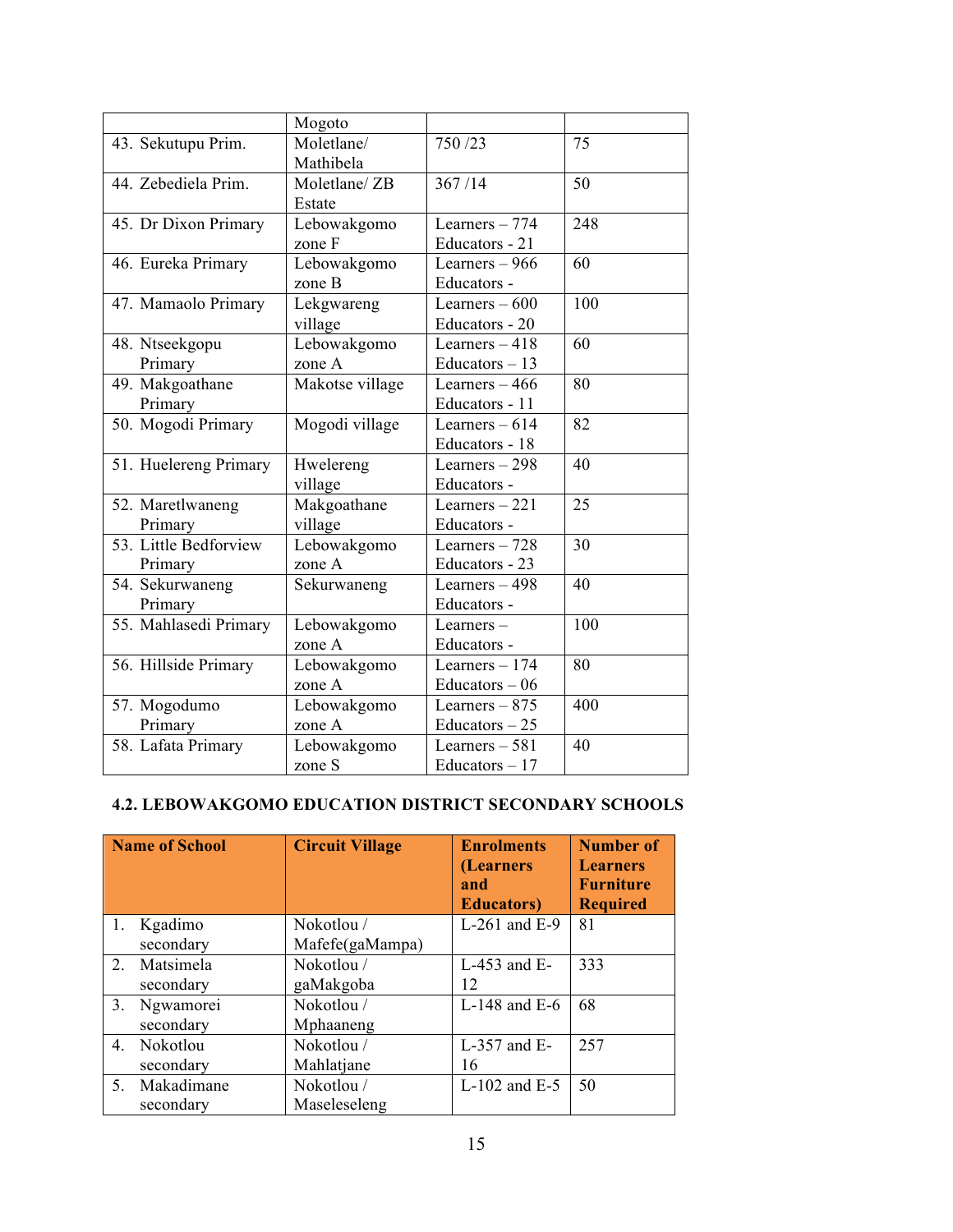| 6.  | Phosane secondary           | Nokotlou /               | L-172 and E-7 | 102              |
|-----|-----------------------------|--------------------------|---------------|------------------|
|     |                             | Motsane(mafefe)          |               |                  |
| 7.  | Mashianyane<br>Secondary    | Nokotlou /<br>Madikeleng | Educators-30  | $\boldsymbol{0}$ |
| 8.  | Phutlo Secondary            | Sepitsi / Tjiane         | 246           | 150              |
|     |                             |                          | 08            |                  |
| 9.  | Mogalatjane                 | Sepitsi / Dithabaneng    | 125           | 34               |
|     | secondary                   |                          | 05            |                  |
|     | 10. Thagaetala<br>secondary | Sepitsi / Makurung       | 223           | 103              |
|     |                             |                          | 12            |                  |
|     | 11. Dinao secondary         | Sepitsi / Makurung       | 630           | 218              |
|     |                             |                          | 22            |                  |
|     | 12. Sekate Secondary        | Sepitsi / Morotse        | 311           | 50               |
|     |                             |                          | 12            |                  |
|     | 13. Kgwadiamoleke           | Sepitsi / Tooseng        | 298           | 25               |
|     | Secondary                   |                          | 11            |                  |
|     | 14. Sedimothole             | Mphahlele / Ga-          | 334           | 184              |
|     | Secondary                   | mashweni                 | 10            |                  |
|     | 15. Gwaragwara              | Mphahlele                | 59            | 59               |
|     | Secondary                   | /Nkotokwane              | 03            |                  |
| 16. | 17. J.K Tabane              | Mphahlele                | 533           | 200              |
|     | Secondary                   | /Hweleshaneng            | 20            |                  |
| 18. | 19. Dikobe-                 |                          |               |                  |
|     | Molaba Secondary            | S Mphahlele /eleteng     | 371<br>12     | 221              |
|     | 20. Kgwaratlou              | Mphahlele /Mashite       | 380           | 100              |
| 21. | Secondary                   |                          | 14            |                  |
|     | 22. Segopotje               | Mphahlele /madisei       | 512           | 200              |
| 23. | Secondary                   |                          | 17            |                  |
|     | 24. Mokgorotlwane           | Mphahlele /Ga-           | 179           | 100              |
|     | Secondary                   | maleka                   | 06            |                  |
| 25. | 26. Ngwana-Mohube           | Mphahlele /Seleteng      | 627           | 300              |
|     | Secondary                   |                          | 23            |                  |
| 27. |                             |                          | 1503          | 200              |
|     | 28. Kgagatlou<br>Secondary  | Mphahlele /Sefalaolo     | 41            |                  |
|     | 29. Matime II               | Mphahlele /Sahlokwe      | 240           | 100              |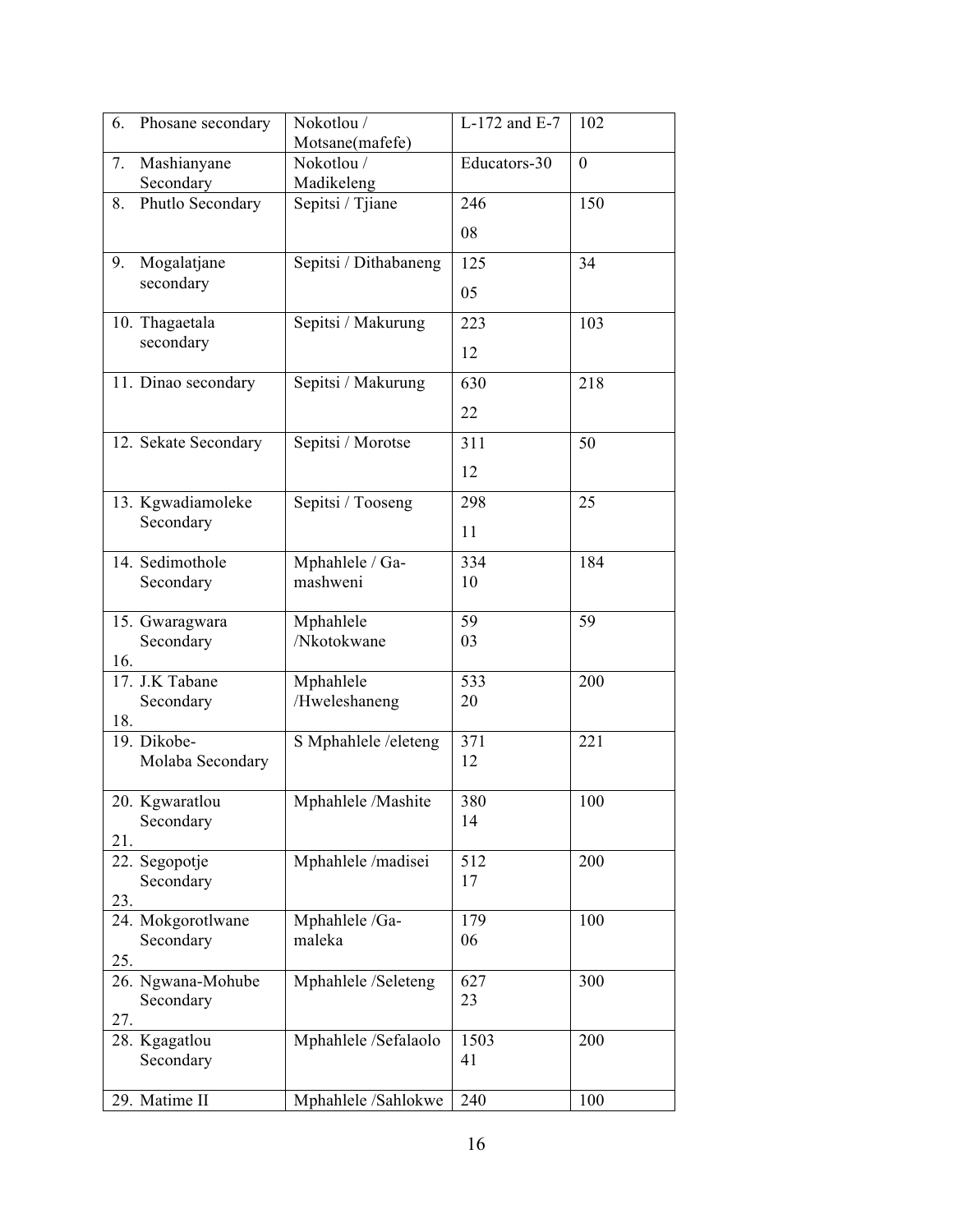| Secondary                     |                      | 11                             |     |
|-------------------------------|----------------------|--------------------------------|-----|
| 30.<br>$31.$ Tauphuti         | Mphahlele /maijane   | 252                            | 52  |
| Secondary                     |                      | 17                             |     |
| 32. Boikhutsong Sec           | Staanplaas           | 190 / 08                       | 190 |
| 33. Ngoatotlou Sec            | Sepanapudi           | 181/06                         | 181 |
| 34. Sehlola Secondary         | Matobole             | /09                            | 315 |
| 35. Mahwibitswane             | Koppermyn            | 728/26                         | 121 |
| Secondary<br>36. Leshikishiki | Maratapelo Ga -      | 276/                           | 100 |
| Secondary                     | Chuene               |                                |     |
| 37. Jubana Sec                | Moletlane /          | 243 /07                        | 180 |
|                               | Motantanyane         |                                |     |
| 38. Maroba Sec.               | Moletlane /          | 464 /19                        | 300 |
|                               | Rakgoatha            |                                |     |
| 39. Matladi Sec.              | Moletlane / Matladi  | 979/33                         | 400 |
| 40.                           | Moletlane / Matome   | 171/08                         | 100 |
| NgwanaBatlhalerw              |                      |                                |     |
| a                             |                      |                                |     |
| Sec.                          |                      |                                |     |
| 41. Nkgalabele Sec            | Moletlane /          | 170/08                         | 100 |
|                               | Sehlabeng            |                                |     |
| Reholegile Sec<br>42.         | Moletlane / Mogoto   | 714/25                         | 400 |
| Sebotsi Comb.<br>43.          | Moletlane / Bergenek | 430/12                         | 100 |
| 44. Setuka Sec.               | Moletlane /          | 317/12                         | 200 |
|                               | Gamogotlane          |                                |     |
| 45. Derek Kobe                | Lebowakgomo zone     | Learners-                      | 876 |
| Secondary                     | $\mathbf{B}$ /       | 1884                           |     |
|                               |                      | Educators - 64                 |     |
| 46. Lebowakgomo               | Lebowakgomo zone     | Learners-                      | 100 |
| Secondary                     | A                    | 500                            |     |
|                               |                      | Educators - 16                 |     |
| 47. S.J V/der Merwe           | Lebowakgomo Zone     | Learners-                      | 300 |
| Secondary                     | P                    | 1006                           |     |
|                               |                      | Educators - 37                 |     |
| 48. Kopano Secondary          | Lebowakgomo zone     | Learners –                     | 286 |
|                               | A                    | 880                            |     |
|                               | Makotse village      | Educators - 28<br>Learners $-$ | 187 |
| 49. Mosepedi<br>Secondary     |                      | 334                            |     |
|                               |                      | Educators-                     |     |
|                               |                      | 11                             |     |
| 50. Maimane                   | Hwelereng village    | Learners $-$                   | 104 |
| Secondary                     |                      | 204                            |     |
|                               |                      | Educators - 7                  |     |
| 51. Mathomomayo               | Lebowakgomo zone     | Learners-                      | 98  |
| Secondary                     | A                    | 420                            |     |
|                               |                      | Educators - 11                 |     |
| 52. Maditsi Secondary         | Ga-Ledwaba village   | Learners-                      | 91  |
|                               |                      | 179                            |     |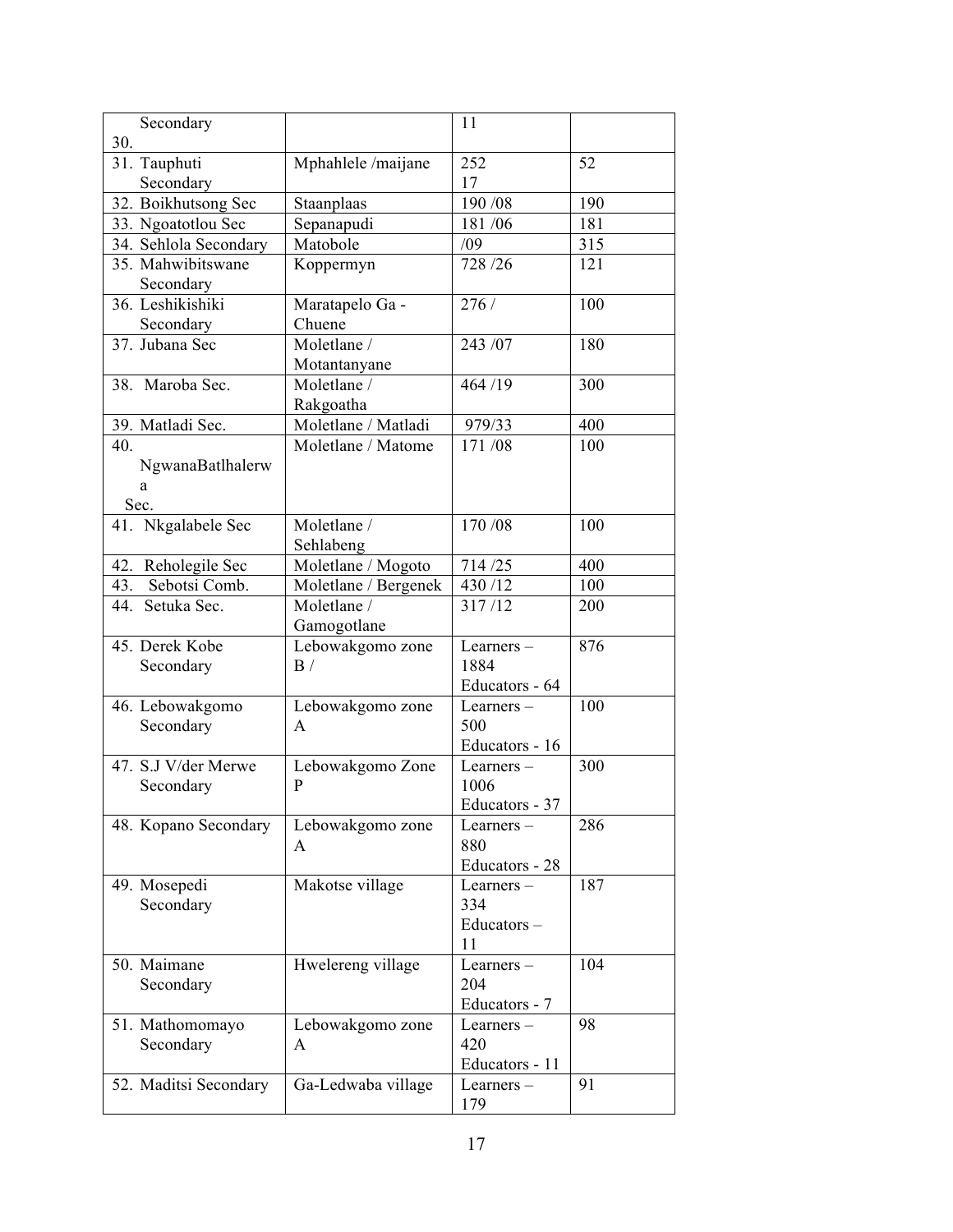| ∼ |
|---|
|---|

#### **5.1. VHEMBE DISTRICT SECONDARY SCHOOLS**

| <b>Name of School</b>                            | <b>Circuit Village</b>                            | <b>Enrolments</b>  | <b>Number of</b> |
|--------------------------------------------------|---------------------------------------------------|--------------------|------------------|
|                                                  |                                                   | (Learners and      | <b>Learners</b>  |
|                                                  |                                                   | <b>Educators</b> ) | <b>Furniture</b> |
|                                                  |                                                   |                    | <b>Required</b>  |
| Nwanati Secondary<br>1.                          | Makuleke,                                         | 1505 and 53        | <b>800 SCD</b>   |
| 911366017                                        | Malamulele North                                  |                    |                  |
|                                                  | East, 0835028500                                  |                    |                  |
| Hluvhuka Secondary<br>2.<br>912520078            | Bungeni Hlanganani<br>Central, 0829494399         | 1519 and 51        | 600 SCD          |
| Edson Nesengani<br>3.<br>Secondary<br>930321219  | Tshino, Vhuronga 1,<br>0826663798                 | 846 And 26         | 600 SCD          |
| Basopa Secondary<br>4.<br>911360887              | Maphophe,<br>Malamulele North<br>East, 0828351474 | 1075 and 33        | 570 SCD          |
| 5. Azwifarwi Secondary<br>939351203              | Lufule, Luvuvhu,<br>0725576758                    | 1765 67            | 530 SCD          |
| Khwevha Secondary<br>6.<br>930320339             | Shayandima, Dzindi,<br>0825768563                 | 1493 55            | 500 SCD          |
| Muhuyu wa Thomba<br>7.<br>Secondary 930351500    | Vhufuli, Tshinane<br>0835092074                   | 1057 and 35        | 500 SCD          |
| 8. Luvhaivhai Secondary<br>93320704              | Lwamondo, Dzondo,<br>0839907631                   | 336 and 16         | 222 SCD          |
| Tiyani Secondary<br>9.<br>912521565              | Tiyani, Hlananani<br>South, 0847843110            | 953 d 26           | 248 SCD          |
| 10. Madonsi Secondary<br>911361439               | Gidjamandeni,<br>Malamulele East,<br>0726504118   | 199 d 10           | 100 SCD          |
| 11. Patric Ramaano<br>Secondary<br>928330923     | Nzhelele, Nzhelele<br>West, 0843586063            | 1789 and 60        | <b>400 SCD</b>   |
| 12. Luphai Secondary<br>914351487                | Murangoni,<br>Tshinane,<br>0827065622             | 658 and 26         | <b>150 SCD</b>   |
| $\overline{1}3$ . Shinguwa<br>Secondary912520313 | Chavani, Hlanganani<br>North, 0788313959          | 813 and 32         | <b>420 SCD</b>   |
| Gole Secondary<br>930351210                      | Mangondi, Luvuvhu,<br>0837293537                  | 616 and 22         | 112 SCD          |
| 14. Muvhavha Secondary<br>930351234              | Tswinga, Luvuvhu,<br>0728360753                   | 458 and 17         | 55 SCD           |
| 15. Sam Mavhina<br>Secondary<br>93035126661      | Muledane, Luvuvhu,<br>083766624041                | 390 and 15         | 130 SCD          |
| Luvhivhini secondary                             | Maebane,                                          | 427 and 14         | 302 SCD          |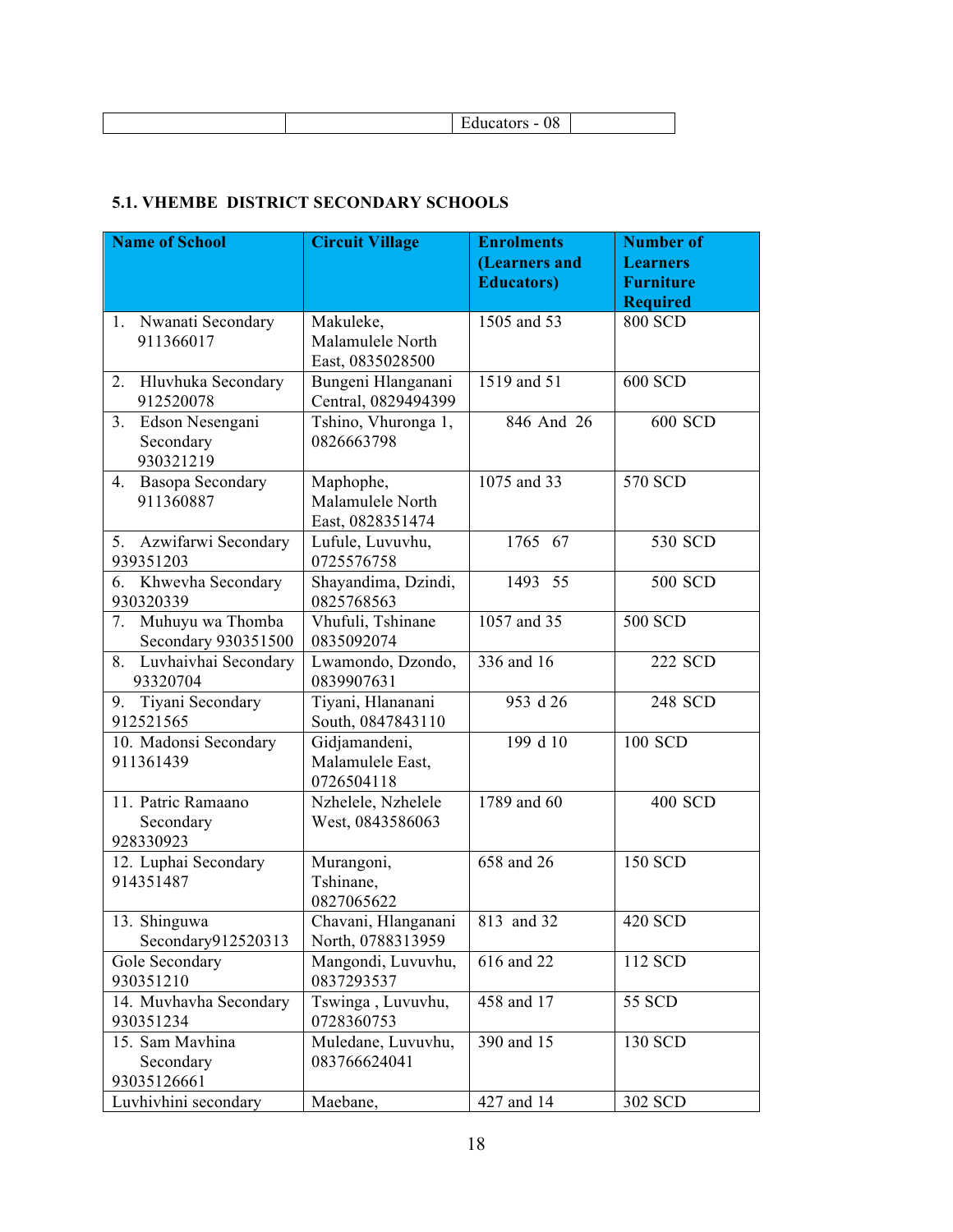| 928332318                                     | Soutpansberg West<br>0155055039                  |             |                |
|-----------------------------------------------|--------------------------------------------------|-------------|----------------|
| 16. Sinthumule<br>Secondary<br>928332257      | Ramahantsha,<br>Soutpansberg West<br>0155055039  | 1168 and 31 | <b>200 SCD</b> |
| 17. Tshiungulela<br>Secondary<br>928332295    | Kutama,<br>Soutpansberg West,<br>0155055039      | 803 and 29  | 180 SCD        |
| 18. Magoni Secondary<br>928332578             | HaRavele,<br>Soutpansberg West<br>0155055039     | 305 and 14  | 100 SCD        |
| 19. Nnzwobi Secondary<br>928332783            | Zamekomste,<br>Soutpansberg West<br>0155055039   | 91 and 4    | 40 SCD         |
| 20. Jilongo Secondary<br>993301204            | Jilongo, Malamulele<br>East, 0834245671          | 527 and 10  | 47 SCD         |
| 21. Gidjana Secondary<br>911361263            | Magona, Malamulele<br>East, 076520 3578          | 854 and 35  | <b>250 SCD</b> |
| 22. Nzhezimani<br>Secondary<br>911361446      | Nzhezimani,<br>Malamulele East,<br>0720650829    | 825 and 31  | <b>200 SCD</b> |
| 23. Nthlaveni Secondary<br>911361415          | Mukhavele,<br>malamulele East,<br>0833890211     | 662 and 24  | <b>400 SCD</b> |
| 24. Mtititi Secondary<br>911361415            | Mtititi, Malamulele<br>East, 0764369445          | 745 and 33  | <b>278 SCD</b> |
| 25. Dlamani Secondary<br>911361385            | Nyavani, Malamulele<br>East, 0715166830          | 719 and 31  | 460 SCD        |
| 26. Msengi Secondary<br>912520238             | Nwanati, Hlanganani<br>Central, 0722835107       | 835 and 25  | <b>200 SCD</b> |
| 27. Marholeni Secondary<br>912520184          | Njakanjaka,<br>Hlanganani Central,<br>0834002489 | 703 and 27  | 100 SCD        |
| 28. Hlalukweni<br>Secondary<br>911361781      | Mudabula,<br>Malamulele West,<br>0785519753      | 861 and 27  | 317 SCD        |
| 29. Humula Secondary<br>911361774             | Mukhomi,<br>Malamulele West,<br>0781959881       | 421 and 24  | <b>50 SCD</b>  |
| 30. John MbHedlhe<br>Secondary 911361798      | Xihosana,<br>Malamulele west,<br>0846666524      | 680 and 22  | <b>70 SCD</b>  |
| 31. Johannes Ramavhoya<br>Secondary 911361895 | Khakhanwa,<br>Malamulele West,<br>0720274732     | 389and 13   | 100 SCD        |
| 32. Khatisa Secondary<br>911361224            | Gumbani,<br>Malamulele West,                     | 754 and 24  | 100 SCD        |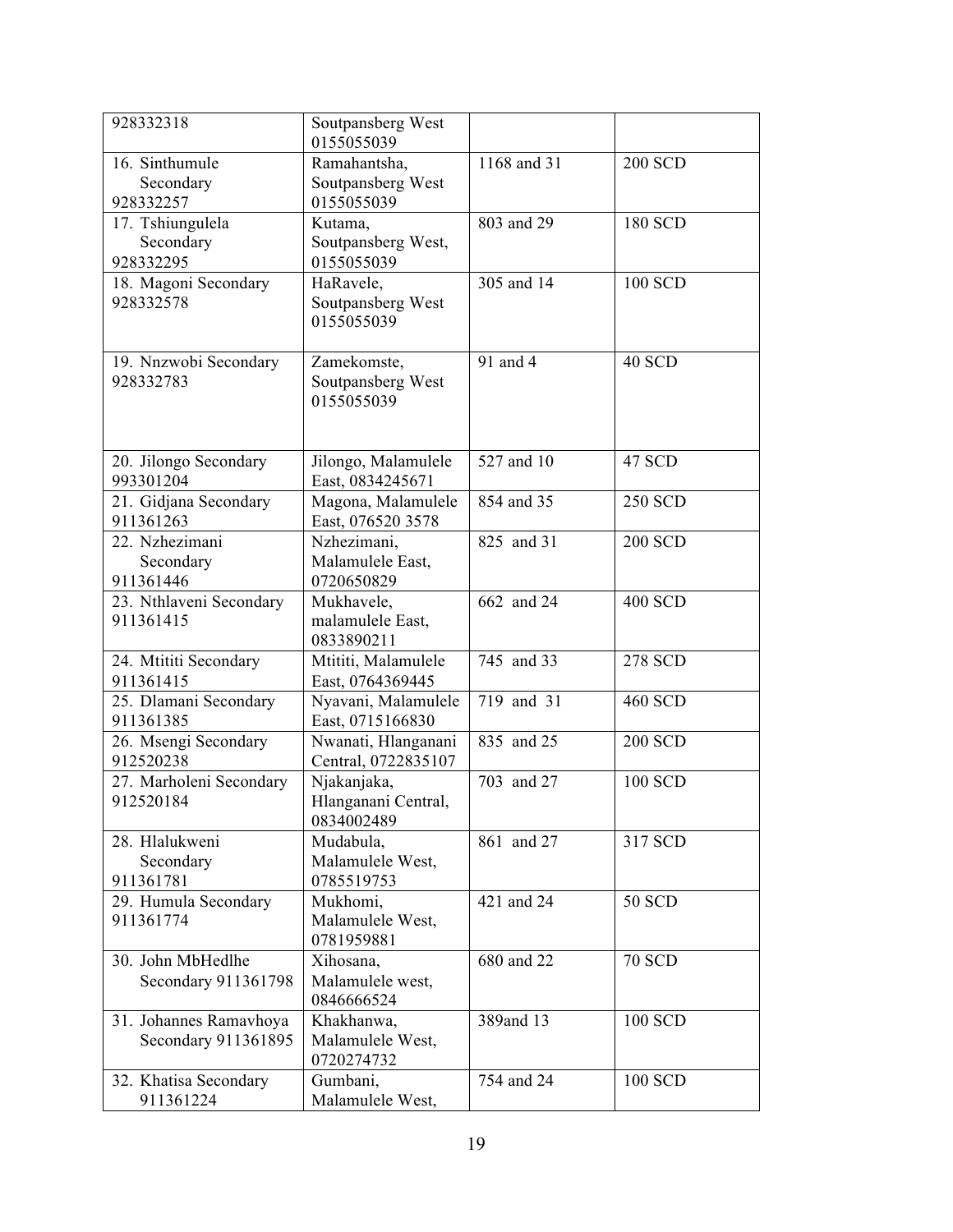|                                             | 0728087463                                             |             |                                                                 |
|---------------------------------------------|--------------------------------------------------------|-------------|-----------------------------------------------------------------|
| 33. Movhe Secondary<br>911361217            | Mulenzhe,<br>Malamulele West,                          | 297 and 11  | <b>50 SCD</b>                                                   |
|                                             | 0725196239                                             |             |                                                                 |
| 34. Rhabela Secondary<br>911361460          | Nhombelani,<br>Malamulele West,<br>0766302030          | 205 and 10  | <b>30 SCD</b>                                                   |
| 35. Photani Secondary<br>911361453          | Mulamula,<br>Malamulele west,<br>0733649395            | 575 and 26  | <b>80 SCD</b>                                                   |
| 36. Shigamani Secondary<br>911361477        | Shigamani,<br>Malamulele West,<br>0833605114           | 232 and 09  | 140 SCD                                                         |
| 37. Ximunwana                               | Phaphazela,                                            | 696 and 17  | $260$ SCD + Office                                              |
| Secondary<br>905361620                      | Malamulele West,<br>0834254883                         |             | <b>Furniture for New</b><br><b>Medium Admin</b><br><b>Block</b> |
| 38. Maswie Secondary<br>930320698           | Tshakhuma, Dzondo,<br>0832761069                       | 447 and 13  | <b>200 SCD</b>                                                  |
| 39. Nndamuleleni<br>Secondary<br>930320759  | HaMutsha Dzondo,<br>0833299739                         | 883 and 35  | 350 SCD                                                         |
| 40. Andries Mugaguli<br>Secondary 930320742 | Lwamondo, Dzondo,<br>0844420192                        | 408 and 20  | <b>150 SCD</b>                                                  |
| 41. Shondoni Secondary<br>930320681         | Lwamondo, Dzondo,<br>0824135573                        | 288 and 12  | 100 SCD                                                         |
| 42. Gwamasenga<br>Secondary<br>930320728    | Tsianda, Dzondo,<br>0834845529                         | 574 and 28  | 300 SCD                                                         |
| 43. E.P.P. Mhinga<br>Secondary<br>911360832 | Malamulele Town,<br>Malamulele Central,,<br>0829270640 | 1476 and 42 | 176 SCD                                                         |
| 44. George Sonto<br>Secondary<br>911360870  | Mahonisi,<br>Malamulele Central,<br>0826462343         | 751 and 26  | 234 SCD                                                         |
| 45. Mahuntsi Secondary<br>911361651         | Shitlhelani,<br>Malamulele Central,<br>0835467687      | 475 and 20  | 68 SCD                                                          |
| 46. Mbhanyele Secondary<br>911361767        | Mapapila,<br>Malamulele Central<br>0825603874          | 1074 and 26 | <b>400 SCD</b>                                                  |
| 47. Malamulele<br>Secondary<br>911360856    | Malamulele Town,<br>Malamulele Central,<br>0732587398  | 768 and 25  | 60 SCD                                                          |
| 48. Nkatini Secondary<br>911360863          | Shigalo, Malamulele<br>Central, 0825483132             | 406 and 23  | 156 SCD                                                         |
| 49. Ntsako Matsakali<br>Secondary 916411273 | Matsakali,<br>Malamulele Central,<br>0844850833        | 461 and 16  | 150 SCD                                                         |
| 50. Shirilele Secondary                     | Mavambe,                                               | 840 and 35  | 250 SCD                                                         |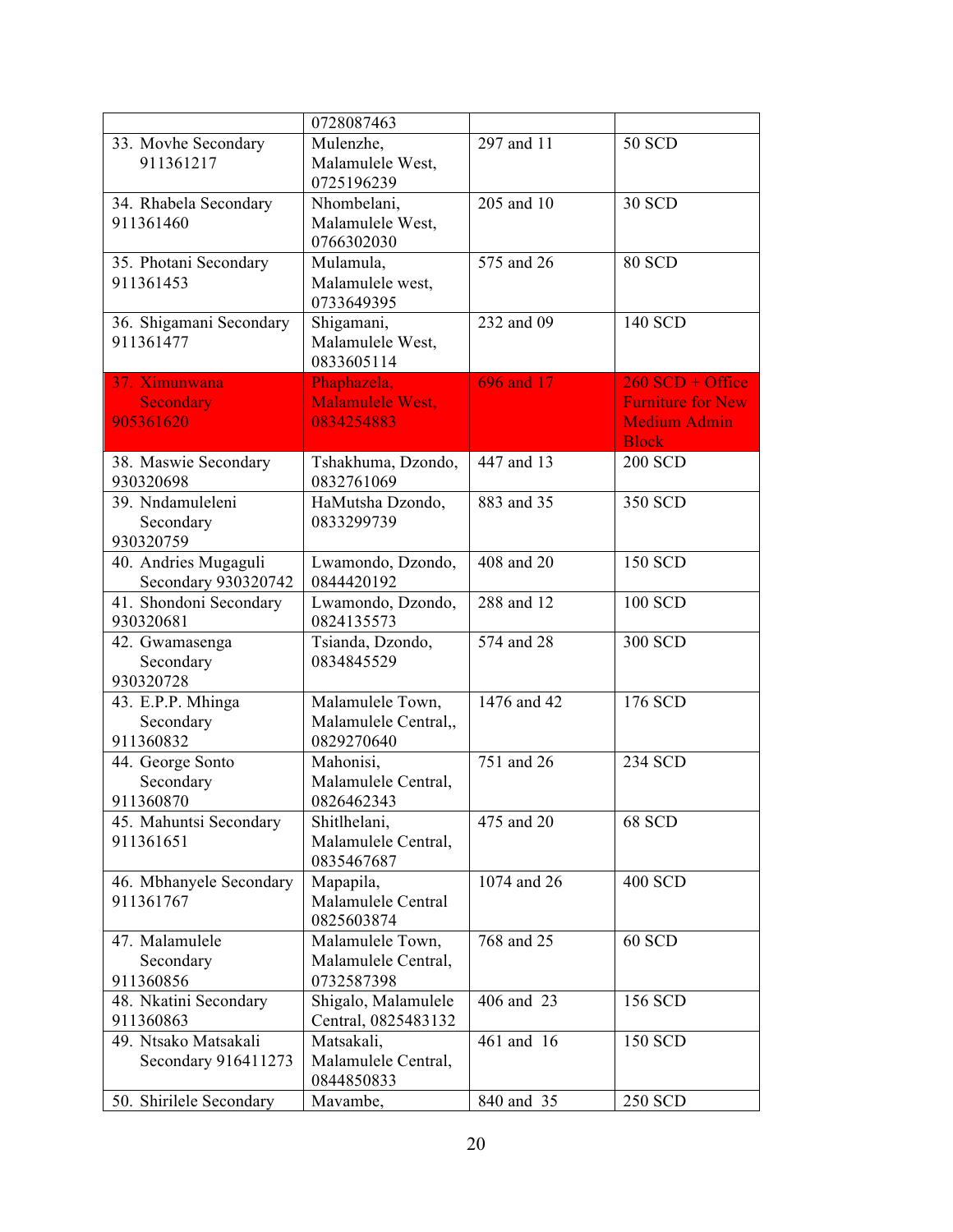| 911360825                          | Mamamulele Central,<br>0786300028      |             |                |
|------------------------------------|----------------------------------------|-------------|----------------|
| 51. Shingwedzi                     | Malamulele Town,                       | 1427 and 50 | <b>700 SCD</b> |
| Secondary                          | Malamulele Central,                    |             |                |
| 911360818                          | 0833455183                             |             |                |
| 52. Thambisa secondary             | Shigalo, Malamulele                    | 704 and 19  | <b>30 SCD</b>  |
| 911361862                          | Central, 0832073215                    |             |                |
| 53. Dimani Secondary               | Shayandima, Dzindi,                    | 1189 and 38 | <b>250 SCD</b> |
| 930320247                          | 0824755901                             |             |                |
| 54. Lwandani Secondary             | Tshisahulu, Dzindi,                    | 502 and 18  | <b>60 SCD</b>  |
| 930320223                          | 0722359566                             |             |                |
| 55. Magalanngwe                    | Itsani, Dzindi,                        | 615 and 21  | 500 SCD        |
| Secondary                          | 0737711776                             |             |                |
| 930320254                          |                                        |             |                |
| 56. Makakavhale                    | Lwamondo                               | 714 and 24  | 100 SCD        |
| Secondary                          | Tshivhale, Dzindi,                     |             |                |
| 930320315                          | 0846668152                             |             |                |
| 57. Muthamaro                      | Manamani, Dzindi,                      | 300 and 11  | <b>150 SCD</b> |
| Secondary                          | 08240197663                            |             |                |
| 930320285                          |                                        |             |                |
| 58. Jim chavani                    | Xikundu,                               | 1639 and 49 | <b>450 SCD</b> |
| Secondary                          | Malamulele North                       |             |                |
| 911360894                          | East, 0764050936                       |             |                |
| 59. Adolf Mhinga                   | Josefa, Malamulele                     | 798 and 255 | <b>200 SCD</b> |
| Secondary                          | North East,                            |             |                |
| 911360948                          | 0833995831                             |             |                |
| 60. Shikundu Secondary             | Xikundu,                               | 1108 and 38 | <b>600 SCD</b> |
| 911360931                          | Malamulele North                       |             |                |
|                                    | East, 0731819658                       |             |                |
| 61. Ngula Secondary                | Manghena,                              | 358 and 13  | 125 SCD        |
| 911361828                          | Malamulele North                       |             |                |
|                                    | East, 0761282283                       |             |                |
| 62. Dimbanyika                     | Raliphaswa, Nzhelele                   | 821 and 25  | 200            |
| Secondary                          | West, 0797439880                       |             |                |
| 63. Jonathan Mushathama            | Tshirolwe, Nzhelele                    | 1030 and 32 | 380            |
| Secondary 928330909                | west, 0742934050                       | 622 and 23  |                |
| 64. Luatame Secondary<br>928330961 | Tshituni, Nzhelele<br>West, 0844669001 |             | 210            |
| 65. Nngweni Secondary              | Biaba, Nzhelele                        | 1138 and 64 | 560 SCD        |
| 928330886                          | West, 0723012298                       |             |                |
| 66. Tshamakwatini                  | Mavhunga, Nzhelele                     | 517 and 17  | 223 SCD        |
| Secondary 928330978                | west, 0823095093                       |             |                |
| 67. Humbelani secondary            | Phadzima, Nzhelele                     | 584 and 20  | 198 SCD        |
| 928330954                          | West, 082314,0606                      |             |                |
| 68. Tswime Secondary               | Maluma, Nzhelele                       | 424 and 09  | 330 SCD        |
| 928330947                          | West, 0836956940                       |             |                |
| 69. David Luvimba Sec.             | Ha-Mila, Sekgosese                     | 639 and 22  | 250 SCD        |
| 931340982                          | North 0720703584                       |             |                |
| 70. Rasila Sec.                    | Ha-Muila, Sekgosese                    | 381 and 10  | 50 SCD         |
| 993303202                          | North 0728371327                       |             |                |
|                                    |                                        |             |                |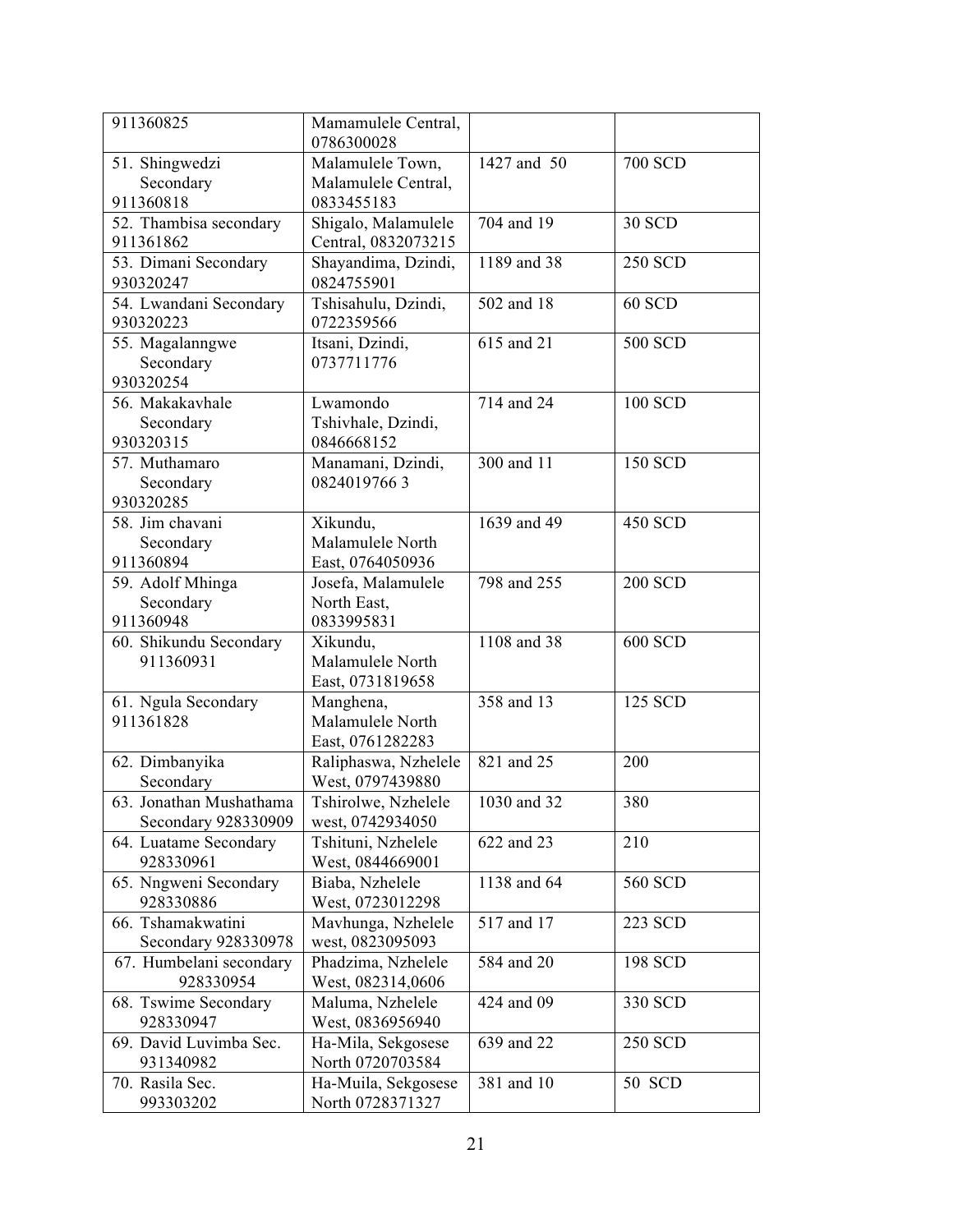| 71. Alfred Ngwedzeni<br>Sec. 993301400  | Tsikonelo,<br>Malamulele North,<br>0721237879    | 320 and 31  | <b>24 SCD</b>  |
|-----------------------------------------|--------------------------------------------------|-------------|----------------|
| 72. Marimani Sec.<br>912520207          | Mbokola, Hlanganani<br>North, 0835484372         | 656 and 21  | 106 SCD        |
| 73. Matimba Sec.<br>911361422           | Nkavele, Malamulele<br>North East,<br>0840125005 | 583 and 21  | 189 SCD        |
| 74. Shitlhangoma Sec.<br>911361408      | Merwe A<br>Malamulele East,<br>0769730297        | 582 and 22  | 56 SCD         |
| 75. Thase Sec.<br>930351258             | Muraga, Luvuvhu,<br>0822588197                   | 458 and 17  | 320 SCD        |
| 76. PP Hlungwani Sec.<br>911360849      | Greenfarm,<br>Malamulele Central,<br>0835538938  | 846 and 33  | <b>200 SCD</b> |
| 77. Mavhungu Andries<br>Sec. 930320780  | Tshakhuma, Dzondo,<br>0827881935                 | 750 and 26  | 273 SCD        |
| 78. Tshiemuemu Sec.<br>930320711        | Tshakhuma, Dzondo,<br>0822020271                 | 634 and 20  | 300 SCD        |
| 79. Vhutavhatsindi Sec.<br>930310981    | Mudaswali,<br>Makwarani,<br>0765321931           | 360 and 14  | 76 SCD         |
| 80. Vhulaudzi Secondary                 | Tshitavha, Nzhelele<br>West, 0721225347          | 754 and 30  | <b>254 SCD</b> |
| 81. Maneledzi Secondary<br>928332264    | Tshiozwi,<br>Soutpansberg West                   | 709 and 26  | 148 SCD        |
| 82. Yingwani<br>Ribungwani<br>Secondary | Ribungwani,<br>Hlanganani South,<br>0790609051   | 407 and 14  | 45 SCD         |
| 83. Zwithuzwavhudi Sec.<br>930352075    | Gondeni, Tshinane,<br>0769847305                 | 324 and 14  | <b>86 SCD</b>  |
| 84. Frans Rasimphi Sec.<br>930351463    | Ha-Radali, Tshinane,<br>0824019775               | 663 and 17  | 138 SCD        |
| 85. John Shavhani Sec.<br>930351494     | Mukumbani,<br>Tshinane,<br>0834755372            | 101 and 05  | 81 SCD         |
| 86. Ntsedzeni Sec.<br>930361088         | Tshaulu, Vhumbedzi<br>0714175430                 | 479 and 19  | 100 SCD        |
| 87. Mpandeli Sec.<br>930360955          | Tshififi, Vhumbedzi,<br>0790641692               | 1245 and 48 | 100 SCD        |
| 88. Davhana Sec.<br>930321202           | Ha-Davhana,<br>Vhuronga 1<br>0731819418          | 4'14 and 19 | <b>250 SCD</b> |
| 89. Mugoidwa Sec.<br>930321165          | Tshivhulana,<br>Vhuronga 1<br>0768877929         | 510 and 14  | 300 SCD        |
| 90. John Mutheiwana<br>Sec. 930321226   | Tshimbupfe,<br>Vhuronga1,<br>0790234790          | 580 and 18  | 80 SCD         |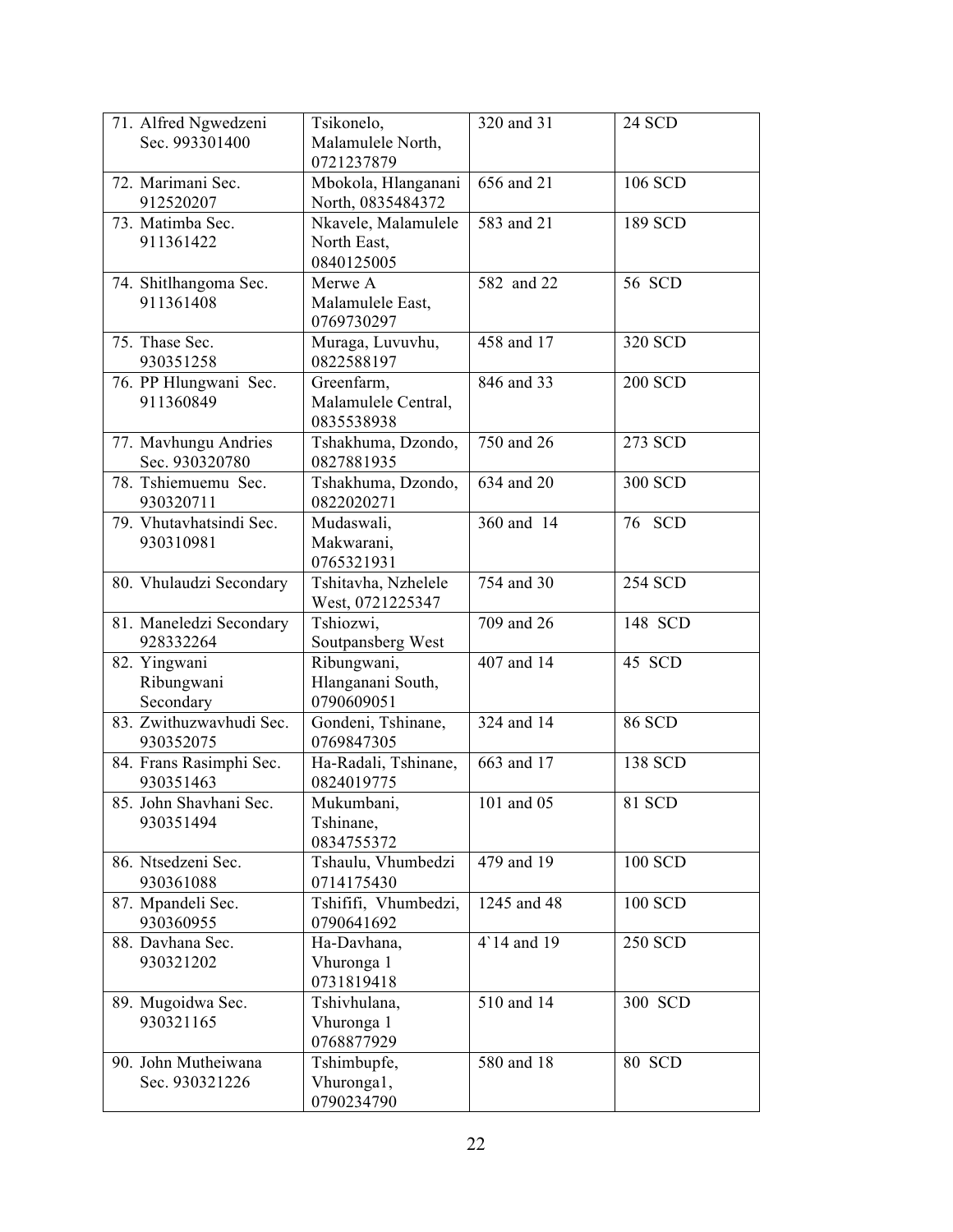| 91. Lwenzhe Sec.                   | Tshitungulwani,                   | 173 and 06              | <b>SCD</b><br>40 |
|------------------------------------|-----------------------------------|-------------------------|------------------|
| 930321233                          | Vhuronga 1,                       |                         |                  |
|                                    | 0737332551                        |                         |                  |
| 92. Julius Sec. 911321660          | Dakari, Vhuronga 1,               | 425 and 20              | 200 SCD          |
|                                    | 0833693794                        |                         |                  |
| 93. Muthurwana Sec.                | Sundani, Vhuronga 1               | 311 and 13              | <b>70 SCD</b>    |
| 930321172                          | 0844111147                        |                         |                  |
| 94. Matodzi Sec.                   | Malonga, Vhuronga                 | 305 and 12              | 150 SCD          |
| 930321172                          | 1,0780212653                      |                         |                  |
| 95. Ligege Sec.                    | Duthuni, Dzindi                   | 864 and 34              | 314 SCD          |
| 930320292                          | 0833534879                        |                         |                  |
| 96. Magalanngwa Sec.               | Itsani, Dzindi,                   | 506 and 34              | 397 SCD          |
| 930320254                          | 0737711776                        |                         |                  |
| 97. Tshiluvhutume Sec.             | Mapate, Dzindi                    | 208 and 11              | 54 SCD           |
| 98. Makakavhale Sec                | Tshivhale                         | 691 and 24              | 180 SCD          |
| 930320315                          | Lwamondo, Dzindi,                 |                         |                  |
|                                    | 0846668152                        |                         |                  |
| 99. Lwandani Sec.                  | Tshisahulu, Dzindi,               | 582 and 18              | <b>30 SCD</b>    |
| 930320223                          | 0722359566                        |                         |                  |
| 00. Ndaedzo Sec.                   | Dzwerani, Dzindi,                 | 1029 and 38             | <b>22 SCD</b>    |
| 930320278                          | 0822240118                        |                         |                  |
| 1. Bababa Sec.                     | Haluvhimbi,                       | 508 and 15              | 170 SCD          |
| 930351289                          | Mutshindudi                       |                         |                  |
|                                    | 0726204782                        |                         |                  |
| Silemale Sec.<br>2.                | Khubvi,                           | 1187 and 47             | 281 SCD          |
| 930351326                          | Mutshindudi,                      |                         |                  |
| Tshidimbini Sec.<br>3 <sub>1</sub> | Tshidimbini,                      | $\overline{476}$ and 22 | 150 SCD          |
| 930351340                          | Mutshindudi.                      |                         |                  |
| Maligana Wilson Sec.<br>4.         | Mashau, Vhuronga 2,               | 795 and 22              | 423 SCD          |
| 930321639                          | 0822957476                        |                         |                  |
| 5.<br>Ongedacht Sec.               | Kuruleni, Vhurona 2               | 373 and 10              | <b>200 SCD</b>   |
| 905321592                          | 0837732436                        | 244 and 09              |                  |
| Radzaambo Sec.<br>6.<br>930321578  | Matsila, Vhuronga 2<br>0798163198 |                         | 40 SCD           |
| 7.<br>Luambo Secdary               | Kuruleni, Vhuronga                | 291 and 09              | 192 SCD          |
| 9313322029                         | 2,0827131598                      |                         |                  |
| Vhafamadi Sec.<br>8.               | Mashau, Vhuronga 2,               | 389 and 17              | <b>96 SCD</b>    |
| 930321561                          | 0829762066                        |                         |                  |
| Khwana Sec.<br>9.                  | Mashau, Vhuronga 2                | 481 and 17              | 100 SCD          |
| 930321868                          | 082 8516167                       |                         |                  |
| 10. Nwaridi Sec.                   | Mashau, Vhuronga 2                | 481 and 17              | 186 SCD          |
| 916321868                          | 0824678734                        |                         |                  |
| 11. Mudinanane                     | Masia, Vhuronga 2                 | 578 and 21              | 228 SCD          |
| Secondary 93032154                 | 0845718404                        |                         |                  |
| 12. Vhudzani Sec.                  | Mashau Vhuronga 2                 | 337 and 13              | <b>66 SCD</b>    |
| 905321585                          | 0846642119                        |                         |                  |
| 13. Madadzhe Secondary             | Tshikkonelo,                      | 495 and 13              | 120 SCD          |
| 911360900                          | Malamulele North                  |                         |                  |
|                                    | East 0727761670508                |                         |                  |
|                                    |                                   |                         |                  |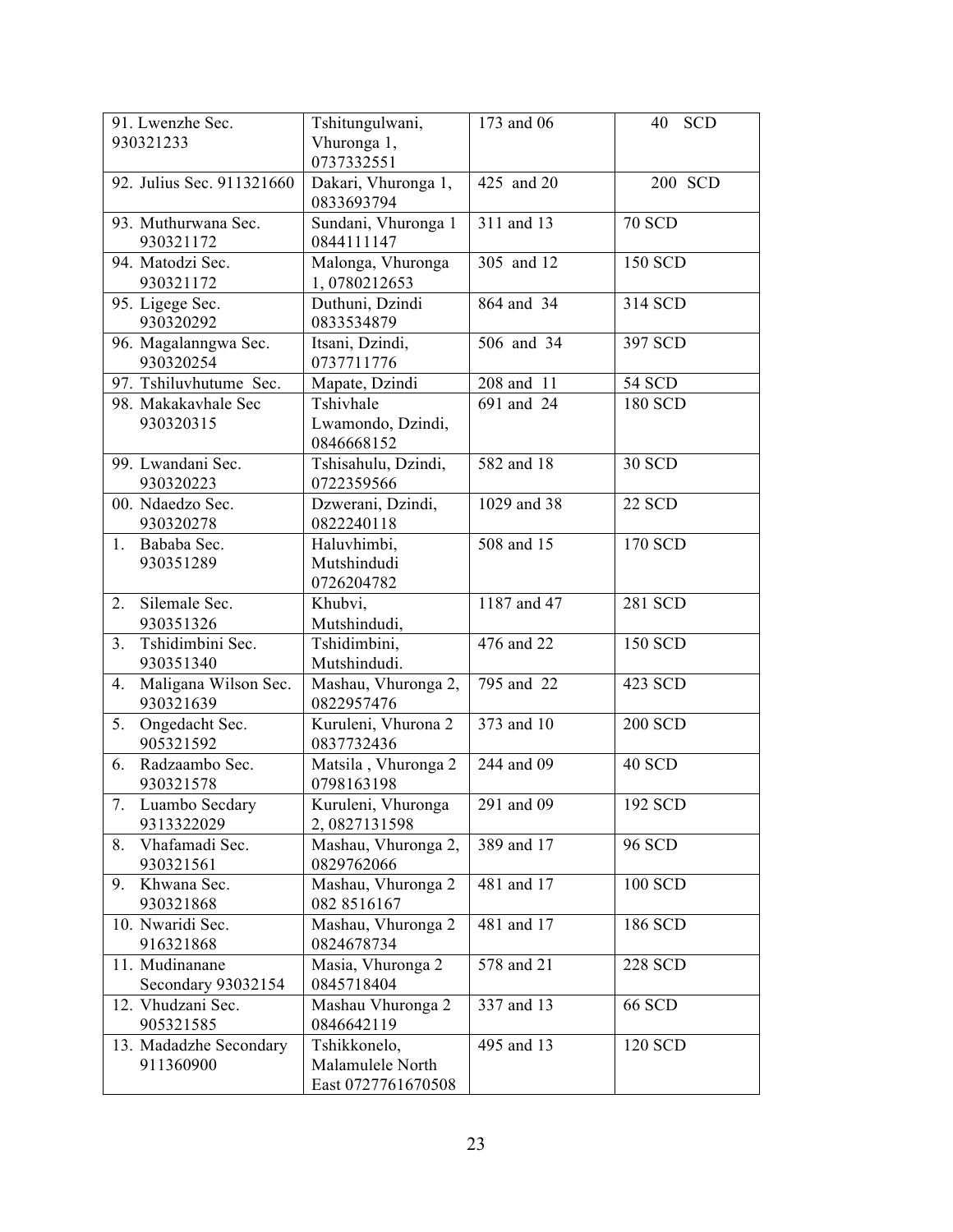### **5.2. VHEMBE DISTRICT PRIMARY SCHOOLS**

| <b>Name of School</b>                            | <b>Circuit Village</b>                         | <b>Enrolments</b>  | <b>Number of</b>                    |
|--------------------------------------------------|------------------------------------------------|--------------------|-------------------------------------|
|                                                  |                                                | (Learners and      | <b>Learners</b>                     |
|                                                  |                                                | <b>Educators</b> ) | <b>Furniture</b><br><b>Required</b> |
| Maphophe Primary<br>1.                           | Maphophe, Malamulele                           | 1287 and 33        | 350 DCD                             |
| 911360474                                        | North East, 0781987190                         |                    |                                     |
| Mhinga primary<br>2.                             | Mhinga, Malamulele                             | 660 and 19         | 230 DCD                             |
| 911360276                                        | North East, 0828761683                         |                    |                                     |
| Botsoleni Primary<br>3 <sub>1</sub><br>911360351 | Shikundu, Malamulele<br>North East, 0845203065 | 444 and 14         | 175 DCD                             |
| Raliphaswa Primary<br>4.<br>928330718            | Raliphaswa, Nzhelele<br>west, 0829341820       | 663 and 20         | 200DCD                              |
| 5.<br>Mutshiphisi Primary<br>930321905           | Lwamondo, Dzondo,<br>0846502944                | 617 and 17         | 275 DCD                             |
| Tshitavhadulu<br>6.<br>Primary 905320391         | Tshakhuma, Dzondo,<br>0824848192               | 419 and 10         | 187 DCD                             |
| Kulani Primary<br>7.<br>912520504                | Magoro, Hlanganani<br>South, 0714930179        | 613 and 18         | 300 DCD                             |
| Vungela Primary<br>8.<br>912521040               | Magoro, Hlanganani<br>South, 0835134103        | 534 and 16         | 197 DCD                             |
| Nkanyani Primary<br>9.<br>912520801              | Magoro, Hlanganani<br>South, 0721337252        | 332 and 11         | 100DCD                              |
| 10. Muvimbi Primary<br>931520757                 | Masakona, Hlanganani<br>South, 0847005552      | 378 and 12         | <b>50 DCD</b>                       |
| 11. Goza Primary<br>912520436                    | Tiyani, Hlanganani<br>South, 0723316917        | 332 and 11         | <b>74 DCD</b>                       |
| 12. Mbokota Primary<br>912520689                 | Mbokota, Hlanganani<br>North, 0729890288       | 575 and 20         | <b>250 DCD</b>                      |
| 13. Mugejwana Primary<br>995502201               | Chavani, Hlanganani<br>North, 0713980960       | 190 and 05         | 80 DCD                              |
| 14. Musandiwa Primary                            | Mashamba, Hlanganani<br>North, 0828515859      | 94 and 05          | 40 DCD                              |
| 15. Matoanzie Primary<br>931521514               | Mashanba, Halnganani<br>North, 0847328031      | 197 and 06         | 60 DCD                              |
| 16. Nyeleti Primary<br>912520863                 | Chavani, hlanaganani<br>North, 0823957266      | 328 and 10         | 80 DCD                              |
| 17. Mashamba Primary<br>931520641                | Mashamba, Hlanganani<br>North, 0761731975      | 835 and 24         | 300 DCD                             |
| 18. Mufeba Primary<br>931520702                  | Mufeba, Hlanganani<br>North 0723912705         | 229 and 07         | 60 DCD                              |
| 19. Lufule primary<br>930350477                  | Lufule, Luvuvhu,<br>0796916337                 | 439 and 22         | 36 DCD                              |
| 20. Lukwarani Primary<br>930360460               | HaBudeli,<br>Luvuvhu,0722998952                | 270 and 10         | 40 DCD                              |
| 21. Mahwasane Primary<br>930350453               | Muledane, Luvuvhu,<br>0836867460               | 175 and 05         | 60 DCD                              |
| 22. Ntsumbedzeni                                 | Makhuvha, Luvuvhu,                             | 302 and 12         | 30 DCD                              |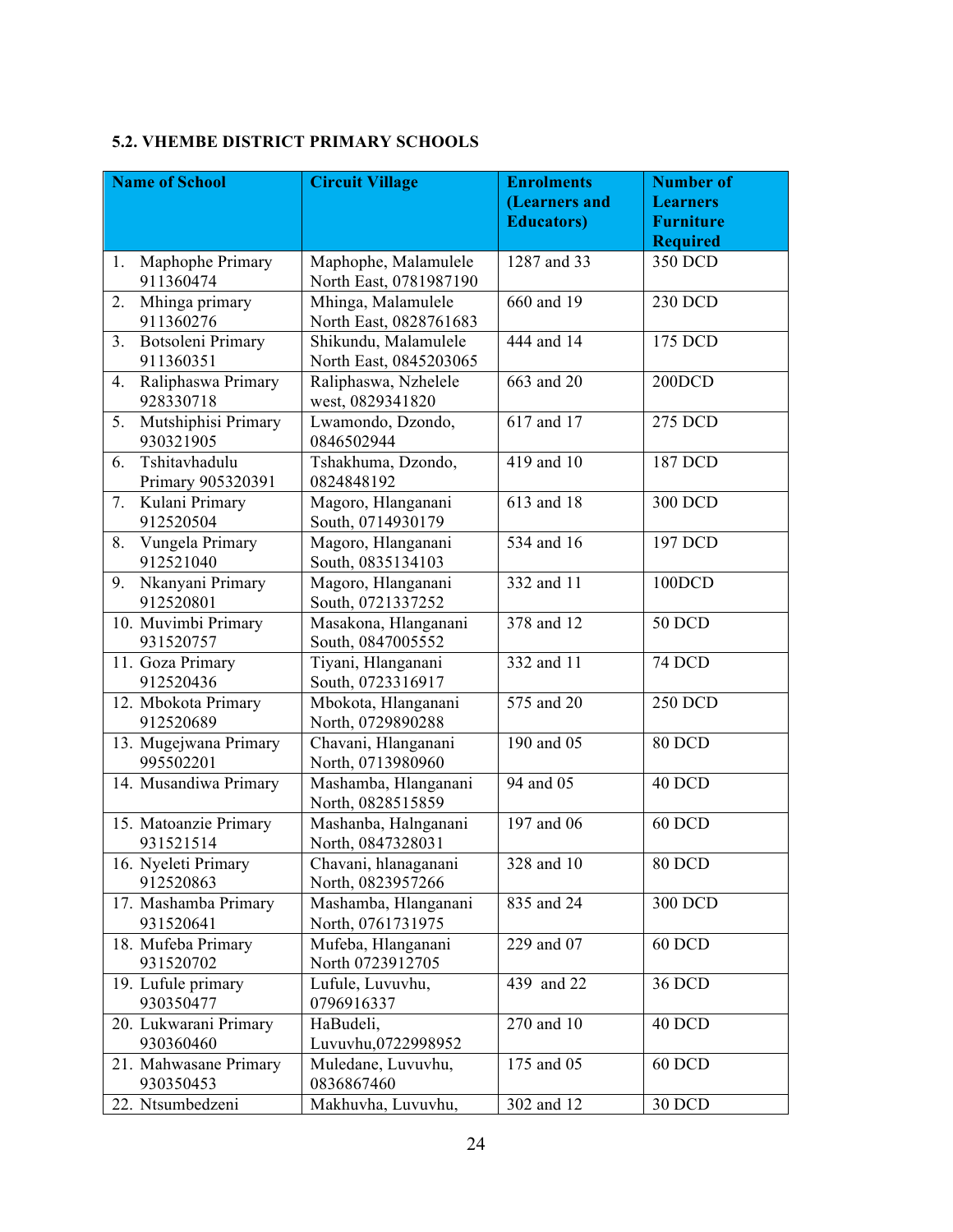| Primary                                  | 0828208113                                      |            |               |
|------------------------------------------|-------------------------------------------------|------------|---------------|
| 930350361                                |                                                 |            |               |
| 23. Tshinetise primary<br>930350330      | Tshitomboni, Luvuvhu,<br>0764600211             | 511 and 14 | 110 DCD       |
| 24. Makhasa Primary<br>911360184         | Makhasa, Malamulele<br>East, 0825541920         | 275 and 09 | 75 DCD        |
| 25. Hoji Primary<br>905360160            | Magona, Malamulele<br>East, 0837436951          | 187 and 05 | <b>50 DCD</b> |
| 26. Hitekani Primary<br>931312052        | Nzhezimani, Malamulele<br>East, 0722794755      | 145 and 05 | 20 DCD        |
| 27. Hisekeleni Primary<br>911360177      | Nzhezimani, Malamulele<br>East,0825996412       | 347 and 10 | 40 DCD        |
| 28. Shigombe Primary<br>911360054        | Jilongo, Malamulele East,<br>0826593032         | 522 and 20 | 120 DCD       |
| 29. Tinyiko Primary<br>911360092         | Lombard, Malamulele<br>East, 0833295825         | 302 and 11 | 75 DCD        |
| 30. Shikatsa Primary<br>911360030        | Halahala, Malamulele<br>East, 0795662375        | 312 and 11 | 30 DCD        |
| 31. Nghomunghomu<br>Primary<br>911360191 | Nghomunghomu,<br>Malamulele East,<br>0828590540 | 385 and 11 | 175 DCD       |
| 32. Magona Primary<br>911360191          | Magona, Malamulele<br>East, 0848076075          | 299 and 10 | $60$ DCD      |
| 33. Khodobi Primary<br>911360207         | Peninghotsa, Malamulele<br>East, 0730455575     | 168 and 06 | 40 DCD        |
| 34. Masungi Primary<br>912520658         | Bungeni, Hlanganani<br>Central, 0827867626      | 803 and 24 | 125 DCD       |
| 35. Ndlhaveya Primary<br>912520771       | Bungeni, Hlanganani<br>Central, 0833395932      | 455 and 13 | 100 DCD       |
| 36. Nwa-mhandzi<br>Primary 912520849     | Nwa-Mhanzi, Hlanganani<br>Central, 0794888826   | 348 and 12 | 75 DCD        |
| 37. Mahatlani Primary<br>902520566       | Mahatlani, Hlanaganani<br>Central, 0725432572   | 455 and 15 | 114 DCD       |
| 38. Njingha Primary<br>912520795         | Bungeni, Hlanaganani<br>Central, 0722344222     | 338 and 10 | <b>70 DCD</b> |
| 39. Gija Primary<br>912520429            | Nkuzana, Hlanganani<br>Central, 0723322739      | 433 and 13 | $60$ DCD      |
| 40. Khapakhapa Primary<br>912520841      | Majosi, Hlanganani<br>Central, 0837630392       | 440 and 14 | <b>50 DCD</b> |
| 41. Mukhono Primary<br>912520726         | Bungeni, Hlanganani<br>Central, 0760648508      | 204 and 07 | 25 DCD        |
| 42. Shitachi Primary<br>912521088        | Bungeni, Hlananganani<br>Central, 0845606165    | 375 and 13 | 15 DCD        |
| 43. Mutsetweni Primary<br>912520740      | Bungeni, Hlanganani<br>Central, 0839662116      | 190 and 07 | 13 DCD        |
| 44. Guwela Primary<br>911360566          | Phaphazela, Malamulele<br>West, 0839498843      | 297 and 07 | 25 DCD        |
| 45. Khakhanwa Primary<br>911361743       | Kkhakhanwa,<br>Malamulele West,<br>0781772260   | 240 and 09 | 25 DCD        |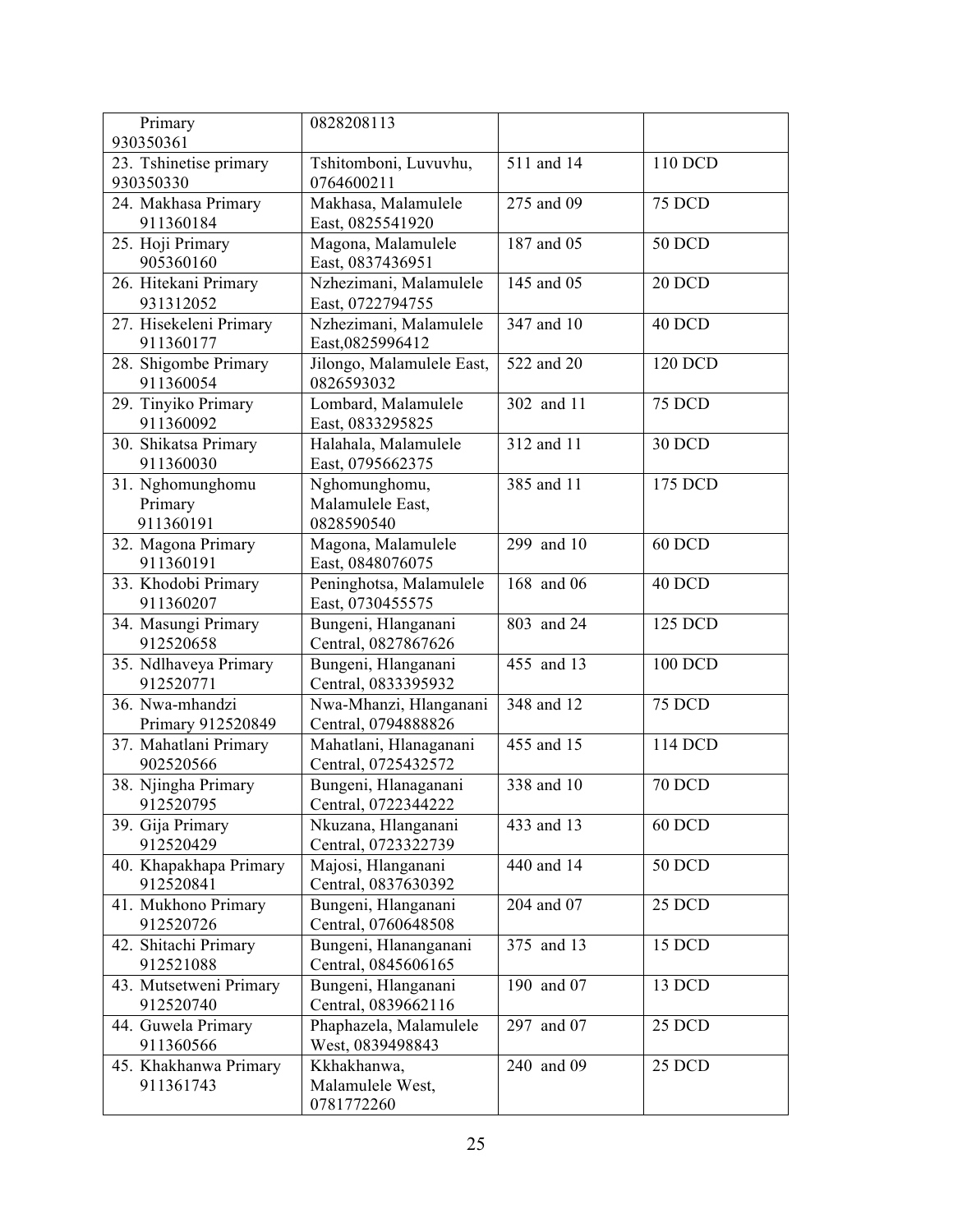| 46. Hlaulekani Primary                    | Gumbani, Malamulele                        | 512 and 09 | <b>50 DCD</b> |
|-------------------------------------------|--------------------------------------------|------------|---------------|
| 911360580                                 | West, 0837454855                           |            |               |
| 47. Mudabula Primary<br>911360689         | Xihosana, Malamulele<br>West, 0823656911   | 480 and 16 | 25 DCD        |
| 48. Mahlefunye Primary<br>911360603       | Mulamula, Malamulele<br>West, 0833414079   | 351 and 11 | 30 DCD        |
| 49. Mulamula Primary<br>911360702         | Dumela, Malamulele<br>west, 0846502065     | 450 and 15 | 35 DCD        |
| 50. Mulenzhe Primary<br>911360719         | Mulenzhe, malamulele<br>West, 0723952299   | 452 and 14 | 33 DCD        |
| 51. Muswane Primary<br>911360726          | Muswane, malamulele<br>West, 0765730786    | 443 and 15 | 20 DCD        |
| 52. Mheho Primary<br>911360762            | Mphambo, Malamulele<br>West, 0837137016    | 390 and 12 | 15 DCD        |
| 53. Nhombelani Primary<br>911360740       | Nhombelani, Malamulele<br>West, 0833187489 | 236 and 10 | 30 DCD        |
| 54. Risana primary<br>911360665           | Mudabula, Malamulele<br>West, 0835582099   | 318 and 10 | 25 DCD        |
| 55. Tlangelani<br>Prim172ary<br>911360764 | Mudabula, Malamulele<br>West, 0734935225   | 293 and 10 | 25 DCD        |
| 56. Tshamani Prima323ry<br>911360788      | Mphambo, malamulele<br>West, 08333538294   | 217 and 06 | 25 DCD        |
| 57. Tshamiseka Primary<br>911360795       | Shigamani, Malamulele<br>West, 0839221323  | 444 and 14 | 30 DCD        |
| 58. Twananani Primary<br>911360771        | Mudabula, Malamulele<br>West, 0722544375   | 188 and 07 | <b>50 DCD</b> |
| 59. Tshifhande Primary<br>930320582       | Tsianda, Dzondo,<br>0734797821             | 100 and 04 | 30 DCD        |
| 60. Muhuvhoya Primary<br>930321882        | Tshakhuma, Dzondo,<br>0824244355           | 165 and 06 | <b>50 DCD</b> |
| 61. Mafhumulele Primary<br>930320520      | HaMutsha, Dzondo,<br>0722034082            | 172 and 07 | <b>58 DCD</b> |
| 62. Tshifhumulo Primary<br>930320476      | Lwamondo, Dzondo,<br>0835111666            | 293 and 09 | 68 DCD        |
| 63. Mutangwamanugu<br>Primary 930320599   | Tsinda, Dzondo,<br>0833969972              | 323 and 11 | <b>75 DCD</b> |
| 64. Mugivhi Primary<br>930320612          | HaMutsha, Dzondo,<br>0839951530            | 240 and 09 | <b>70 DCD</b> |
| 65. Ha Mutsha Primary<br>930320445        | HaMutsha, Dzondo,<br>0836533220            | 414 and 16 | 68 DCD        |
| 66. Matavha Primary<br>930320568          | Tshakhuma, Dzondo,<br>0723732494           | 467 and 16 | <b>70 DCD</b> |
| 67. Mafharalal Primary<br>930320421       | Tsianda, Dzondo,<br>0824254752             | 237 and 09 | 35 DCD        |
| 68. Raluthaga, Primary<br>930320414       | Tshakhuma, Dzondo,<br>0731878683           | 234 and 08 | 33 DCD        |
| 69. Ganyane Primary<br>930320483          | Tshakhuma, Dzondo,<br>0827589062           | 433 and 13 | <b>50 DCD</b> |
| 70. Balalila Primary                      | Biaba, Nzhelele West,                      | 527 and 17 | 25 DCD        |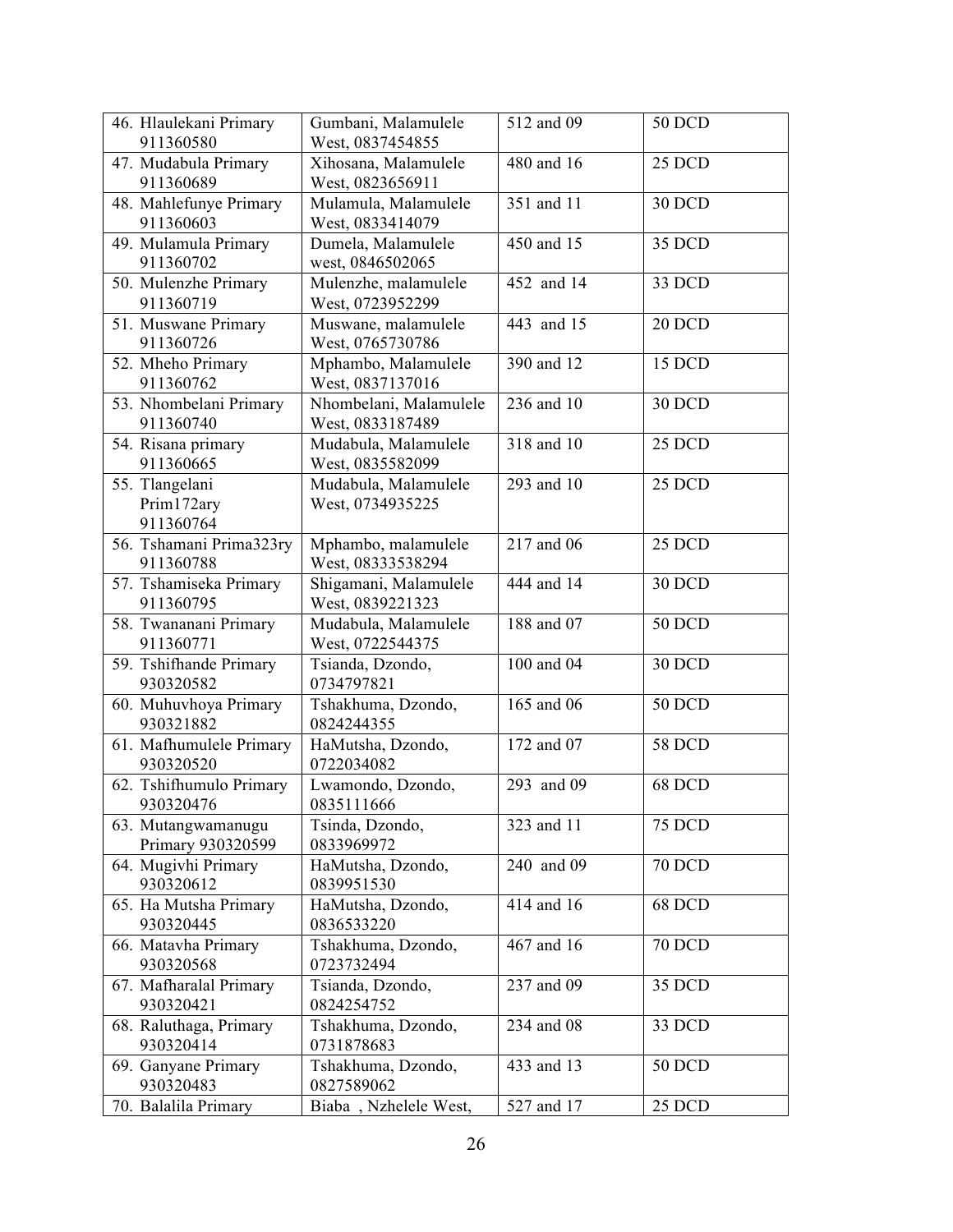| 928330770                                | 0764811463                                |             |                                            |
|------------------------------------------|-------------------------------------------|-------------|--------------------------------------------|
| 71. Divhani primary<br>928330763         | Divhani, Nzhelele West                    | 292 and 10  | 47 DCD                                     |
| 72. Maangani Primary<br>928330626        | Maangani, Nzhelele<br>West, 0769354876    | 150 and 05  | 38 DCD                                     |
| 73. Malema Primary<br>928330756          | Luvhalani, Nzhelele<br>West, 0729400506   | 440 and 16  | 150 DCD                                    |
| 74. Makunbwi, Primary<br>928330756       | Makungwi, Nzhelele<br>West 0827608977     | 491 and 13  | 35 DCD                                     |
| 75. Matanda Primary<br>928330817         | Rabali, Nzhelele West,<br>0729867547      | 768 and 23  | 93 DCD                                     |
| 76. Mutititi Primary<br>928330572        | Tshirolwe 2, Nzhelele<br>West, 0721999324 | 453 and 13  | <b>224 DCD</b>                             |
| 77. Mudzinga Primary<br>928331957        | Tshitavha, Nzhelele<br>West, 0828865234   | 451 and 13  | 65 DCD                                     |
| 78. Mavhunga Primary<br>92833o794        | Mavhunga Nzhelele<br>West, 0722033733     | 262 and 11  | <b>56 DCD</b>                              |
| 79. Mapakophele Primary<br>928330732     | Mapakophele, Nzhelele<br>West, 0826706265 | 133 and 04  | <b>10 DCD</b>                              |
| 80. Nanga Primary<br>928330589           | Mauluma, Nzhelele West<br>0760695424      | 157 and 06  | 39 DCD                                     |
| 81. Radzilani Primary<br>928330725       | Tshedza, Nzhelele West,<br>0822620724     | 352 and 11  | 137 DCD                                    |
| 82. Tondani Primary<br>928330541         | Phadzima, Nzhelele West<br>0725117107     | 555 and 17  | 138 DCD                                    |
| 83. Tshikuwi Primary<br>928330602        | Tshikuwi, Nzhelele West,<br>0728378348    | 1358 and 20 | 259 DCD                                    |
| 84. Edward Mpfuneni<br>Primary 930320902 | Tshilindi, Vhuronga 1                     | 254 and 08  | 40 DCD 7 chairs<br>and tables<br>educators |
| 85. Makumbane Primary<br>930320148       | Tshisahulu, Dzindi,<br>083330878          | 108 and 10  | 29 DCD                                     |
| 86. Dambalwashe<br>Primary 933306101     | Shayandima, Dzindi,<br>0794748221         | 411 and 12  | 57 DCD                                     |
| 87. Mapate Primary<br>930320124          | Mapate,<br>Dzindi,0822691213              | 258 and 18  | 102 DCD                                    |
| 88. Mahematshena<br>Primary 930320131    | Dzwerani, Dzindi<br>0835676074            | 605 and 19  | 38 DCD                                     |
| 89. Belemu Primary<br>930320018          | Lwamondo, Dzindi,<br>0723254298           | 228 and 09  | 34 DCD                                     |
| 90. Tshivhale Primary<br>930320056       | Lwamondo, Dzindi,<br>0835806728           | 253 and 07  | 34 DCD                                     |
| 91. Tshivhambe Primary<br>930320063      | Duthuni, Dzindi,<br>0834711606            | 546 and 16  | 63 DCD                                     |
| 92. Muthundinne Primary<br>930320049     | Mapate, Dzindi<br>0833489367              | 165 and 07  | 33 DCD 7<br>educator chair                 |
| 93. Tshiwedza Primary<br>9300320216      | Lwamondo, Dzindi,<br>0820985710           | 196 and 06  | 29 DCD                                     |
| 94. Manamani Primary                     | Manamani,                                 | 570 and 17  | 160 DCD                                    |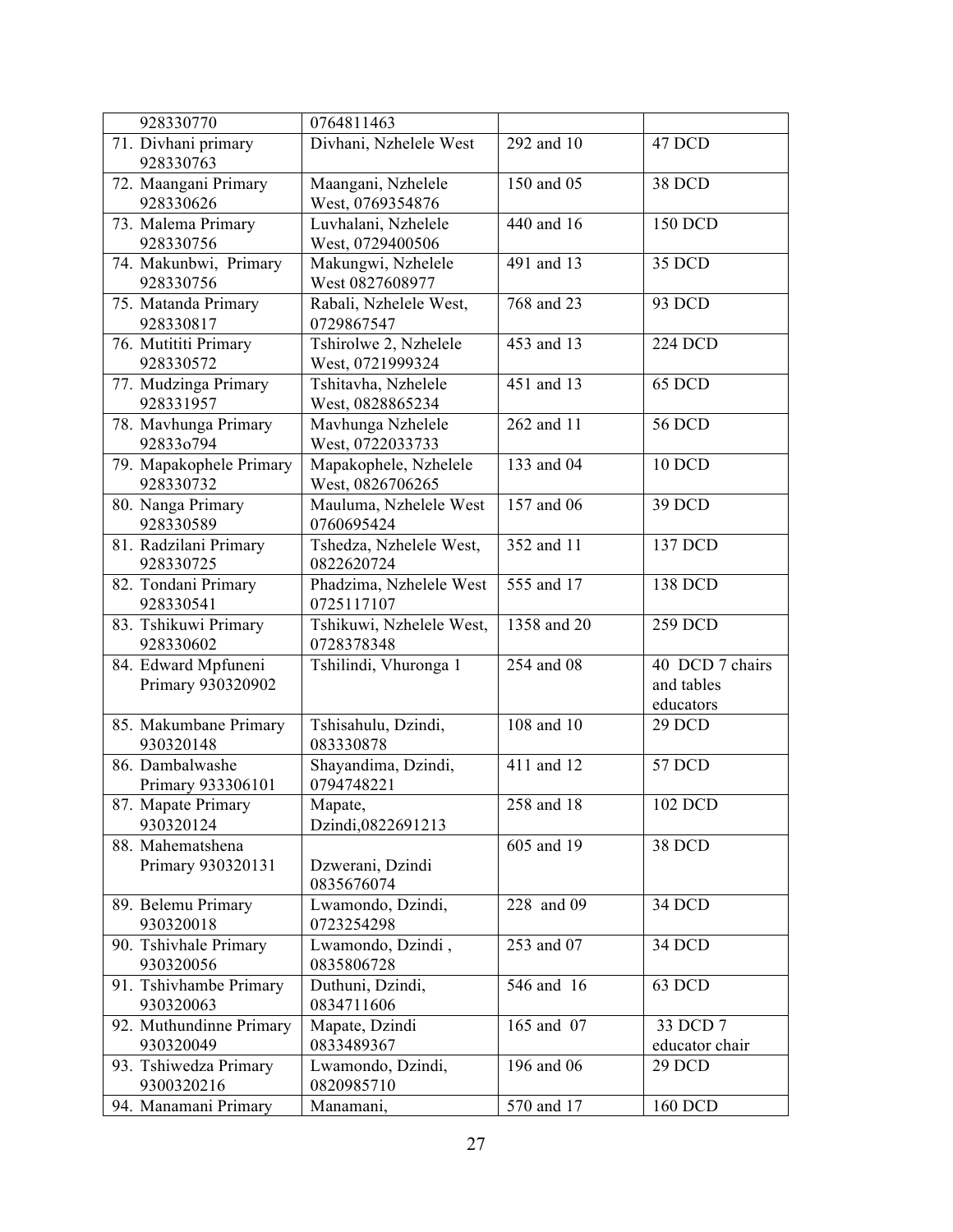| 930320100                               | Dzindi,0823850165                         |                         |                |
|-----------------------------------------|-------------------------------------------|-------------------------|----------------|
| 95. Dzwerani Primary<br>911320094       | Dzwerani, Dzindi,<br>0837695078           | 569 and 20              | 100 DCD        |
| 96. Chanyela Primary                    | Mulamula, Malamulele                      | 370 and 11              | <b>86 DCD</b>  |
| 911360801                               | West, 0766421467                          |                         |                |
| 97. Mutoti Primary                      | Mutoti, Malamulele                        | 123 and 04              | <b>50 DCD</b>  |
| 911360733                               | West, 0784567522                          |                         |                |
| 98. Merwe Primary                       | Merwe A, Malamulele                       | and 10<br>323           | 20 DCD         |
| 911360134                               | East 0721741110                           |                         |                |
| 99. Tshikhudini Primary<br>930350354    | Tshikhudini, Luvuvhu,<br>0824043848       | 611 and 19              | 48 CD          |
| 10. Tshikurukuru Primary<br>930321929   | Ha-Mutsha, Dzondo,<br>0825345901          | 541 and 13              | 64 CD          |
| 1. Matshele Primary<br>924320469        | Lwamondo, Dzondo,<br>0829012833           | 340 and 07              | 145 DCD        |
| 2.<br>Mathule Primary<br>930320490      | Lwamondo, Dzondo,<br>0832067999           | 249 and 07              | <b>50 DCD</b>  |
| Masuvhelele Primary<br>3.<br>930321936  | Tshakhuma, Dzondo<br>0837032065           | 118 and 04              | 45 DCD         |
| Vulani Primary<br>4.<br>912521033       | Magoro, Hlanganani<br>South, 0827461836   | 379 and $\overline{11}$ | 77 DCD         |
| Khamanyani Primary<br>5.                | Olifantshoek, Hlanganani                  | 589 and 17              | 62 DCD         |
| 912520474                               | South, 0734678132                         |                         |                |
| Nyahanelani Primary<br>6.<br>930350194  | Makula, Mutshindudi<br>0725988056         | 241 and 07              | 27 DCD         |
| Tuwani Primary<br>7.<br>931340067       | Muila, Sekgosese North,<br>0833161137     | 272 and 11              | <b>75 DCD</b>  |
| Madihadzuli Primary<br>8.<br>931340043  | Ntabalala, Sekgosese<br>North, 0761964970 | 111 and 07              | 20 DCD         |
| Nthabalala Primary<br>9.<br>931340104   | Nthabalala, Sekgosese<br>North            | 172 and 05              | 40 DCD         |
| 10. Mudikhomu Primry<br>931340166       | Mulima, Sekgosese North<br>0825889505     | 271 and 08              | <b>90 DCD</b>  |
| 11. Madabude<br>Primary931340029        | Nthabalala, Sekgosese<br>North 0721502384 | 255 and 09              | 30 DCD         |
| 12. Magovhani Primary<br>928332097      | Ha-Ravele, Soutpansberg<br>West           | 516 and 16              | 100 DCD        |
| 13. Mukhudwana<br>Primary 928332204     | Tshiozwi, Soutpansberg<br>West            | 380 and 22              | <b>70 DCD</b>  |
| 14. Mara Combined<br>905332004          | Buysdorp, Soutpansberg<br>West            | 100 and 04              | 20 DCD         |
| 15. Maengedzi Primary<br>928332059      | Tshikwarani,<br>Soutpansberg West         | 367 and 08              | 41 DCD         |
| 16. Tshilwavhusiku<br>Razwimisani Elsen | Tshilwavhusiku,<br>Soutpansberg West      | 250 and 07              | <b>250 DCD</b> |
| 993304507                               |                                           |                         |                |
| 17. Matsila Primary                     | Matsila-Mashau,                           | 313 and 10              | 38 DCD         |
| 930321745                               | Vhuronga 2 0788550797                     |                         |                |
| 18. Muhuvhini Primary<br>993306400      | Masia, Vhuronga 2<br>0734341496           | 260 and 09              | 111 DCD        |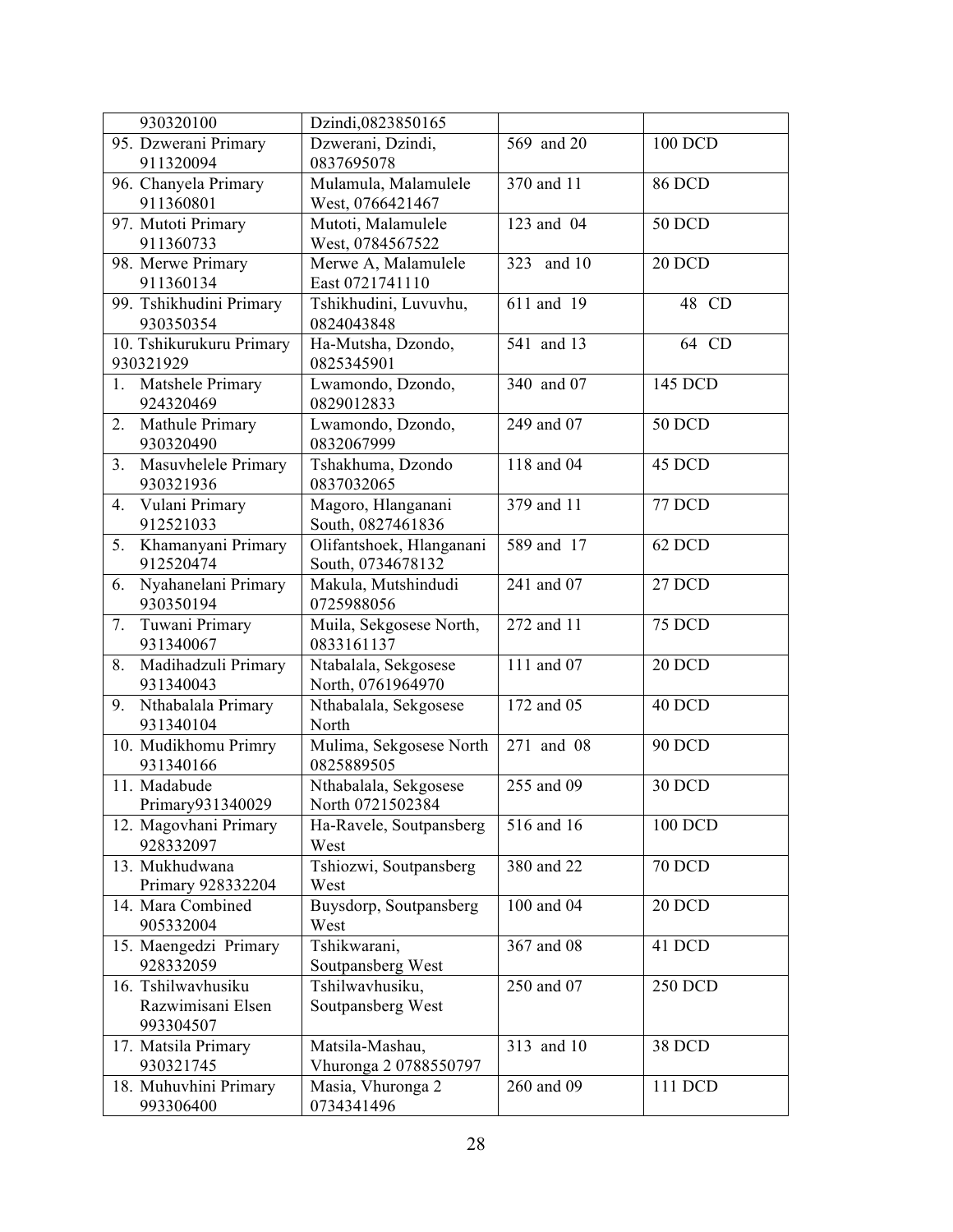| 19. Mariadze Primary<br>930321448          | Mashau Doli, Vhuronga 2<br>0723182150          | 313 and 13  | 136 DCD                            |
|--------------------------------------------|------------------------------------------------|-------------|------------------------------------|
| 20. Avhatondwi Primary<br>930321394        | Vyeboom, Vhuronga 2<br>0725322614              | 260 and 09  | <b>66 DCD</b>                      |
| 21. Tshirunzanani<br>Primary 930321455     | Vyeboom, Vhuronga 2<br>0827021107              | 444 and 13  | 20 DCD                             |
| 22. Tshiluwi Primary<br>928330688          | Tshituni, Nzhelele West,<br>0825826568         | 414 and 12  | 144 DCD                            |
| 23. Tshiluvhadi Primary<br>928330633       | Phadzima, Nahelele<br>West, 0725005885         | 158 and 05  | 34 DCD                             |
| 24. Tshirolwe Primary<br>928330880         | Tshirulwe 1 Nzhelele<br>West 0721708820        | 493 and 13  | 20 DCD                             |
| 25. Tshituni Primary<br>928330596          | Tshituni, Nzhelele West.<br>0836741529         | 135 and 06  | 34 DCD                             |
| 26. Zwavhumbwa<br>Primary 928330701        | Phaphaphani, Nzhelele<br>West, 0827127076      | 61 and 02   | 14 DCD                             |
| 27. Tshivhazwaulu<br>Primary 930321059     | Ha-Ramukhuba,<br>Vhuronga 1, 0730710379        | 1100 and 29 | 125 DCD                            |
| 28. Tshino Primary<br>930321028            | Tshino, Vhuronga 1,<br>0729855234              | 290 and 10  | <b>50 DCD</b>                      |
| 29. Nzwelule Primary<br>930321042          | Tshitungulwana,<br>Vhuronga 1, 0824054112      | 332 and 10  | 60 DCD                             |
| 30. Tshiawela Primary<br>930321103         | Tshitungulwana,<br>Vhuronga1, 0721221666       | 404 and 17  | 100 DCD, 60<br>Junior Jolly tables |
| 31. Nngwekhulu Primary<br>930320933        | Nngwekhulu, Vhuronga<br>1,0728985075           | 377 and 12  | <b>76 DCD</b>                      |
| 32. Mpheni Primary<br>930320957            | Tshino, Vhuronga 1<br>0734693382               | 496 and 15  | <b>66 DCD</b>                      |
| 33. Mbalati Primary<br>911320971           | Mbhalati, Vhuronga 1<br>0780698767             | 191 and 13  | 30 DCD                             |
| 34. Tshisahulu Primary<br>930320162        | Tshisahulu, Dzindi,<br>0725499340              | 1240 and 29 | <b>100 DCD</b>                     |
| 35. Mabuduga Primary<br>931321952          | Tshisahulu, Dzindi,<br>0762630668              | 240 and 08  | 40 DCD                             |
| 35. Vhangani Primary<br>930321479          | Masia, Vhuronga 2,<br>0828548121               | 466 and 04  | 109 DCD                            |
| 36. Thomas Ntshavheni<br>Primary 930321363 | Vyeboom, vhuronga 2                            | 311 and 09  | <b>90 DCD</b>                      |
| 37. Matsindevhe Primary<br>930321424       | Mashau Bodwe,<br>Vhuronga 2, 0727771480        | 316 and 10  | 132 DCD                            |
| 38. Lupedze Primary<br>930321400           | Mashau Doli, Vhuronga<br>2,0836447599          | 354 and 11  | 93 DCD                             |
| 39. Mashau Primary<br>905321417            | Mashau Thondoni,<br>Vhuronga 2, 0835208933     | 480 and 14  | 100 DCD                            |
| 40. Tshivhade Primary<br>930321493         | Mashau Bodwe,<br>Vhuronga 2 0824271612         | 434 and 13  | 40 DCD                             |
| 41. Boxahuku Primary<br>911360368          | Mabiligwe, Malamulele<br>North East            | 583 and 17  | <b>70 DCD</b>                      |
| 42. Hlengani Primary<br>929360382          | Hlengani, Malamulele<br>North East, 0824818360 | 547 and 16  | 101 DCD                            |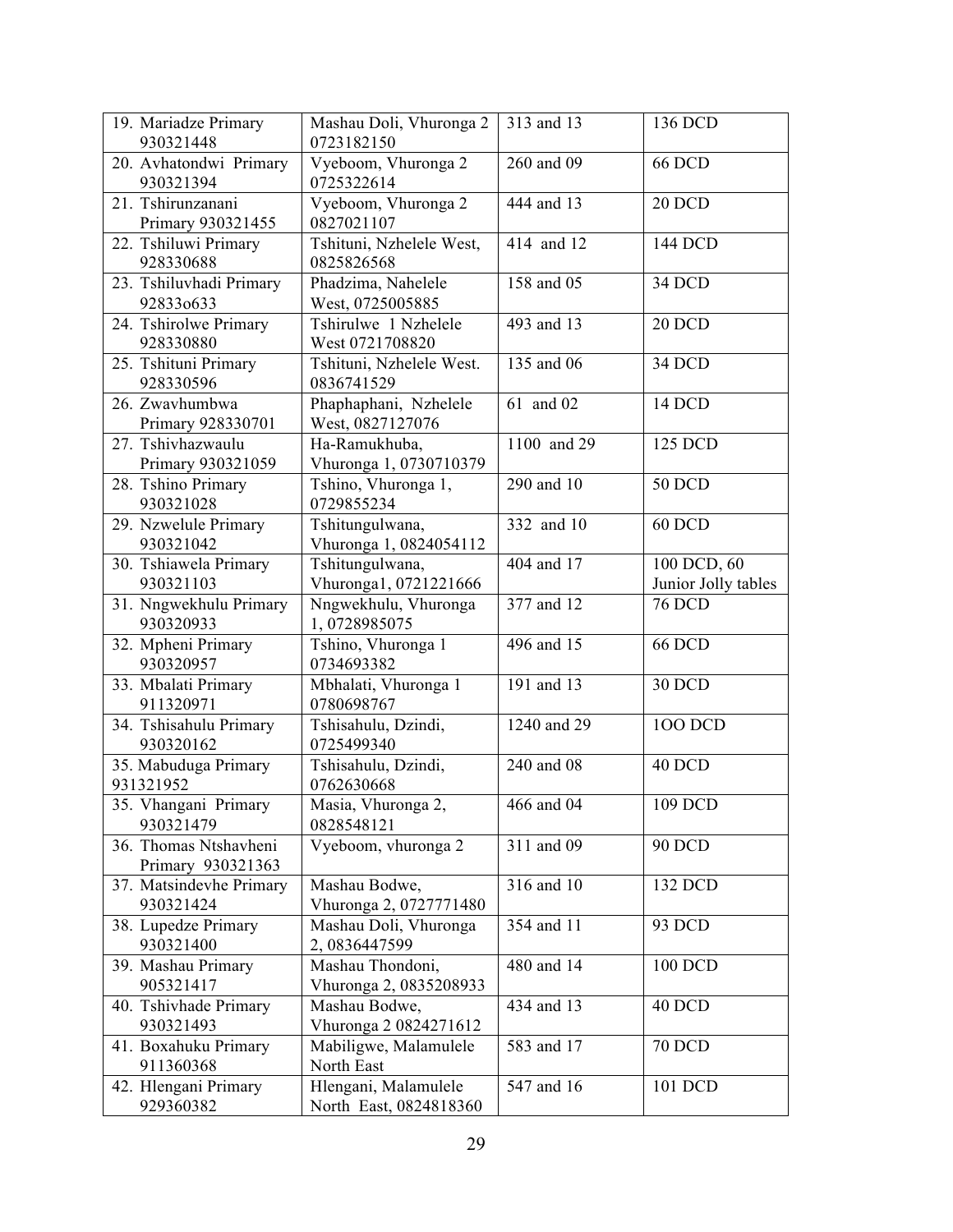| 43. Gonani Primary                  | Xikundu, Malamulele                              | 136 and 05   | 10 DCD         |
|-------------------------------------|--------------------------------------------------|--------------|----------------|
| 911360375                           | North East 0826858347                            |              |                |
| 44. Joas Phahlela Primary           | Makuleke, Malamulele                             | 686 and 21   | 212 DCD        |
| 911360399                           | North East 0739142854                            |              |                |
| 45. Madzikuse Primary               | Tshikonelo, Malamulele                           | 252 and 07   | 126 DCD        |
| 911360405                           | North East, 0732564788                           |              |                |
| 46. Makahlule Primary               | Makahlule, Malamulele                            | 458 and 15   | <b>72 DCD</b>  |
| 911360436                           | North East, 0731717177                           |              |                |
| 47. Makuleke Primary                | Makuleke, Malamulele                             | 411 and 13   | 52 DCD         |
| 911360443                           | North East 0834533796                            |              |                |
| 48. MaLedza Primary                 | Hlungwani, Malamulele                            | 444 and 14   | 100 DCD        |
| 911360450                           | North East, 0799544917                           |              |                |
| 49. Mayeke Primary                  | Xikundu, Malamulele                              | 494 and 13   | <b>200 DCD</b> |
| 911360269                           | North East, 0796900743                           |              |                |
| 50. Mphakati Primary                | Basani Malamulele North                          | 820 and 23   | 139 DCD        |
| 911360283                           | East, 0732338074                                 |              |                |
| 51. Phaweni Primary                 | Phaweni, Malamulele                              | 418 and 11   | 159 DCD        |
| 99301402                            | North East 0836890505                            |              |                |
| 52. Rhangani Primary                | Mhingaville, Malamulele                          | 1079 and 36  | 116 DCD        |
| 911360313                           | North East, 0728993651                           |              |                |
| 53. Shilungwa Primary               | Josefa, Malamulele North                         | 612 and 18   | 107 DCD        |
| 911360344                           | East, 0835656975                                 |              |                |
| 54. Sunduza Primary                 | Mhinga, Malamulele                               | 758 and 20   | 121 DCD        |
| 911360337                           | North East,                                      |              |                |
|                                     | 0732106920034                                    |              |                |
| 55. Tlhelani Primary                | Xikundu, Malamulele                              | 928 and 21   | <b>250 DCD</b> |
| 911360306                           | North East, 0826920034                           | 431 and 13   | 115 DCD        |
| 56. Tshikonelo Primary<br>911360238 | Tshikonelo, Malamulele<br>North East, 0728432952 |              |                |
| 57. Ximixoni Primary                | Saselamani, Malamulele                           | 330 and $10$ | 77 DCD         |
| 911360320                           | North East                                       |              |                |
| 58. Nkhavi Primary                  | Mhinga, Malamulele                               | 198 and 10   | 35 DCD         |
| 911360290                           | North East 0764340713                            |              |                |
| 59. Manghena Primary                | Manghena, Malamulele                             | 302 and 11   | 83 DCD         |
| 930360467                           | North East, 0796696699                           |              |                |
| 60. Matiyani Primary                | Matiyani, Malamulele                             | 836 and 24   | 303DCD         |
| 911360252                           | North East, 0798798671                           |              |                |
| 61. Khalilale Primary               | Mavhola, Tshinane,                               | 240 and 07   | 84 DCD         |
| 930350279                           | 0723981538                                       |              |                |
| 62. Mabilu Primary                  | Gondeni, Tshinane,                               | 254 and 09   | 47 DCD         |
| 930350750                           | 0722525236                                       |              |                |
| 63. Matondoni Primary               | Tshikunda, Phiphidi,                             | 266 and 09   | 29 DCD         |
| 930350714                           | Tshinane, 0826470629                             |              |                |
| 64. Mbulaheni Primary               | Ngudza, Tshinane,                                | 154 and 05   | 21 DCD         |
| 930350781                           | 0822697936                                       |              |                |
| 65. Mphigalale Primary              | Vhufuli, Tshinane,                               | 218 and 06   | 42 DCD         |
| 930350798                           | 0824256013                                       |              |                |
| 66. Pfano Primary                   | Ngwenani Mapholi,                                | 263 and 09   | 40 DCD         |
| 930350866                           | Tshinane, 0826638695                             |              |                |
| 67. Vhufuli Primary                 | Vhufuli, Tshinane,                               | 481 and 15   | 40 DCD         |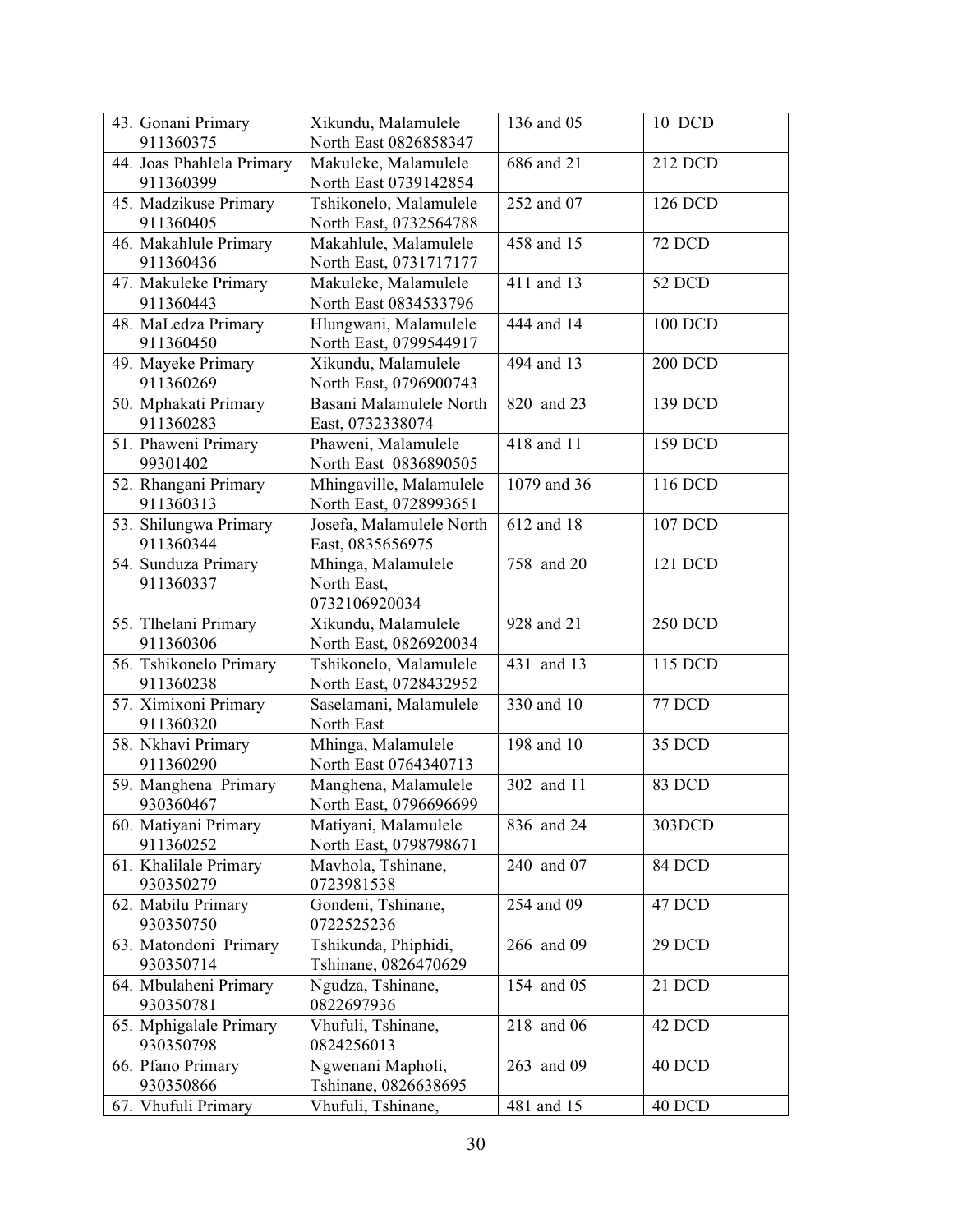| 930350934               | 0823596549              |             |                |
|-------------------------|-------------------------|-------------|----------------|
| 68. Makumeke Primary    | Makumeke, Malamulele    | 241 and 09  | 64 DCD         |
| 911361576               | Central, 0835411654     |             |                |
| 69. Langutani Primary   | Shithlelani, Malamulele | 216 and 09  | 100 DCD        |
| 911361521               | Central, 0833945230     |             |                |
| 70. Shibangwa Primary   | Shibangwa, Malamulele   | 390 and 13  | 125 DCD        |
| 911361347               | Central, 0824256763     |             |                |
| 71. Tiyiselani Primary  | Gandlanani, Malamulele  | 455 and 13  | 105 DCD        |
| 911361309               | Central, 0832102620     |             |                |
| 72. Magoda Primary      | Jerome, Malamulele      | 840 and 26  | <b>200 DCD</b> |
| 911361548               | Central, 0739739000     |             |                |
| 73. Shigalo Primary     | Shigalo, Malamulele     | 908 and 20  | <b>200 DCD</b> |
| 911361582               | Central, 0766652294     |             |                |
| 74. Manavele Primary    | Roodhuis, Malamulele    | 744 and 21  | <b>200 DCD</b> |
| 911361583               | Central, 0835687547     |             |                |
| 75. Tivanani Primary    | Jimmy Jones, Malamulele | 673 and 22  | 100 DCD        |
| 911361842               |                         |             |                |
|                         | Central, 0839540008     | 479 and 16  |                |
| 76. Mapapila Primary    | Mapapila, Malamulele    |             | 100 DCD        |
| 911361378               | Central 0837316730      | 360 and 11  |                |
| 77. Mavhambe Primary    | Mavambe, Malamulele     |             | 100 DCD        |
| 911361750               | Central, 0763661700     |             |                |
| 78. Khanani Primary     | Madonsi, Malamulele     | 413 and 12  | 100 DCD        |
| 911361507               | Cental, 0794267610      |             |                |
| 79. Mutshena Primary    | Dovheni, Malamulele     | 119 and 03  | 48 DCD         |
| 911361354               | Central, 0824719121     |             |                |
| 80. Mavuyisi Primary    | Malamulele Town,        | 318 and 11  | 100 DCD        |
| 911360658               | Malamulele Central      |             |                |
|                         | 0722152631              |             |                |
| 81. Magangeni Primary   | Malamulele Town,        | 1067 and 28 | 300 DCD        |
| 911361538               | Malamulele Central      |             |                |
|                         | 0828595015              |             |                |
| 82. Titirheleni Primary | Dinga, Malamulele       | 430 and 13  | 100 DCD        |
| 911361316               | Central, 0731411690     |             |                |
| 83. Xihlovo Primary     | Malamulele Town,        | 561 and 16  | 100 DCD        |
| 911361286               | Malamulele Central      |             |                |
|                         | 0825896278              |             |                |
| 84. Makhapule Primary   | Mutshipisi, Malamulele  | 645 and 19  | 100 DCD        |
| 911361569               | Central, 0825896278     |             |                |
| 85. Tsundzukani Primary | Green Farm Malamulele   | 482 and 14  | 150 DCD        |
| 911361293               | Central 0835881956      |             |                |
| 86. Ripindzi Primary    | Gandlanani, Malamulele  | 456 and 17  | 150 DCD        |
| 911361248               | Central 0834647753      |             |                |
| 87. Shimambani Primary  | Shigalo, Malamulele     | 988 and 26  | <b>250 DCD</b> |
| 911361330               | Central, 0739805243     |             |                |
| 88. Mahonisi Primary    | Mahonisi, Malamulele    | 809 and 22  | 50 DCD         |
| 911361552               | Central 0723390882      |             |                |
|                         |                         |             |                |

## **IPISE – SAGOLE DISTRICT PRIMARY SCHOOLS**

| <b>Name of School</b> | <b>Circuit Village</b> | <b>Enrolments</b> | Number of       |
|-----------------------|------------------------|-------------------|-----------------|
|                       |                        | (Learners and     | <b>Learners</b> |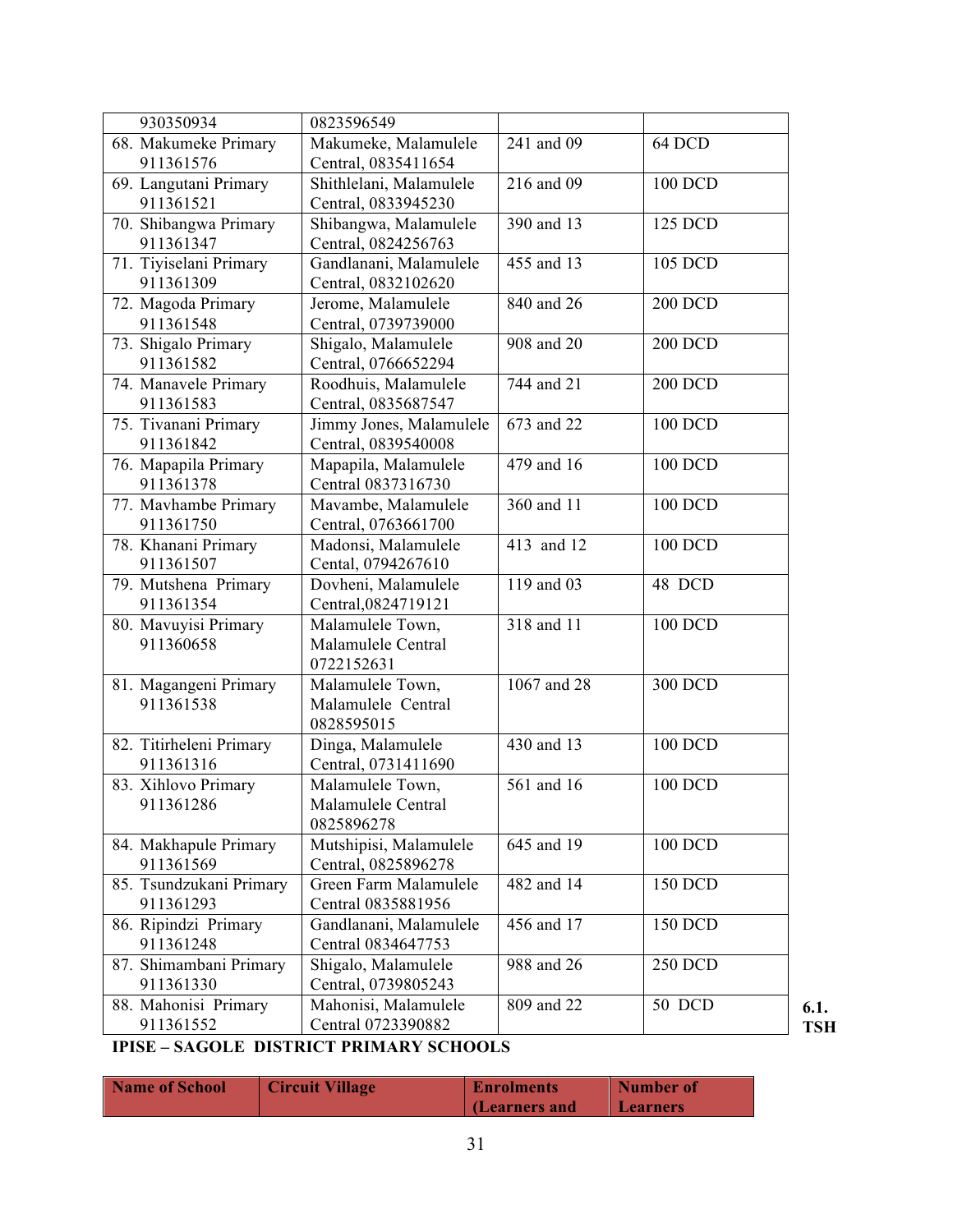|    |                                         |                                                    | <b>Educators</b> ) | <b>Furniture</b> |
|----|-----------------------------------------|----------------------------------------------------|--------------------|------------------|
|    |                                         |                                                    |                    | <b>Required</b>  |
| 1. | Tshidzivhe<br>Primary<br>930310936      | Tshidzivhe, Mudaswali,<br>0760276123               | 182 and 06         | 32 DCD           |
| 2. | Sambandou<br>Primary<br>929310820       | Tshitavha, Mudaswali,<br>0827730457                | 479 and 14         | 81 DCD           |
| 3. | Thenzheni<br>Primary<br>930310868       | Thenzheni, Mudaswali,<br>0825338881                | 205 and 08         | 28 DCD           |
| 4. | Mudzidzi<br>Primary<br>929310851        | Mudzidzidzi, Mudaswali<br>0725209699               | 69<br>and 02       | 25 DCD           |
| 5. | Muhuyu<br>Primary<br>930310769          | Muhuyu, Mudaswali,<br>0766423086                   | 207 and 08         | 19 DCD           |
| 6. | Ravhura<br>Primary<br>929310899         | Shadani, Mudaswali,<br>0723113516                  |                    | 29 DCD           |
| 7. | Mianzwi<br>Primary<br>929310783         | Mianzwi, Mudaswali,<br>0824763290                  | 239 and 08         | 13 DCD           |
| 8. | Khomela<br>Primary                      | Khomela, Soutpansberg<br>North                     | 387 and 09         | 134 DCD          |
| 9. | Ramana<br>Primary<br>902331940          | Alicednle farm<br>Soutpansberg North<br>0721884551 | 76 and 03          | 30 DCD           |
|    | 10. Muswodi<br>Primary<br>929310035     | Muswodi Tshisimani,<br>Niani, 0722385667           | 469 and 15         | 23 DCD           |
|    | 11. Mutele Primary<br>930310318         | Mutele B, Niani, 083<br>9620953                    | 104 and 04         | <b>87 DCD</b>    |
|    | 12. Tshikuyu<br>Primary<br>929310233    | Tshikuyu, Niani,<br>0727165645                     | 100 and 03         | 52 DCD           |
|    | 13. Tshirunzini<br>Primary<br>929310097 | Niani                                              | 89 and 04          | 45 DCD           |
|    | 14. Mukununde<br>Primary<br>929310127   | Mukununde Niani,<br>0760228100                     | 115 and 04         | 38 DCD           |
|    | 15. Manenzhe<br>Primary<br>929310271    | Ha-Manenzhe, Niani,<br>0786420639                  | 267 and 08         | 34 DCD           |
|    | 16. Maramanzhi<br>Primary<br>929310295  | Maramanzhe, Niani,<br>0827698493                   | 204 and 06         | 52 DCD           |
|    | 17. Madavhila<br>Primary                | Bendemutale, Niani,<br>0760975376                  | 249 and 06         | 52 DCD           |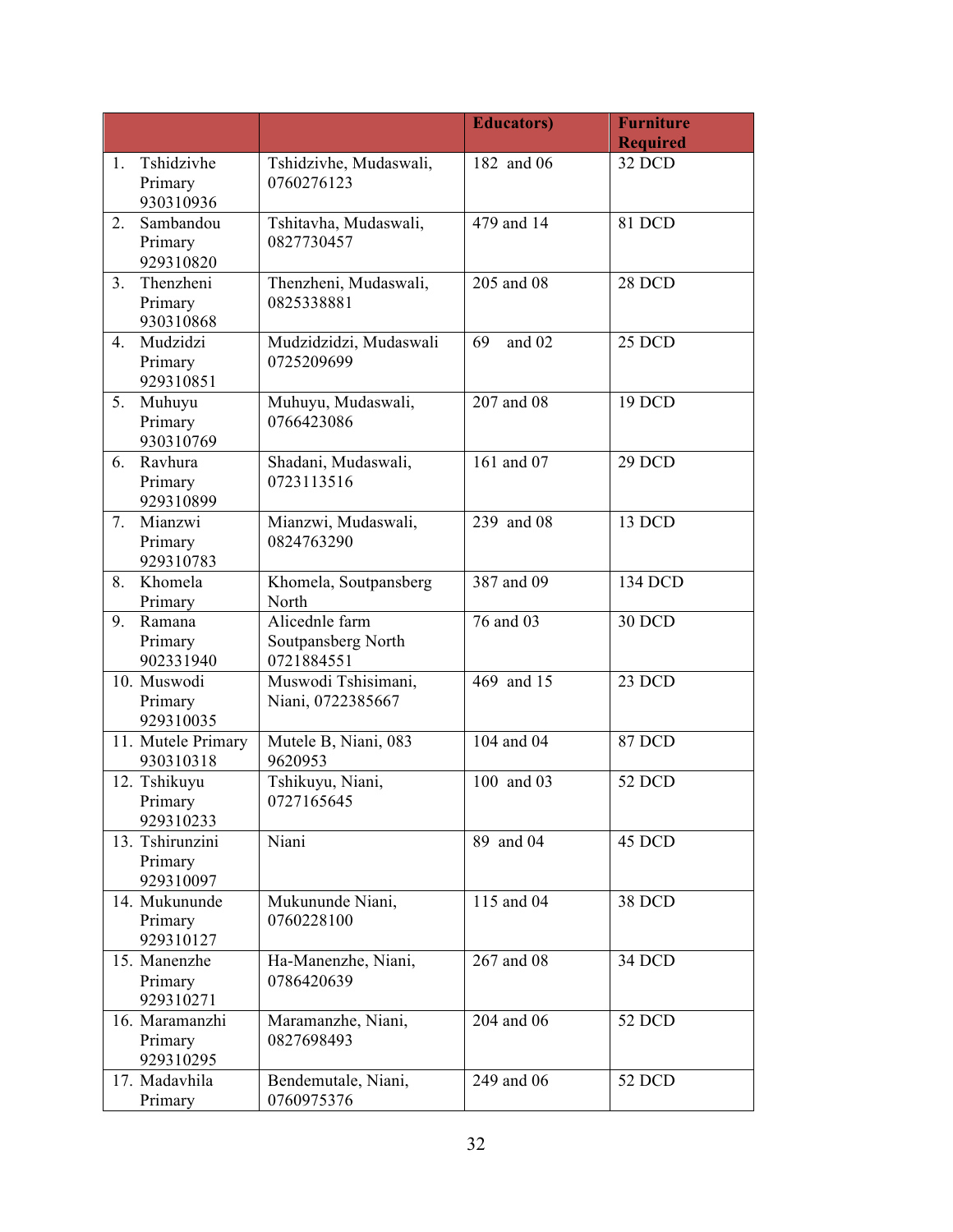| 930310349                                                                  |                                      |            |               |
|----------------------------------------------------------------------------|--------------------------------------|------------|---------------|
| 18. Dambale<br>Primary                                                     | Dambale, Niani,<br>0716447585        | 72 and 02  | 14 DCD        |
| 929310042                                                                  |                                      |            |               |
| 19. Madangani<br>Primary<br>929310165                                      | Tshivhaloni, Niani,<br>0826644092    | 61 and 03  | 15 DCD        |
| 20. Malale Primary<br>928310011                                            | Malaledrift, Niani<br>0824718845     | 623 and 14 | 127 DCD       |
| $\overline{21}$ . Masala Primary<br>905310325                              | Mutele A, Niani,<br>0769421241       | 220 and 08 | 110 DCD       |
| 22. Matshena<br>Primary<br>929310066                                       | Matshen, Niani,<br>0722874468        |            | <b>75 DCD</b> |
| Mukovhabale, Niani<br>23. Mukovhabale<br>082664092<br>Primary<br>929310202 |                                      | 206 and 06 | <b>50 DCD</b> |
| 24. B.R Nemulodi<br>Primary<br>929310323                                   | Thengwe, Sambandou,<br>0822146921    |            | 24 DCD        |
| 25. Ladzani<br>Thengwe, Sambandou,<br>Primary<br>0726102244<br>929310622   |                                      | 302 and 10 | 75 DCD        |
| 26. Lamvi Primary<br>930310578                                             | Lamvi, Sambandou,<br>0725900567      |            | $10$ DCD      |
| 27. Maholoni<br>Primary<br>930310486                                       | Nwini, Sambandou,<br>0722581924      | 180 and 08 | 20 DCD        |
| 28. Thenzheni<br>Primary<br>930310868                                      | Thenzheni, Mudaswali,<br>0825338881  | 205 and 08 | 28 DCD        |
| 29. Shakadza<br>Primary<br>929311229                                       | Shakadza, Tshiladza,<br>0822902286   | 386 and 12 | 41 DCD        |
| 30. Mufulwi<br>Primary<br>939311182                                        | Mufulwi, Tshilamba,<br>0738409654    | 252 and 09 | <b>98 DCD</b> |
| 31. Tshixwadza<br>Primary<br>929311304                                     | Tshixwadza, Tshilamba,<br>0825347526 | 308 and 11 | 45 DCD        |
| 32. Lukau Primary<br>929311120                                             | Tshilamba Tshilamba,<br>0732747716   | 375 and 12 | 60 DCD        |
| 33. Mboneni<br>Primary<br>929311175                                        | Dzimauli, Tshilamba,<br>0722085149   | 404 and 13 | <b>10 DCD</b> |
| 34. Guyuni Primary<br>929311006                                            | Guyuni, Tshilamba,<br>0725824350     | 119 and 04 | <b>10 DCD</b> |
| 35. Bashasha<br>Primary<br>929311069                                       | Thengwe, Tshilamba,<br>0721869549    |            | 277DCD        |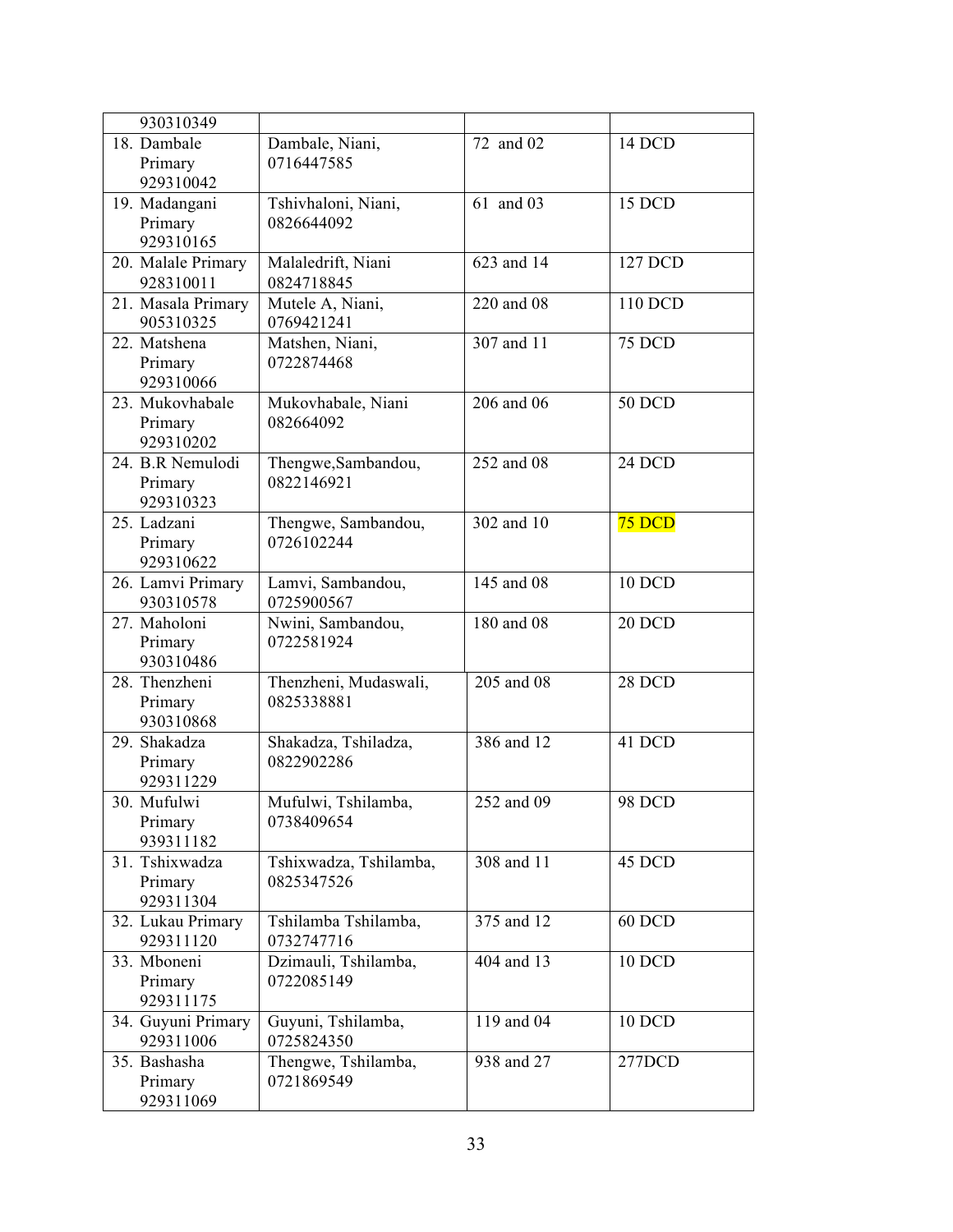| 36. Gundani<br>Primary<br>929311090                                                      | Gundani, Tshilamba,<br>0763783667             | 75 and 03  | 24 DCD         |
|------------------------------------------------------------------------------------------|-----------------------------------------------|------------|----------------|
| 37. Sane Primary<br>928332646                                                            | Sane, Soutpansberg North,<br>0827245487       |            | <b>20 DCD</b>  |
| Mopani farm,<br>38. Mopane<br>combined<br>Soutpansberg North,<br>0731792005<br>902331711 |                                               | 309 and 12 | 100 DCD        |
| 39. Sikhwiyhilu<br>Primary<br>928331766                                                  | Mamvuka, Soutpansberg<br>North, 0761351718    | 581 and 17 | 145DCD         |
| 40. Manyii Primary<br>928331865                                                          | Manyii, Soutpansberg<br>North, 0732335950     | 381 and 12 | 83DCD          |
| 41. Mufongodi<br>Primary<br>928331636                                                    | Mufongodi, Soutpansberg<br>North, 0769457282  | 250 and 07 | 74 DCD         |
| 42. Beitbridge<br>Primary<br>99330440                                                    | Nancefield, Soutpansberg<br>North, 0832376559 | 955 and 14 | <b>400 DCD</b> |

#### **6.2. TSHIPISE – SAGOLE DISTRICT SECONDARY SCHOOLS**

| <b>Name of School</b> |                                        | <b>Circuit Village</b>                       | <b>Enrolments</b><br>(Learners and<br><b>Educators</b> ) | <b>Number of</b><br><b>Learners</b><br><b>Furniture</b><br><b>Required</b> |
|-----------------------|----------------------------------------|----------------------------------------------|----------------------------------------------------------|----------------------------------------------------------------------------|
| 1.                    | David<br>Mutshinyalo Sec.<br>929311564 | Tswera, Mudaswali,<br>0725990784             | 419 and 09                                               | 340                                                                        |
| 2.                    | Thathe Sec.<br>930310950               | Tshidzivhe,<br>Mudaswali,<br>0734434573      | 280 and 11                                               | 250                                                                        |
| 3 <sub>1</sub>        | Luvhengo Sec.<br>929311014             | Mukondeni,<br>Mudaswali,<br>0726698196       | 233 and 17                                               | 206                                                                        |
| $4_{\cdot}$           | Dzimauli<br>Secondary<br>9293311458    | Folovhodwe, Niani,<br>0785367531             | 490 and 16                                               | 294                                                                        |
| 5.                    | Fhetani<br>secondary<br>929310400      | MuteleB, Niani,<br>0731850995                | 560 and 19                                               | 310                                                                        |
| 6.                    | Hanyani<br>Secondary<br>929310370      | Tshipise Sagole,<br>Niani, 0822140765        | 483 and 18                                               | 373                                                                        |
| 7.                    | Maroi combined<br>902332554            | Marooi,<br>Soutpansberg North,<br>0721290059 | 351 and 04                                               | 260                                                                        |
| 8.                    | lwaphungu<br>secondary<br>993302201    | Tshiungani, Niani,<br>0822962131             | 544 and 15                                               | 113                                                                        |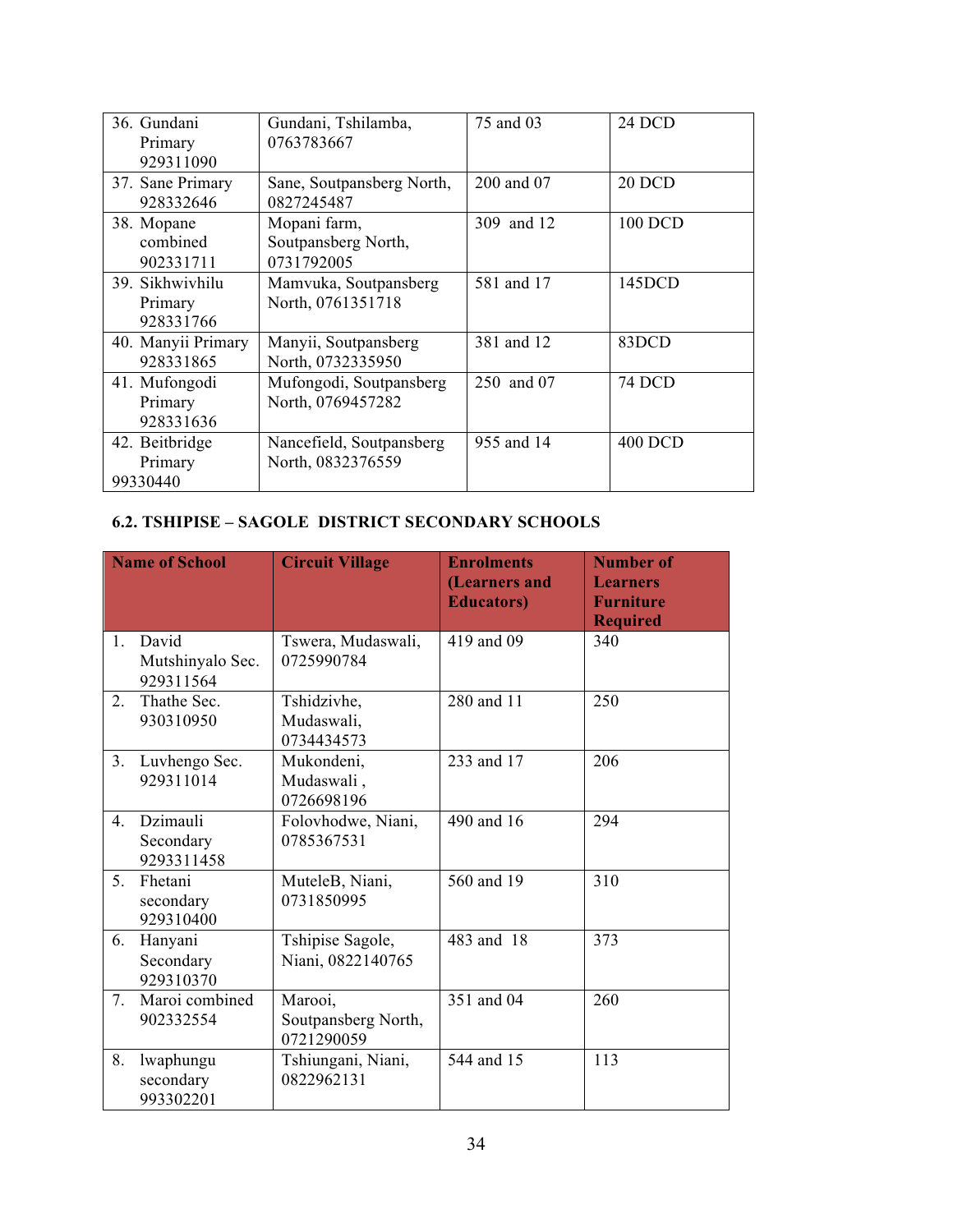| 9.<br>Ratshibvumo<br>Secondary<br>929310424         | Muswodi, Niani,<br>0783440906                                 | 782 and 21  | 291            |  |
|-----------------------------------------------------|---------------------------------------------------------------|-------------|----------------|--|
| 10. Ratshisase<br>Secondary<br>929310387            | Matshena, Niani<br>952 and 34                                 |             | 602            |  |
| 11. Ndarieni<br>Secondary<br>930310714              | Vhurivhuri,<br>Sambandou,<br>0762140130                       | 595 and 19  | <b>450 SCD</b> |  |
| 12. Vuvumutshena<br>Secondary<br>930361001          | HaLambani,<br>Vhumbedzi,<br>0733327906                        | 317 and 10  | 317 D          |  |
| 13. Lukas<br>Ratshalingwa<br>Secondary<br>930310967 | Thenzheni,<br>Mudaswali,<br>0824006330                        | 456 and 16  | 56 CD          |  |
| 14. Mphalaleni<br>Secondary<br>930310998            | Matangari,<br>Mudaswali,<br>0827124665                        | 924 and 38  | 224 D          |  |
| 15. Tombolagole<br>Secondary<br>929311007           | Tshitavha,<br>Mudaswali,<br>0829586664                        | 345 and 14  | 235 D          |  |
| 16. Matavhela<br>Secondary<br>929311380             | Matavhela,<br>Tshilamba,<br>0822077004                        | 1097 39     | 166D           |  |
| 17. Malilele<br>Secondary<br>929311359              | Shakadza,<br>Tshilamba,<br>0835987895                         | 356 and 17  | 297 D          |  |
| 18. Phophi<br>Secondary<br>929311397                | 377 and 17<br>Guyuni, Tshilamba,<br>0723667009                |             | 175 D          |  |
| 19. Mamphodo<br>Secondary<br>939211373              | Gumela, Tshilamba,<br>0782317232                              | 208 and 15  | 120 D          |  |
| 20. Renaissance<br>Secondary<br>993304402           | Nancefield,<br>Soutpansberg North,<br>0823163984              | 324 and 09  | 200 D          |  |
| 21. Tshianane<br>Secondary<br>928331650             | 528 and 15<br>HaMusekwa,<br>Soutpansberg North,<br>0828252547 |             | 300 D          |  |
| 22. Mudimeli<br>Secondary<br>928331674              | Mudimeli,<br>Soutpansberg North,<br>0722920479                | 462 and 14  | 342 D          |  |
| 23. Masereni<br>Secondary<br>928331742              | Khomela,<br>Soutpansberg North<br>0828611328                  | 299 and 11  | 78SCD          |  |
| 24. Luswinzhe<br>Secondary<br>928331704             | Mangwele,<br>Soutpansberg North,<br>0845657331                | 129 and 05  | 32 SCD         |  |
| 25. Musina                                          | Nancefield,                                                   | 1567 and 64 | 221 SCD        |  |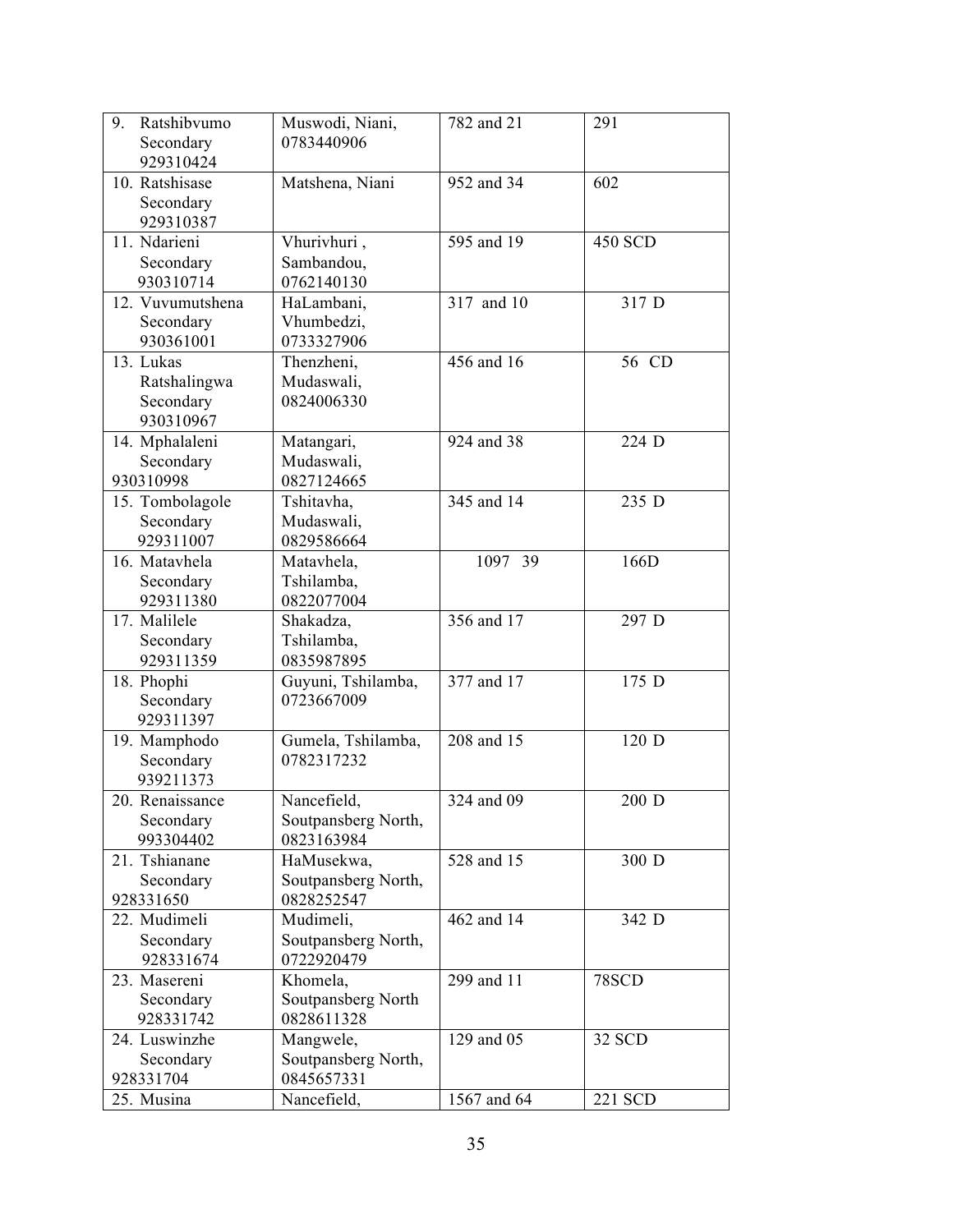| Secondary      | Soutpansberg North |            |         |
|----------------|--------------------|------------|---------|
| 902331698      | 0725168238         |            |         |
| 26. Ramabulana | Mufongodi,         | 258 and 09 | 110 SCD |
| Secondary      | Soutpansberg       |            |         |
| 928331681      | North0824846273    |            |         |

#### **7.1. MOPANI DISTRICT PRIMARY SCHOOLS**

|    | <b>Name of School</b> | <b>Circuit Village</b> | <b>Enrolments</b>  | <b>Number of</b> | <b>Number of</b>               | <b>Contact Details</b> |
|----|-----------------------|------------------------|--------------------|------------------|--------------------------------|------------------------|
|    |                       |                        | <b>(Learners</b>   | <b>Learners</b>  | <b>Educators</b>               | of Principal           |
|    |                       |                        | and                | <b>Furniture</b> | <b>Furniture</b>               |                        |
|    |                       |                        | <b>Educators</b> ) | <b>Required</b>  | required                       |                        |
| 1. | Chuchekani            | Lulekani / Ba-         | 1083               | $\mathbf{0}$     | CHAIRS=0                       | Maphanga S.G           |
|    | Primary               | Phalaborwa             |                    |                  | Tables=0                       | 0788008922             |
|    | 917420055             |                        |                    |                  | Steel cab=15                   |                        |
| 2. | Ehleketani            | Lulekani / Ba-         | 350                | $\overline{0}$   | $Chairs=10$                    | Manganyi T.M           |
|    | Primary               | Phalaborwa             |                    |                  | $Tables = 10$                  |                        |
|    | 917420049             |                        |                    |                  | Steel cab=4                    |                        |
|    | 3. LulekaniI Primary  | Lulekani / Ba-         | 1000               | $\overline{0}$   | Chairs=21                      | Manganyi C.P           |
|    | 917420222             | Phalaborwa             |                    |                  | Tables=18                      | 0726503455             |
|    |                       |                        |                    |                  | Steel cab=0                    |                        |
| 4. | Madjadji Primary      | Lulekani / Ba-         | 400                | $\theta$         | $\overline{\text{Chairs}}$ =10 | Theko R.V              |
|    | 913420253             | Phalaborwa             |                    |                  | Tables=10                      | 0764334172             |
|    |                       |                        |                    |                  | Steel cab=11                   |                        |
| 5. | Majeje Primary        | Lulekani / Ba-         | 1321               | 250              | Chairs=15                      | Mhlongo G.G            |
|    | 917420963             | Phalaborwa             |                    |                  | Tables=15                      | 0721422028             |
|    |                       |                        |                    |                  | Steel cab=31                   |                        |
| 6. | Mashavele             | Lulekani / Ba-         | 1262               | $\overline{0}$   | Chairs=0                       | Ngobeni M.T            |
|    | Primary               | Phalaborwa             |                    |                  | Tables=14                      | 0827519330             |
|    | 913421003             |                        |                    |                  | Steel cab=16                   |                        |
| 7. | Nwa-Risenga           | Lulekani / Ba-         | 397                | 75               | $Chairs=10$                    | Ngobeni S.M            |
|    | Primary               | Phalaborwa             |                    |                  | Tables=3                       | 0791936713             |
|    | 913420449             |                        |                    |                  | Steel cab10                    |                        |
| 8. | Nwa-Sorini            | Lulekani / Ba-         | 1174               | 250              | Chairs=20                      | Nkwinika R.J           |
|    | Primary               | Phalaborwa             |                    |                  | Chairs=23                      | 0835738656             |
|    | 917420525             |                        |                    |                  | Steel cab=22                   |                        |
|    | 9. Phulani Primary    | Lulekani / Ba-         | 554                | 50               | $Chairs=19$                    | Ntsanwisi M.E          |
|    | 917420567             | Phalaborwa             |                    |                  | Tables=19                      | 0713127104             |
|    |                       |                        |                    |                  | Steel cab16                    |                        |
|    | 10. Pondo Primary     | Lulekani / Ba-         | 1447               | 150              | Chairs=20                      | Mkansi E.S             |
|    | 917420581             | Phalaborwa             |                    |                  | Tables=10                      | 0829524274             |
|    |                       |                        |                    |                  | Steel=20                       |                        |
|    | 11. Prieska Primary   | Lulekani / Ba-         | 300                | $\boldsymbol{0}$ | Chairs=15                      | Mabunda M.A            |
|    | 917420598             | Phalaborwa             |                    |                  | Tables=15                      | 0727900699             |
|    |                       |                        |                    |                  | Steel cab=0                    |                        |
|    | 12. Schietocht        | Lulekani / Ba-         | 648                | 200              | Chairs=26                      | Sambo J.D              |
|    | Primary               | Phalaborwa             |                    |                  | Tables=26                      | 08351744770            |
|    | 90342066              |                        |                    |                  | Steel cab=5                    |                        |
|    | 13. Selwane Primary   | Lulekani / Ba-         | 500                | 200              | $Chairs=12$                    | Senyolo T.M            |
|    | 913420680             | Phalaborwa             |                    |                  | Tables=12                      | 0737890060             |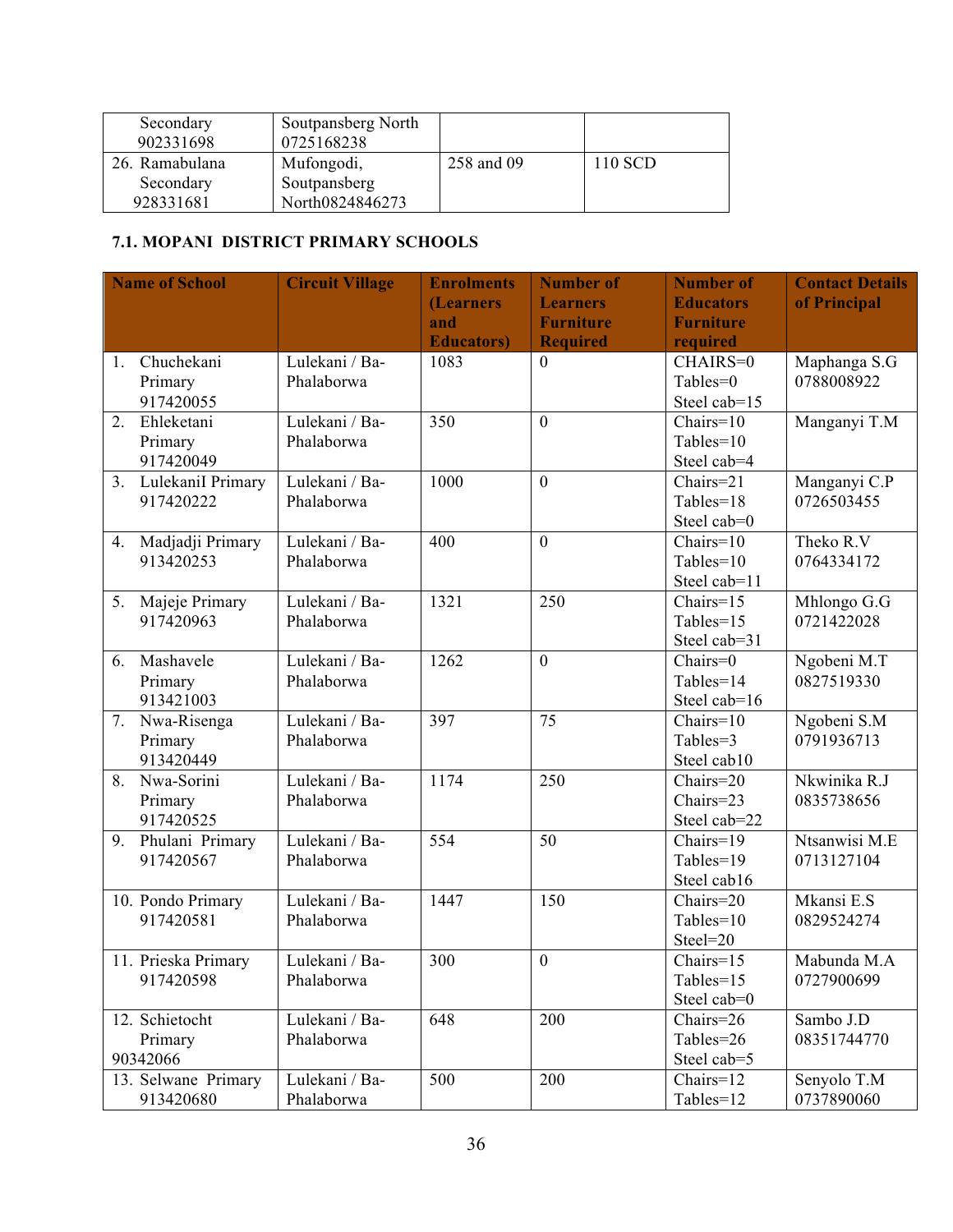|                                                   |                                  |                  |                 | Steel cab=16                                                     |                             |
|---------------------------------------------------|----------------------------------|------------------|-----------------|------------------------------------------------------------------|-----------------------------|
| 14. Shiphamele<br>Primary<br>917420703            | Lulekani / Ba-<br>Phalaborwa     | 1175             | $\overline{0}$  | Chairs=5<br>Tables=4<br>Steel cab=2                              | Siwela I.B<br>0722387758    |
| 15. Vatswatsi<br>Primary<br>917420734             | Lulekani / Ba-<br>Phalaborwa     | 867              | $\overline{0}$  | Chairs=4<br>TABLES=22<br>Steel cab=8                             | Makamu M<br>0739338586      |
| 16. Xitlhangu<br>Primary<br>917420765             | Lulekani / Ba-<br>Phalaborwa     | 1234             | $\overline{0}$  | Chairs=30<br>Tables=10<br>Steel cab28                            | ShabanguD.F<br>0827255756   |
| 17. Leseding Primary<br>913420994                 | Lulekani / Ba-<br>Phalaborwa     | 114              | 25              | Chairs=3<br>Tables=5<br>Steel cab=5                              | 0839230226                  |
| 18. Solani Primary<br>91641051                    | Klein Letaba /<br>Greater Giyani | 575              | $\overline{0}$  | Chairs=12<br>Tables=12<br>Steel cab=0                            | Chauke M.D<br>0834736462    |
| 19. Tshovani Primary<br>916411143                 | Klein Letaba /<br>Greater Giyani | 214              | 35              | Chairs=9<br>Tables=4<br>Cabinet=5                                | Mbhatsani L.G<br>0824701336 |
| 20. Khakhala Primary<br>916410348                 | Klein Letaba /<br>Greater Giyani | 402              | $\overline{0}$  | Chairs=2<br>Tables=0<br>Steel Cab=1                              | Makhuvele S.T<br>0837531549 |
| 21. Pfunani Primary<br>916410898                  | Klein Letaba /<br>Greater Giyani | $\overline{515}$ | $\overline{52}$ | Chairs $=3$<br>Tables $=3$<br>Steel Cab=0                        | Maluleke M.E<br>0834970185  |
| 22. Rhida Primary<br>916410942                    | Klein Letaba /<br>Greater Giyani | 824              | $\overline{0}$  | Chairs=0<br>Tables=0<br>Steel cab=10                             | Rikhotso K.S<br>0732504696  |
| 23. Nghatsani Primary<br>916410775                | Klein Letaba /<br>Greater Giyani | 235              | 66              | Chairs $=7$<br>Tables=7<br>Steel cab=0                           | Khomani.N.Y                 |
| 24. Muyexe Primary<br>916410720                   | Klein Letaba /<br>Greater Giyani | 670              | 100             | Chairs=15<br>Tables=15<br>Steel cab=15                           | Chavalala M.E<br>N/A        |
| 25. Thomo Primary<br>916411099                    | Klein Letaba /<br>Greater Giyani | 504              | $\overline{0}$  | Chairs=6<br>Tables=6<br>Steel cab=6                              | Mabasa .BJ<br>073372219     |
| 26. Hasani<br>Muninginisi<br>Primary<br>916411402 | Klein Letaba /<br>Greater Giyani | 587              | 180             | $\overline{\text{Chairs}} = 10$<br>$Tables = 10$<br>Steel cab=10 | Nghonyama R.S<br>0833105917 |
| 27. Hatshama Primary<br>916410225                 | Klein Letaba /<br>Greater Giyani | 926              | 200             | Chairs=10<br>Tables=10<br>Steel cab=5                            | Tlakula A.K<br>0784575668   |
| 28. Magome Primary<br>916410508                   | Klein Letaba /<br>Greater Giyani | 510              | $\overline{0}$  | Chairs=0<br>Tables=0<br>Steel cab=0                              | Hlungwani S.B<br>0839592375 |
| 29. Hipampukile<br>Primary                        | Klein Letaba /<br>Greater Giyani | 444              | $\overline{0}$  | $Chairs=10$<br>Tables=5                                          | Mavunda H.A<br>0827039143   |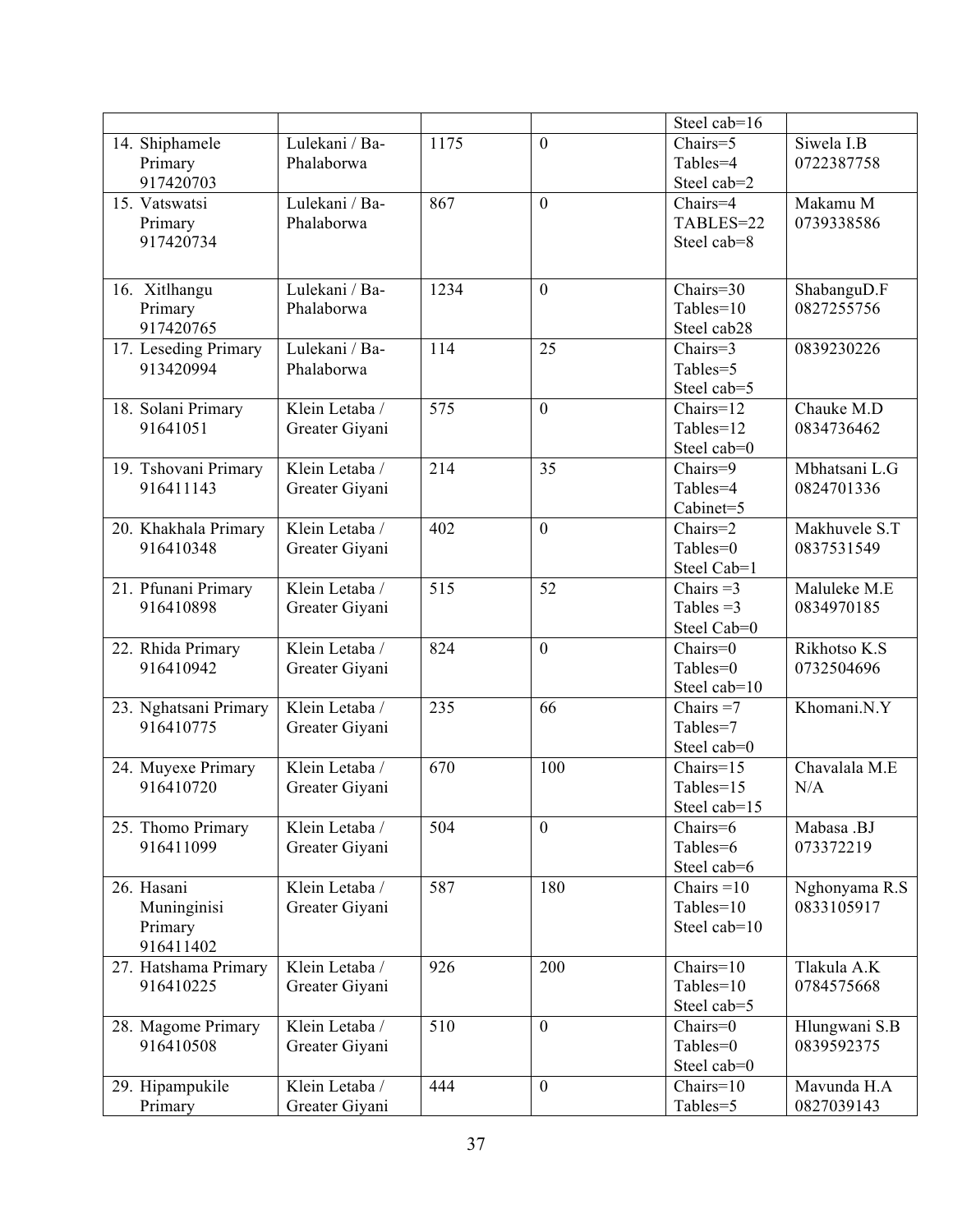| 916410249             |                 |     |                  | Steel cab=0               |               |
|-----------------------|-----------------|-----|------------------|---------------------------|---------------|
| 30. Munyangani        | Klein Letaba /  | 108 | $\overline{0}$   | Chairs=6                  | Maluleke H.J  |
| Primary               | Greater Giyani  |     |                  | Tables=6                  | 0729675157    |
| 994401101             |                 |     |                  | Steel cab=6               |               |
| 31. Vusizi Primary    | Klein Letaba /  | 669 | $\overline{0}$   | Chairs=1                  | Chauke H.S    |
| 916411181             | Greater Giyani  |     |                  | Tables=1                  | 0835386047    |
|                       |                 |     |                  | Steel cab=1               |               |
| 32. Fuyatha Primary   | Nsami / Greater | 487 | 150              | Chairs=13                 | Chauke G.T    |
| 916410126             | Giyani          |     |                  | Tables=13                 | 083277238     |
|                       |                 |     |                  | Steel cab=13              |               |
| 33. Hanyanyani        | Nsami / Greater | 677 | $\overline{0}$   | Chairs=22                 | Malepfani H.T |
| Primary               | Giyani          |     |                  | Tables $=22$              | 0832443902    |
| 92141095              |                 |     |                  | Steel cab=22              |               |
| 34. Mafanele Primary  | Nsami / Greater | 346 | $\overline{0}$   | $Chairs=10$               | Mathye A.K    |
| 916411455             | Giyani          |     |                  | Tables=10                 | 0826679797    |
|                       |                 |     |                  | Steel cab=10              |               |
| 35. Mashengani        | Nsami / Greater | 722 | $\overline{0}$   | Chairs = $19$             | Baloyi K.M    |
| Primary               | Giyani          |     |                  | Tables=19                 | 0837430101    |
| 916410577             |                 |     |                  | Steel cab=19              |               |
| 36. Nghalalume        | Nsami / Greater | 520 | 200              | $Chairs=10$               | Sinclair S.D  |
| Primary               | Giyani          |     |                  | Tables=10                 | 083411347     |
| 916410768             |                 |     |                  | Steel cab=10              |               |
| 37. Nkuri Primary     | Nsami / Greater | 465 | $\overline{0}$   | $Chairs=14$               | Chauke M.C    |
| 911410850             | Giyani          |     |                  | Tables=14                 | 0733625006    |
|                       |                 |     |                  | $Steel=14$                |               |
| 38. Pfuxetani Primary | Nsami / Greater | 525 | $\overline{0}$   | $Chairs=10$               | Shiviti N.P   |
| 916410904             | Giyani          |     |                  | Tables=10                 | 0839695885    |
|                       |                 |     |                  | $Steel=10$                |               |
| 39. Risenga Primary   | Nsami / Greater | 416 | 35               | $Chairs=10$               | Nkuna K.A     |
| 916410966             | Giyani          |     |                  | Tables=10                 | 0823993289    |
|                       |                 |     |                  | Steelcab=10               |               |
| 40. Samson Shiviti    | Nsami / Greater | 815 | 407              | $Chairs=10$               | Baloyi M.E    |
|                       |                 |     |                  | Tables=10                 | 0723224330    |
| Primary<br>916410997  | Giyani          |     |                  | Steel cab=10              |               |
| 41. Siyandhani        | Nsami / Greater | 368 | $\mathbf{0}$     | $Chairs=10$               | Nkatini M.A   |
|                       |                 |     |                  |                           |               |
| Primary<br>916411044  | Giyani          |     |                  | Tables=10<br>Steel cab=10 | 0722401714    |
|                       |                 |     |                  | Chairs=8                  |               |
| 42. Tirhani Primary   | Nsami / Greater | 547 | 143              |                           | Maluleke M.L  |
| 911411105             | Giyani          |     |                  | Tables=8                  | 0734857660    |
|                       |                 |     |                  | Steel cab=8               |               |
| 43. Tlharihani        | Nsami / Greater | 907 | 75               | Chairs=12                 | Ndhukwani M.S |
| Primary               | Giyani          |     |                  | Tables=12                 | 0823118329    |
| 916411129             |                 |     |                  | Steel cab=12              |               |
| 44. Tshembhani        | Nsami / Greater | 863 | 100              | Chairs=15                 | Nkuna T.G     |
| Primary               | Giyani          |     |                  | Tables=15                 | 0837748201    |
| 916411136             |                 |     |                  | Steel cab=15              |               |
| 45. Xikukwani         | Nsami / Greater | 531 | 35               | $Chairs=10$               | Dlamini K.S   |
| Primary               | Giyani          |     |                  | Tables=10                 | 0837317823    |
| 916411211             |                 |     |                  | Steel cab=10              |               |
| 46. Zamani Primary    | Nsami / Greater | 394 | $\boldsymbol{0}$ | Chairs=12                 | Ntimani       |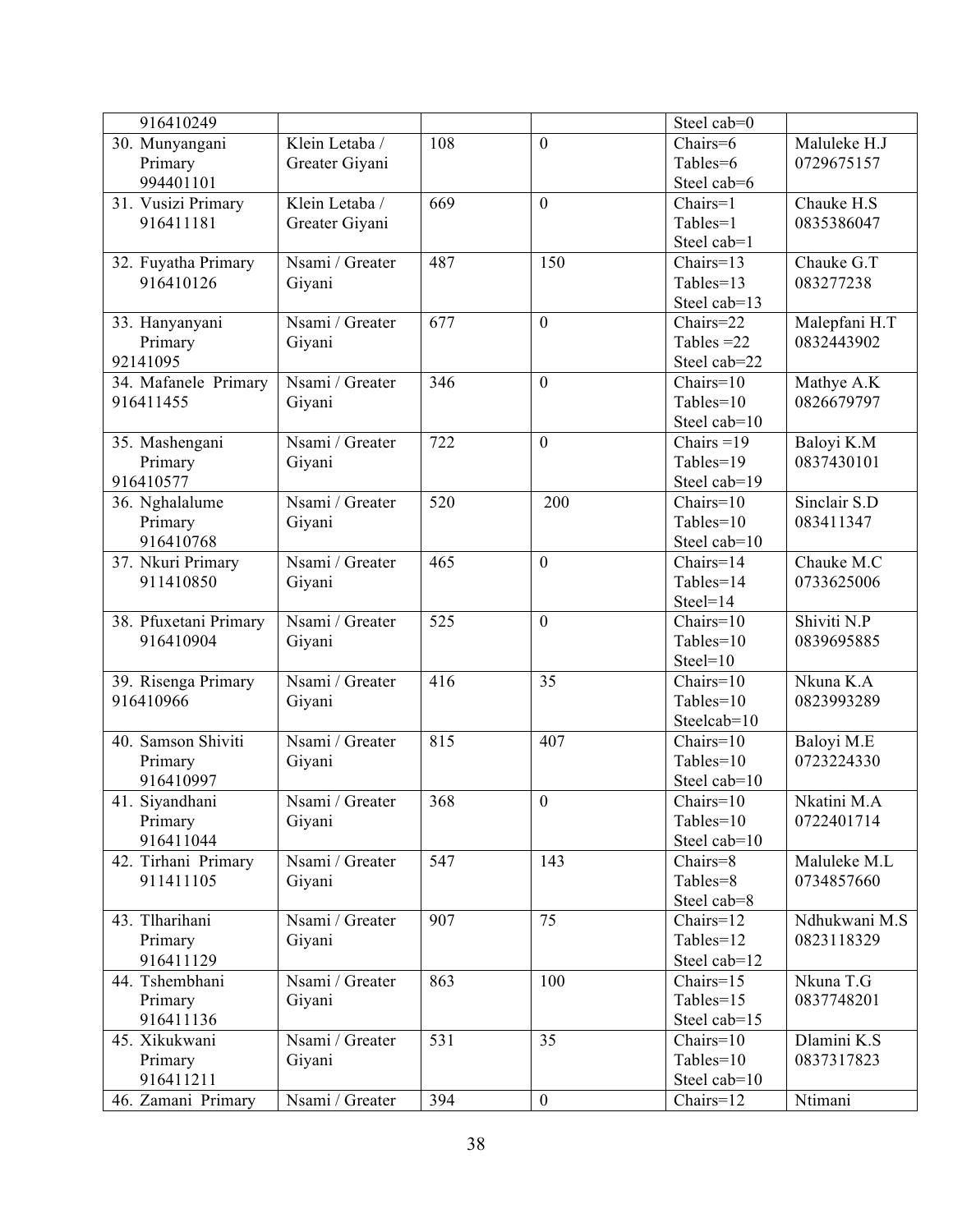| 911411228             | Giyani           |     |     | Tables=12              | 0784504681              |
|-----------------------|------------------|-----|-----|------------------------|-------------------------|
|                       |                  |     |     | Steel cab=12           |                         |
| 47. Baberwa Primary   | Sekgosese East / | 170 | 84  | Chairs=5               | Ramatshegisa            |
| 919340319             | Greater Letaba   |     |     | Tables=0               | 0735339891              |
|                       |                  |     |     | Steelcab=2             |                         |
| 48. Berea Primary     | Sekgosese East / | 261 | 35  | Chairs $=9$            | Maeko R.S               |
| 912521491             | Greater Letaba   |     |     | Tables $=9$            | 0836217976              |
|                       |                  |     |     | Steelcab=9             |                         |
| 49. Jacob Zuma        | Sekgosese East / | 362 | 40  | $Chairs=0$             | Maake K.A               |
| Primary               | Greater Letaba   |     |     | $Tables = 10$          | 0727191929              |
| 993303205             |                  |     |     | $Steel=10$             |                         |
|                       |                  |     |     |                        |                         |
| 50. Kopanang Primary  | Sekgosese East / | 218 | 55  | $\overline{Chairs}=10$ | Lebepe S.F              |
| 919340302             | Greater Letaba   |     |     | Tables=10              | 0835535308              |
|                       |                  |     |     | Steel cab=10           |                         |
| 51. Lekgolo 2 Primary | Sekgosese East / | 496 | 104 | Chairs=15              | Mulaudzi T,S            |
| 919340296             | Greater Letaba   |     |     | Tables = $15$          | 0822957636              |
|                       |                  |     |     | Steel cab 9            |                         |
| 52. Mahochomba        | Sekgosese East / | 664 | 100 | Chairs=14              | Makhubela M.J           |
| Primary               | Greater Letaba   |     |     | Tables 14              | 0835371702              |
| 912520573             |                  |     |     | Steel cab=10           |                         |
| 53. Makwa Primary     | Sekgosese East / | 281 | 75  | Chair = $10$           | Moyaba $M.\overline{S}$ |
| 919340517             | Greater Letaba   |     |     | Tables=10              | 0737998001              |
|                       |                  |     |     | Steel cab=10           |                         |
| 54. Mamaila Primary   | Sekgosese East / | 473 | 220 | Chairs=20              | Modiba N.D              |
| 919340249             | Greater Letaba   |     |     | Tables=12              | 0712805538              |
|                       |                  |     |     | Steel cab3             |                         |
| 55. Masehlone         | Sekgosese East / | 430 | 100 | Chairs=14              | Manobi D.T              |
| Primary               | Greater Letaba   |     |     | Tables14               | 0836447234              |
| 919340272             |                  |     |     | Steel cab=14           |                         |
| 56. Matsokotsa        | Sekgosese East / | 466 | 108 | Chairs=15              | Mampshe M.F             |
| Primary               | Greater Letaba   |     |     | Tables=15              | 0827745823              |
| 919340265             |                  |     |     | Steel cab=15           |                         |
| 57. Ramaite Primary   | Sekgosese East / | 297 | 144 | Chairs=13              | Ramoba T,M              |
| 919340234             | Greater Letaba   |     |     | Tables=13              | 083372437               |
|                       |                  |     |     | Steel cab=13           |                         |
| 58. Thanatshwana      | Sekgosese East / | 257 | 100 | Chairs=8               | Mokhufi M.f             |
| Primary               | Greater Letaba   |     |     | Tables=8               | 0737818222              |
| 919341572             |                  |     |     | Steel cab=8            |                         |
| 59. Tsekere Primary   | Sekgosese East / | 431 | 53  | Chairs=14              | Mthedimosa              |
| 919361613             | Greater Letaba   |     |     | Tables=14              | M.M                     |
|                       |                  |     |     | Steel cab=14           | 0737064951              |
| 60. Bollanoto         | Namakgale / Ba-  | 263 | 44  | Chairs=8               | Nthabokheni             |
| Primary               | Phalaborwa       |     |     | Tables=8               | N.D                     |
| 901420031             |                  |     |     | Steel cab=8            | 0721927320              |
| 61. Gaza Primary      | Namakgale / Ba-  | 390 | 145 | $\overline{Chairs}=13$ | Chawane R.C             |
| 913420093             | Phalaborwa       |     |     | Tables=13              | 0734879031              |
|                       |                  |     |     | Steel cab=13           |                         |
| 62. Kgopsane Primary  | Namakgale / Ba-  | 114 | 25  | Chairs=4               | Maenetja M.C            |
| 913420130             | Phalaborwa       |     |     | Table=4                | 0736716151              |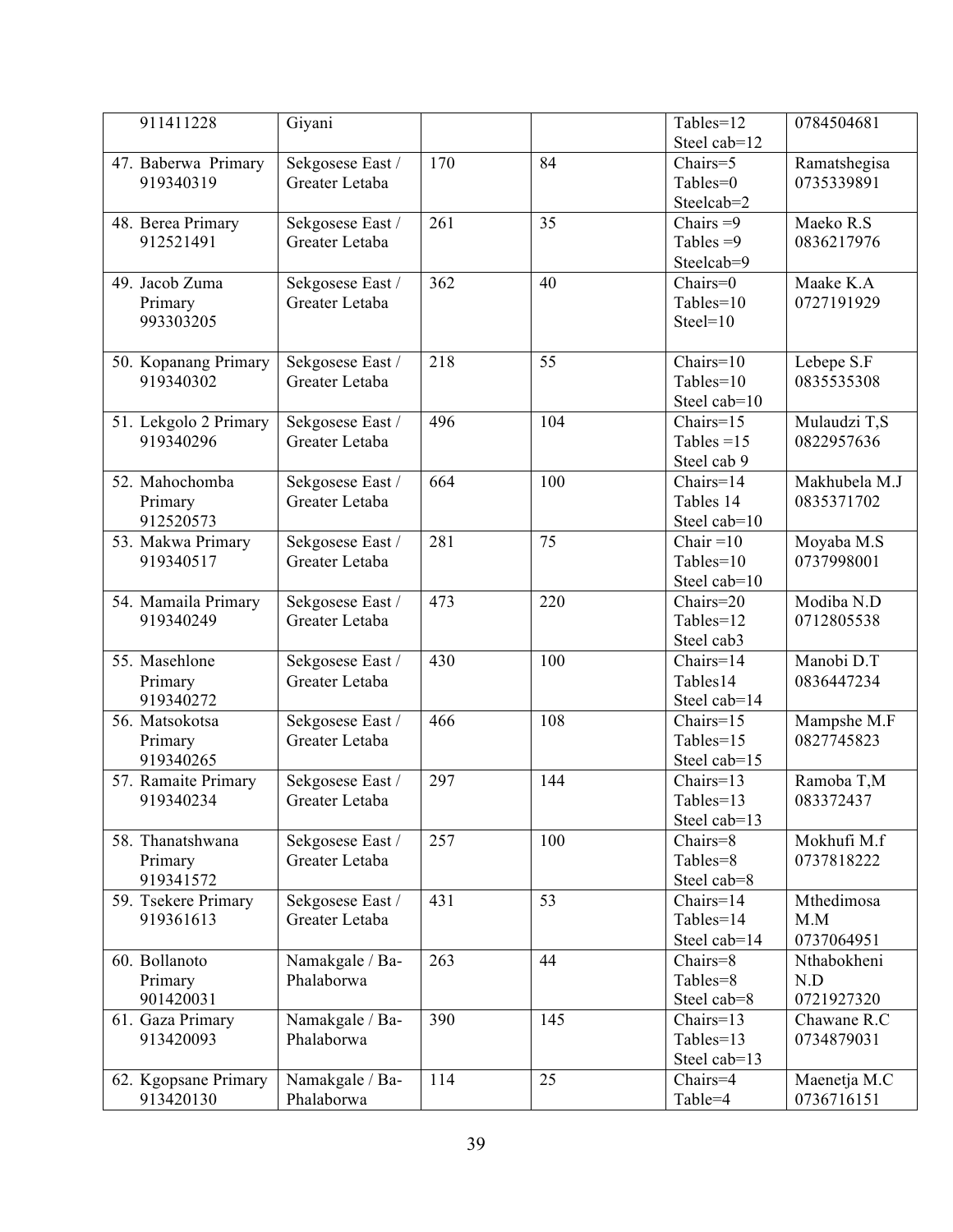|                     |                               |      |                  | Steel=4       |               |
|---------------------|-------------------------------|------|------------------|---------------|---------------|
| 63. Mabine Primary  | Namakgale / Ba-               | 1165 | 10               | Chairs=0      | Manyama M.A   |
| 913420239           | Phalaborwa                    |      |                  | Tables=0      | 083362868590  |
|                     |                               |      |                  | Steel cab=0   |               |
| 64. Makhushane      | Namakgale / Ba-               | 458  | 125              | $Chairs=12$   | Mahlo M.R     |
| Primary             | Phalaborwa                    |      |                  | Tables=12     | 0783114947    |
| 913420277           |                               |      |                  | Steel cab=12  |               |
| 65. Maseke Primary  | Namakgale / Ba-               | 698  | $\mathbf{0}$     | Chairs=0      | Mabe M.S      |
| 913420338           | Phalaborwa                    |      |                  | Tables=0      | 0832984370    |
|                     |                               |      |                  | Steel cab=0   |               |
| 66. Mashishimale    | Namakgale / Ba-               | 850  | 225              | Chairs=26     | Machete M.W   |
| Primary             | Phalaborwa                    |      |                  | Tables=26     | 0833407989    |
| 913420345           |                               |      |                  | Steel= $16$   |               |
| 67. Mhalamhala      | Namakgale / Ba-               | 278  | $\overline{0}$   | Chairs=8      | Twala R.A     |
| Primary             | Phalaborwa                    |      |                  | Tables=8      | 0790963643    |
| 913420383           |                               |      |                  | Steel cab=8   |               |
| 68. Modume Primary  | Namakgale / Ba-               | 496  | 122              | Chairs = $10$ | Mateta M.D    |
| 913420413           | Phalaborwa                    |      |                  | Tables=10     | 0835927851    |
|                     |                               |      |                  | Steel cab=10  |               |
| 69. Namakgale       | Namakgale / Ba-               | 527  | 246              | $Chairs=10$   | Makhubele S.N |
| Primary             | Phalaborwa                    |      |                  | Tables= $10$  | 0791896280    |
| 913420444           |                               |      |                  | Steel cab10   |               |
| 70. Phalaborwa      | Namakgale / Ba-               | 644  | 60               | Chairs=18     | Masete M.J    |
| Primary             | Phalaborwa                    |      |                  | Tables=18     | 0823127350    |
| 913420543           |                               |      |                  | Steel cab=10  |               |
| 71. Refetse Primary | Namakgale / Ba-               | 746  | 50               | $Chairs=10$   | Malatji H.T   |
| 994402301           | Phalaborwa                    |      |                  | Tables=10     | 0833120007    |
|                     |                               |      |                  | Steel cab=10  |               |
| 72. Refiloe Primary |                               | 348  | $\overline{0}$   | Chairs=0      | Sathekge A.R  |
| 913240604           | Namakgale / Ba-<br>Phalaborwa |      |                  | Tables=0      | 0824049298    |
|                     |                               |      |                  | Steel cab=0   |               |
|                     |                               | 998  | 200              | $Chairs=10$   | Malesa K.N    |
| 73. Relebogile      | Namakgale / Ba-               |      |                  |               |               |
| Primary             | Phalaborwa                    |      |                  | Tables=15     | 0719595302    |
| 913420611           |                               |      |                  | Steel cab=15  |               |
| 74. Rethusitswe     | Namakgale / Ba-               | 892  | $\boldsymbol{0}$ | Chairs=6      | Makofane T.D  |
| Primary             | Phalaborwa                    |      |                  | Tables=6      | 0725019501    |
| 913420642           |                               |      |                  | Steelcab=6    |               |
| 75. St. Patrick     | Namakgale / Ba-               | 851  | 80               | Chairs=4      | Mamphuru      |
| Mathibela Primary   | Phalaborwa                    |      |                  | Tables=4      | <b>ESM</b>    |
| 916412053           |                               |      |                  | Steelcab=4    | 07213780      |
| 76. Foskor Primary  | Namakgale / Ba-               | 617  | 63               | Chairs=11     | Mojela R.M    |
| 913420710           | Phalaborwa                    |      |                  | Tables=11     | 0723104385    |
|                     |                               |      |                  | Steelcab=11   |               |
| 77. Zamani Primary  | Namakgale / Ba-               | 110  | 26               | Chairs=5      | Mazibuko H.T  |
| 913420772           | Phalaborwa                    |      |                  | Tables=5      | 0835741010    |
|                     |                               |      |                  | Steelcab=5    |               |
| 78. Kgobakaname     | Molototsi /                   | 270  | 135              | Chairs=9      | Moroatshehla  |
| Primary             | Greater Leta ba               |      |                  | Tables=9      | P.D           |
| 918510118           |                               |      |                  | Steel cab=9   | 0711169062    |
| 79. Lekgwareng      | Molototsi /                   | 325  | 150              | Chairs=11     | Mohale M.J    |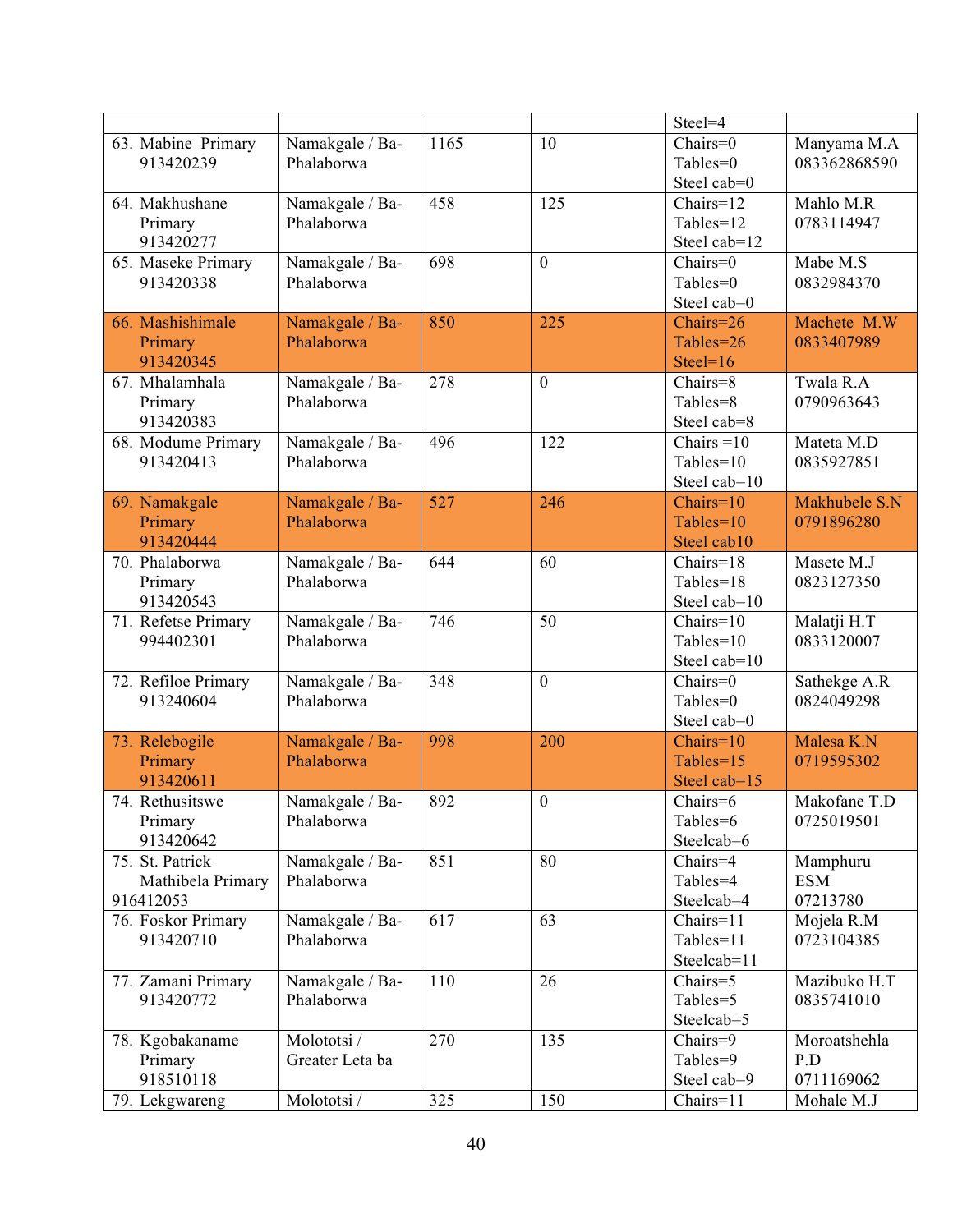| Primary              | Greater Leta ba |     |                 | Tables=11     | 0835981704    |
|----------------------|-----------------|-----|-----------------|---------------|---------------|
| 918510224            |                 |     |                 | Steel cab=11  |               |
| 80. Lerale Primary   | Molototsi /     | 347 | $\theta$        | $Chairs=0$    | Mathibela M.M |
| 918510231            | Greater Leta ba |     |                 | Tables=9      | 083596239     |
|                      |                 |     |                 | Steel cab=9   |               |
| 81. Mahekgwe         | Molototsi /     | 161 | 100             | Chairs=7      | Manyiki       |
| Primary              | Greater Leta ba |     |                 | tTables=7     |               |
| 918510286            |                 |     |                 | steel cab=1   |               |
| 82. Matoba Primary   | Molototsi/      | 414 | 95              | Chairs = $14$ | Matlousi DI   |
| 918510361            | Greater Leta ba |     |                 | Tables=14     |               |
|                      |                 |     |                 | Steel cabb=14 |               |
| 83. Mamaonyoha       | Molototsi /     | 218 | $\overline{0}$  | $Chairs=0$    | Mapelane M.P  |
| 918512121Primar      | Greater Leta ba |     |                 | Tables=0      |               |
|                      |                 |     |                 | Steel cab=2   |               |
| 84. Masefora Primary | Molototsi /     | 252 | 16              | Chairs=0      | Selabe M.E    |
| 918510484            | Greater Leta ba |     |                 | Tables=0      |               |
|                      |                 |     |                 | Steel=8       |               |
| 85. Metsi A phepha   | Molototsi /     | 283 | 122             | Chairs=9      | Motsoto M.S   |
| Primary              | Greater Leta ba |     |                 | Tables=9      |               |
| 918511029            |                 |     |                 | Steel cab9    |               |
| 86. Mpepule Primary  | Molototsi /     | 275 | 30              | Chairs=3      | Phoko m.n     |
| 918151180            | Greater Leta ba |     |                 | Tables=2      |               |
|                      |                 |     |                 | Steel cab=8   |               |
| 87. Northampton      | Molototsi /     | 375 | $\overline{0}$  | Chairs=12     | Maake M.E     |
| Primary              | Greater Leta ba |     |                 | Tables=12     | 0835179906    |
| 918511230            |                 |     |                 | Steel cab10   |               |
| 88. Ratseke Primary  | Molototsi /     | 195 | $\overline{50}$ | Chairs=0      | Makhurupetsi  |
| 918511320            | Greater Leta ba |     |                 | Tables=3      | 0722322697    |
|                      |                 |     |                 | Steel cab=7   |               |
| 89. Taulome Primary  | Molototsi /     | 242 | 40              | Chairs=0      | Mosomane M.V  |
| 918511425            | Greater Leta ba |     |                 | Tables=0      | 0823519676    |
|                      |                 |     |                 | Steel=0       |               |
| 90. Thabisong        | Molototsi /     | 460 | 115             | Chairs=13     | Malapane I.P  |
| Primary              | Greater Leta ba |     |                 | Tables=13     | 0822383805    |
| 918511432            |                 |     |                 | Steel Cab=13  |               |
| 91. Tlhothlokwe      | Molototsi /     | 271 | $\overline{0}$  | Chairs=7      | Matshwi S.S   |
| Primary              | Greater Leta ba |     |                 | Tables=7      | 0737195013    |
| 918511470            |                 |     |                 | Steel cab7    |               |
| 92. Tsogang Primary  | Molototsi /     | 197 | $\overline{0}$  | $Chairs = 8$  | Lekgathe M.C  |
| 918511487            | Greater Leta ba |     |                 | Tables=8      | 0836812044    |
|                      |                 |     |                 | Steel cab=8   |               |
|                      | Groot Letaba /  | 470 | 235             | Chairs=14     | Mthombeni S.R |
| 93. Albert Mabe      | Greater Giyani  |     |                 | Tables=14     | 0827805312    |
| Primary              |                 |     |                 | Steel cab=14  |               |
| 916420017            |                 |     |                 |               |               |
| 94. Charlie Rhangani | Groot Letaba /  | 698 | $\overline{0}$  | Chairs=12     | Nkuna R.H     |
| Primary              | Greater Giyani  |     |                 | Tables=12     | 0824715858    |
| 916420048            |                 |     |                 | Steelcab=12   |               |
| 95. Dzumeri Primary  | Groot Letaba /  | 721 | 18              | Chairs=15     | Malunganai    |
| 916420062            | Greater Giyani  |     |                 | Tables=15     | M.M           |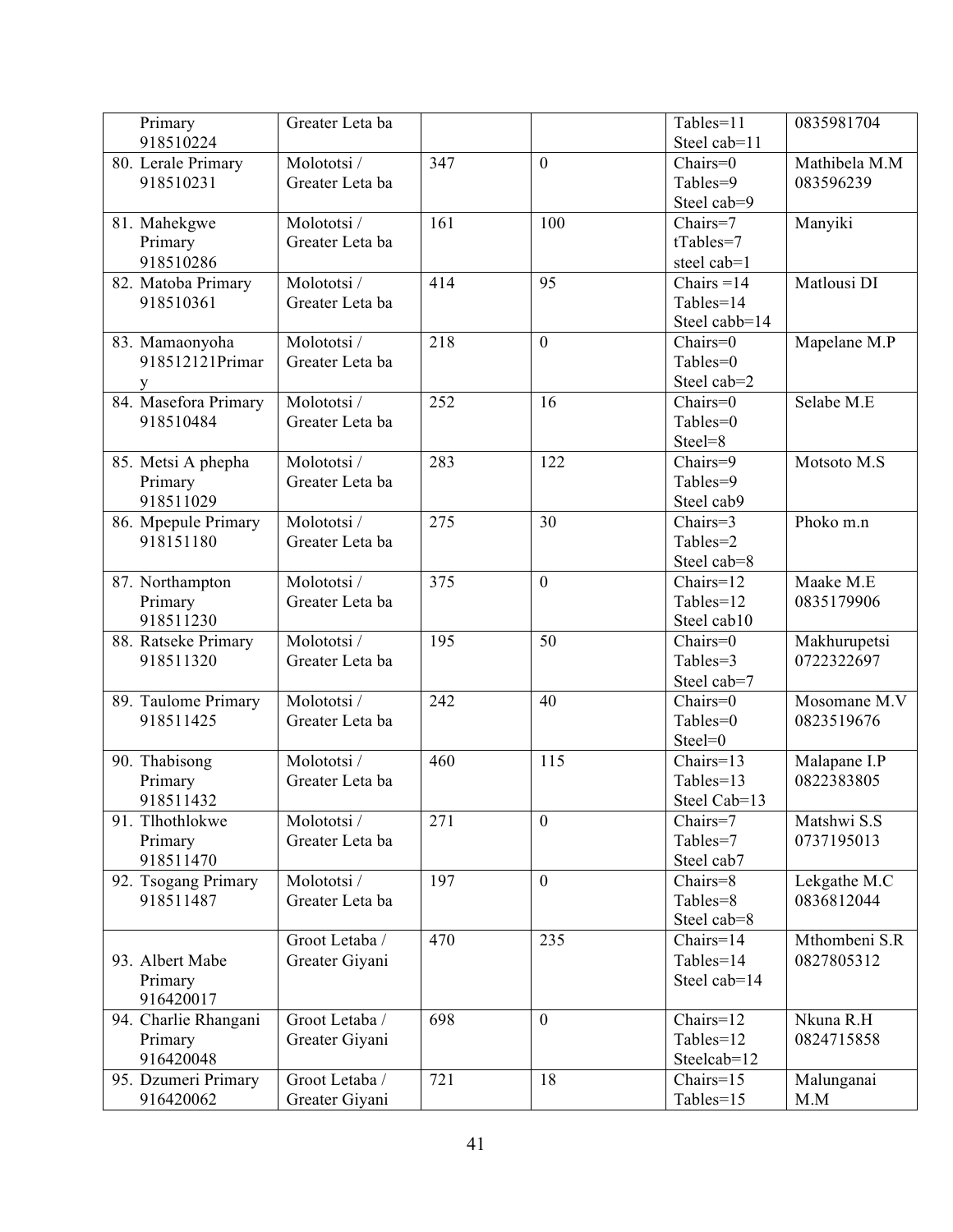|    |                       |                |                  |                 | Steel cab=15                   | 0733053771    |
|----|-----------------------|----------------|------------------|-----------------|--------------------------------|---------------|
|    | 96. Govani Primary    | Groot Letaba / | 1079             | $\overline{0}$  | Chairs=15                      | Mabunda N.A   |
|    | 916420109             | Greater Giyani |                  |                 | Tables=15                      | 0839497745    |
|    |                       |                |                  |                 | Steel cab=15                   |               |
|    | 97. Katekani Primary  | Groot Letaba / | 434              | 30              | Chairs=6                       | Mkhari T.G    |
|    | 916420758             | Greater Giyani |                  |                 | Tables=6                       | 0723594092    |
|    |                       |                |                  |                 | Steel cab=6                    |               |
|    | 98. Kulani Primary    | Groot Letaba / | 454              | $\overline{0}$  | Chairs=13                      | Mkhari T      |
|    | 916420123             | Greater Giyani |                  |                 | Tables=13                      | 0798986629    |
|    |                       |                |                  |                 | Steel cab=13                   |               |
|    | 99. Mabunda Primary   | Groot Letaba / | 390              | 10              | Chairs=5                       | Mathebula M.B |
|    | 916420246             | Greater Giyani |                  |                 | Tables=5                       | 0738718502    |
|    |                       |                |                  |                 | Steel cab=5                    |               |
|    | 00. Makhuva Primary   | Groot Letaba / | 384              | $\overline{0}$  | Chairs=12                      | Makaela M.P   |
|    | 916420284             | Greater Giyani |                  |                 | Tables=12                      | 0762244625    |
|    |                       |                |                  |                 | Steel cab=12                   |               |
|    | 1. Matsotsosela       | Groot Letaba / | 271              | $\mathbf{0}$    | Chairs=4                       | Malatjie S,N  |
|    | Primary               | Greater Giyani |                  |                 | Tables=4                       | 0793480130    |
|    | 916429369             |                |                  |                 | Steel cab=4                    |               |
| 2. | Mayephu Primary       | Groot Letaba / | 211              | 20              | Chairs=3                       | Mashele N.F   |
|    | 916420376             | Greater Giyani |                  |                 | Tables=3                       | 0732507372    |
|    |                       |                |                  |                 | Steel cab=3                    |               |
| 3. | Mhitlwa Primary       | Groot Letaba / | 487              | 125             | $Chairs=10$                    | Makhongele    |
|    | 916420376             | Greater Giyani |                  |                 | Tables=10                      | T.P           |
|    |                       |                |                  |                 | Steel cab=10                   | 0783479709    |
| 4. | Mizuzwani             | Groot Letaba / | 730              | 250             | Chairs $=0$                    | Mamaorobela   |
|    | Primary               | Greater Giyani |                  |                 | Tables=0                       | N.P           |
|    | 916420406             |                |                  |                 | Steel=0                        | 0725666146    |
| 5. | Mzilela Primary       | Groot Letaba / | 234              | $\overline{50}$ | Chairs=8                       | Rikhotso G.M  |
|    | 916420437             | Greater Giyani |                  |                 | Tables=8                       | 0766197488    |
|    |                       |                |                  |                 | Steel cab=8                    |               |
|    | 6. Ndzovela Primary   | Groot Letaba / | 512              | 100             | Chairs=5                       | Baloyi M.S    |
|    | 916420468             | Greater Giyani |                  |                 | Tables=5                       | 0833602904    |
|    |                       |                |                  |                 | Steel cab=5                    |               |
|    | 7. Nyiko Primary      | Groot Letaba / | 650              | $\overline{0}$  | $Chairs=10$                    | Mathebula B.T |
|    | 916420512             | Greater Giyani |                  |                 | Tables=10                      | 0760615308    |
|    |                       |                |                  |                 | Steel cab=10                   |               |
| 8. | Phadi Primary         | Groot Letaba / | 481              | $\overline{0}$  | Chairs=4                       | Rikhotso K.J  |
|    | 916420536             | Greater Giyani |                  |                 | Tables=4                       | 0730239398    |
|    |                       |                |                  |                 | Steel cab=4                    |               |
| 9. | Ukuthula Primary      | Groot Letaba / | 793              | 400             | Chairs=8                       | Ringani J.M   |
|    | 916420727             | Greater Giyani |                  |                 | Tables=8                       | 0832979663    |
|    |                       |                |                  |                 | Steel cab=8                    |               |
|    | 10. Xitlakati Primary | Groot Letaba / | $46\overline{5}$ | 350             | $\overline{\text{Chairs}}$ =15 | Maluleke J.V  |
|    | 916420758             | Greater Giyani |                  |                 | Tables=15                      | 076667783     |
|    |                       |                |                  |                 | Steel cab=15                   |               |

#### **7.2. MOPANI DISTRICT SECONDARY SCHOOLS**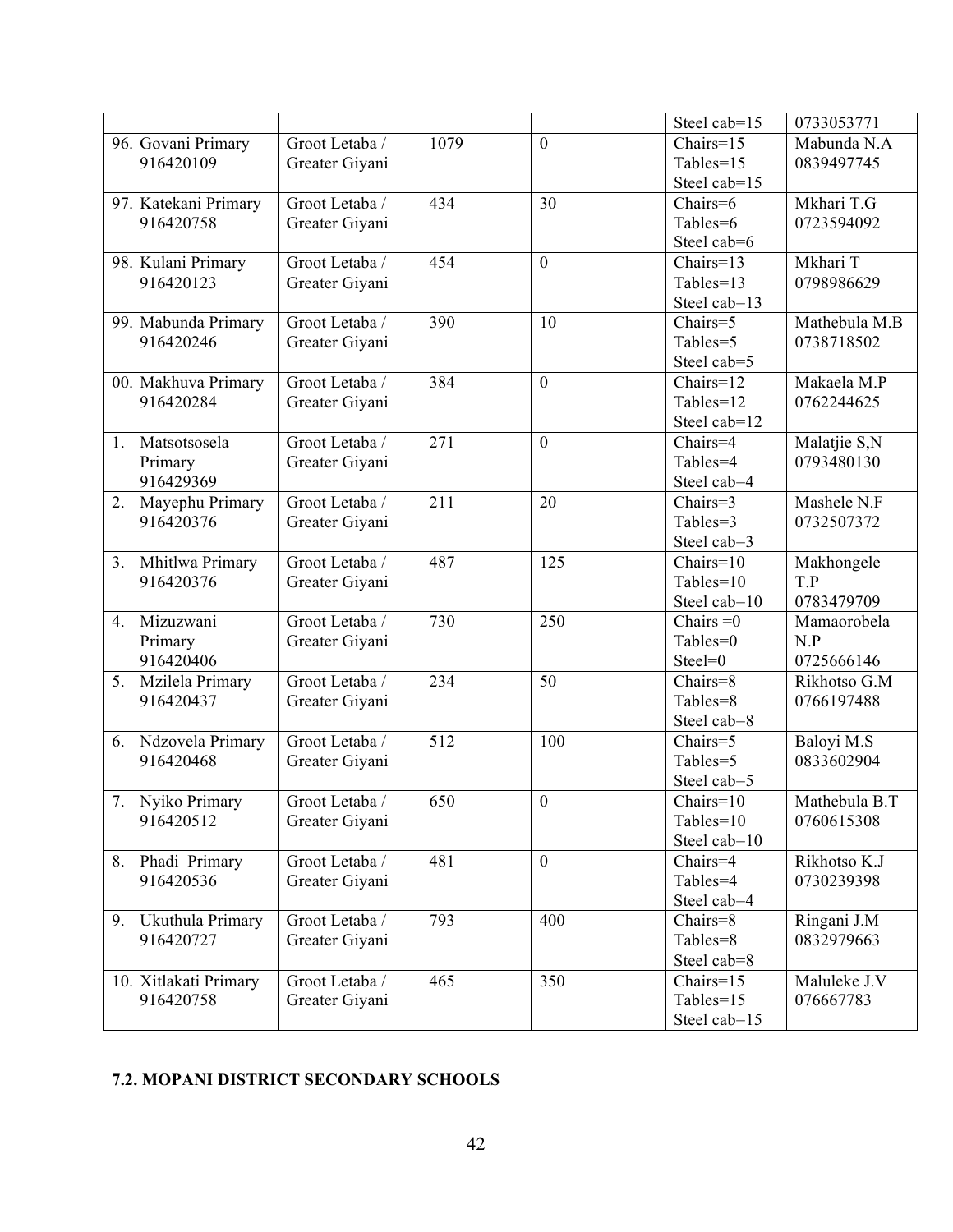|                | <b>Name of School</b>        | <b>Circuit Village</b>       | <b>Enrolments</b>  | <b>Number of</b> | <b>Number of</b>         | <b>Contact Details</b>      |
|----------------|------------------------------|------------------------------|--------------------|------------------|--------------------------|-----------------------------|
|                |                              |                              | (Learners and      | <b>Learners</b>  | <b>Educators</b>         | of Principal                |
|                |                              |                              | <b>Educators</b> ) | <b>Furniture</b> | <b>Furniture</b>         |                             |
|                |                              |                              |                    | <b>Required</b>  | required                 |                             |
| 1.             | Baranuka Secondary           | Lulekani / Ba-               | 1230               | 700              | $Chairs=0$               | Mushwana M.J                |
|                | 917421101                    | Phalaborwa                   |                    |                  | Tables=0                 | 0713978199                  |
|                |                              |                              |                    |                  | Steel cab=0              |                             |
| 2.             | Makikele Secondary           | Lulekani / Ba-               | 698                | 150              | Chairs=23                | Mojela R.F                  |
|                | 913420291                    | Phalaborwa                   |                    |                  | Tables=23                | 0728781609                  |
|                |                              |                              |                    |                  | Steel cab=23             |                             |
| 3 <sub>1</sub> | Masaswivona                  | Lulekani / Ba-               | 600                | 250              | Chairs=7                 | Sithole K.F                 |
|                | Secondary 917420321          | Phalaborwa                   |                    |                  | Tables=20                | 0788680268                  |
|                |                              |                              |                    |                  | Steel cab=15             |                             |
|                | 4. Nkateko Secondary         | Lulekani / Ba-               | 1300               | 100              | Chairs=20                | Ntlemo M.I                  |
|                | 917420956                    | Phalaborwa                   |                    |                  | Tables=20                | 0729570281                  |
|                |                              |                              |                    |                  | Steel cab=20             |                             |
|                | 5. Ntshuxeko Secondary       | Lulekani / Ba-<br>Phalaborwa | 1300               | 100              | Chairs=5                 | Pilusa K.L<br>0828090257    |
|                | 917420482                    |                              |                    |                  | Tables=11<br>Steel cab=5 |                             |
|                |                              | Klein Letaba /               | 402                | $\overline{0}$   | Chairs=6                 |                             |
| 6.             | Gawula Secondary<br>91640133 |                              |                    |                  | Tables=6                 | Mathebula S.j<br>0781066181 |
|                |                              | Greater Giyani               |                    |                  | Steel cab=6              |                             |
|                | 7. Hlovani Secondary         | Klein Letaba /               | 314                | 80               | Chairs=0                 | Nwandule V.W                |
|                | 91640294                     | Greater Giyani               |                    |                  | Tables=0                 | 0824281741                  |
|                |                              |                              |                    |                  | Steel cab=12             |                             |
| 8.             | Hatlani Muyexe               | Klein Letaba /               | 547                | $\overline{0}$   | Chairs=8                 | Ngobeni J                   |
|                | Secondary                    | Greater Giyani               |                    |                  | Tables=8                 | 0729408561                  |
|                | 916410218                    |                              |                    |                  | Steel Cab=8              |                             |
|                |                              |                              |                    |                  |                          |                             |
| 9.             | Ndindani Hlomela             | Klein Letaba /               | 260                | $\boldsymbol{0}$ | Chairs=3                 | Shiburi D.R                 |
|                | Secondary 916410744          | Greater Giyani               |                    |                  | Tables=3                 | 0720942687                  |
|                |                              |                              |                    |                  | Steel cab=12             |                             |
|                | 10. Tlakulani Secondary      | Klein Letaba /               | 614                | $\boldsymbol{0}$ | Chairs=9                 | Manganyi S.N                |
|                | 91641112                     | Greater Giyani               |                    |                  | Tables=9                 | 076252062                   |
|                |                              |                              |                    |                  | Steel cab=9              |                             |
|                | 11. Makovongo                | Klein Letaba /               | 475                | 100              | Chairs=16                | Nhalalume M.S               |
|                | Secondary 916410539          | Greater Giyani               |                    |                  | Tables= $16$             | 0839971616                  |
|                |                              |                              |                    |                  | Steel cab                |                             |
|                | 12. Chamandu Secondary       | Nsami / Greater              | 699                | 350              | $Chairs=10$              | Manganyi M.P                |
|                | 921410065                    | Giyani                       |                    |                  | Tables=10                | 0826981074                  |
|                |                              |                              |                    |                  | Steelcab=10              |                             |
|                | 13. Dumazi Secondary         | Nsami / Greater              | 620                | 250              | Chairs=20                | Ndhobe S.E                  |
|                | 916410096                    | Giyani                       |                    |                  | Tables=20                | 0763604295                  |
|                |                              |                              |                    |                  | Steel cab=20             |                             |
|                | 14. Famanda Secondary        | Nsami / Greater              | 727                | 250              | $Chairs=15$              | Mathye                      |
|                | 916410119                    | Giyani                       |                    |                  | Tables 15                | 0787370445                  |
|                |                              |                              | 460                | $\overline{0}$   | Steel cab=15             |                             |
|                | 15. Jim rhangani             | Nsami / Greater              |                    |                  | Chairs=9<br>Tables $=9$  | Mabunda S.M<br>0731969930   |
|                | Secondary 916410324          | Giyani                       |                    |                  | Steel=9                  |                             |
|                |                              |                              |                    |                  |                          |                             |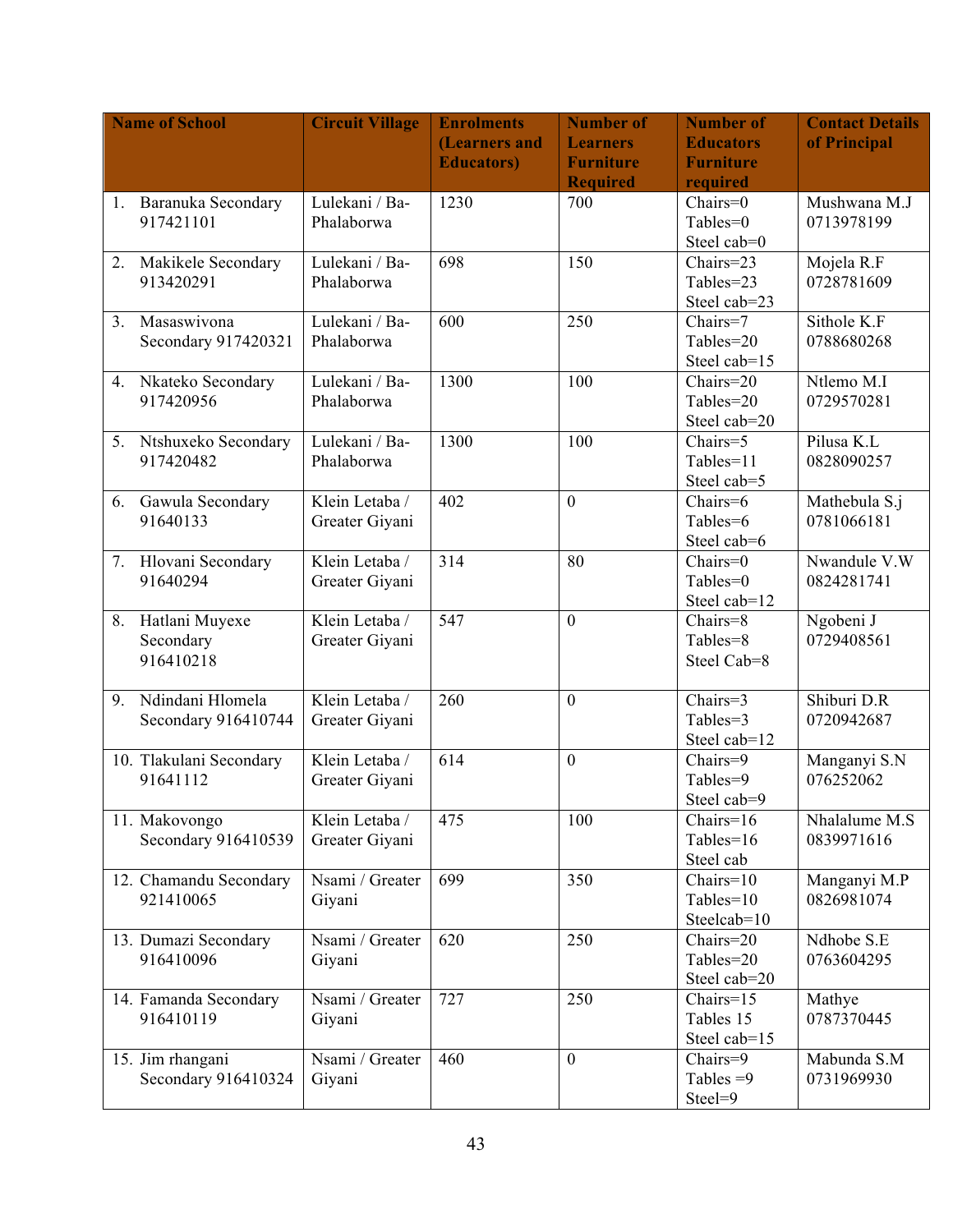| 16. Kheto Nxumalo                    | Nsami / Greater             | 742  | $\boldsymbol{0}$ | Chairs= $16$                   | Nkuna T.T    |
|--------------------------------------|-----------------------------|------|------------------|--------------------------------|--------------|
| Secondary 916410379                  | Giyani                      |      |                  | Tables=16                      | 0836940843   |
|                                      |                             |      |                  | Steel cab=16                   |              |
| 17. Mavalani Secondary               | Nsami / Greater             | 1074 | $\mathbf{0}$     | Chairs=20                      | Baloyi M.E   |
| 916410607                            | Giyani                      |      |                  | Tables=20                      | 0832781519   |
|                                      |                             |      |                  |                                |              |
|                                      | Nsami / Greater             | 611  | $\mathbf{0}$     | Steel cab=20<br>Chairs=20      | Makhubele    |
| 18. Matsambu Secondary               |                             |      |                  |                                |              |
| 911410591                            | Giyani                      |      |                  | Tables=20                      | 0832781519   |
|                                      |                             |      |                  | Steel cab=20                   |              |
| 19. Mbhangazeki                      | Nsami / Greater             | 732  | 150              | $Chairs=15$                    | Mkhabele M   |
| Secondary 916410614                  | Giyani                      |      |                  | Tables=15                      | 0733110269   |
|                                      |                             |      |                  | Steel cab=15                   |              |
| 20. Nkami Secondary                  | Nsami / Greater             | 569  | $\mathbf{0}$     | Chairs=15                      | Maluleke J   |
| 916410812                            | Giyani                      |      |                  | Tables=15                      | 0828204028   |
|                                      |                             |      |                  | Steel cab=15                   |              |
| 21. Khudugane                        | Sekgosese East              | 585  | 110              | Chairs=11                      | Sebelemetja  |
| Secondary 919341800                  | / Greater                   |      |                  | Tables=17                      | S.S          |
|                                      | Letaba                      |      |                  | Steel cab=8                    | 0731069292   |
| 22. Kolobotona                       | Sekgosese East              | 459  | 337              | Chairs=27                      | Tswale N.J   |
| Secondary 919341039                  | / Greater                   |      |                  | Tables $=27$                   | 0795259614   |
|                                      | Letaba                      |      |                  | Steelcab=27                    |              |
| 23. Machepelele                      | Sekgosese East              | 508  | 120              | Chairs=5                       | Phooko M.T   |
| Secondary 919341145                  | / Greater                   |      |                  | Tables=4                       | 0798978833   |
|                                      | Letaba                      |      |                  | Steel cab=5                    |              |
| 24. Mathibadifate                    | Sekgosese East              | 490  | 105              | Chairs 15                      | Ramphago M.F |
| Secondary                            | / Greater                   |      |                  | Tables=15                      | 0746380196   |
| 919341077                            | Letaba                      |      |                  | Steel cab=15                   |              |
| ****                                 |                             |      |                  |                                |              |
| 25. Nahakwe Secondary                | Sekgosese East              | 457  | 224              | Chairs=05                      | Monakisi M.J |
| 919341091                            | / Greater                   |      |                  | Tables=9                       | 0738353321   |
|                                      | Letaba                      |      |                  | $Steel=10$                     |              |
| 26. Pelo ya Kgomo                    | Sekgosese East              | 298  | 305              | Chairs=13                      | Mashoma M.E  |
| Secondary 919341107                  | / Greater                   |      |                  | Tables=10                      | 0837594742   |
|                                      |                             |      |                  | Steel cab12                    |              |
|                                      | Letaba                      |      | 180              |                                |              |
| 27. Rottendam Secondary<br>912520710 | Sekgosese East<br>/ Greater | 635  |                  | Chairs=26<br>Tables=26         | Mashamba S,M |
|                                      |                             |      |                  |                                |              |
|                                      | Letaba                      |      |                  | Steel cab $=26$<br>$Chairs=18$ |              |
| 28. Selamola Secondary               | Sekgosese East              | 535  | 190              |                                | Motau S.A    |
| 919341864                            | / Greater                   |      |                  | Tables=18                      | 0833690265   |
|                                      | Letaba                      |      |                  | Steel cab=18                   |              |
| 29. Lebeko Secondary                 | Namakgale /                 | 1200 | 38               | $Chairs=10$                    | Pilusa M.E   |
| 913420192                            | Ba-Phalaborwa               |      |                  | Tables=0                       | 0834305367   |
|                                      |                             |      |                  | Steel cab=0                    |              |
| 30. Lepato Secondary                 | Namakgale /                 | 706  | $\boldsymbol{0}$ | Chairs=8                       | Moagi L.P    |
| 913420208                            | Ba-Phalaborwa               |      |                  | Tables=0                       |              |
|                                      |                             |      |                  |                                |              |
|                                      |                             |      |                  | Steel cab=8                    |              |
| 31. Maphokwane                       | Namakgale /                 | 820  | 300              | $Chairs=15$                    | Selepe L.W   |
| Secondary 913420307                  | Ba-Phalaborwa               |      |                  | Table=15<br>Steel cab=15       | 0834559212   |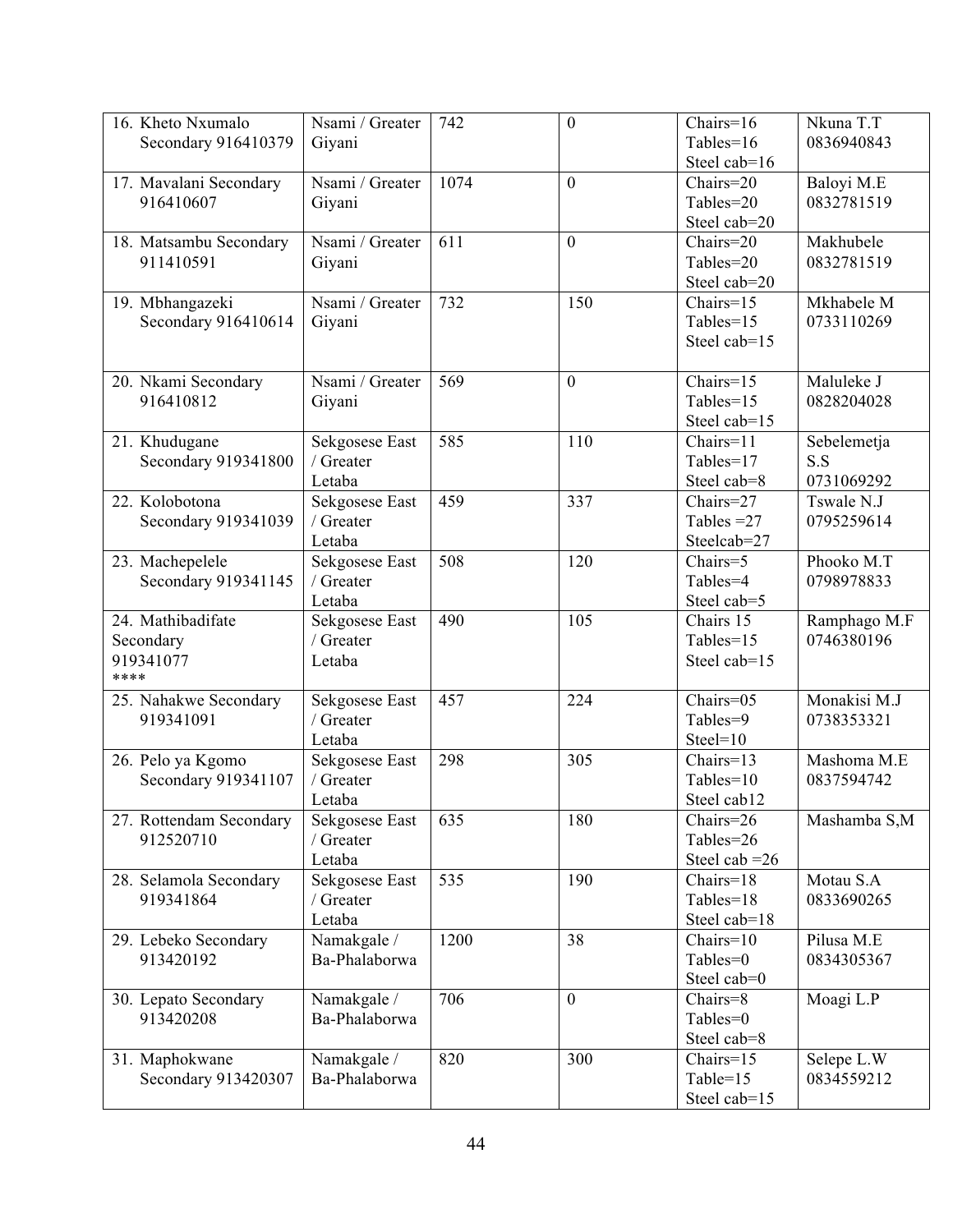| 32. Matome Malatji<br>Secondary 913420352       | Namakgale /<br>Ba-Phalaborwa     | 633  | 20               | Chairs=12<br>Tables=12<br>Steel cab=12       | Maseleme E.P<br>07333312212  |
|-------------------------------------------------|----------------------------------|------|------------------|----------------------------------------------|------------------------------|
| 33. Rethabile Secondary<br>913420635            | Namakgale /<br>Ba-Phalaborwa     | 412  | $\overline{0}$   | Chairs=0<br>Tables=0<br>Steel cab=14         | Maake M.P<br>0799877238      |
| 34. Sebalamakgolo<br>913420673Secondary         | Namakgale /<br>Ba-Phalaborwa     | 1194 | 194              | Chairs=5<br>Tables=5<br>Steel cab=5          | Pilusa M.K<br>0783893005     |
| 35. Vuxeni Secondary<br>913420741               | Namakgale /<br>Ba-Phalaborwa     | 673  | 230              | Chairs=20<br>Tables=20<br>Steel cab=20       | Mukhawane D<br>0790676766    |
| 36. Abel Secondary<br>918510019                 | Molototsi /<br>Greater Letaba    | 361  | 200              | $Chairs=10$<br>Tables=14<br>$Steel=15$       | Nkwana M.s<br>083559111      |
| 37. Makgopele Secondary<br>9185211309           | Molototsi /<br>Greater Letaba    | 380  | 100              | $Chairs=0$<br>Tables=0<br>Steel cab=5        | Ramonyai D<br>0825622510     |
| 38. Manwagae Secondary<br>918511347             | Molototsi /<br>Greater Letaba    | 221  | $\mathbf{0}$     | Chairs=1<br>Tables=9<br>Steel cab=4          | Moropeng M.H                 |
| 39. Mampeule Secondary<br>918512145             | Molototsi /<br>Greater Letaba    | 352  | $\boldsymbol{0}$ | Chairs $=10$<br>Tables = $10$<br>Steel cab=5 | Selowa M.D                   |
| 40. Matarapane<br>Secondary<br>918512138        | Molototsi /<br>Greater Letaba    | 257  | 215              | Chairs=5<br>Tables=8<br>Steel cab=7          | Ramaphoko P.E                |
| 41. Mohlaloganyi<br>Secondary 918510675         | Molototsi /<br>Greater Letaba    | 95   | 6                | Chairs=7<br>Tables=7<br>Steel cab=3          | Seshai S.D<br>0722145101     |
| 42. Mokoto Secondary<br>918510705               | Molototsi /<br>Greater Letaba    | 365  | 158              | $Chairs=18$<br>Tables=18<br>Steel cab=18     | Kgatja V,N                   |
| 43. Mphiri o tee<br>Secondary 918510781         | Molototsi /<br>Greater Letaba    | 261  | 100              | Chairs=0<br>Tables=0<br>Steel cab=5          | Lekganyane I.M<br>0834334241 |
| 44. Rama Secondary<br>918510866                 | Molototsi /<br>Greater Letaba    | 371  | $\overline{0}$   | Chairs=4<br>Tables=7<br>Steel cab=10         | Rabothatha M.G<br>0832477284 |
| 45. Rethushegile<br>Secondary 918510927         | Molototsi /<br>Greater Letaba    | 207  | $\mathbf{0}$     | Chairs=6<br>Tables=6<br>Steel cab=6          | Modjela M.E<br>0733538528    |
| 46. Hikhensile Secondary<br>Secondary 916420758 | Groot Letaba /<br>Greater Giyani | 360  | 50               | Chairs=10<br>Tables=10<br>Steel cab=10       | Mkhari D<br>0825064492       |
| 47. Bambeni Secondary<br>916420048              | Groot Letaba /<br>Greater Giyani | 270  | $\boldsymbol{0}$ | $Chairs=10$<br>Tables=10<br>Steel cab=10     | Mapengo M.B<br>0724086243    |
| 48. Magulasivi Secondary<br>916420260           | Groot Letaba /<br>Greater Giyani | 671  | 400              | Chairs=15<br>Tables $=15$                    | Rikhotso M.D<br>0731834407   |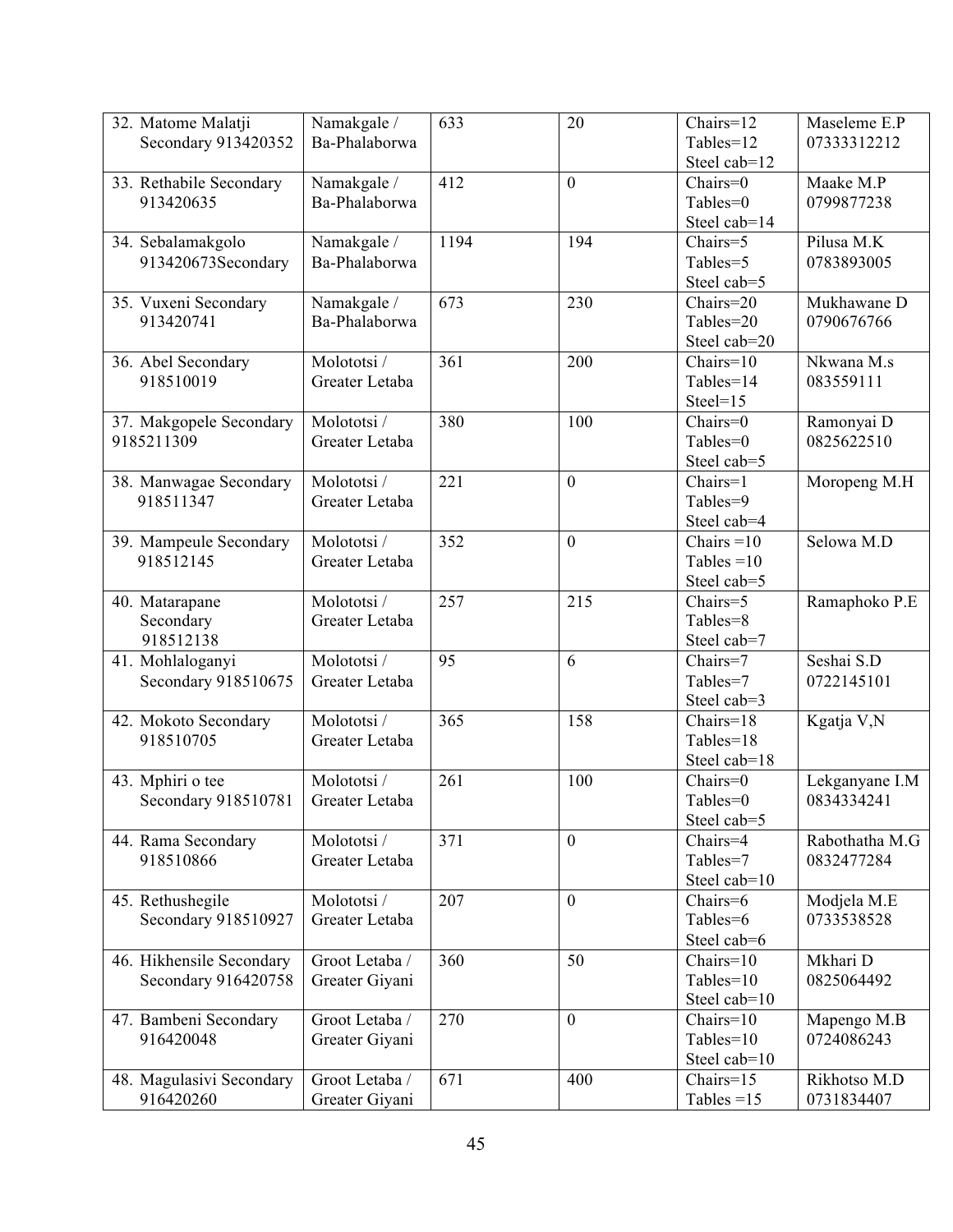|                                         |                                  |      |                | Steel cab=15                                                  |                             |
|-----------------------------------------|----------------------------------|------|----------------|---------------------------------------------------------------|-----------------------------|
| 49. Makheto Secondary<br>916412031      | Groot Letaba /<br>Greater Giyani | 262  | $\overline{0}$ | Chairs=8<br>Tables=8<br>Steel $=8$                            | Maswnganyi E<br>0732909553  |
| 50. Makhwivirini<br>Secondary 994402101 | Groot Letaba /<br>Greater Giyani | 289  | 250            | $Chairs=2$<br>Tables=2<br>Steel cab=2                         | Sithole N.J<br>0837376999   |
| 51. Masiza Secondary<br>916412042       | Groot Letaba /<br>Greater Giyani | 642  | 150            | Chairs=5<br>Tables=5<br>Steelcab=5                            | Mabunda m.w<br>0711291699   |
| 52. Ndhambi Secondary<br>916420451      | Groot Letaba /<br>Greater Givani | 538  | 160            | $Chairs = 20$<br>Tables=20<br>$Steel = 20$                    | Malungani E<br>0727266777   |
| 53. Nghonyama<br>Secondary 916420475    | Groot Letaba /<br>Greater Giyani | 1156 | 300            | $\overline{\text{Chairs}}$ =10<br>$Tables=10$<br>Steel cab=10 | Nxumalo N.E<br>0834372569   |
| 54. Nyumbani Secondary<br>916420529     | Groot Letaba /<br>Greater Giyani | 898  | 604            | $Chairs=15$<br>Tables=15<br>Steel cab=15                      | Maphosa B                   |
| 55. Sasekani Secondary<br>916420697     | Groot Letaba /<br>Greater Giyani | 623  | 623            | $Chairs=10$<br>Tables=10<br>Steel cab=10                      | Mashele M.R<br>0832408288   |
| 56. Shihlomule<br>Secondary 916420697   | Groot Letaba /<br>Greater Giyani | 288  | 45             | Chairs=8<br>Tables=8<br>Steel cab=8                           | Makhubele M.T<br>0762700769 |
| 67. Zava Secondary<br>917420789         | Groot Letaba /<br>Greater Giyani | 789  | 300            | Chairs=7<br>Tables=7<br>Steel cab=7                           | Mkhari B.S<br>0765688002    |
|                                         |                                  |      |                |                                                               |                             |

#### **8.1. TZANEEN EDUCATION DISTRICT PRIMARY SCHOOLS**

|                | Name of School    | <b>Circuit</b><br>/Municipality | <b>Enrolments</b><br>(Learners<br>and<br><b>Educators</b> ) | <b>Number of</b><br><b>Learners</b><br><b>Furniture</b><br><b>Required</b> | <b>Number of</b><br><b>Educators</b><br><b>Furniture</b><br>required | <b>Contact</b><br><b>Details of</b><br>Principal |
|----------------|-------------------|---------------------------------|-------------------------------------------------------------|----------------------------------------------------------------------------|----------------------------------------------------------------------|--------------------------------------------------|
| $\mathbf{1}$   | Dr Annecke        | Mafarana /                      | 397                                                         | $\theta$                                                                   | $Chairs=2$                                                           | G.G Venter                                       |
|                | Primary           | Greater                         |                                                             |                                                                            | Tables=2                                                             | 0722270537                                       |
|                | 901531351         | Tzaneen                         |                                                             |                                                                            | Steel cab=2                                                          |                                                  |
|                | 2. Gabaza Primary | Mafarana /                      | 504                                                         | 22                                                                         | $Chairs=13$                                                          | Nhlangwini                                       |
|                | 915530495         | Greater                         |                                                             |                                                                            | Tables=7                                                             | M.J                                              |
|                |                   | Tzaneen                         |                                                             |                                                                            | Steel cab=2                                                          | 0823977794                                       |
| 3 <sub>1</sub> | Jack Mashamba     | Mafarana /                      | 195                                                         | 10                                                                         | $Chairs = 8$                                                         | Magamana                                         |
|                | Primary           | Greater                         |                                                             |                                                                            | Tables=8                                                             | M.H                                              |
|                | 915530532         | Tzaneen                         |                                                             |                                                                            | Steel cab=8                                                          | 0734046972                                       |
| 4.             | Khopo Primary     | Mafarana /                      | 456                                                         | 40                                                                         | Chairs=7                                                             | Shipalana A.K                                    |
|                | 915531344         | Greater                         |                                                             |                                                                            | Tables=7                                                             | 0828154761                                       |
|                |                   | Tzaneen                         |                                                             |                                                                            | Steel cab=7                                                          |                                                  |
| 5 <sub>1</sub> | Mafarana          | Mafarana /                      | 122                                                         | 10                                                                         | Tables=2                                                             | Modiba M.r                                       |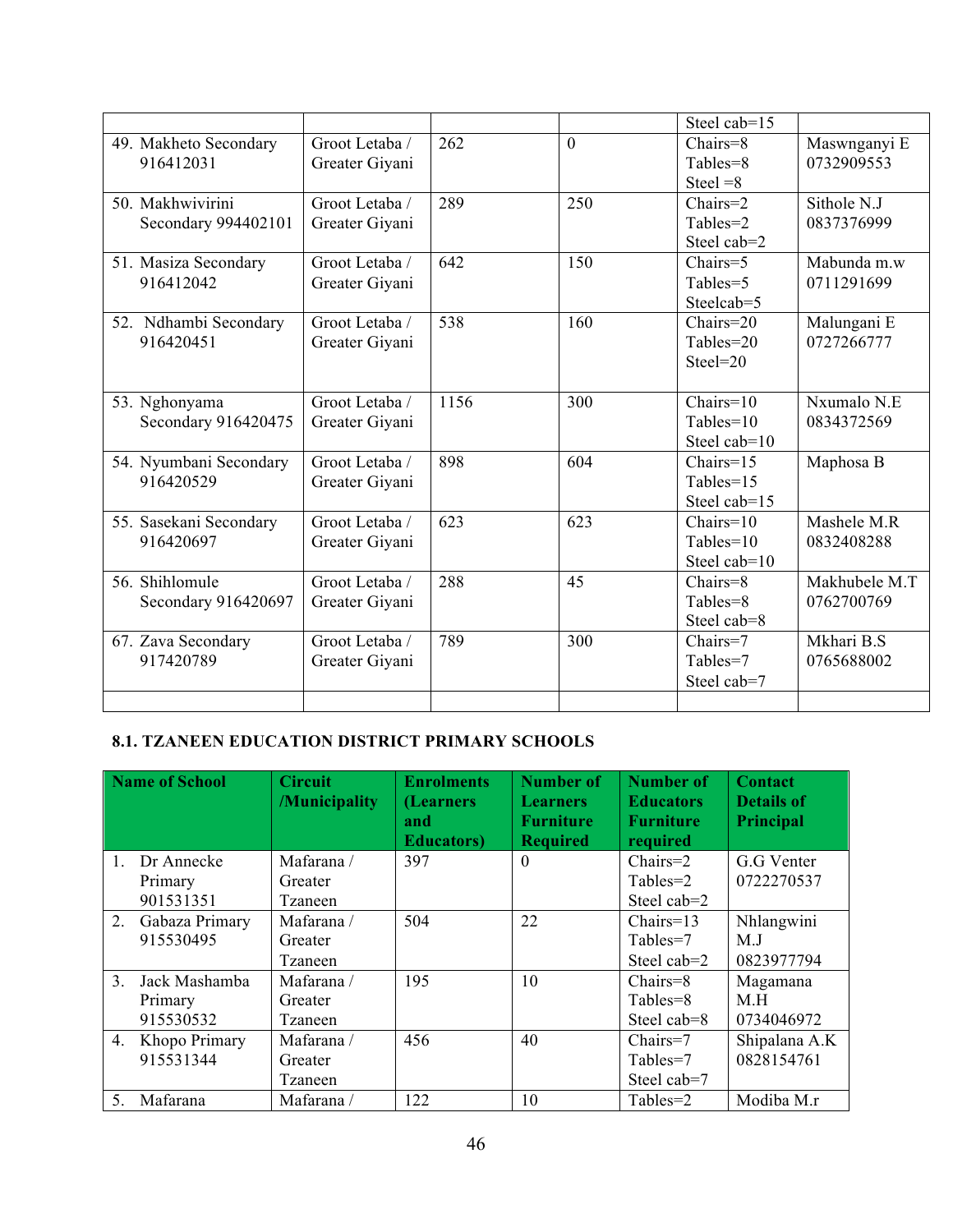| Primary             | Greater     |     |                  | Steel cab=3  | 0834773764    |
|---------------------|-------------|-----|------------------|--------------|---------------|
| 915530655           | Tzaneen     |     |                  |              |               |
| 6.<br>Mbangwa       | Mafarana /  | 413 | 150              | Tables=13    | Baloyi A.V    |
| Primary             | Greater     |     |                  |              | 0833397122    |
| 915530792           | Tzaneen     |     |                  |              |               |
| 7.<br>Mbetana       | Mafarana /  | 320 | 15               | $Chairs=10$  | Maponya L.V   |
| Primary9155308      | Greater     |     |                  | Tables=10    | 0780917800    |
| 15                  | Tzaneen     |     |                  | Steel cab=10 |               |
| Mhangweni<br>8.     | Mafarana /  | 271 | 75               | $Chairs=10$  | Malatji T.N   |
| Primary /           | Greater     |     |                  | Tables= $10$ | 0828518596    |
| 915530815           | Tzaneen     |     |                  | Steel cab=10 |               |
| Mlunghisi<br>9.     | Mafarana /  | 304 | $\overline{0}$   | Chairs=8     | Shilubana C.B |
| Primary /           | Greater     |     |                  | Tables=8     | 0728949912    |
| 915530839           | Tzaneen     |     |                  | Steelcab=8   |               |
| 10. Mushoti Primary | Mafarana /  | 223 | $\boldsymbol{0}$ | Chairs=4     | Hoveni F.S    |
| /915530891          | Greater     |     |                  | Tables=4     | 0842457778    |
|                     | Tzaneen     |     |                  |              |               |
| 11. Nyantshiri      | Mafarana /  | 407 | 35               | Chairs=4     | Rikhotso N.E  |
| Primary /           | Greater     |     |                  | Tables=4     | 0732402848    |
| 915530976           | Tzaneen     |     |                  | Steel=4      |               |
| 12. Rita Primary /  | Mafarana /  | 780 | 60               | Chairs=22    | Malekutu M.   |
| 915531030           | Greater     |     |                  | Tables=22    | 0832753584    |
|                     | Tzaneen     |     |                  | Steel=22     |               |
| 13. The Junction    | Mafarana /  | 130 | $\overline{0}$   | Chairs=4     | Tshuketana    |
| Primary /           | Greater     |     |                  | Tables=4     | M.J           |
| 915531122           | Tzaneen     |     |                  | Steel cab=4  | 0787672003    |
| 14. Totwana Primary | Mafarana /  | 399 | $\overline{50}$  | Chairs=12    | Ngomani P     |
| /915531146          | Greater     |     |                  | Tables=12    | 0732577123    |
|                     | Tzaneen     |     |                  | Steel cab=12 |               |
| 15. Xivodze Primary | Mafarana /  | 193 | 20               | Chairs=2     | Shikwambana   |
| 915531214           | Greater     |     |                  | Tables=2     | K.G           |
|                     | Tzaneen     |     |                  | Steel=2      | 0837351701    |
|                     |             |     |                  |              |               |
| 16. Mmalahla        | Shiluvana / | 396 | 25               | Chairs=12    | 0833556199    |
| Primary             | Greater     |     |                  | Tables=12    | Mangena M.J   |
| 926541488           | Tzaneen     |     |                  | Steel cab=5  |               |
| 17. Molati Primary  | Shiluvana / | 433 | 50               | Chairs=5     | Maponya M.E   |
| 915541044           | Greater     |     |                  | Tables=5     | 820783504     |
|                     | Tzaneen     |     |                  | Steel cab=10 |               |
| 18. Ntwanano        | Shiluvana / | 472 | $\overline{0}$   | Chairs=3     | Nkhwashu      |
| Primary             | Greater     |     |                  | Tables=3     | D.T           |
| 915541082           | Tzaneen     |     |                  | Steel=4      | 0722358025    |
| 19. Phepeni Primary | Shiluvana / | 540 | 75               | Chairs=10    | 0847570336    |
| 915541105           | Greater     |     |                  | Tables=10    | Mashapu       |
|                     | Tzaneen     |     |                  | $Steel=10$   |               |
| 20. Mogapeng        | Shiluvana / | 466 | 15               | Chairs=2     | Malatjie      |
| Primary             | Greater     |     |                  | Tables=1     | 0793942382    |
| 926540997           | Tzaneen     |     |                  | Steel cab2   |               |
| 21. Hoveni Primary  | Shiluvana / | 289 | $\boldsymbol{0}$ | Chairs=4     | Kubai         |
| 915540553           | Greater     |     |                  | Tables=4     | 0837755602    |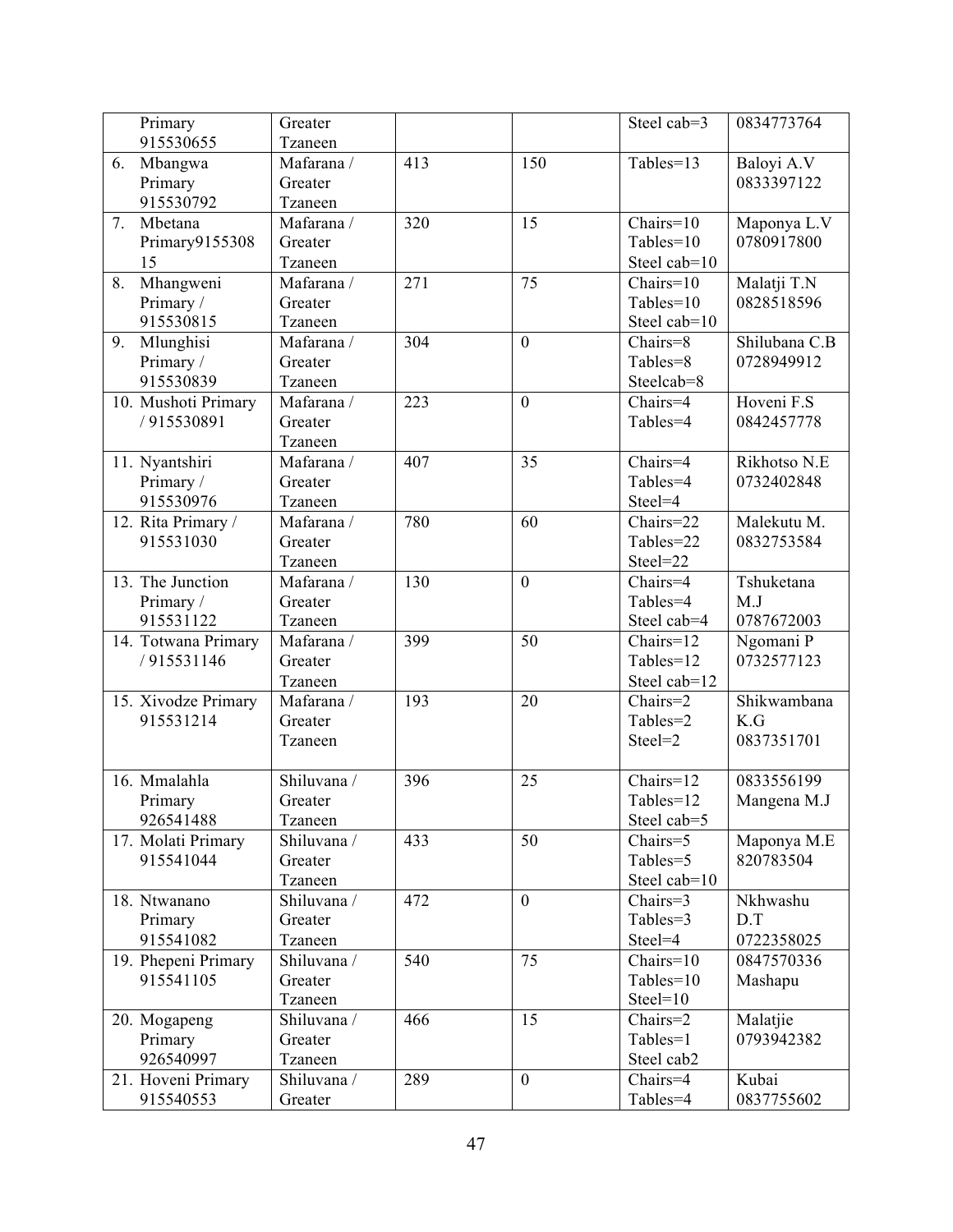|                     | Tzaneen     |      |                  | Steelcab=2     |               |
|---------------------|-------------|------|------------------|----------------|---------------|
| 22. Maake Primary   | Shiluvana / | 353  | 10               | $Chairs=12$    | Moila M.M     |
| 915541549           | Greater     |      |                  | Tables=2       | 0836674856    |
|                     | Tzaneen     |      |                  | Steel cab=5    |               |
| 23. Allegraain      | Shiluvana / | 151  | 10               | Chairs=6       | Chauke M.E    |
| Primary             | Greater     |      |                  | Tables4        | 0833632031    |
| 90154478            | Tzaneen     |      |                  | Steel cab=6    |               |
| 24. Maponya         | Shiluvana / | 128  | $\mathbf{0}$     | Cairs=4        | Sekhwela M.S  |
| Primary             | Greater     |      |                  | Tables=4       | 0828418532    |
| 926541471           | Tzaneen     |      |                  | Steel Cab      |               |
| 25. Rhulani Primary | Shiluvana / | Prim | $\overline{0}$   | Chairs=5       | Mushwana S    |
| 915541167           | Greater     |      |                  | Tables=5       | 0733310268    |
|                     | Tzaneen     |      |                  | Steel cab=7    |               |
| 26. Tinghwazi       | Shiluvana / | 483  | 50               | Chairs=9       | Sambo E.M     |
| Primary             | Greater     |      |                  | Tables=8       | 0837739717    |
| 915541297           | Tzaneen     |      |                  | Steel12        |               |
| 27. Bordeaux        | Shiluvana / | 325  | $\boldsymbol{0}$ | Chairs=4       | Shipalana P.K |
| Primary             | Greater     |      |                  | Tables=5       | 0734401369    |
| 915540492           | Tzaneen     |      |                  | Steel cab=7    |               |
|                     | Shiluvana / | 799  | 15               | Chairs=5       | Sekhwela T.L  |
| 28. Moropong        | Greater     |      |                  | Tables=6       | 0822082205    |
| Primary             |             |      |                  |                |               |
| 926540881           | Tzaneen     |      |                  | Steel cab=6    |               |
| 29. Mashiloane      | Shiluvana / | 147  | 10               | Chairs=0       | Mahlo M.R     |
| Primary             | Greater     |      |                  | Tables=1       | 0828595389    |
| 926540904           | Tzaneen     |      |                  | Steel cab=2    |               |
| 30. Mmakgotlo       | Shiluvana / | 234  | 100              | Chairs=0       | Maake M       |
| Primary             | Greater     |      |                  | Tables $=5$    | 0826865475    |
| 926540812           | Tzaneen     |      |                  | Steel cab=7    |               |
| 31. Semana Primary  | Shiluvana / | 786  | 250              | $Chairs=15$    | Makgopa       |
| 926541204           | Greater     |      |                  | Tables=15      | 0824317472    |
|                     | Tzaneen     |      |                  | $Steel=15$     |               |
| 32. Timangeni       | Shiluvana / | 247  | 50               | Chairs=7       | Mushwana S.P  |
| Primary             | Greater     |      |                  | Tables=7       | 0836228892    |
| 915541273           | Tzaneen     |      |                  | Steel cab=7    |               |
| 33. Shiluvane       | Shiluvana / | 234  | 20               | Chairs=9       | Mgimeti M.T   |
| Primary             | Greater     |      |                  | Tables9        | 0820839181    |
| 926540454           | Tzaneen     |      |                  | Steel Cab=3    |               |
| 34. Tours Primary   | Shiluvana / | 228  | $\mathbf{0}$     | $Chair=0$      | Manaaso S.J   |
| 926541310           | Greater     |      |                  | Tables=7       | 0824663217    |
|                     | Tzaneen     |      |                  | Steel=0        |               |
| 35. Sepeke Primary  | Shiluvana / | 375  | 15               | Chairs=3       | Ramalepe      |
| 926541211           | Greater     |      |                  | Tables=10      | M.M           |
|                     | Tzaneen     |      |                  | Steel cab=10   |               |
|                     |             |      |                  |                | 0826691280    |
| 36. Mavele Primary  | Xihoko /    | 430  | $\theta$         | Chairs=0       | Baloyi        |
| 915530761           | Greater     |      |                  | Tables=11      | 0767375259    |
|                     | Tzaneen     |      |                  | Steel cab $=4$ |               |
| 37. Makhanana       | Xihoko /    | 249  | $\mathbf{0}$     | $Chairs=11$    | Mabunda M     |
| Primary             | Greater     |      |                  | Tables=0       | 0834559245    |
| 915530686           | Tzaneen     |      |                  | Steel cab=11   |               |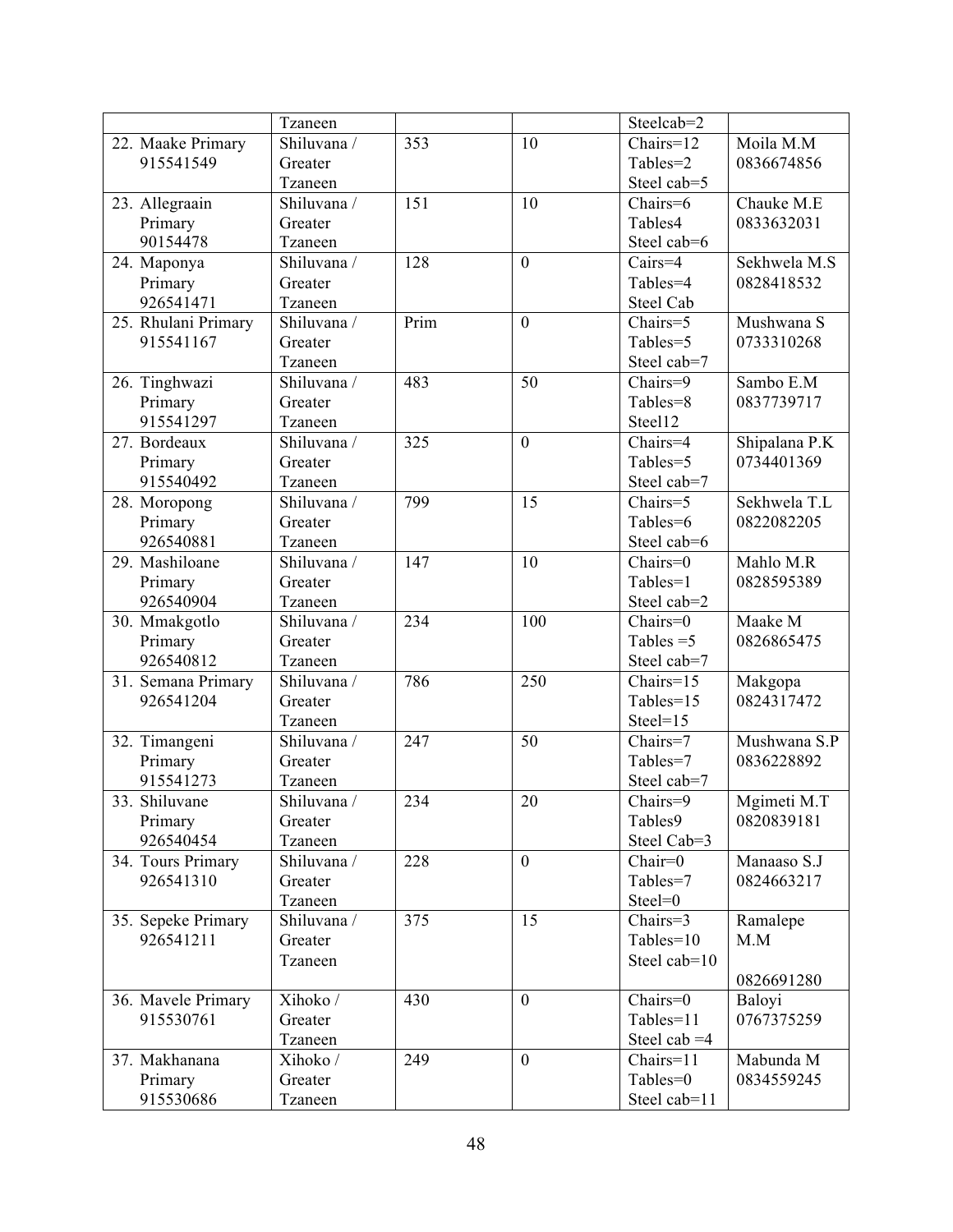| 38. Ndzungulwane     | Xihoko /  | 177 | $\boldsymbol{0}$ | Chairs=0     | Mathebula M |
|----------------------|-----------|-----|------------------|--------------|-------------|
| Primary              | Greater   |     |                  | Tables=0     | 0833134505  |
| 915530907            | Tzaneen   |     |                  | Steel cab=0  |             |
| 39. Ghwambeni        | Xihoko /  | 256 | $\overline{0}$   | Chairs $=0$  | Milazi S    |
| Primary              | Greater   |     |                  | Tables=0     | 0823043491  |
| 915530907            | Tzaneen   |     |                  | Steel cab=02 |             |
| 40. Mdingazi         | Xihoko /  | 437 | 76               | Chairs $=17$ | Bvuma E.B   |
| Primary              | Greater   |     |                  | Tables=10    | 0732972038  |
| 918530204            | Tzaneen   |     |                  | Steel cab=7  |             |
| 41. Nwamungololo     | Xihoko /  | 535 | 150              | Chairs=2     | Rikhotso P  |
| Primary              | Greater   |     |                  | Tables=1     | 842772711   |
| 915531382            | Tzaneen   |     |                  | Steel cab=8  |             |
| 42. Vasasele Primary | Xihoko /  | 267 | $\mathbf{0}$     | Chairs=8     | Ngoben D.C  |
| 915531382            | Greater   |     |                  | Tables=8     | 0766650311  |
|                      | Tzaneen   |     |                  | Steel cab=8  |             |
| 43. Nyavana Primary  | Xihoko /  | 497 | 40               | Chairs $=20$ | Mthombeni   |
| 91553083             | Greater   |     |                  | Tables= $16$ | 0820443035  |
|                      | Tzaneen   |     |                  | Steel cab=16 |             |
| 44. Runnymede        | Xihoko /  | 285 | $\mathbf{0}$     | Chairs=11    | Mahlori V   |
| Primary              | Greater   |     |                  | Tables=2     | 0723770413  |
| 915531078            | Tzaneen   |     |                  | Steel cab=5  |             |
| 45. Xihoko Primary   | Xihoko /  | 458 | $\overline{0}$   | Chairs=0     | Mlongo M.R  |
| 915531911            | Greater   |     |                  | Tables=15    | 0735065314  |
|                      | Tzaneen   |     |                  | Steel cab=8  |             |
| 46. Mhlavasi         | Xihoko /  | 255 | 10               | Chairs=9     | Mathebula   |
| Primary 9185308      | Greater   |     |                  | Tables=9     | 0721302111  |
|                      | Tzaneen   |     |                  | Steel cab=5  |             |
| 47. Xirhulurhulu     | Xihoko /  | 286 | $\overline{0}$   | Chairs=0     | Ngobeni K.J |
| Primary              | Greater   |     |                  | Table=0      | 0828148769  |
| 918531207            | Tzaneen   |     |                  | Steel=0      |             |
| 48. Mavabaza         | Xihoko /  | 536 | $\boldsymbol{0}$ | Chairs=14    | Sithole T.J |
| Primary              | Greater   |     |                  | Tables=7     | 0724598426  |
| 91553078             | Tzaneen   |     |                  | Steel cab=7  |             |
| 49. Joseph Maenetja  | Thabina / | 188 | $\mathbf{0}$     | Chairs=3     | Maake R.L   |
| Primary              | Greater   |     |                  | Tables=3     | 0725178056  |
| 915540560            | Tzaneen   |     |                  | Steel cab=3  |             |
| 50. Lekgolo Maake    | Thabina / | 365 | 46               | Chairs=8     | Ramathoka   |
| Primary              | Greater   |     |                  | Tables $=8$  | C.M         |
| 926540621            | Tzaneen   |     |                  | Steel cab=8  | 0828689821  |
| 51. Lenyenye         | Thabina / | 518 | 100              | Chairs=5     | Seokgo M.M  |
| Primary              | Greater   |     |                  | Tables=5     | 0760373691  |
| 926540645            | Tzaneen   |     |                  | Steel cab=5  |             |
| 52. Mmaphai          | Thabina / | 973 | 300              | Chairs $=6$  | Nyakala A.M |
| Primary              | Greater   |     |                  | Tables=6     | 0732379072  |
| 926540966            | Tzaneen   |     |                  | Steel cab=6  |             |
| 53. Mabushe Primary  | Thabina / | 858 | 100              | Chairs=10    | Mpholoane   |
| 926540133            | Greater   |     |                  | Tables=10    | S.S         |
|                      | Tzaneen   |     |                  | Steel cab=10 | 0837281116  |
| 54. Mafutsane        | Thabina / | 537 | 150              | Chairs=7     | Moswate M.R |
| Primary              | Greater   |     |                  | Tables=7     | 0836739210  |
|                      |           |     |                  |              |             |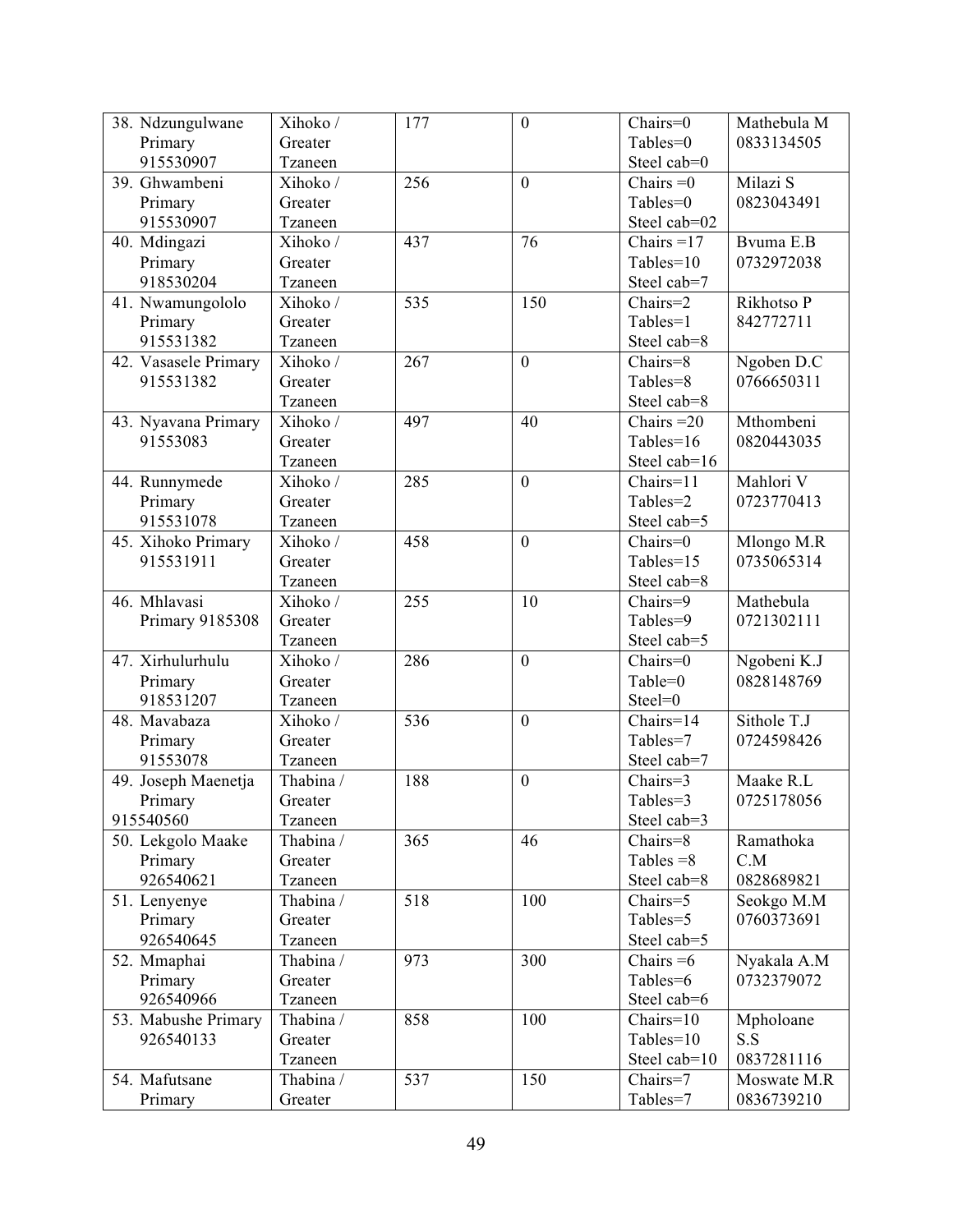| 926540157           | Tzaneen     |     |                  | Steel cab=5                    |                          |
|---------------------|-------------|-----|------------------|--------------------------------|--------------------------|
| 55. Marumofase      | Thabina /   | 482 | 35               | Chairs=0                       | Ramodike C.G             |
| Primary             | Greater     |     |                  | Tables=0                       | 0843116535               |
| 926540157           | Tzaneen     |     |                  | Steel cab=0                    |                          |
| 56. Modupi Primary  | Thabina /   | 214 | $\boldsymbol{0}$ | Chairs=8                       | Mawasha M.A              |
| 926540973           | Greater     |     |                  | Tables=8                       | 0761549856               |
|                     | Tzaneen     |     |                  | Steel cab=5                    |                          |
| 57. Mohlodumela     | Thabina /   | 107 | 25               | Chairs=4                       | Seloise R.J              |
| Primary             | Greater     |     |                  | Tables=4                       | 0734672867               |
| 926541006           | Tzaneen     |     |                  | Steelcab=3                     |                          |
| 58. Mogoboya        | Thabina /   | 445 | 100              | Chairs=5                       | Mohale M.L               |
| Primary             | Greater     |     |                  | Tables=5                       | 0734914197               |
| 926540768           | Tzaneen     |     |                  | Steel cab=6                    |                          |
| 59. Mogoboya        | Thabina /   | 239 | 100              | Chairs=9                       | Malatji M                |
| Ramodike            | Greater     |     |                  | Tables=9                       | 0791078628               |
| Primary             | Tzaneen     |     |                  | Steel cab=5                    |                          |
| 926540751           |             |     |                  |                                |                          |
| 60. Moime Primary   | Thabina /   | 310 | 80               | Chairs=7                       | Hlungwane P              |
| 926541013           | Greater     |     |                  | Tables=6                       | 0839892297               |
|                     | Tzaneen     |     |                  | Steel cab=8                    |                          |
| 61. Montsheng       | Thabina /   | 746 | 230              | $\overline{\text{Chairs}}$ =12 | Matlou M.S               |
| Primary             | Greater     |     |                  | Tables=12                      | 0786258611               |
| 926541051           | Tzaneen     |     |                  | Steel cab=6                    |                          |
| 62. Kgahara Primary | Thabina /   | 165 | $\overline{0}$   | Chairs=5                       | Maenetja T.R             |
| 926540577           | Greater     |     |                  | Tables=5                       | 0787588543               |
|                     | Tzaneen     |     |                  | Steel cab                      |                          |
| 63. Punch Maponya   | Thabina /   | 58  | $\boldsymbol{0}$ | Chairs=2                       | Mamogale                 |
| Primary             | Greater     |     |                  | Tables=2                       | M.C                      |
| 926541129           | Tzaneen     |     |                  | Steel cab=2                    | 0722422374               |
| 64. Ramlema         | Thabina /   | 691 | 70               | Chairs=3                       | Makwela M.F              |
| Primary             | Greater     |     |                  | Tables=3                       | 0733491003               |
| 926541136           | Tzaneen     |     |                  | Steel cab=3                    |                          |
| 65. Rasemana        | Thabina /   | 268 | 116              | Chairs $=9$                    | Hlungwani                |
| Primary             | Greater     |     |                  | Tables=9                       | M.F                      |
| 926541150           | Tzaneen     |     |                  | Steel cab=6                    | 0731582063               |
| 66. Thabina Primary | Thabina /   | 383 | 197              | Chairs=9                       | Makwala M.J              |
| 926541242           | Greater     |     |                  | Tables=9                       | 0834858271               |
|                     | Tzaneen     |     |                  | Steel cab=5                    |                          |
| 67. Akanani Primary | N'wanedzi / | 527 | 60               | $Chairs=15$                    | Ngomane                  |
| 915531306           | Greater     |     |                  | Tables=15                      | M.W                      |
|                     | Tzaneen     |     |                  | Steel cab=15                   | 0834763212               |
| 68. Favasi Primary  | N'wanedzi / | 694 | 80               | Chairs=12                      | Maluleke R               |
| 915530471           | Greater     |     |                  | Tables=15                      | 0732432052               |
|                     | Tzaneen     |     |                  | Steel cab=15                   |                          |
| 69. Fofoza Primary  | N'wanedzi / | 751 | $\mathbf{0}$     | Chairs=12                      | Phakula $V.\overline{S}$ |
| 915530488           | Greater     |     |                  | Tables=12                      | 0722259562               |
|                     | Tzaneen     |     |                  | $Steel=12$                     |                          |
| 70. Lacotte Primary | N'wanedzi / | 107 | $\overline{0}$   | Chairs=0                       | Banda M.L                |
| 915530563           | Greater     |     |                  | Tables=0                       | 0823908476               |
|                     | Tzaneen     |     |                  | Steel=0                        |                          |
|                     |             |     |                  |                                |                          |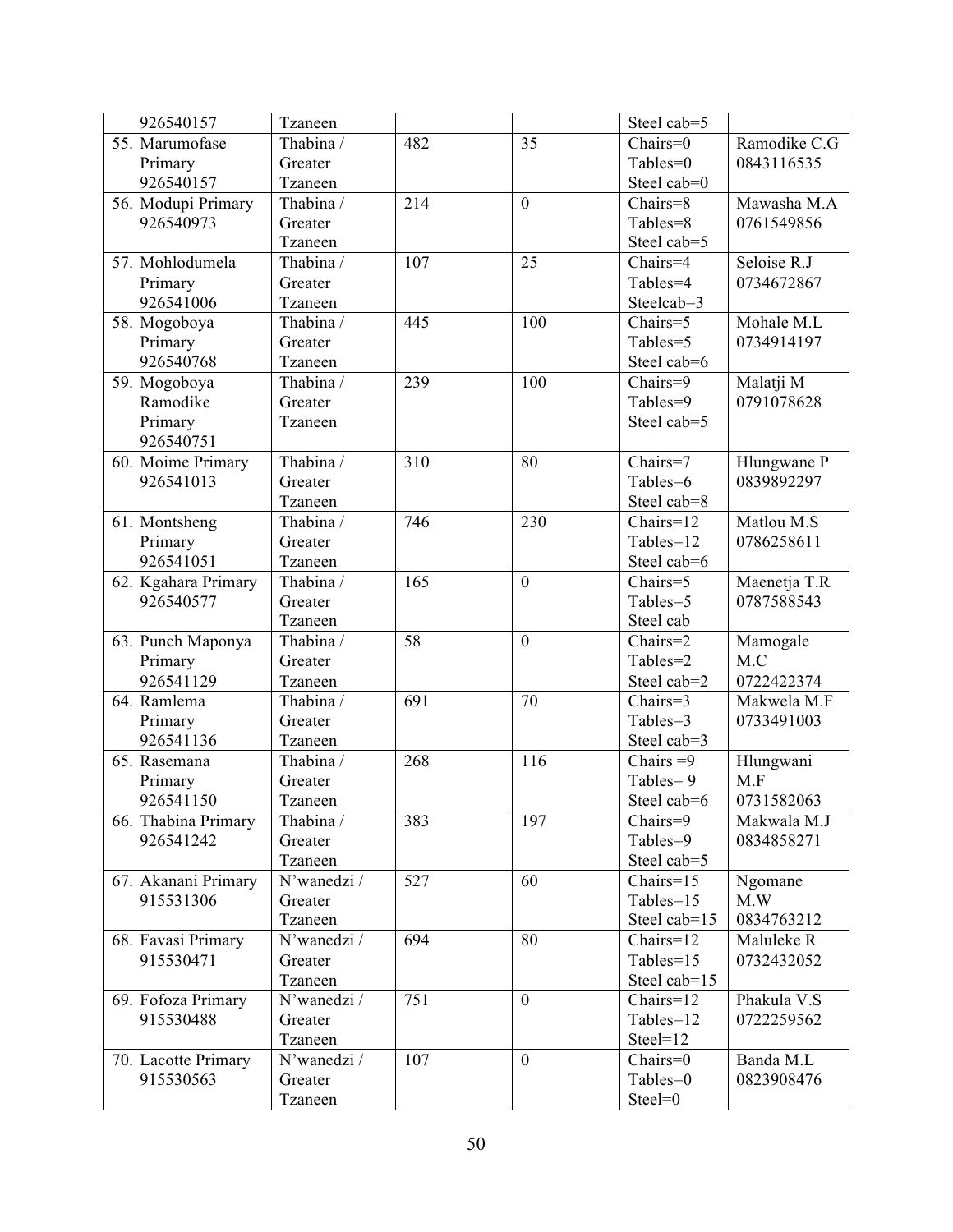| 71. Leonora Primary | N'wanedzi /  | 72   | $\boldsymbol{0}$ | Chairs=1     | Banda B.R     |
|---------------------|--------------|------|------------------|--------------|---------------|
| 911530594           | Greater      |      |                  | Tables=1     | 0837233477    |
|                     | Tzaneen      |      |                  | Steel cab=1  |               |
| 72. Mahlebezulu     | N'wanedzi /  | 360  | 32               | Chairs=10    | Mbhungani     |
| Primary             | Greater      |      |                  | Tables=10    | G.N           |
| 915530693           | Tzaneen      |      |                  | $Steel=10$   | 0824938950    |
|                     |              |      |                  |              |               |
| 73. Malubana        | N'wanedzi /  | 258  | 50               | $Chairs=10$  | Mbhomi R.R    |
| Primary             | Greater      |      |                  | Tables=10    | 0834274499    |
| 915530693           | Tzaneen      |      |                  | $Steel=10$   |               |
| 74. Manyunyu        | N'wanedzi /  | 450  | 100              | Chairs=12    | Mhlongo N.O   |
| Primary             | Greater      |      |                  | Tables=12    | 0825385931    |
| 915530723           | Tzaneen      |      |                  | Steel=12     |               |
| 75. Minloon Primary | N'wanedzi /  | 98   | $\boldsymbol{0}$ | Chairs=2     | MothibaM.A    |
| 905300822           | Greater      |      |                  | Tables=2     | 0794463350    |
|                     | Tzaneen      |      |                  | Steelcab=2   |               |
| 76. Mpenyisi        | N'wanedzi /  | 482  | 60               | $Chairs=10$  | Senwana H.D   |
| Primary             | Greater      |      |                  | Tables=10    | 0826626626    |
| 915530860           | Tzaneen      |      |                  | $Steel=10$   |               |
| 77. Nwajaheni       | N'wanedzi/   | 496  | 223              | Chairs=10    | Ngoveni M.    |
| Primary             | Greater      |      |                  | Tables=10    | 0713146361    |
| 9155309952          | Tzaneen      |      |                  | Steel cab=10 |               |
| 78. Nhlengeleti     | N'wanedzi /  | 492  | 50               | Chairs=8     | Makhubele     |
| Primary             | Greater      |      |                  | Tables=8     | F.K           |
| 915530291           | Tzaneen      |      |                  | Steel cab=8  | 073363269     |
| 79. Nkambako        | N'wanedzi/   | 650  | 50               | Chairs=13    | Nkonwana S.E  |
|                     |              |      |                  | Tables=13    | 0822980720    |
| Primary             | Greater      |      |                  |              |               |
| 915530938           | Tzaneen      |      |                  | Steel=13     |               |
| 80. Tsakani Primary | N'wanedzi /  | 334  | 50               | Chairs=6     | Makhubele     |
| 915531153           | Greater      |      |                  | Tables=6     | E.B           |
|                     | Tzaneen      |      |                  | Steel cab=6  | 0833159617    |
| 81. Vhulakanjhani   | N'wanedzi /  | 610  | $\boldsymbol{0}$ | Chairs=10    | Nkwinika TI   |
| Primary             | Greater      |      |                  | Tables=10    | 0795899607    |
| 91551184            | Tzaneen      |      |                  | Steel cab=10 |               |
| 82. Shongani        | N'wanedzi /  | 177  | 20               | Chairs=6     | Mhangwana     |
| Primary             | Greater      |      |                  | Tables=6     | K.S           |
| 995503301           | Tzaneen      |      |                  | Steel cab=6  | 0837353941    |
| 83. Bombeleni       | Nkowankowa / | 856  | 50               | Chairs=7     | Mboweni k     |
| Primary             | Greater      |      |                  | Tables=4     | 0822932152    |
| 915530402           | Tzaneen      |      |                  | Steel cab=0  |               |
| 84. Banana Primary  | Nkowankowa   | 1084 | $\overline{0}$   | $Chairs=15$  | Banyini N.E.J |
| 91553096            | Greater      |      |                  | Tables=15    | 0828215204    |
|                     | Tzaneen      |      |                  | Steel cab=8  |               |
| 85. Dan Primary     | Nkowankowa   | 437  | 25               | Chairs=18    | Mabuza N.G    |
| 915530396           | Greater      |      |                  | Tables=18    | 0727829616    |
|                     | Tzaneen      |      |                  | Steel cab=18 |               |
| 86. Dududu Primary  | Nkowankowa   | 1178 | 50               | Chairs=12    | Mathye A.N    |
| 915530457           | Greater      |      |                  | Tables=12    | 0732318916    |
|                     | Tzaneen      |      |                  | Steel cab=12 |               |
| 87. Letaba Landgoed | Nkowankowa   | 109  | 10               | Chairs=0     | Ledwaba P     |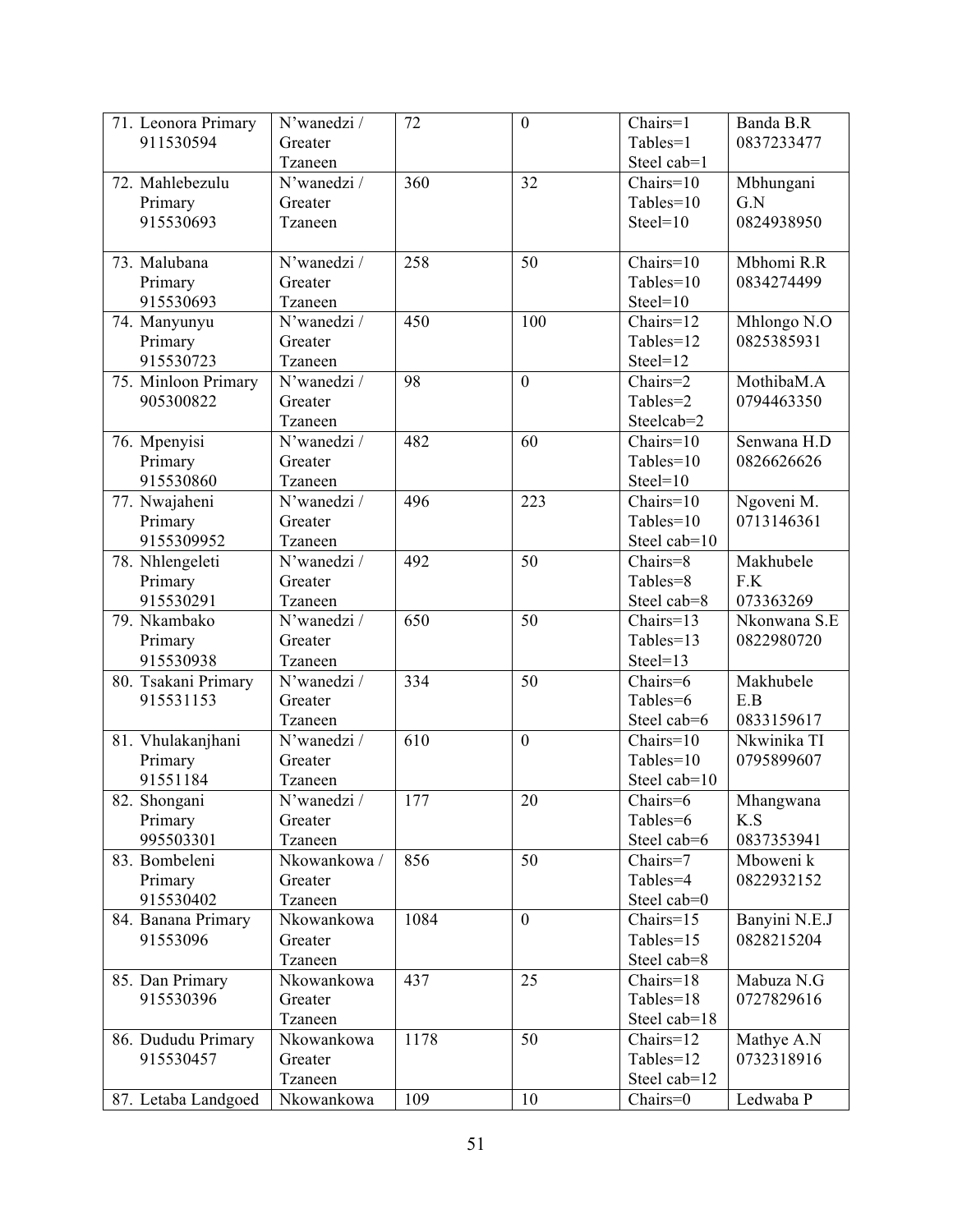| Primary              | Greater      |      |                | Tables=0      | 0735246392    |
|----------------------|--------------|------|----------------|---------------|---------------|
| 901530600            | Tzaneen      |      |                | Steel=6       |               |
| 88. Malwandla        | Nkowankowa   | 219  | 20             | Chairs=9      | Mhangani M.E  |
| Primary              | Greater      |      |                | Tables=0      | 0725871960    |
| 915530709            | Tzaneen      |      |                | Steel cab=10  |               |
| 89. Marito Primary   | Nkowankowa / | 556  | 75             | $Chairs=18$   | Shiwundlana   |
| 915530730            | Greater      |      |                | Tables=18     | K.C           |
|                      | Tzaneen      |      |                | Steel cab=12  | 0828176670    |
| 90. Masungulo        | Nkowankowa / | 522  | 30             | Chairs=0      | Mokhari S.S   |
| Primary              | Greater      |      |                | Tables=18     |               |
| 915530730            | Tzaneen      |      |                | Steelcab=16   |               |
| 91. Mavumba          | Nkowankowa / | 657  | 50             | Chairs=26     | Mashele M.C   |
| Primary              | Greater      |      |                | Tables=26     | 0827403795    |
| 915530785            | Tzaneen      |      |                | Steel cab=20  |               |
| 92. Nwaxindzhele     | Nkowankowa / | 554  | $\overline{0}$ | Chairs=0      | Nghonyama     |
| Primary              | Greater      |      |                | Tables=21     | T.A           |
| 915530969            | Tzaneen      |      |                | Steelcac=10   | 0721866178    |
| 93. Nkowankowa       | Nkowankowa / | 591  | $\mathbf{0}$   | Chairs=14     | Mthembi M.E   |
| Primary              | Greater      |      |                | Tables=14     | 0734038402    |
| 915531436            | Tzaneen      |      |                | Steel cab=14  |               |
| 94. Ritavi Primary   | Nkowankowa / | 717  | 150            | Chairs=24     | Nkuna M.J     |
| 915531047            | Greater      |      |                | Tables=24     | 0829508381    |
|                      | Tzaneen      |      |                | Steel=24      |               |
| 95. Sebone Primary   | Nkowankowa / | 1029 | 10             | $Chairs=10$   | Malele L.E    |
| 915531451            | Greater      |      |                | $Tables = 10$ | 0834937399    |
|                      | Tzaneen      |      |                | $Steel=10$    |               |
| 96. Tito Mboweni     | Nkowankowa / | 489  | 40             | Chairs=17     | Baloyi C.R    |
| 915530518Prima       | Greater      |      |                | Tables=17     | 0827042368    |
| ry                   | Tzaneen      |      |                | Steel cab=10  |               |
| 97. Craighead Primar | Khujwana /   | 248  | 86             | Chairs=3      | Mongwe D.H    |
| y 901540546          | Greater      |      |                | Table=4       | 072346234     |
|                      | Tzaneen      |      |                | Steel cab=3   |               |
| 98. Khujwana         | Khujwana /   | 1030 | 100            | Chairs=7      | Chabalala G.F |
| Primary              | Greater      |      |                | Tables=2      | 0795514771    |
| 915540591            | Tzaneen      |      |                | Steel cab=5   |               |
| 99. Lephephane       | Khujwana /   | 591  | 206            | Chairs=7      | Letsoalo N.E  |
| Primary              | Greater      |      |                | Tables=8      | 0834815062    |
| 926540669            | Tzaneen      |      |                | Steel cab=10  |               |
| 00. Leseka Primary   | Khujwana /   | 284  | 75             | Chairs=0      | Mokgalabone   |
| 926540676            | Greater      |      |                | Tables=0      | S.E           |
|                      | Tzaneen      |      |                | Steel=4       | 0834231211    |
| Maje Primary<br>1.   | Khujwana /   | 697  | 100            | Chairs=17     | Nkoane m.j    |
| 926540799            | Greater      |      |                | Tables=17     | 0737491813    |
|                      | Tzaneen      |      |                | Steel cab2    |               |
| Magreth<br>2.        | Khujwana /   | 627  | 200            | Chairs=17     | Shilubana N.C |
| Shiluvana            | Greater      |      |                | Tables=6      | 0737393279    |
| Primary<br>915540775 | Tzaneen      |      |                | Steelcab15    |               |
| Mogabe Primary<br>3. | Khujwana /   | 295  | 75             | Chairs=2      | Shikhati S.T  |
| 926540980            | Greater      |      |                | Tables=2      | 0844770522    |
|                      |              |      |                |               |               |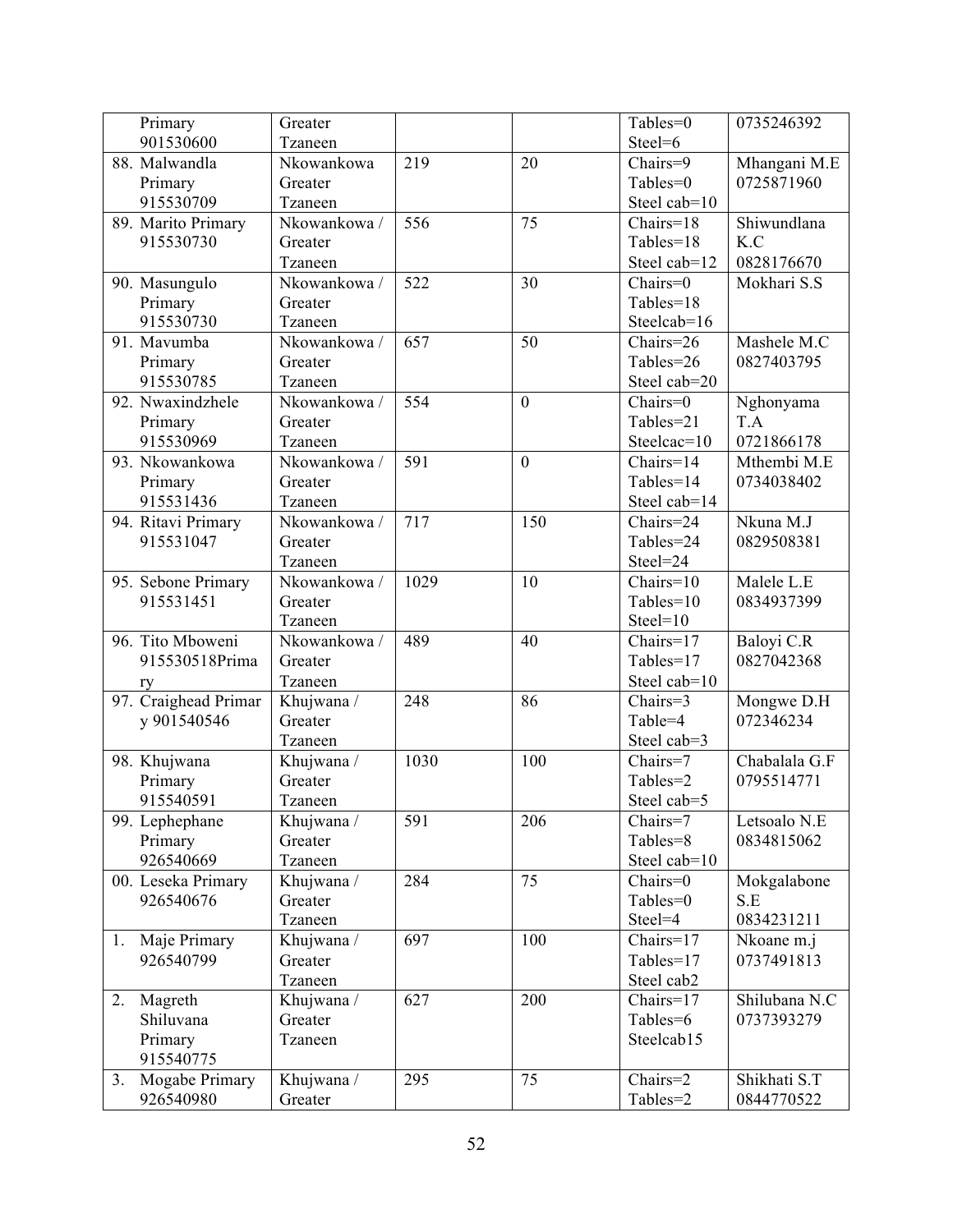|                                | Tzaneen     |     |                  | Teel cab=3    |               |
|--------------------------------|-------------|-----|------------------|---------------|---------------|
| 4. Mohlaba Primary             | Khujwana /  | 89  | 20               | Chairs=0      | Mohlaba S.J   |
| 915541495                      | Greater     |     |                  | Table=0       |               |
|                                | Tzaneen     |     |                  | Steel6        |               |
| Nugart Primary<br>5.           | Khujwana /  | 37  | $\overline{0}$   | Chairs=0      | Rapatsa M.    |
| 901541099                      | Greater     |     |                  | Tables=0      | 076473441     |
|                                | Tzaneen     |     |                  | Teel $C = 0$  |               |
| Ponani Primary<br>6.           | Khujwana /  | 825 | 340              | Chairs=12     | Malungani S.S |
| 915541112                      | Greater     |     |                  | Tables=12     | 0735624807    |
|                                | Tzaneen     |     |                  | Steel cab15   |               |
| Shikati Primary<br>7.          | Khujwana /  | 272 | 153              | $Chairs=10$   | Mathonsi      |
| 915541457                      | Greater     |     |                  | $Tables = 10$ | 0828696008    |
|                                | Tzaneen     |     |                  | Steel cab=8   |               |
| Thabang Primary<br>8.          | Khujwana /  | 824 | 25               | Chairs=3.     | Tshimbana     |
| 926541235                      | Greater     |     |                  | Tables=25     | 0822488ng1    |
|                                | Tzaneen     |     |                  | Steed=17      |               |
| <b>Tinghitsi Primary</b><br>9. | Khujwana /  | 378 | 85               | Chairs=5      | Malele R.M    |
| 915541280                      | Greater     |     |                  | Tables=10     | 0721177115    |
|                                | Tzaneen     |     |                  | Stiicab=6     |               |
| 10. Ballon Mantjana            | Makhutswe / | 673 | 50               | $Chairs=10$   | Phokubye M.E  |
| Primary                        | Maruleng    |     |                  | Tables=10     | 0825547099    |
| 926540485                      |             |     |                  | Steel cab=5   |               |
| 11. Lefoke Primary             | Makhutswe / | 305 | 15               | Chairs=6      | Shaai M.M     |
| 926540614                      | Maruleng    |     |                  | Tables=6      | 0766201068    |
|                                |             |     |                  | Steel cab=6   |               |
| 12. Lekane Primary             | Makhutswe / | 356 | 125              | Chairs=6      | Popela S.D    |
| 926540638                      | Maruleng    |     |                  | Tables=6      | 0724301241    |
|                                |             |     |                  | Steel cab6    |               |
| 13. Lorraine                   | Makhutswe / | 967 | 45               | Chairs=12     | Shaai M.J     |
| Banareng                       | Maruleng    |     |                  | Tables=12     | 0824322213    |
| Primary                        |             |     |                  | Steel cab=12  |               |
| 926540683                      |             |     |                  |               |               |
| 14. Maangwako                  | Makhutswe / | 364 | 9                | Chairs=7      | Moraba M.M    |
| Primary                        | Maruleng    |     |                  | Tables=7      | 072199370     |
| 926540713                      |             |     |                  | Steel cab=7   |               |
| 15. Matshangwane               | Makhutswe / | 719 | 41               | Chairs=12     | Mahlo S,Z     |
| Primary                        | Maruleng    |     |                  | Tables=12     | 0826286987    |
| 926540928                      |             |     |                  | Steel cab=12  |               |
| 16. Metz Primary               | Makhutswe / | 413 | $\boldsymbol{0}$ | Chairs=6      | Ramajela M.C  |
| 926540942                      | Maruleng    |     |                  | Tables=6      | 0838654017    |
|                                |             |     |                  | Steel cab=6   |               |
| 17. Mmakau Primary             | Makhutswe / | 742 | $\overline{0}$   | $Chairs=14$   | Maila L.R     |
| 92654959                       | Maruleng    |     |                  | Tables=14     | 0725482082    |
|                                |             |     |                  | Steel cab=14  |               |
| 18. Molalatladi                | Makhutswe / | 357 | $\mathbf{0}$ .   | Chairs=4      | Letsoalo M.D  |
| Primary                        | Maruleng    |     |                  | Tables=4      | 0824290263    |
| 9265410387                     |             |     |                  | Steel cab=4   |               |
| 19. Malebanong                 | Makhutswe / | 533 | $\boldsymbol{0}$ | Chairs=12     | Modiba M,S    |
| Primary                        | Maruleng    |     |                  | Tables=12     |               |
| 926540829                      |             |     |                  | Steelcab12    |               |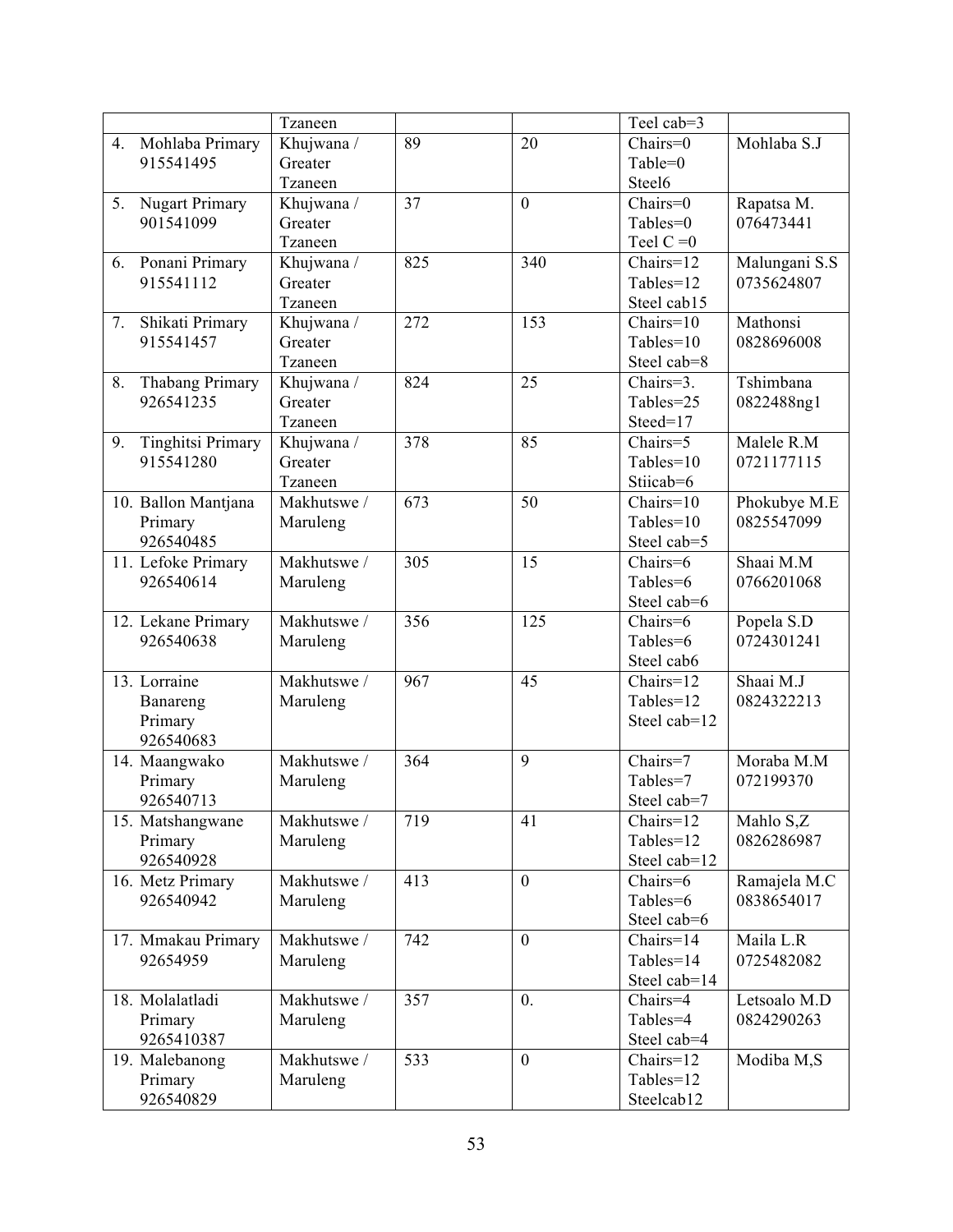| 20. Mamahlola        | Makhutswe / | 289  | 44               | Chairs=8     | Machubeng    |
|----------------------|-------------|------|------------------|--------------|--------------|
| Primary              | Maruleng    |      |                  | Tables=8     | M.T          |
| 926540836            |             |      |                  | Steel cab=8  | 0711974183   |
| 21. Motlolatsoku     | Makhutswe / | 660  | 45               | Chairs=8     | Headgar M.B  |
| Primary              | Maruleng    |      |                  | Tables=8     | 0823133296   |
| 926541068            |             |      |                  | Steel cab=8  |              |
| 22. Rankagele        | Makhutswe / | 150  | 10               | Chairs=5     | Modiba M.S   |
| Primary              | Maruleng    |      |                  | Tables=5     | 0823593108   |
| 926541143            |             |      |                  | Steel cab=5  |              |
| 23. Seagotle Primary | Makhutswe / | 1054 | 44               | $Chairs=15$  | Matsaung R.M |
| 926540530            | Maruleng    |      |                  | Tables=15    | 0731984725   |
|                      |             |      |                  | Steel cab=15 |              |
| 24. Sekgalabjana SII | Makhutswe / | 574  | 50               | Chairs=12    | Moagi S.H    |
| Primary              | Maruleng    |      |                  | Tables=12    | 0823205630   |
| 926540530            |             |      |                  | Steel cab=12 |              |
| 25. Sekororo Primary | Makhutswe / | 533  | 10               | Chairs=9     | Masete F.M   |
| 926541196            | Maruleng    |      |                  | Tables=9     | 0836296638   |
|                      |             |      |                  | Steel cab=9  |              |
| 26. Thapola-Nkona    | Makhutswe / | 608  | $\boldsymbol{0}$ | Chairs=6     | Lekgodi M.J  |
| Primary              | Maruleng    |      |                  | Tables=6     | 0848903531   |
| 901540461            |             |      |                  | Steel cab=6  |              |
| 27. Thubisane        | Makhutswe / | 128  | $\overline{0}$   | Chairs=5     | Malepe M.M   |
| Primary              | Maruleng    |      |                  | Tables=5     | 0824085126   |
| 926541259            |             |      |                  | Steel cab=5  |              |
| 28. Timamongolo      | Makhutswe / | 20   | 10               | Chairs=8     | Mahlo M.S    |
| Primary              | Maruleng    |      |                  | Tables=8     | 0827806005   |
| 926541266            |             |      |                  | Steel cab=8  |              |
| 29. Tjalatjala       | Makhutswe / | 600  | 12               | Chairs=12    | Mogofe M.Q   |
| Primary              | Maruleng    |      |                  | Table=12     | 0722976814   |
| 92651303             |             |      |                  | Steel cab=12 |              |
| 30. Moleketla        | Motupa /    | 610  | 40               | Chairs=0     | Mothobuka    |
| Primary              | Greater     |      |                  | Tables=0     | 0827427231   |
| 918511104            | Tzaneen     |      |                  | Steel cab=0  |              |
| 31. Malemela         | Motupa /    | 150  | $\boldsymbol{0}$ | Chairs=0     | Rabothatha   |
| Primary              | Greater     |      |                  | Tables=0     | 0834734630   |
| 918510354            | Tzaneen     |      |                  | Steelcab=0   |              |
| 32. Mmatjatji        | Motupa /    | 175  | $\mathbf{0}$     | $Chairs=0$   | Maila        |
| Primary              | Greater     |      |                  | Table=7      | 0729518382   |
| 915510569            | Tzaneen     |      |                  | Steel cab=7  |              |
| 33. Mapitlula        | Motupa /    | 327  | $\overline{0}$   | Chairs=13    | Mashava      |
| Primary              | Greater     |      |                  | Tables=0     | 0836856212   |
| 918510446            | Tzaneen     |      |                  | Steel cab=6  |              |
| 34. Mokutupi         | Motupa /    | 463  | $\boldsymbol{0}$ | Chairs= $16$ | Modiba       |
| Primary              | Greater     |      |                  | Tables=0     | 0828495725   |
| 9185111081           | Tzaneen     |      |                  | Steel cab=6  |              |
| 35. Morutsi Primary  | Motupa /    | 820  | 50               | Chairs=28    | 0827443144   |
| 918511135            | Greater     |      |                  | Tables=28    |              |
|                      | Tzaneen     |      |                  | Steel cab=22 |              |
| 36. Tlhapedi Primary | Motupa /    | 800  | 10               | $Chairs=2$   | Matsepane    |
| 918511463            | Greater     |      |                  | Tables=0     | 0832416973   |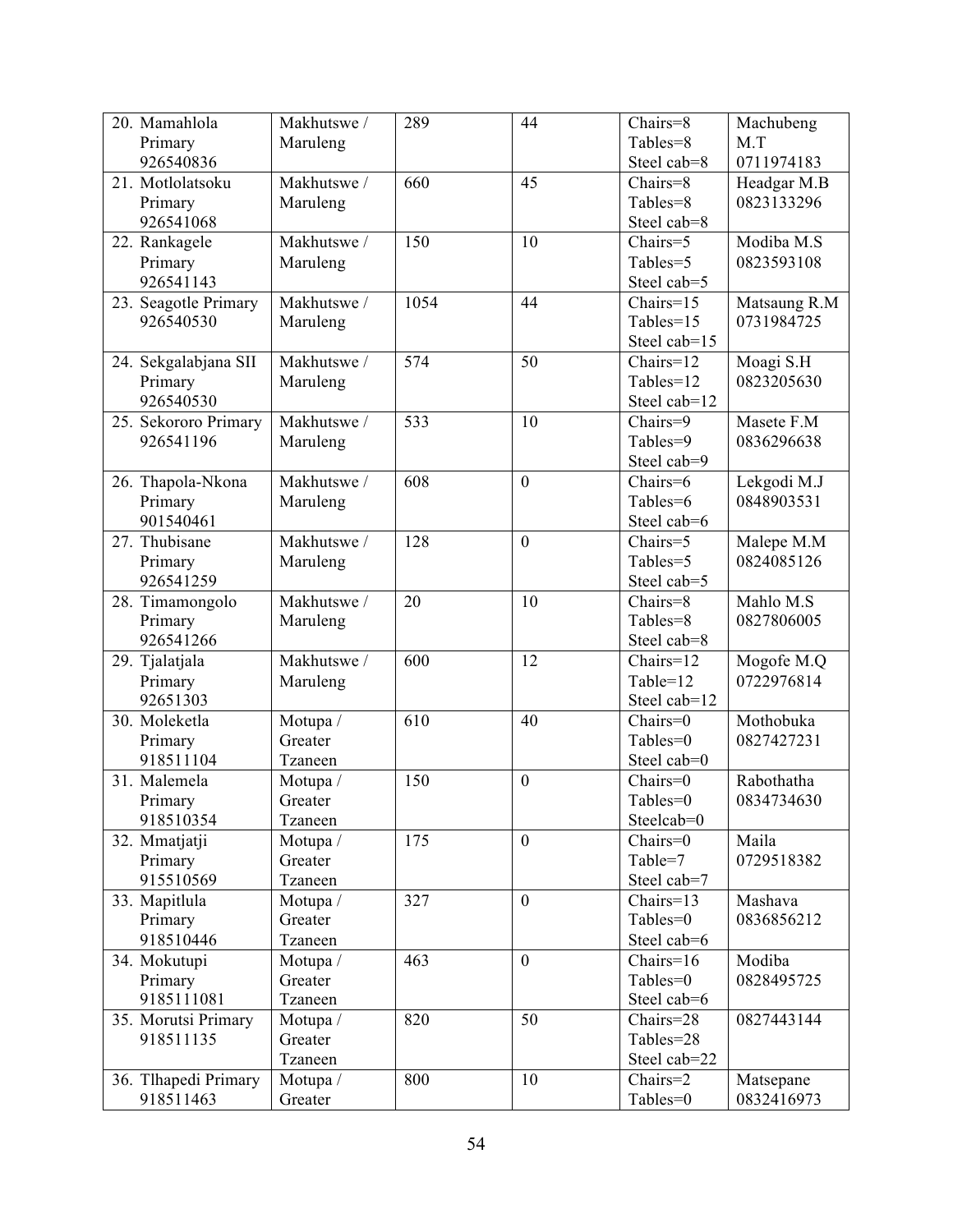|               | Tzaneen |     |    | Steel cab=12           |            |
|---------------|---------|-----|----|------------------------|------------|
| 37. Mothomeng | Motupa/ | 450 | 40 | $Chairs=14$            | Maila      |
| Primary       | Greater |     |    | $Tables = 14$          | 0824017290 |
| 918511166     | Tzaneen |     |    | Steel cab=5            |            |
| 38. Kheoponi  | Motupa/ | 196 | 0  | $Chairs = 8$           | Moekwana   |
| Primary       | Greater |     |    | Tables=8               | 0723430211 |
| 918510446     | Tzaneen |     |    | Steel cab <sub>8</sub> |            |
|               |         |     |    |                        |            |

## **8.2. TZANEEN EDUCATION DISTRICT SECONDARY SCHOOLS**

|                | <b>Name of School</b>  | <b>Circuit</b> | <b>Enrolments</b>  | <b>Number of</b> | <b>Number of</b>               | <b>Contact</b>    |
|----------------|------------------------|----------------|--------------------|------------------|--------------------------------|-------------------|
|                |                        | <b>Village</b> | (Learners          | <b>Learners</b>  | <b>Educators</b>               | <b>Details of</b> |
|                |                        |                | and                | <b>Furniture</b> | <b>Furniture</b>               | Principal         |
|                |                        |                | <b>Educators</b> ) | <b>Required</b>  | required                       |                   |
| 1.             | B. Mkhabele            | Mafarana /     | 200                | 50               | Chairs $=8$                    | Khosa J.N         |
|                | Secondary              | Greater        |                    |                  | Tables=8                       | 0728718575        |
|                | 915530013              | Tzaneen        |                    |                  | Steel                          |                   |
| 2.             | Cata Secondary         | Mafarana /     | 198                | $\overline{0}$   | $Chairs=2$                     | Shikwambana       |
|                | 91553000               | Greater        |                    |                  | Tables=5                       | T.R               |
|                |                        | Tzaneen        |                    |                  | Steel=5                        | 0725122208        |
| 3.             | Jacob Magamana         | Mafarana /     | 320                | 100              | Chairs=9                       | Bamuza V          |
|                | Secondary              | Greater        |                    |                  | Tables=9                       | 0726018370        |
|                | 915530112              | Tzaneen        |                    |                  | Teelcab=9                      |                   |
| 4.             | Lefara Secondary       | Mafarana /     | 298                | $\mathbf{0}$     | $\overline{\text{Chairs}}$ =14 | Mkanzi N.P        |
|                | 915530129              | Greater        |                    |                  | Tables=14                      | 0732675016        |
|                |                        | Tzaneen        |                    |                  | Steelcab=7                     |                   |
| 5 <sub>1</sub> | Molobosane             | Mafarana /     | 845                | 50               | Chairs=5                       | Malaji M.W        |
|                | Secondary              | Greater        |                    |                  | Tables=4                       | 0824219070        |
|                | 915530174              | Tzaneen        |                    |                  | Steel cab=11                   |                   |
| 6.             | Phangasasa             | Mafarana /     | 280                | 07               | $Chairs=13$                    | Tiva J            |
|                | Secondary              | Greater        |                    |                  | Tables=13                      |                   |
|                | 915530266              | Tzaneen        |                    |                  | Steel cab=13                   |                   |
| 7.             | Prof. Shilubana        | Mafarana /     | 240                | 150              | $Chairs=13$                    | Machimana         |
|                | Secondary              | Greater        |                    |                  | Tables=10                      | D.S               |
|                | 915530297              | Tzaneen        |                    |                  | Steel cab=15                   | 0721344432        |
| 8.             | Scotch Maboko          | Mafarana /     | 303                | $\overline{0}$   | $Chairs=15$                    | Mushwna           |
|                | Secondary              | Greater        |                    |                  | Tables=15                      | C.M               |
|                | 915530297              | Tzaneen        |                    |                  | Steel cab=15                   | 0781910897        |
| 9.             | Sedan Secondary        | Mafarana /     | 286                | $\overline{0}$   | Chairs=12                      | Machimana         |
|                | 915530303              | Greater        |                    |                  | Tables=12                      | J.L               |
|                |                        | Tzaneen        |                    |                  | Steel cab=12                   | 0835472965        |
|                | 10. Shipungu Secondary | Mafarana /     | $\overline{363}$   | $\overline{0}$   | Chairs= $15$                   | Shihangule        |
|                | 915530327              | Greater        |                    |                  | Tables=20                      | M.H               |
|                |                        | Tzaneen        |                    |                  | Steel cab=15                   | 0824727455        |
|                | 11. Xitsikixana        | Mafarana /     | 174                | $\overline{0}$   | Steel cab=6                    | Mohlaba; 082      |
|                | Secondary              | Greater        |                    |                  |                                | 335 2232          |
|                | 915530365              | Tzaneen        |                    |                  |                                |                   |
|                | 12. Basie Maake        | Shiluvana /    | 232                | $\mathbf{0}$     | Chairs= $0$                    | Ramathoka         |
|                | Secondary              | Greater        |                    |                  | Tables=0                       | 0839614371        |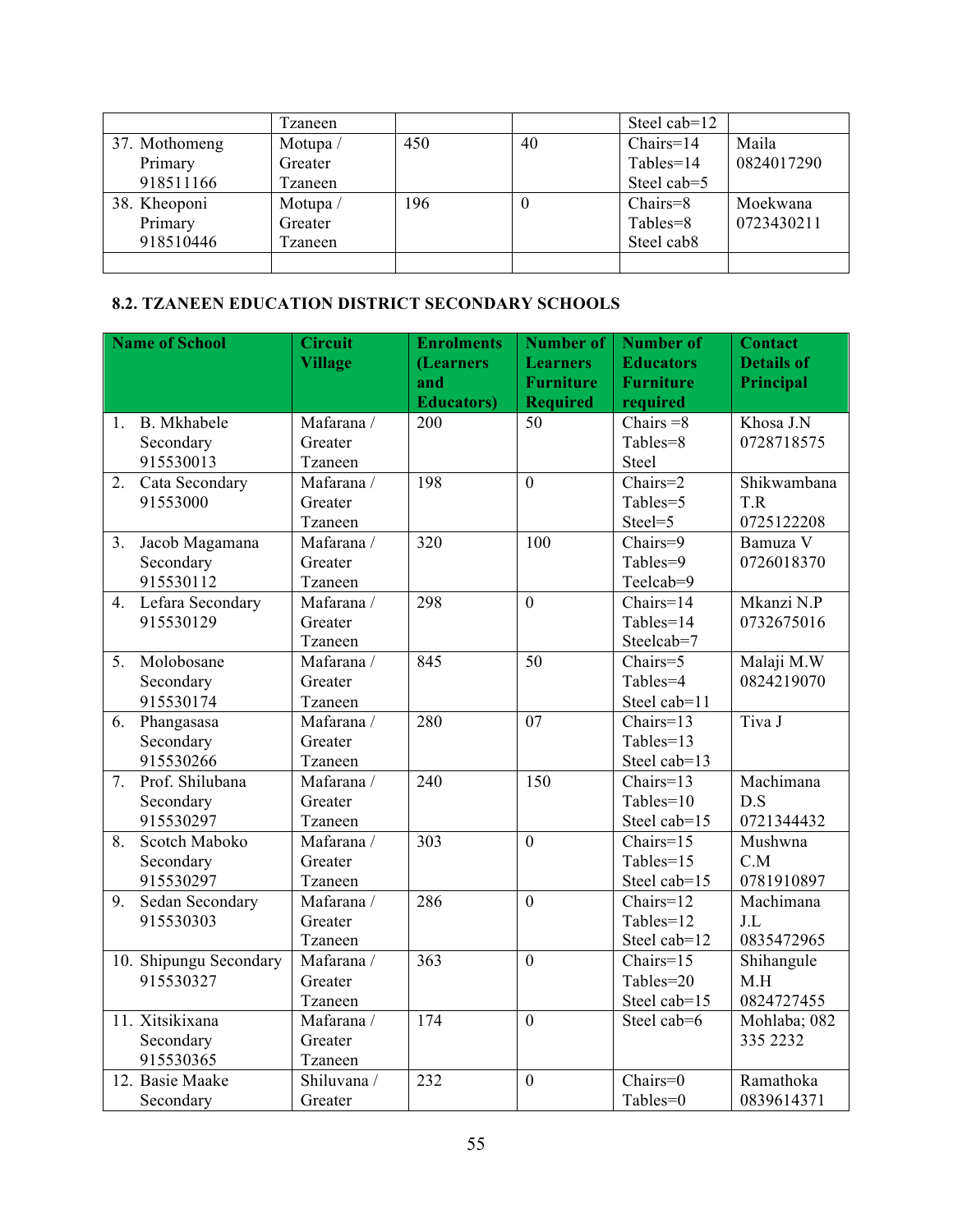| 926540010             | Tzaneen     |      |                | Steel cab=4   |              |
|-----------------------|-------------|------|----------------|---------------|--------------|
| 13. Bokgakga          | Shiluvana / | 722  | $\overline{0}$ | Chairs=0      | Mafokoane    |
| Secondary             | Greater     |      |                | Tables=0      | 0736476877   |
| 926540027             | Tzaneen     |      |                | Steel cab=10  |              |
| 14. Burgersdorp       | Shiluvana / | 107  | 30             | Chairs=1      | Phakul       |
| Secondary             | Greater     |      |                | Tables=1Steel | 0798477561   |
| 915541587             | Tzaneen     |      |                | $cab=3$       |              |
| 15. Dumela Secondary  | Shiluvana / | 624  | 50             | Chairs=7      | Nkwinika     |
| 915540041             | Greater     |      |                | Tables=7      | 0733813973   |
|                       | Tzaneen     |      |                | Steel cab=1   |              |
| 16. Khataza Secondary | Shiluvana / | 449  | 50             | $Chairs=10$   | Mboweni      |
| 926540065             | Greater     |      |                | Tables=5      | M.M          |
|                       | Tzaneen     |      |                | Steel cab=12  | 0731873452   |
| 17. Lebitso Secondary | Shiluvana / | 648  | 50             | Chairs=0      | Sekokotla    |
| 915540089             | Greater     |      |                | Tables=10     | N.M          |
|                       | Tzaneen     |      |                | Steel cab=10  | 0734185557   |
| 18. Myakayaka         | Shiluvana / | 228  | 30             | Chairs=2      | Sibanda      |
| Secondary             | Greater     |      |                | Tables=5      | 0829756220   |
| 915540287             | Tzaneen     |      |                | Steel=7       |              |
| 19. Mageza Seconary   | Shiluvana / | 150  | 30             | Chairs=7      | Malungana    |
| 915541570             | Greater     |      |                | Tables=7      | 0837656433   |
|                       | Tzaneen     |      |                | Steel cab=6   |              |
|                       |             |      |                |               |              |
| 20. Mamosala          | Shiluvana / | 410  | 50             | Chairs=6      | Mafogo       |
| Secondary             | Greater     |      |                | Tables=4      | 0718495590   |
| 901540195             | Tzaneen     |      |                | Steel cab     |              |
| 21. Perehla Maake     | Shiluvana / | 1073 | 40             | Chairs=15     | Nyakale      |
| Secondary             | Greater     |      |                | Tables=15     | 0833534845   |
| 915540348             | Tzaneen     |      |                | Steel cab=15  |              |
| 22. Phyuphyani        | Shiluvana / | 99   | 34             | Chairs=2      | Makwimbila   |
| Secondary             | Greater     |      |                | Tables=2      | 0833951146   |
| 915540362             | Tzaneen     |      |                | Steel cab=2   |              |
| 23. Serare Secondary  | Shiluvana / | 192  | 50             | Chairs=8      | Tiva M.W     |
| 926541228             | Greater     |      |                | Tables=8      | 0799705132   |
|                       | Tzaneen     |      |                | Steel=6       |              |
| 24. Mokwane           | Shiluvana / | 436  | 50             | Chairs=15     | Mametja H.M  |
| Secondary             | Greater     |      |                | Tables=15     | 0760526775   |
| 926540258             | Tzaneen     |      |                | $Steel=15$    |              |
| 25. Maale Secondary   | Shiluvana / | 408  | $\mathbf{0}$   | Chairs=7      | Masete R.A   |
| 926540706             | Greater     |      |                | Tables=10     | 0794926677   |
|                       | Tzaneen     |      |                | Steel cab=5   |              |
|                       |             |      |                |               |              |
| 26. Xibukulana        | Xihoko /    | 496  | 100            | $Chairs=10$   | Sigwadi M    |
| Secondary             | Greater     |      |                | Tables=10     | 0827968538   |
| 915530686             | Tzaneen     |      |                | Steel cab=10  |              |
| 27. Gwambeni          | Xihoko /    | 583  | 300            | Chairs=0      | Baloyi J     |
| Secondary             | Greater     |      |                | Tables=0      | 0823491530   |
| 915530082             | Tzaneen     |      |                | Steel cab=33  |              |
| 28. Mpapalati         | Xihoko /    | 474  | 100            | Chairs=12     | Malatjie M.J |
| Secondary             | Greater     |      |                | Tables=3      | 0824278765   |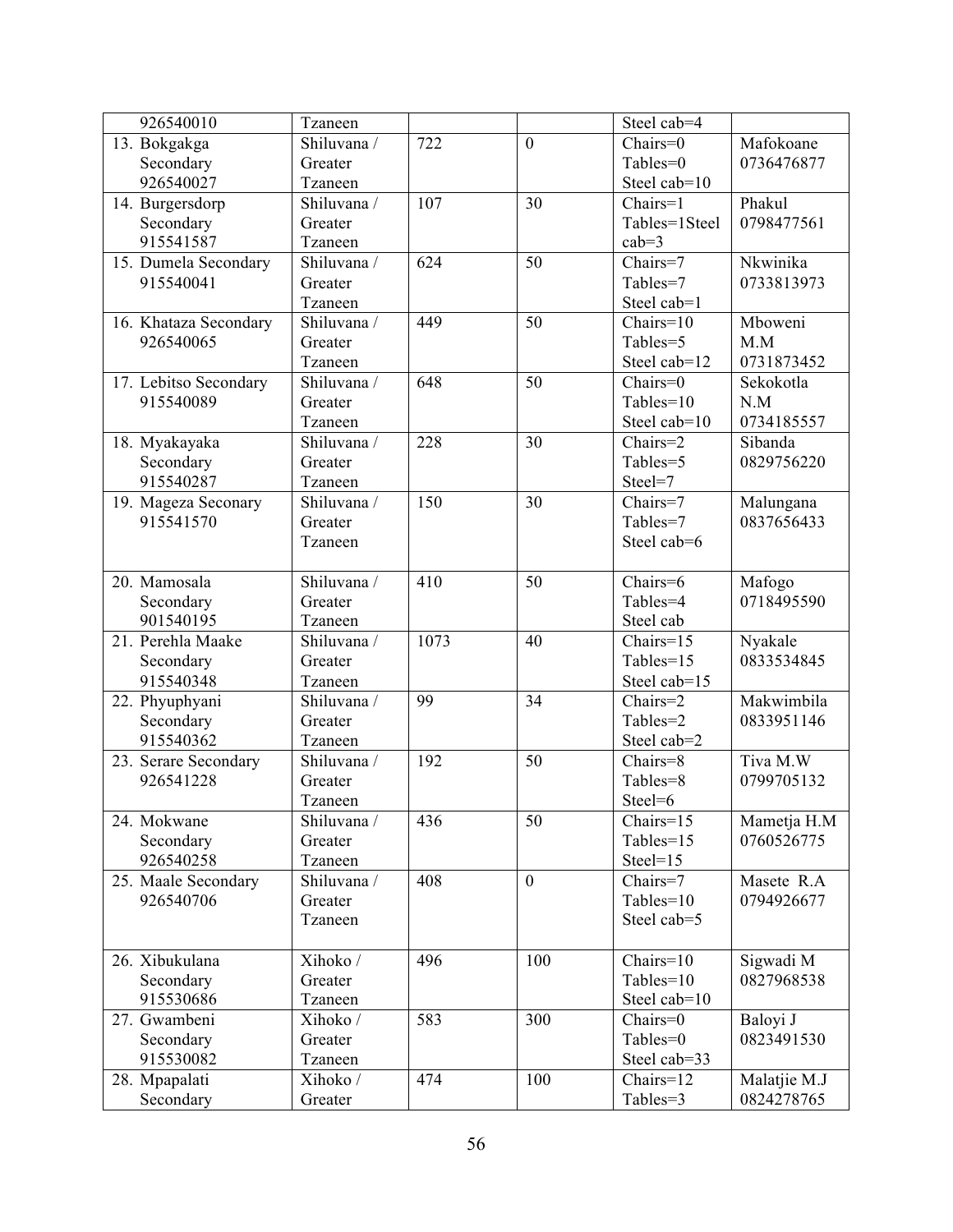| 918530853              | Tzaneen     |      |                | Steel cab=8                   |             |
|------------------------|-------------|------|----------------|-------------------------------|-------------|
| 29. Mapheto Secondary  | Xihoko /    | 287  | 95             | Chairs=0                      | Tiba B.E    |
| 915530181              | Greater     |      |                | Tables=0                      | 0784615656  |
|                        | Tzaneen     |      |                | Steal cab=11                  |             |
| 30. Tiakeni Secondary  | Xihoko /    | 267  | 100            | Chairs=11                     | Mkhawane    |
| 915530334              | Greater     |      |                | Tables=9                      | 0720663347  |
|                        | Tzaneen     |      |                | Steel=11                      |             |
| 31. Sevengwane         | Xihoko /    | 1243 | 100            | Chairs=20                     | Sambo M.E   |
| Secondary              | Greater     |      |                | Tables=15                     | 0825085592  |
| 915530310              | Tzaneen     |      |                | Steel cab=25                  |             |
| 32. Napsom Secondary   | Thabina /   | 868  | 700            | Chairs=4                      | Mutemule    |
| 926541985              | Greater     |      |                | Tables=4                      | S.A         |
|                        | Tzaneen     |      |                | Steel cab=4                   | 0844794893  |
|                        |             |      |                |                               |             |
| 33. Nelson Ramodike    | Thabina /   | 780  | 450            | Chairs=8                      | Mashapu M,R |
| Secondary              | Greater     |      |                | Tables=8                      | 0829738596  |
| 92651648               | Tzaneen     |      |                | Teel cab=4                    |             |
| 34. Ramoba Secondary   | Thabina /   | 546  | 400            | Chairs=6                      | Peu M.S     |
| 926540393              | Greater     |      |                | Tables=6                      | 0829244853  |
|                        | Tzaneen     |      |                | Steel cab=6                   |             |
| 35. Seboye Secondary   | Thabina /   | 589  | $\overline{0}$ | $Chairs=10$                   | Kgatla M.T  |
| 926540416              | Greater     |      |                | Tables=10                     | 0825115503  |
|                        | Tzaneen     |      |                | Steel cab=5                   |             |
| 36. Sekaba Secondary   | Thabina /   | 385  | 40             | Chairs=9                      | Ramadi Q.M  |
| 926540423              | Greater     |      |                | Tables=9                      | 0728767665  |
|                        | Tzaneen     |      |                | Steel cab=8                   |             |
| 37. Phusela Secondary  | Thabina /   | 950  | 350            | Chairs=8                      | Ramadi q.m  |
| 926540355              | Greater     |      |                | Tables=5                      |             |
|                        | Tzaneen     |      |                | Steel cab=7                   |             |
|                        |             |      |                |                               |             |
| 38. Mbhekwana          | N'wanedzi / | 527  | 30             | Chairs= $15$                  | MkhariN.B   |
| Secondary              | Greater     |      |                | Tables15                      | 0824603040  |
| 915530198              | Tzaneen     |      |                | Steel cab=15                  |             |
| 39. Lwndlamuni         | N'wanedzi / | 604  | $\overline{0}$ | Chairs=5                      | Risiva I    |
| Secondary              | Greater     |      |                | Tables=5                      | 0833535412  |
| 915530136              | Tzaneen     |      |                | Steel=5                       |             |
| 40. Hetiseka Secondary | N'wanedzi / | 212  | 142            | Chairs=10                     | Chauke M.S  |
| 915530136              | Greater     |      |                | Tables=10                     | 0836778182  |
|                        | Tzaneen     |      |                | Steel cab=10                  |             |
| 41. Mugwazeni          | N'wanedzi / | 720  | 100            | $Chairs=10$                   | Nkonwana    |
| Secondary              | Greater     |      |                | Tables=10                     | M.J         |
| 915530235              | Tzaneen     |      |                | $Steel=10$                    | 0828214827  |
| 42. Makhanya           | N'wanedzi / | 702  | 200            | Chairs=6                      | Mafetsa M.I |
| Secondary              | Greater     |      |                | Tables=6                      | 0729226072  |
| 915530167              | Tzaneen     |      |                | Steel cab=6                   |             |
| 43. Mark-shope         | N'wanedzi / | 850  | 50             | $\overline{\text{Chairs}}$ =5 | Mkhari S.D  |
| Secondary              | Greater     |      |                | Tables=5                      | 0730575208  |
| 9155302242             | Tzaneen     |      |                | Steelcab=10                   |             |
| 44. Mahwahwa           | N'wanedzi / | 613  | 178            | Chairs=7                      | Malungani   |
| Secondary              | Greater     |      |                | Tables=7                      | 079547666   |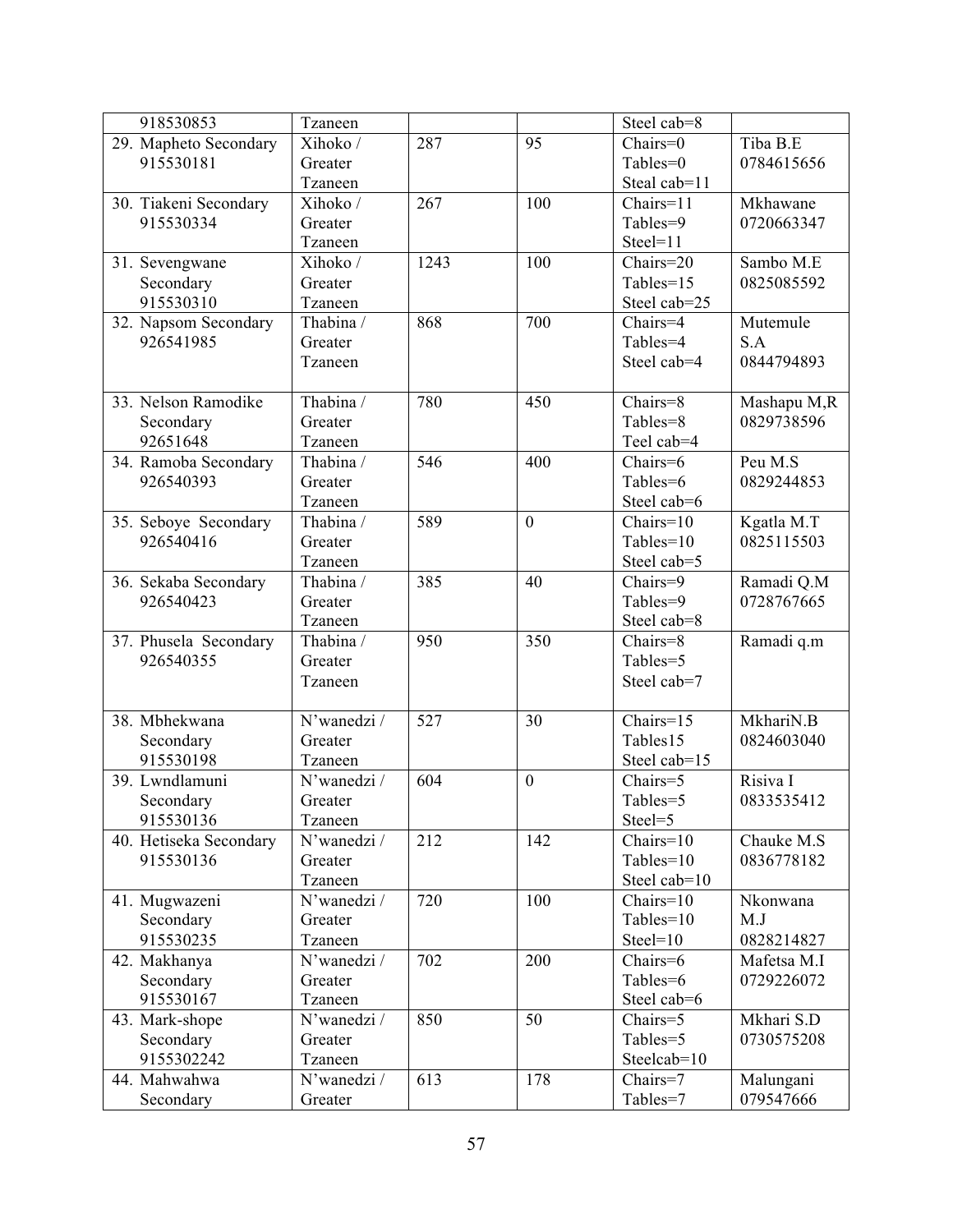| 915530150              | Tzaneen     |      |                | Steel=7      |               |
|------------------------|-------------|------|----------------|--------------|---------------|
| 45. Deeside Secondary  | N'wanedzi / | 382  | 60             | Chairs=5     | Majozi D.J    |
| 901530440              | Greater     |      |                | Table=5      | 0765932139    |
|                        | Tzaneen     |      |                | Steel cab=5  |               |
| 46. Bankuna Secondary  | Nkowankowa  | 964  | 200            | $Chairs=10$  | Baloyi R.A    |
| 915530020              | / Greater   |      |                | Tables=10    | 0739603567    |
|                        | Tzaneen     |      |                |              |               |
| 47. Charles Mathonsi   | Nkowankowa  | 622  | $\overline{0}$ | Chair $=24$  | Mhlongo K.T   |
| Secondary              | / Greater   |      |                | Tables24     | 08285185564   |
| 915530068              | Tzaneen     |      |                | Steel cab=7  |               |
|                        |             |      |                |              |               |
| 48. DZJ Mthebule       | Nkowankowa  | 1109 | 140            | Chairs=0     | Dambuza M.P   |
| 915530075Secondar      | / Greater   |      |                | Tables=0     | 0837043991    |
|                        | Tzaneen     |      |                | Steel=30     |               |
| 49. Hudson Ntsanwisi   | Nkowankowa  | 1200 | $\overline{0}$ | Chairs=12    | Shikwambana   |
| Secondary              | / Greater   |      |                | Tables=12    | J.M           |
| 915530105              | Tzaneen     |      |                | Steel cab=12 | 0832477409    |
| 50. Magoza Secondary   | Nkowankowa  | 1001 | 50             | Chairs=20    | Rikhotso      |
| Secondary              | / Greater   |      |                | Tables=20    | 0825060522    |
| 905530105              | Tzaneen     |      |                | Steel cab=20 |               |
| 51. Peatnenge          | Nkowankowa  | 260  | $\overline{0}$ | Chairs=7     | Shiluvana S.H |
| Secondary              | / Greater   |      |                | Tables=7     | 0828971287    |
| 915530359              | Tzaneen     |      |                | Steelcab=9   |               |
| 52. Progress Secondary | Nkowankowa  | 448  | $\overline{0}$ | Chairs=11    | Matobela A.T  |
| 915530280              | / Greater   |      |                | Tables=11    | 825498446     |
|                        | Tzaneen     |      |                | Steelcab=11  |               |
| 53. Zivuko Secondary   | Nkowankowa  | 789  | 50             | Chairs=18    | Mokoena P.L   |
| 915530372              | / Greater   |      |                | Tables=18    | 0834520525    |
|                        | Tzaneen     |      |                | Steelcab=10  |               |
| 54. MariveniI          | Nkowankowa  | 545  | $\overline{0}$ | $Chairs=10$  | Mboweni P.C   |
| Secondary              | / Greater   |      |                | Tables=10    |               |
| 915530785              | Tzaneen     |      |                | Steel cab=6  |               |
| 55. Mahlane            | Khujwana /  | 707  | 400            | Chairs=20    | Maponya       |
| Secondary92654017      | Greater     |      |                | Tables=10    | M.M           |
| $\mathbf{1}$           | Tzaneen     |      |                | Steel cab=20 | 0842386351    |
| 56. Nwahungana         | Khujwana /  | 269  | 20             | Chairs=0     | Malungana     |
| Secondary              | Greater     |      |                | Tables=0     | E.E           |
| 915540324              | Tzaneen     |      |                | Steel cab=2  | 0837349367    |
| 68. Nkakasana          | Khujwana /  | 99   | 109            | Chairs=4     | Shikhati N.P  |
| Secondary              | Greater     |      |                | Tables=0     | 0832978762    |
| 915541075              | Tzaneen     |      |                | Steel=4      |               |
|                        |             |      |                |              |               |
| 69. Mokhapa Secondary  | Khujwana /  | 848  | 450            | Chairs=6     | Diale M.P     |
| 926540249              | Greater     |      |                | Tables=7     | 0836871382    |
|                        | Tzaneen     |      |                | Steel cab=5  |               |
| 70. Mpumulana          | Khujwana /  | 191  | 20             | Chairs=0     | Mbhalati      |
| Secondary              | Greater     |      |                | Tables=2     | 0844004833    |
| 915540270              | Tzaneen     |      |                | Steel cab7   |               |
| 71. Matimu Secondary   | Khujwana /  | 799  | 450            | Chairs=22    | Manzini       |
| 915540775              | Greater     |      |                | Tables=15    | 0828704174    |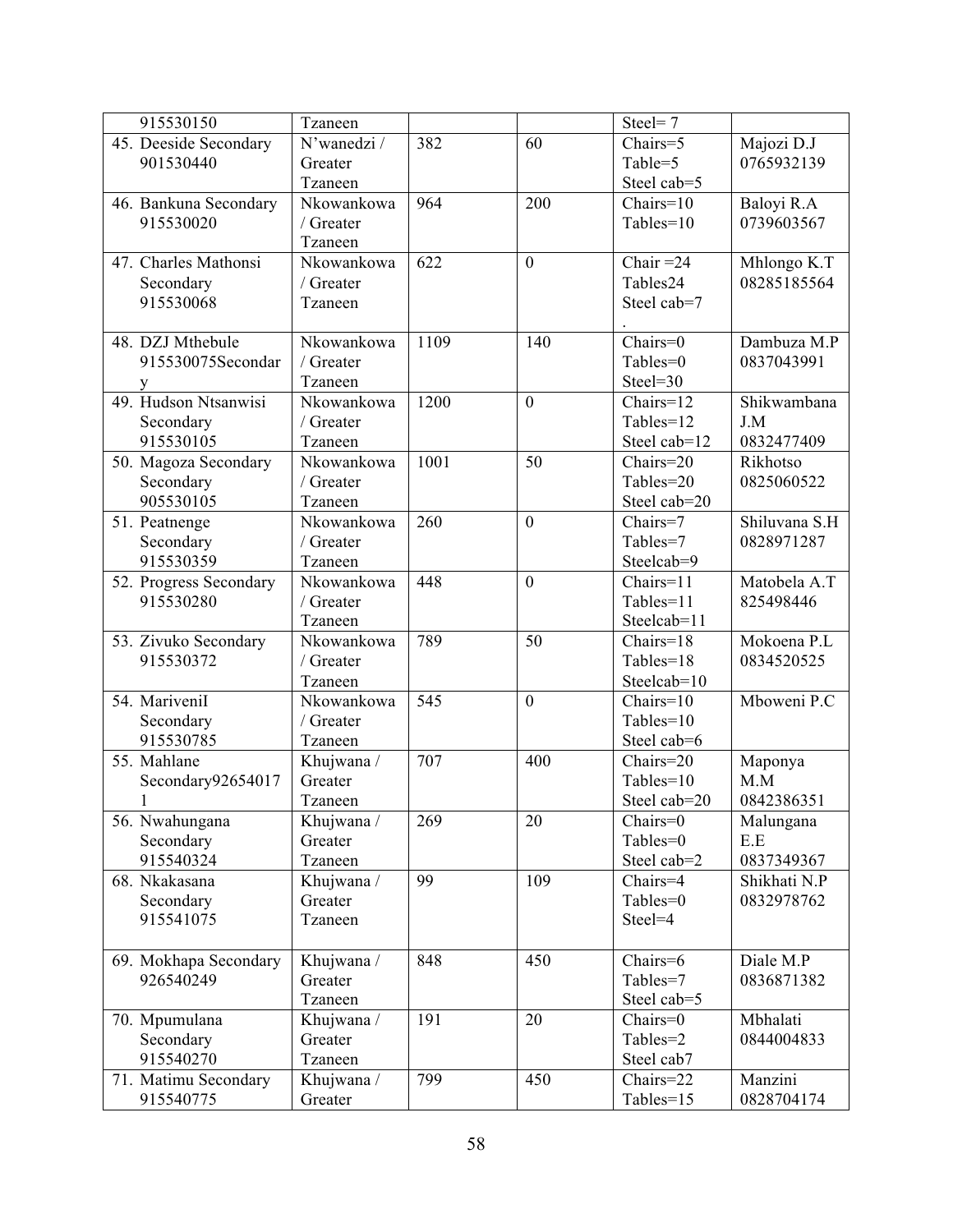|                        | Tzaneen     |      |                | Steel cab=15 |              |
|------------------------|-------------|------|----------------|--------------|--------------|
| 72. Matlhari Secondary | Khujwana /  | 874  | 200            | $Chairs=14$  | Hiliza T     |
| 915540225              | Greater     |      |                | Tables=12    | 0822016631   |
|                        | Tzaneen     |      |                | Steel cab=7  |              |
| 73. Nwahungana         | Khujwana /  | 269  | 20             | Chairs=0     | Malungana    |
| Secondary              | Greater     |      |                | Tables=0     | E.E          |
| 915540324              | Tzaneen     |      |                | Steel cab=2  | 0837349367   |
| 74. Serurubele         | Khujwana /  | 579  | 200            | Chairs=23    | Mahlo M.M    |
| Secondary              | Greater     |      |                | Tables=19    | 0833629264   |
| 926540447              | Tzaneen     |      |                | Steel cab=10 |              |
| 75. Calis Secondary    | Makhutswe / | 385  | 52             | Chairs=5     | Mlangeni C   |
| 92651984               | Maruleng    |      |                | Tables=5     | 0829411459   |
|                        |             |      |                | Steel cab=5  |              |
| 76. Khudu Secondary    | Makhutswe / | 448  | 200            | Chairs=14    | Malele M.J   |
| 926540072              | Maruleng    |      |                | Tables=14    | 0792374681   |
|                        |             |      |                | Steel cab=6  |              |
| 77. Lepono Secondary   | Makhutswe / | 455  | 350            | Chairs=8     | Maponya      |
| 926540102              | Maruleng    |      |                | Tables=8     | M, A         |
|                        |             |      |                | Steel cab=8  | 0824227609   |
| 78. Maalobane          | Makhutswe / | 631  | 9              | Chairs=0     | Bopape P.P   |
| Secondary              | Maruleng    |      |                | Tables=0     | 0723271846   |
| 926254012              |             |      |                | Steel cab=0  |              |
| 79. Makgwahleng        | Makhutswe / | 1134 | 845            | Chairs=12    | Makwela M.J  |
| Secondary              | Maruleng    |      |                | Tables=12    | 0721246413   |
| 926540188              |             |      |                | Steel cab=12 |              |
| 80. Matsobele          | Makhutswe / | 314  | 25             | Chairs=8     | Morema T,R   |
| Secondary              | Maruleng    |      |                | Tables=8     | 0722366924   |
| 926540201              |             |      |                | Steel cab=8  |              |
| 81. Mosebudi           | Makhutswe / | 537  | $\overline{0}$ | Chairs=14    | Mabunda S.B  |
| Secondary              | Maruleng    |      |                | Tables=14    | 0824273733   |
| 926554263              |             |      |                | Steel cab 14 |              |
| 82. Nareng Secondary   | Makhutswe / | 508  | 100            | Chairs=7     | Mangena S.T  |
| 926540300              | Maruleng    |      |                | Tables=7     | 0794783466   |
|                        |             |      |                | Steel cab=7  |              |
| 83. Ngwana Makhutswe   | Makhutswe / | 423  | 100            | Chairs=11    | Phasha M.R   |
| Secondary              | Maruleng    |      |                | Tables=11    | 0845127501   |
| 926540331              |             |      |                | Steel cab=11 |              |
| 84. Ramatau Secondary  | Makhutswe / | 768  | 21             | Chairs= $16$ | Letsoalo M.B |
| 926540386              | Maruleng    |      |                | Tables=16    | 0828053038   |
|                        |             |      |                | Steel cab=0  |              |
| 85. Kelekese Secondary | Motupa /    | 413  | $\overline{0}$ | Chairs=14    | Masia        |
| 918510446              | Greater     |      |                | Tables=5     | 0768180693   |
|                        | Tzaneen     |      |                | Steel cab14  |              |
| 86. Kgwekgwe           | Motupa /    | 950  | 420            | Chairs=15    | Manyama      |
| Secondary              | Greater     |      |                | Tables=10    | 0799513285   |
| 918510125              | Tzaneen     |      |                | Steel cab=10 |              |
| 87. Modipe Secondary   | Motupa /    | 724  | 65             | Chairs=20    | Mawila       |
| 918510637              | Greater     |      |                | Tables $=20$ | 0764643021   |
|                        | Tzaneen     |      |                | Steel cab=15 |              |
|                        |             |      |                |              |              |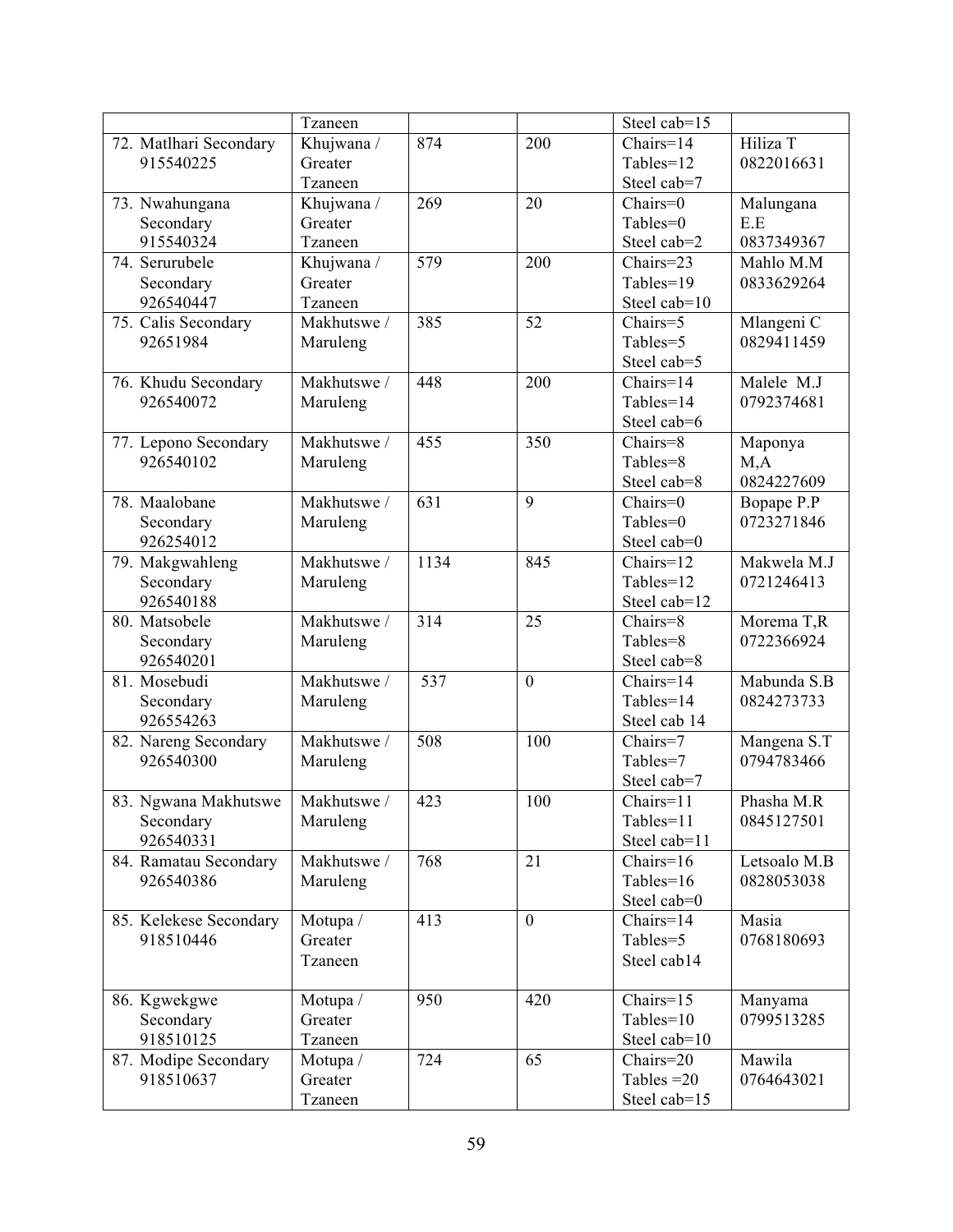| 88. Mopye Secondary   | Motupa/ | 574  |     | $Chairs=7$    | Molewa     |
|-----------------------|---------|------|-----|---------------|------------|
| 918510743             | Greater |      |     | $Tables=10$   | 0820885970 |
|                       | Tzaneen |      |     | Steelcab=17   |            |
| 89. Mohlatlegomachaba | Motupa/ | 1139 | 300 | $Chairs=10$   | Senyolo    |
| Secondary             | Greater |      |     | $T$ asbles=0  | 0733153569 |
| 918510682             | Tzaneen |      |     | Steelcab=30   |            |
| 90. Maloti Secondary  | Motupa/ | 379  | 300 | $Chairs=13$   | Senyolo    |
| 918510378             | Greater |      |     | $Tables = 13$ | 0733153569 |
|                       | Tzaneen |      |     | Steel cab=8   |            |

#### **9.1. SEKHUKHUNE DISTRICT PRIMARY SCHOOLS**

| <b>Name of School</b>               | <b>Circuit Village</b>            | <b>Enrolment</b><br>$\mathbf{s}$<br>(Learners<br>and<br><b>Educators</b> ) | <b>Number</b><br>of<br><b>Learners</b><br><b>Furnitur</b><br>e<br><b>Available</b> | <b>Number of</b><br>Learners'<br><b>Furniture</b><br>required | Contact<br><b>Details</b><br>of<br>Principa |
|-------------------------------------|-----------------------------------|----------------------------------------------------------------------------|------------------------------------------------------------------------------------|---------------------------------------------------------------|---------------------------------------------|
| Kaitswe<br>1.                       | Moutse                            | $793 + 26$                                                                 | 97                                                                                 | 300 D/C                                                       |                                             |
| Primary                             | Central/Kgobokwane                |                                                                            |                                                                                    |                                                               |                                             |
| 2.<br>Sereme                        | Moutse<br>East/Uitspanning        | $1042 + 28$                                                                | 270                                                                                | 300 D/C                                                       |                                             |
| 3.<br>Montsosaboseg<br>$\mathbf{O}$ | Tsimanyane/Manapyane              | $1002 + 30$                                                                | 262                                                                                | 239 D/C                                                       |                                             |
| Morarela<br>4.                      | Tsimanyane/Morarela               | $676 + 14$                                                                 | 104                                                                                | 234 D/C                                                       |                                             |
| 5.<br>Mokgoma                       | Phokoane/Phokoane                 | $570 + 14$                                                                 | 60                                                                                 | 225 D/C                                                       |                                             |
| Thlako<br>6.                        | Moutse<br>Central/Soetmelkfontein | $766 + 48$                                                                 | 158                                                                                | 225 D/C                                                       |                                             |
| 7.<br>Motheong                      | Tsimanyane/Leeufontein            | $1186 + 24$                                                                | 393                                                                                | 201 D/C                                                       |                                             |
| 8.<br>Goshetseng                    | Tsimanyane/Moganyaka              | $470 + 14$                                                                 | 50                                                                                 | 185 D/C                                                       |                                             |
| Maila<br>9.                         | Lepellane/GaMaila                 | $307 + 9$                                                                  | 81                                                                                 | 73 D/C                                                        |                                             |
| 10. Mankopane                       | Mashung/GaNchabeleng              | $482 + 7$                                                                  | 78                                                                                 | 163 D/C                                                       |                                             |
| 11. Mathula                         | Hlogotlou/Mathula                 | $469 + 32$                                                                 | 75                                                                                 | 159 D/C                                                       |                                             |
| 12. Marobe                          | Hlogotlou/Sewerfontein            | $595 + 28$                                                                 | 148                                                                                | 150 D/C                                                       |                                             |
| 13. Mamolobe                        | Lepellane/Malegale                | $259 + 12$                                                                 | 80                                                                                 | 50 D/C                                                        |                                             |
| 14. Lehlakong                       | Eesaam/Eesaam                     | $339 + 6$                                                                  | 100                                                                                | 70 D/C                                                        |                                             |
| 15. Mokgoshi                        | Phokoane/Kutupu                   | $464 + 13$                                                                 | 75                                                                                 | 157 D/C                                                       |                                             |
| 16. Mamakgatlape                    | Lepelle/Mogaladi                  | $237 + 12$                                                                 | 71                                                                                 | 47 D/C                                                        |                                             |
| 17. Legadimane                      | Tsimanyane/Letebejane             | $640 + 20$                                                                 | $\overline{215}$                                                                   | 105 D/C                                                       |                                             |
| 18. Groblersdal                     | Groblersdal/Groblersdal           | $813 + 18$                                                                 | 307                                                                                | 100 D/C                                                       |                                             |
| 19. Kgopolo E<br><b>Botse</b>       | Phokoane/Mathukuthela             | $271 + 10$                                                                 | 51                                                                                 | 50 D/C                                                        |                                             |
| 20. Jacob Marwale                   | Mashung/GaNchabeleng              | $513 + 20$                                                                 | $16\overline{7}$                                                                   | 80 D/C                                                        |                                             |
| 21. Dinotsi                         | Lepellane/Dinotsi                 | $215 + 7$                                                                  | 70                                                                                 | 38 D/C                                                        |                                             |
| 22. Toitskraal                      | Groblersdal/Toitskraal            | $506 + 22$                                                                 | 178                                                                                | 75 D/C                                                        |                                             |
| 23. Mmeshi                          | Phokoane/Mohlarekoma              | $533 + 17$                                                                 | 200                                                                                | 67 D/C                                                        |                                             |
| 24. Modipadi                        | Lepellane/Mphanama                | $\frac{1}{668} + 10$                                                       | 284                                                                                | 50 D/C                                                        |                                             |
| 25. Mohlahlane                      | Tsimanyane/Tsantsabela            | $506 + 15$                                                                 | 209                                                                                | 44 D/C                                                        |                                             |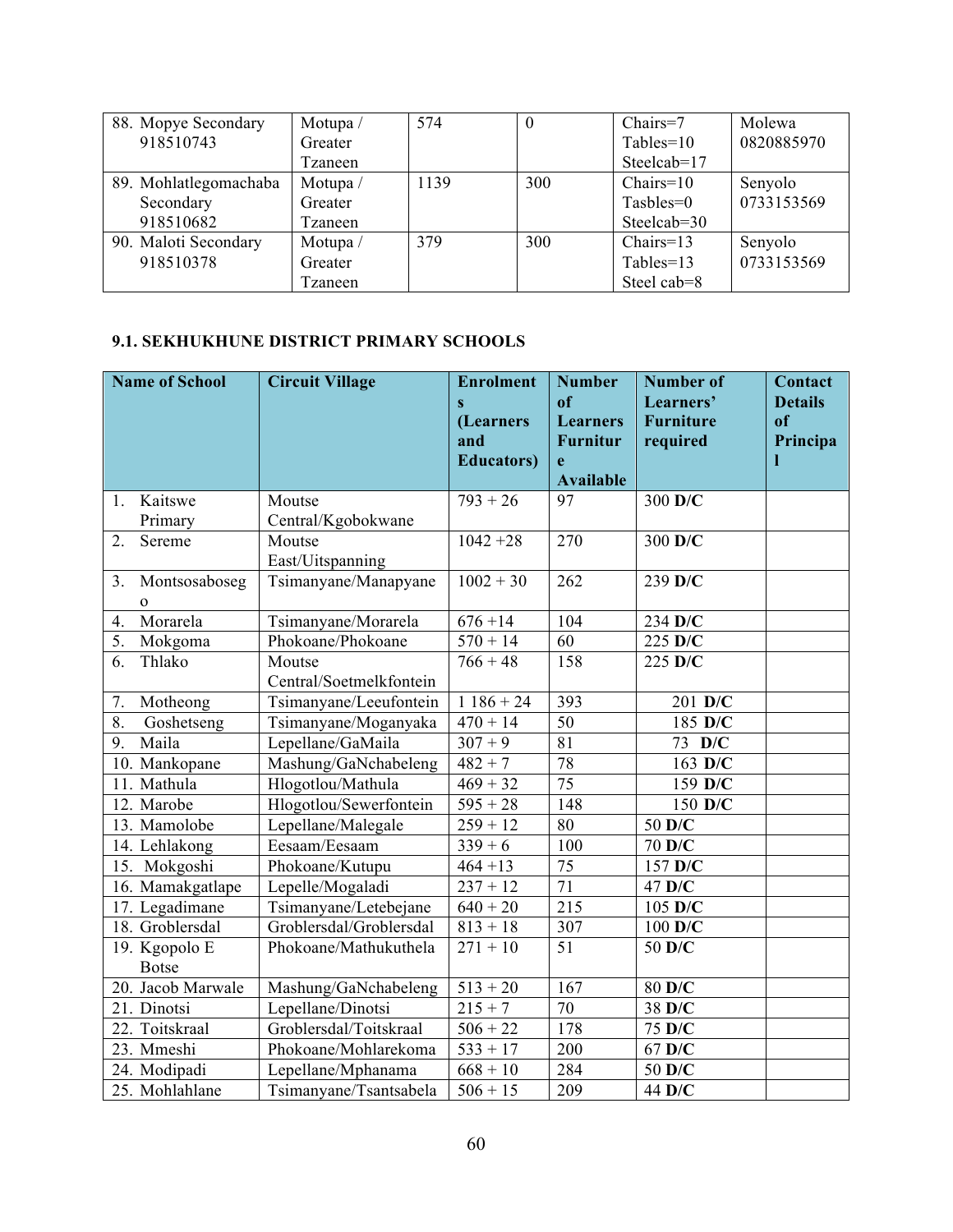| 26. Marapong      | Moutse East/Marapong     | $577 + 17$           | 259 | 30 D/C           |  |
|-------------------|--------------------------|----------------------|-----|------------------|--|
| 27. Mpelegeng     | Glencowie/GaMoloi        | $\frac{1}{575} + 32$ | 250 | 38 D/C           |  |
| 28. Tshwathlakge  | Phokoane/Maserumpark     | $655 + 28$           | 278 | 50 D/C           |  |
| 29. Semashego     | Schoonoord/Schoonoord    | $621 + 12$           | 200 | $100$ D/C        |  |
| 30. Blompoort     | Moutse                   | $423 + 15$           |     | 50 D/C           |  |
|                   | East/Uitspanning         |                      |     |                  |  |
| 31. Buffelsvlei   | Groblersdal/Bloedrivier  | $103 + 5$            |     | 50 D/C           |  |
| 32. Dewagensdrift | Groblersdal/Laagersdrift | $191 + 10$           |     | 55 D/C           |  |
| 33. Fawcet        | Moutse East/Waterkloof   | $336 + 10$           |     | 30 D/C           |  |
| Mathebe           |                          |                      |     |                  |  |
| 34. Gammalebese   | Eesaam/Eensaam           | $477 + 17$           |     | 20 D/C           |  |
| 35. Hopefield     | Ngwaritsi/Sehuswane      | $210 + 16$           |     | 23 D/C           |  |
| 36. Immerpan      | Tsimanyane/Mbuzini       | $337 + 8$            |     | 80 D/C           |  |
| 37. Julian Muller | Groblersdal/Groblersdal  | $604 + 27$           |     | 40 D/C           |  |
| 38. Kau Magana    | Moutse East/Malaeneng    | $445 + 17$           |     | $20$ D/C         |  |
| 39. kopanong      | Glen Cowie/Riverside     | $1047 + 27$          |     | $25 \text{ D/C}$ |  |
| 40. Leshalabe     | Phokoane/Phokoane        | $235 + 10$           |     | 20 D/C           |  |
| 41. Mabitsi       | Rakgwadi/Mabitsi B       | $100 + 10$           |     | 25 D/C           |  |
| 42. Maesela       | Mashung/GaMaesela        | $134 + 7$            |     | 34 D/C           |  |
| 43. Maphale       | Lepellane/Mailasegole    | $112 + 5$            |     | $45$ D/C         |  |
| 44. Mashile       | Phokoane/Mabintane       | $450 + 13$           |     | 20 D/C           |  |
| 45. Moenyane      | Mashung/Strydkraal       | $276 + 11$           |     | 50 D/C           |  |
| 46. Mninwa        | Hlogotlou/Monsterlus     | $180 + 14$           |     | 50 D/C           |  |
| Mahlangu          |                          |                      |     |                  |  |
| 47. Motsatsi      | Lepelle/Kolokotela       | $352 + 20$           |     | 23 D/C           |  |
| 48. Mphanama      | Lepellane/Mphanama       | $536 + 19$           |     | 75 D/C           |  |
| 49. N W Maditsi   | Tsimanyane/Leeufontein   | $492 + 13$           |     | 50 D/C           |  |
| 50. Ngwanasenana  | Phokoane/Motselope       | $103 + 4$            |     | 30 D/C           |  |
| 51. Ntshoeng      | Rakgwadi/Ngwalemong      | $\frac{1}{259} + 16$ |     | 50 D/C           |  |
| 52. Nyakoroana    | Moutse                   | $251 + 14$           |     | 40 D/C           |  |
|                   | East/Kirkvoschfontein    |                      |     |                  |  |
| 53. Pakeng        | Lepellane/GaMohlala      | $172 + 4$            |     | 30 D/C           |  |
| 54. Petloane      | Phokoane/Phokoane        | $488 + 14$           |     | 40 D/C           |  |
| 55. Phepane       | Lepellane/GaRadingwan    | $327 + 10$           |     | 25 D/C           |  |
|                   | a                        |                      |     |                  |  |
| 56. Phokoane      | Phokoane/Phokoane        | $313 + 8$            |     | 35 D/C           |  |
| 57. Photohlogoana | Phokoane/Leeukraal       | $553 + 18$           |     | 89 D/C           |  |
| 58. Phukubjane    | Mashung/GaMatlala        | $69 + 4$             |     | $23 \text{ D/C}$ |  |
|                   | Lepellane                |                      |     |                  |  |
| 59. Radimela      | Lepellane/GaRadimela     | $331 + 12$           |     | 25 D/C           |  |
| 60. Ramphelane    | Mashung/Strydkraal       | $127 + 6$            |     | 30 D/C           |  |
| Maboe             |                          |                      |     |                  |  |
| 61. Sebjaneng     | Glen Cowie/GlenCowie     | $793 + 35$           |     | 50 D/C           |  |
| 62. Sibisi        | Moutse                   | $651 + 24$           |     | 50 D/C           |  |
|                   | East/Kirkvoschfontein    |                      |     |                  |  |
| 63. Strydkraal    | Mashung/Strydkraal       | $232 + 18$           |     | 56 D/C           |  |
| 64. Thabakhubedu  | Moutse East/Waterkloof   | $707 + 28$           |     | 100 D/C          |  |
| 65. Thabanapitsi  | Lepelle/Mphaane          | $226 + 18$           |     | 30 D/C           |  |
| 66. Thingwa       | Lepelle/Kome             | $150 + 14$           |     | 35 D/C           |  |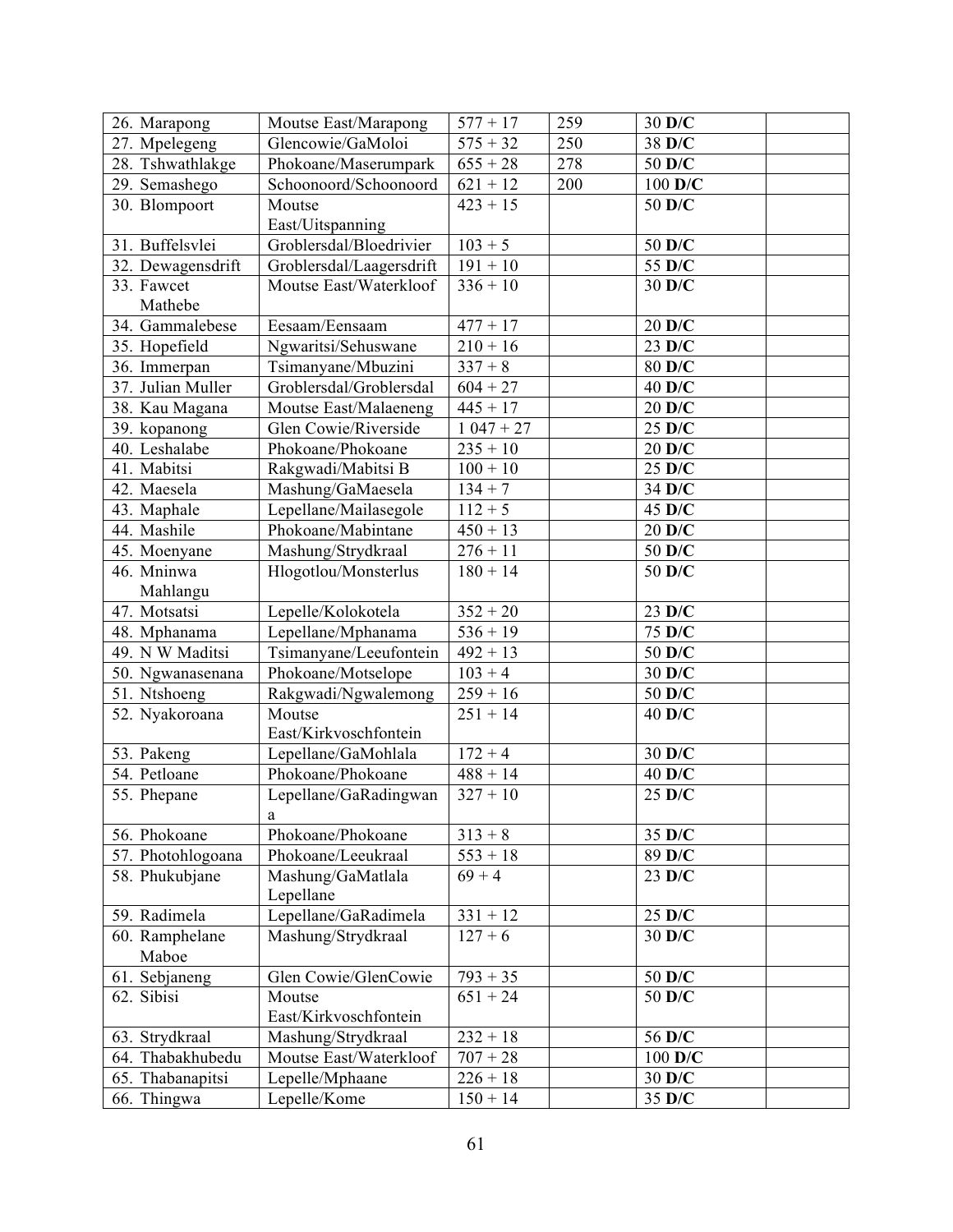| 67. Thobehlale | Mashung/Strydkraal    | $135 + 12$    | $40$ D/C         |  |
|----------------|-----------------------|---------------|------------------|--|
| 68. Thoto      | Glen Cowie/Thoto      | $474 + 20$    | 50 D/C           |  |
| 69. Tlou Kwena | Moutse                | $517 + 28$    | 50 D/C           |  |
|                | East/Elandsdoorn      |               |                  |  |
| 70. Tseke      | Mashung/GaNchabeleng  | $372 + 25$    | $43 \text{ D/C}$ |  |
| 71. Tshwaane   | Phokoane/Greenside    | $183 + 14$    | 38 D/C           |  |
| 72. Tsimanyane | Tsimanyane/Tsimanyane | $583 + 17$    | 80 D/C           |  |
| 73. Mmanyetha  | Masemola/Wonderboom   | $1\ 003 + 24$ | $400$ D/C        |  |
| 74. Sokali     | Manthole/Vlakfontein  | $333 + 12$    | 50 for GrdR, 30  |  |
|                |                       |               | Grd 1 & 40 for   |  |
|                |                       |               | Grds $2-3$       |  |
| 75. Njoma      | Manthole/Kgaphamadi   | $1011 + 31$   | 300 D/C          |  |
| 76. Phakgamang | Manthole/GaMakena     | $321 + 9$     | $12 \text{ }D/C$ |  |

## **9.2. SEKHUKHUNE DISTRICT SECONDARY SCHOOLS**

| <b>Name of School</b>       | <b>Circuit Village</b>            | <b>Enrolment</b><br>$\overline{\mathbf{s}}$<br>(Learners<br>and | <b>Number</b><br><sub>of</sub><br><b>Learners</b><br><b>Furnitur</b> | <b>Number of</b><br><b>Educators</b><br><b>Furniture</b><br>required | Contact<br><b>Details</b><br><sub>of</sub><br>Principa |
|-----------------------------|-----------------------------------|-----------------------------------------------------------------|----------------------------------------------------------------------|----------------------------------------------------------------------|--------------------------------------------------------|
|                             |                                   | <b>Educators</b> )                                              | e<br><b>Required</b>                                                 |                                                                      |                                                        |
| Segolola<br>1.<br>Secondary | Hlogotlou/Sewerfontein            | $553 + 24$                                                      | 180                                                                  | 373 S/C                                                              |                                                        |
| Mahlontebe<br>2.            | Tsimanyane/Leewfontein            | $715 + 22$                                                      | 365                                                                  | 350 S/C                                                              |                                                        |
| 3.<br>Dithothwaneng         | Lepellane/Mphanama                | $\frac{1}{604} + 24$                                            | 254                                                                  | 350 S/C                                                              |                                                        |
| Kgahlanamorula<br>4.<br>na  | Eensaam/Ngwaritsi                 | $678 + 25$                                                      | 328                                                                  | 350 S/C                                                              |                                                        |
| Frank Mashile<br>5.         | Mashung/Ga-Nkwana                 | $561 + 12$                                                      | 261                                                                  | 300 S/C                                                              |                                                        |
| Mamadi<br>6.                | Hlogotlou/Motsephiri              | $358 + 18$                                                      | 58                                                                   | 300 S/C                                                              |                                                        |
| 7.<br>Zamazama              | Hlogotlou/Mpudulle                | $701 + 23$                                                      | 401                                                                  | 300 S/C                                                              |                                                        |
| 8.<br>Ngwanakwena           | Tsimanyane/Manapyane              | $1032 + 35$                                                     | 741                                                                  | 291 S/C                                                              |                                                        |
| 9.<br>Tlounare              | Lepellane/Ga-<br>Radingwana       | $588 + 38$                                                      | 338                                                                  | 250 S/C                                                              |                                                        |
| 10. Segolokwane             | Moutse<br>Central/Soetmellfontein | $448 + 24$                                                      | 224                                                                  | 224 S/C                                                              |                                                        |
| 11. Zamokuhle               | Hlogotlou/Mathula                 | $342 + 10$                                                      | 142                                                                  | 200 S/C                                                              |                                                        |
| 12. Moepadira               | Lepellane/Malegale                | $467 + 17$                                                      | 217                                                                  | 250 S/C                                                              |                                                        |
| 13. Legaletlwa              | Glencowie/Ga-Moloi                | $571 + 22$                                                      | 367                                                                  | 204 S/C                                                              |                                                        |
| 14. Kgalatlou               | Schoonoord/Ga-<br>Mashegoana      | $538 + 22$                                                      | 338                                                                  | 200 S/C                                                              |                                                        |
| 15. Ramogosetsi<br>Magana   | Moutse East/Marapong              | $376 + 5$                                                       | 86                                                                   | 290 S/C                                                              |                                                        |
| 16. Peu                     | Mohlaletse/GaMmakopa              | $185 + 9$                                                       | All<br>broken                                                        | 185 S/C                                                              |                                                        |
| 17. Lehwelere<br>Matlala    | Tsimanyane/Dichoeung              | $227 + 10$                                                      | 39                                                                   | 227 S/C                                                              |                                                        |
| 18. Makopole                | Mashung/Strydkraal                | $165 + 10$                                                      | All<br>broken                                                        | 165 S/C                                                              |                                                        |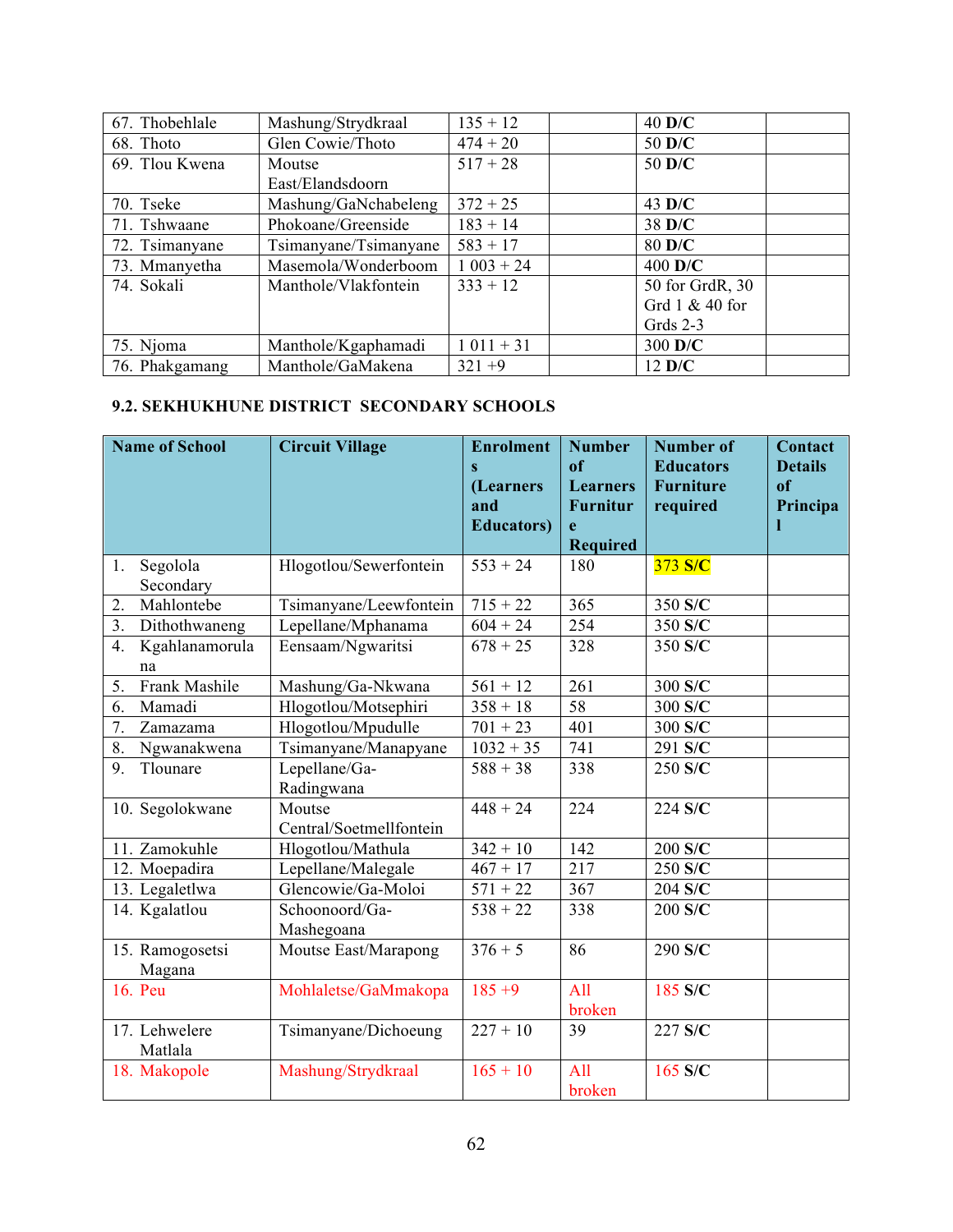| 19. Matailane      | Groblersdal/Sehlakwana | $392 + 44$ | 222    | 170 S/C       |
|--------------------|------------------------|------------|--------|---------------|
| 20. Rebone         | Glencowie/Riverside    | $615 + 15$ | 457    | 158 S/C       |
| 21. Sebakanaga     | Moutse                 | $698 + 28$ | 548    | 150 S/C       |
|                    | Central/Sondagsfontein |            |        |               |
| 22. Lekala         | Manthole/Vlakfontein   | $346 + 10$ | 187    | 159 S/C       |
| 23. Leketle        | Lepellane/Madibaneng   | $515 + 23$ | 365    | 150 S/C       |
| 24. Magukubjane    | Eesaam/Magukubjane     | $242 + 12$ | 82     | 160 S/C       |
| 25. Skhosana       | Groblersdal/Sehlakwana | $795 + 42$ | 645    | 150 S/C       |
| 26. St Paul        | Manthole/Luckau        | $576 + 23$ | 436    | 140 S/C       |
| 27. Zenzeleni      | Hlogotlou/Dindela      | $125 + 10$ | All    | 125 S/C       |
|                    |                        |            | broken |               |
| 28. Tjetje         | Groblersdal/Sehlakwana | $709 + 46$ | 609    | 100 S/C       |
| 29. Mabodibeng     | Glencowie/GaMoloi      | $339 + 11$ | 199    | 140 S/C       |
| 30. Modipa         | Lepellane/Strydkraal   | $289 + 10$ | 167    | 122 S/C       |
| 31. Nape A Ngwato  | Tsimanyane/Tsimanyane  | $349 + 15$ | 237    | 112 S/C       |
| 32. Mahlaba        | Eesaam/Eesaam          | $144 + 5$  | 24     | 120 S/C       |
| 33. Hututu         | Tsimanyane/Makgatle    | $578 + 16$ | 453    | 125 S/C       |
| 34. Mokgeretli     | Phokoane/Phokoane      | $266 + 15$ | 166    | 100 S/C       |
| 35. Moteane        | Phokoane/Leeukraal     | $312 + 13$ | 212    | 100 S/C       |
| 36. Nala           | Moutse East/GaSelepe   | $529 + 10$ | 429    | 100 S/C       |
| 37. Seopo          | Glencowie/Thoto        | $318 + 13$ | 216    | 100 S/C       |
| 38. Kubela         | Tsimanyane/Mbuzini     | $329 + 10$ | 229    | 100 S/C       |
| 39. Telelo         | Lepellane              | $96 + 11$  | All    | 96 S/C        |
|                    |                        |            | broken |               |
| 40. Mailankokonono | Moutse                 | $300 + 9$  | 250    | 50 S/C        |
|                    | Central/Mpheleng       |            |        |               |
| 41. Glencowie      | Glencowie/Glencowie    | $400 + 18$ | 350    | 50 S/C        |
| 42. Hans Komane    | Mashung/GaNchabeleng   | $242 + 13$ | 201    | 41 S/C        |
| 43. Kgothala       | Moutse                 | $570 + 27$ | 535    | 25 S/C        |
|                    | East/Elandsdoorn       |            |        |               |
| 44. Lehwelere      | <b>Moutse Central</b>  | $62 + 10$  | All    | 62 S/C        |
| combined           |                        |            | broken |               |
| 45. Kotole         | Tsimanyane/Letebejane  | $464 + 16$ | 421    | 43 S/C        |
| 46. Magale         | Phokoane/Maserumpark   | $420 + 16$ | 385    | 35 S/C        |
| 47. Mamaale        | Lepelle/Sehuswane      | $126 + 20$ | 88     | 38 S/C        |
| 48. Makwe          | Phokoane/Mohlarekoma   | $387 + 10$ | 317    | 70 S/C        |
| 49. Mampuru Tseke  | Lepelle/Mphaane        | $124 + 12$ | 64     | 60 S/C        |
| 50. Molwetsi       | Lepelle/Mogaladi       | $447 + 20$ | 397    | 50 S/C        |
| 51. Maphadime      | Lepelle/Makgoabe       | $132 + 12$ | 88     | 44 S/C        |
| 52. Mokgapi        | Phokoane/Malope        | $146 +$    | 83     | 63 S/C        |
| 53. Moretlwe       | Mashung/Thobehlale     | $126 + 9$  | 106    | 20 S/C        |
| 54. Ntshebele      | Eesaam/Eennsaam        | $525 + 20$ | 470    | 55 S/C        |
| 55. OR Tambo       | Moutse East/Tambo      | $731 + 28$ | 681    | 50 S/C        |
| 56. Phatametsane   | Phokoane/Phokoane      | $907 + 30$ | 877    | 30 S/C        |
| 57. Tshege         | Lepelle/Kolokotela     | $256 + 20$ | 192    | 64 S/C        |
| 58. Bopedi Bapedi  | Ngwaritsi/Ga Marishane | $900 + 38$ | 300    | 300 S/C       |
| 59. Mmakopi        | Masemola/Wonderboom    | $124 + 6$  |        | $60$ S/C $\,$ |
| 60. Mahwetse       | Masemola/Mamokgatsan   | $556 + 18$ |        | 200 S/C       |
|                    | e                      |            |        |               |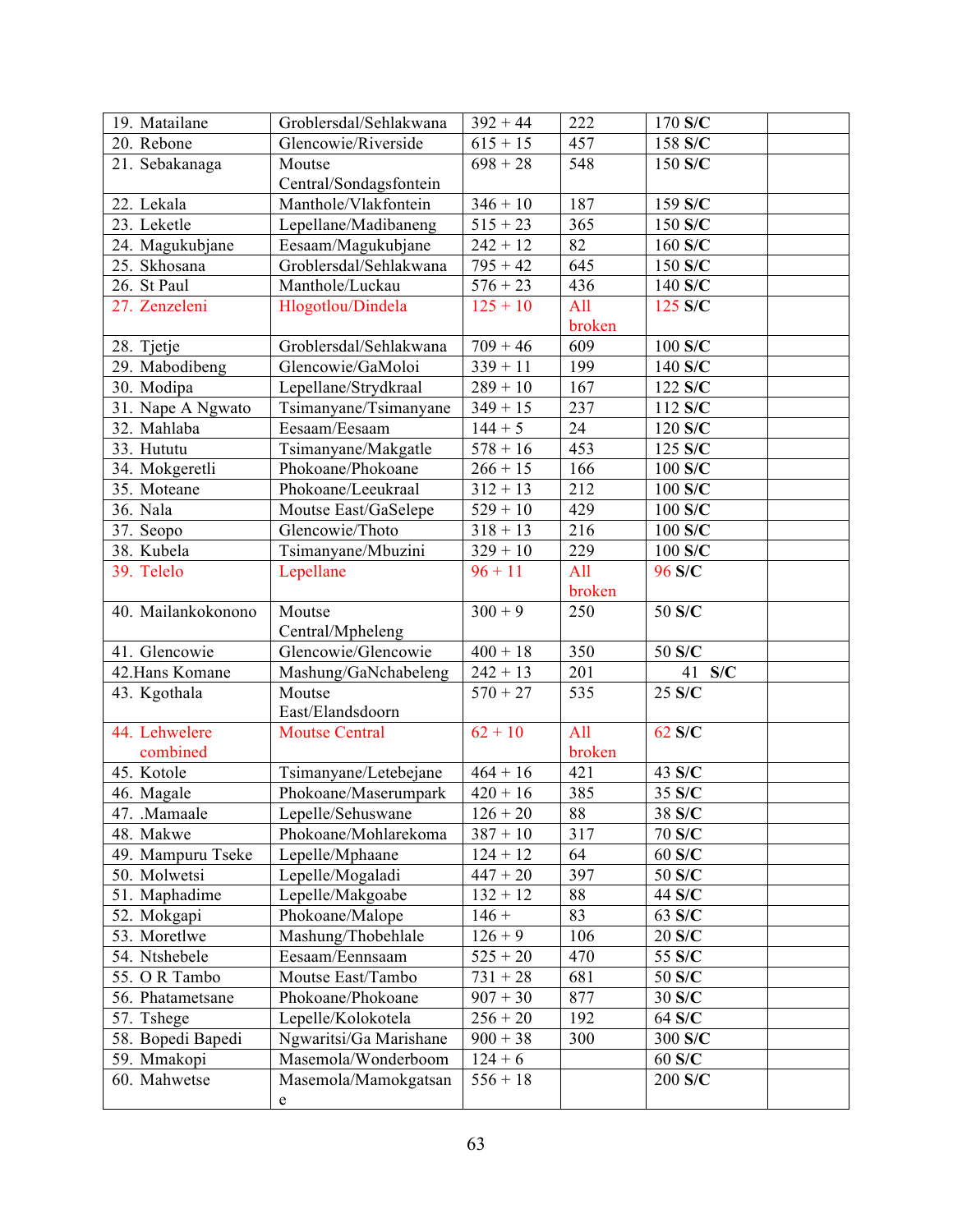| 61. Mahlolwaneng | Masemola/Mahlolwanen  | $209 + 6$  | 80 S/C    |  |
|------------------|-----------------------|------------|-----------|--|
|                  |                       |            |           |  |
| 62. Mathume      | Masemola/Mahlolwanen  | $116 + 5$  | 80 S/C    |  |
|                  | g                     |            |           |  |
| 63. Lewalemolom0 | Masemola/Mamatjekele  | $173 + 7$  | 90 S/C    |  |
| 64. Mogoshadi    | Masemola/Thabampshe   | $101 + 6$  | 50 S/C    |  |
| 65. Machelane    | Masemola/Thabampshe   | $90 + 3$   | 30 S/C    |  |
| 66. Phoroane     | Masemola/Mahwibitswa  | $169 + 9$  | 50 S/C    |  |
|                  | ne                    |            |           |  |
| 67. Molomoatau   | Masemola/Mabopane     | $276 + 11$ | 60 S/C    |  |
| 68. Diphale      | Masemola/Vlaakplaats  | $257 + 11$ | 70 S/C    |  |
| 69. Mang Le Mang | Manthole/Ramogwerane  | $831 + 32$ | 600 S/C   |  |
| 70. Good Hope    | Manthole/Sterkfontein | $218 + 10$ | 98 S/C    |  |
| 71. Pokanoka     | Manthole/Luckau B     | $938 + 31$ | 458 S/C   |  |
| 72. Hlaganai     | Manthole/Sephaku      | $458 + 17$ | $124$ S/C |  |
| 73. Hlabi        | Manthole/Mogaung      | $851 + 26$ | 200 S/C   |  |

#### **10.1. RIBA CROSS EDUCATION DISTRICT PRIMARY SCHOOLS**

| <b>Name of School</b>         | <b>Circuit Village</b>    | <b>Enrolment</b>   | <b>Number</b>                      | <b>Number</b>                      | <b>Contact</b>       |
|-------------------------------|---------------------------|--------------------|------------------------------------|------------------------------------|----------------------|
|                               |                           | s (Learners<br>and | of                                 | <sub>of</sub>                      | <b>Details</b><br>of |
|                               |                           | <b>Educators</b> ) | <b>Learners</b><br><b>Furnitur</b> | <b>Learners</b><br><b>Furnitur</b> | Principa             |
|                               |                           |                    | e                                  | e                                  |                      |
|                               |                           |                    | <b>Available</b>                   | required                           |                      |
| Dipitsi<br>1.                 | Drakensberg/Kgautswane    | $528 + 32$         | 136                                | 263 D/C                            |                      |
| $\overline{2}$ .<br>Riba      | Tubatse/GaRiba            | $1437 + 41$        | 499                                | 220 D/C                            |                      |
| $\overline{3}$ .<br>Mokgabudi | Tubatse/Mahubahuba        | $987 + 28$         | 293                                | 201 D/C                            |                      |
| Magakantshe<br>4.             | Tubatse/Makgemeng         | $271 + 9$          | 75                                 | $62$ D/C                           |                      |
| 5.<br>Tswelopele              | Tubatse/Mahubahuba        | $744 + 40$         | 183                                | 189 D/C                            |                      |
| 6.<br>Koboti                  | Tubatse/Praktiseer        | $\sqrt{649} + 14$  | 275                                | 100 D/C                            |                      |
| Kabishi<br>7.                 | Tubatse/GaMashamothane    | $1031 + 19$        | 402                                | 114 D/C                            |                      |
| 8.<br>Iterele                 | Tubatse/Praktiseer        | $955 + 36$         | 364                                | $114$ D/C                          |                      |
| Madinoge<br>9.                | Tubatse/Mahubahuba        | $657 + 16$         | 239                                | 90 D/C                             |                      |
| 10. Mangabane                 | Tubatse/GaMaangabane      | $448 + 13$         | 188                                | 36 D/C                             |                      |
| 11. Matsiri                   | Malokela/Mmakubu          | $469 + 14$         | 180                                | 55 D/C                             |                      |
| 12. Kwata                     | Malokela/GaPhala          | $261 + 9$          | 103                                | 28 D/C                             |                      |
| 13. Makupong                  | Drakensberg/Makopung      | $250 + 8$          |                                    | $42$ D/C                           |                      |
| 14. Malegodi                  | Malokela/Moshira          | $240 + 8$          |                                    | 58 D/C                             |                      |
| 15. Mohlala                   | Malokela/Motloulela       | $132 + 6$          |                                    | 23 D/C                             |                      |
| 16. Mphogo                    | Malokela/GaMphogo         | $161 + 6$          |                                    | $25 \text{ D/C}$                   |                      |
| 17. Ntepane                   | Tubatse/GaRiba            | $451 + 17$         |                                    | $25 \text{ D/C}$                   |                      |
| 18. Sekibidi                  | Drakensberg/Tswenyane     | $177 + 6$          |                                    | $20$ D/C                           |                      |
| 19. Kopi                      | Ngwaabe/Kopi              | 92(2)              |                                    | 50 D/C                             |                      |
|                               |                           | Educators)         |                                    |                                    |                      |
| 20. Dikgageng                 | Ngwaabe/gaMaepa(Drooghoek | 489                |                                    | 190 D/C                            |                      |
| Primary                       |                           |                    |                                    |                                    |                      |
| 21. Legapane                  | Stocking                  | 384                |                                    | 98 D/C                             |                      |
| Primary                       |                           |                    |                                    |                                    |                      |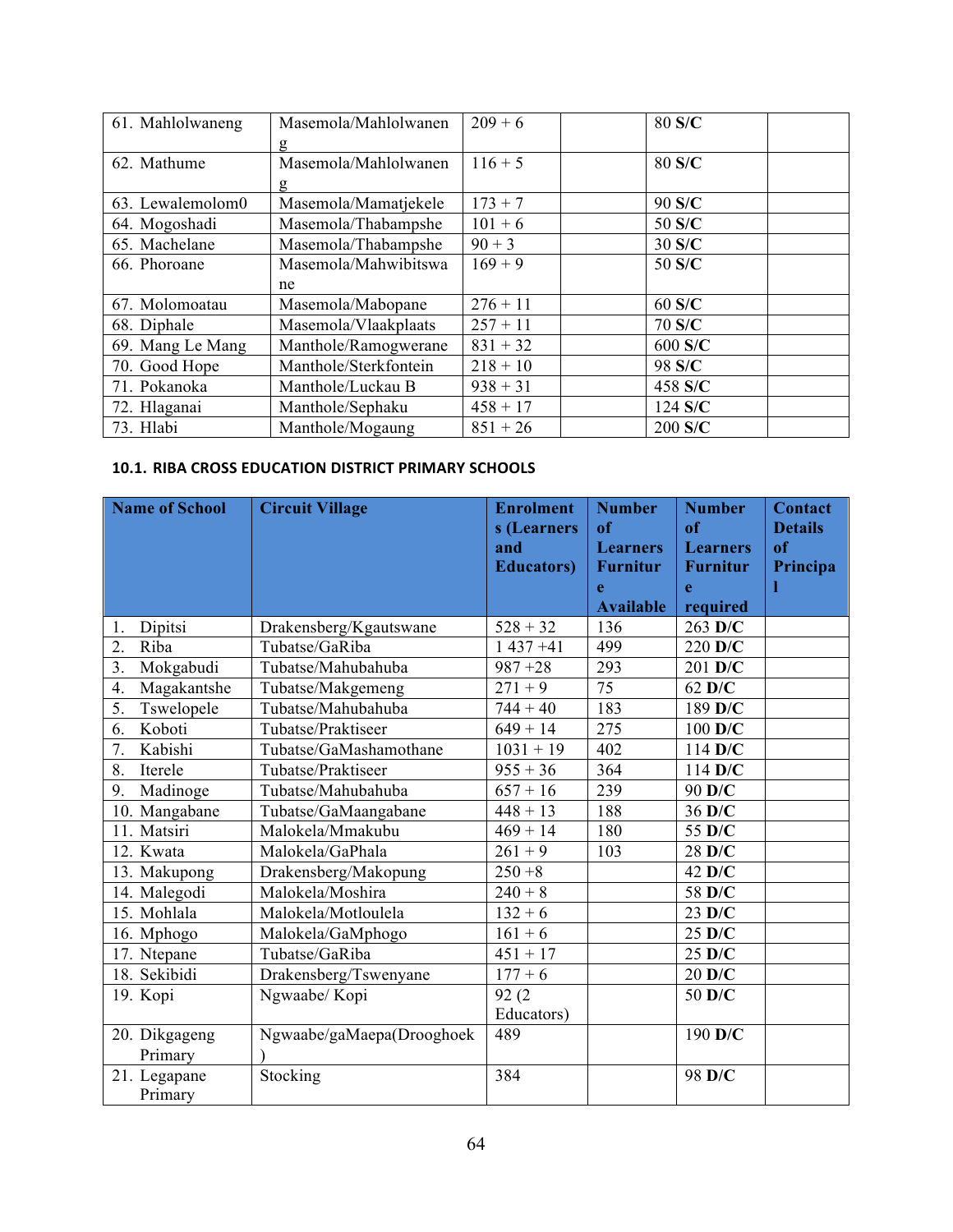| 22. Madiete       | Ngwaabe/Ga Makua       | 251        | 140 $D/C$ |
|-------------------|------------------------|------------|-----------|
| Primary           |                        |            |           |
| 23. Maphopha      | Ngwaabe/gaMaphopha     | 610        | 136 $D/C$ |
| Primary           |                        |            |           |
| 24. Ngwanathular  | Ngwaabe/gaMalekane     | 343        | 196 $D/C$ |
| e Primary         |                        |            |           |
| 25. Ntake Primary | Ngwaabe/gaMaphopha     | 218        | 138 D/C   |
| 26. Sisabonga     | Ngwaabe/Roossenekal    | 623        | 110 D/C   |
| 27. Bokoni        | Ngwaabe/Mashataung     | 46         | 30 D/C    |
| 28. Kwata         | Malokela/GaPhala       | $261 + 9$  | 55 D/C    |
| 29. Legoleng      | Drakensberg/Kgautswane | $510 + 15$ | 35 D/C    |

#### **10.2. RIBA CROSS EDUCATION SECONDARY SCHOOLS**

|                  | <b>Name of School</b>  | <b>Circuit Village</b>         | <b>Enrolmen</b><br>ts<br>(Learners<br>and<br><b>Educators</b> | <b>Number</b><br>of<br>Learner<br>$\overline{\mathbf{s}}$<br><b>Furnitur</b><br>e<br><b>Availabl</b><br>e | <b>Number of</b><br>Learners'<br><b>Furniture</b><br>required | <b>Contact</b><br><b>Details</b><br>of<br>Princip<br>al |
|------------------|------------------------|--------------------------------|---------------------------------------------------------------|-----------------------------------------------------------------------------------------------------------|---------------------------------------------------------------|---------------------------------------------------------|
| 1.               | Tshabelang<br>Dinoko   | Drakensberg/Leboeng            | $533 + 12$                                                    | 144                                                                                                       | 389 S/C                                                       |                                                         |
| 2.               | Ntwampe                | Moroke/Moroke                  | $487 + 14$                                                    | 124                                                                                                       | 363 S/C                                                       |                                                         |
| 3.               | Tekanang               | Moroke/Morapaneng              | $474 + 12$                                                    | 117                                                                                                       | 357 S/C                                                       |                                                         |
| $\overline{4}$ . | Matshaile              | Drakensberg/Kgautswane         | $325 + 13$                                                    | All<br>broken                                                                                             | 325 S/C                                                       |                                                         |
| 5.               | Maokeng                | Drakensberg/Kgautswane         | $507 + 19$                                                    | 207                                                                                                       | 300 S/C                                                       |                                                         |
| 6.               | Nkota                  | Mabulane/Mabotsha              | $590 + 14$                                                    | $\overline{365}$                                                                                          | 225 S/C                                                       |                                                         |
| 7.               | Ntabane                | Drakensberg/Kgautswane         | $319 + 12$                                                    | 119                                                                                                       | 200 S/C                                                       |                                                         |
| 8.               | Magatagabotse          | Mabulane/Motshana              | $220 + 8$                                                     | 20                                                                                                        | 200 S/C                                                       |                                                         |
| 9.               | Phafane                | Moroke/Madifahlane             | $594 + 13$                                                    | 434                                                                                                       | 160 S/C                                                       |                                                         |
|                  | 10. Mohlakeng          | Drakensberg/Tswenyane          | $130 + 5$                                                     | 14                                                                                                        | 116 S/C                                                       |                                                         |
|                  | 11. Makhwese           | Mabulane/GaMokgotho            | $378 + 12$                                                    | 228                                                                                                       | 150 S/C                                                       |                                                         |
|                  | 12. Baroka             | Drakensberg/Leboeng            | $297 + 7$                                                     | 157                                                                                                       | 140 S/C                                                       |                                                         |
|                  | 13. Mogohlwane         | Drakensberg                    | $65 + 5$                                                      | All<br>broken                                                                                             | 65 S/C                                                        |                                                         |
|                  | 14. Mohlatsengwa<br>ne | Drakensberg/Mapareng           | $210 + 9$                                                     | 142                                                                                                       | 68 S/C                                                        |                                                         |
|                  | 15. Segashife          | Mabulane/Mankele               | $114 + 4$                                                     | 58                                                                                                        | 56 S/C                                                        |                                                         |
|                  | 16. Makidi             | Mabulane/GaMamogolo            | $43 + 5$                                                      | $\overline{All}$<br>broken                                                                                | 43 S/C                                                        |                                                         |
|                  | 17. Sogane             | Mabulane/GaMakofane            | $470 + 26$                                                    | 222                                                                                                       | $222 S/\overline{C}$                                          |                                                         |
|                  | 18. Mahlare            | Ngwaabe/Rakgwadi/Serithin<br>g | $431 + 12$                                                    |                                                                                                           | 360 S/C                                                       |                                                         |
|                  | 19. Makgwale           | Ngwaabe/Maseven                | $\overline{413}$                                              |                                                                                                           | 140 S/C                                                       |                                                         |
|                  | 20. Mashego            | Ngwaabe/gaMakua                | 299                                                           |                                                                                                           | 180 S/C                                                       |                                                         |
|                  | 21. Mashupje           | Ngwaabe/gaPhasha               | $\overline{576}$                                              |                                                                                                           | 184 S/C                                                       |                                                         |